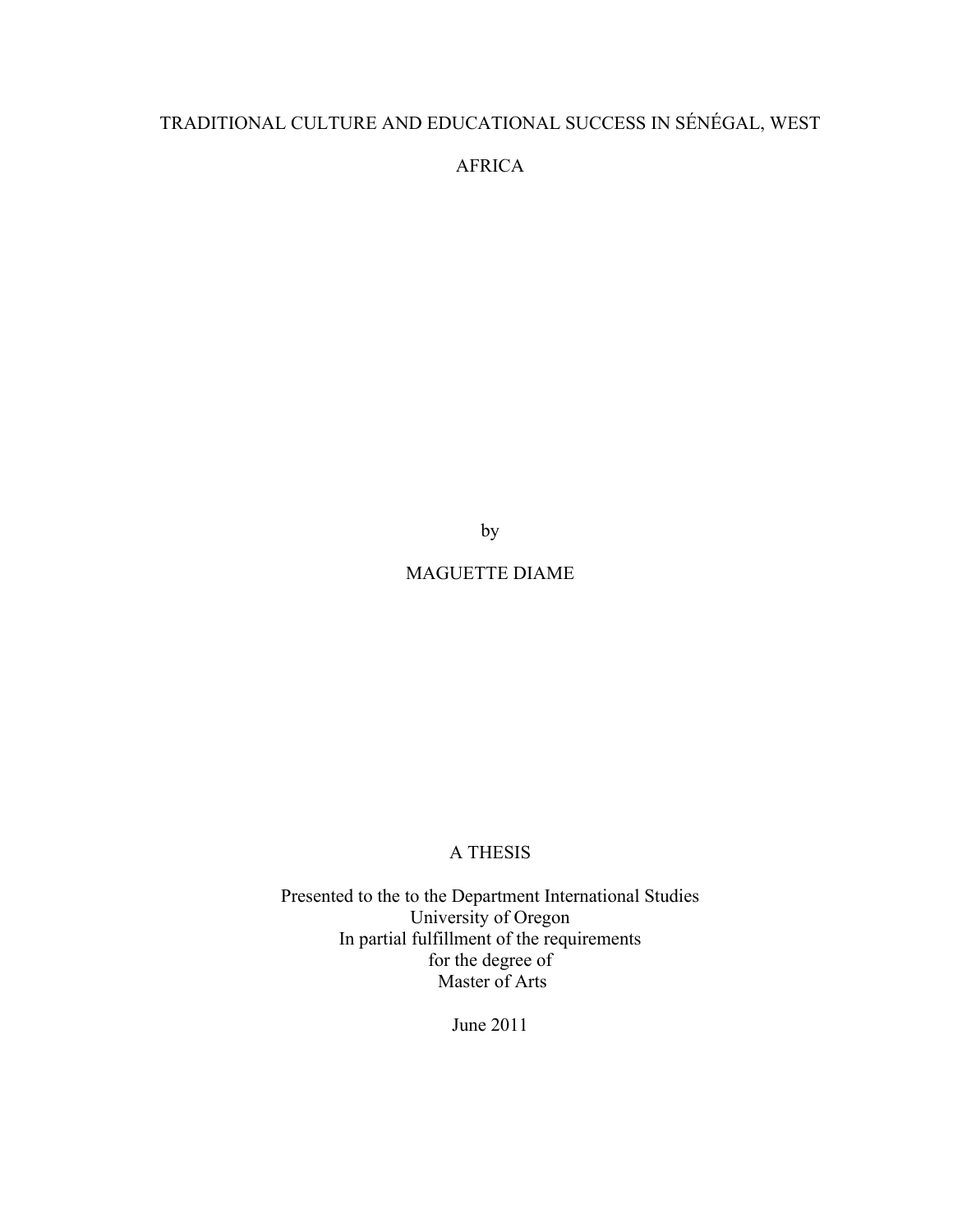# THESIS APPROVAL PAGE

Student: Maguette Diame

Title: Traditional Culture and Educational Success in Sénégal, West Africa

This thesis has been accepted and approved in partial fulfillment of the requirements for the Master of Arts degree in the Department of International Studies by:

| Dennis Galvan    | Chairperson |
|------------------|-------------|
| Stephen Wooten   | Member      |
| Kathie Carpenter | Member      |

and

Richard Linton Vice President for Research and Graduate Studies/Dean of the Graduate School

Original approval signatures are on file with the University of Oregon Graduate School.

Degree awarded June 2011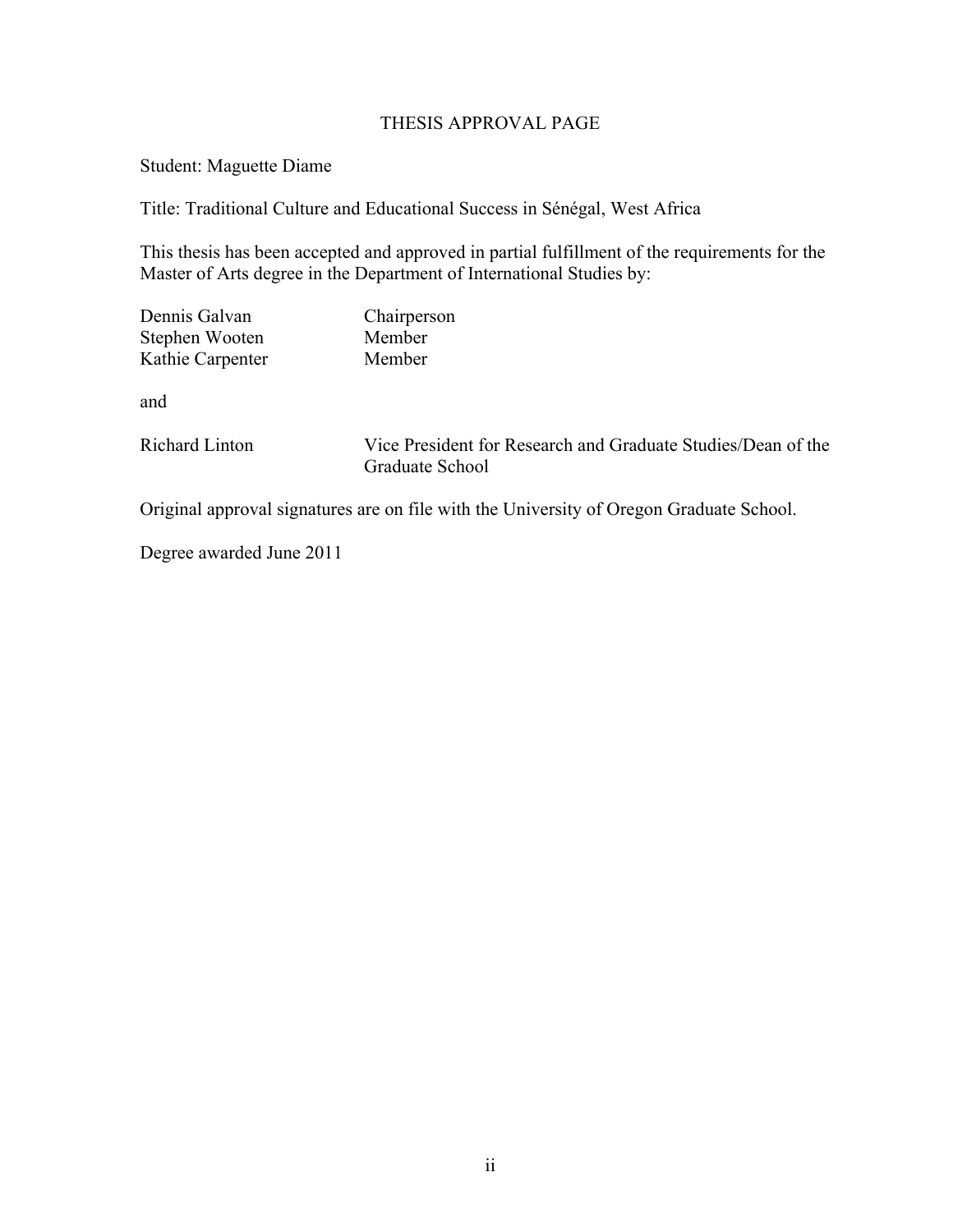© 2011 Maguette Diame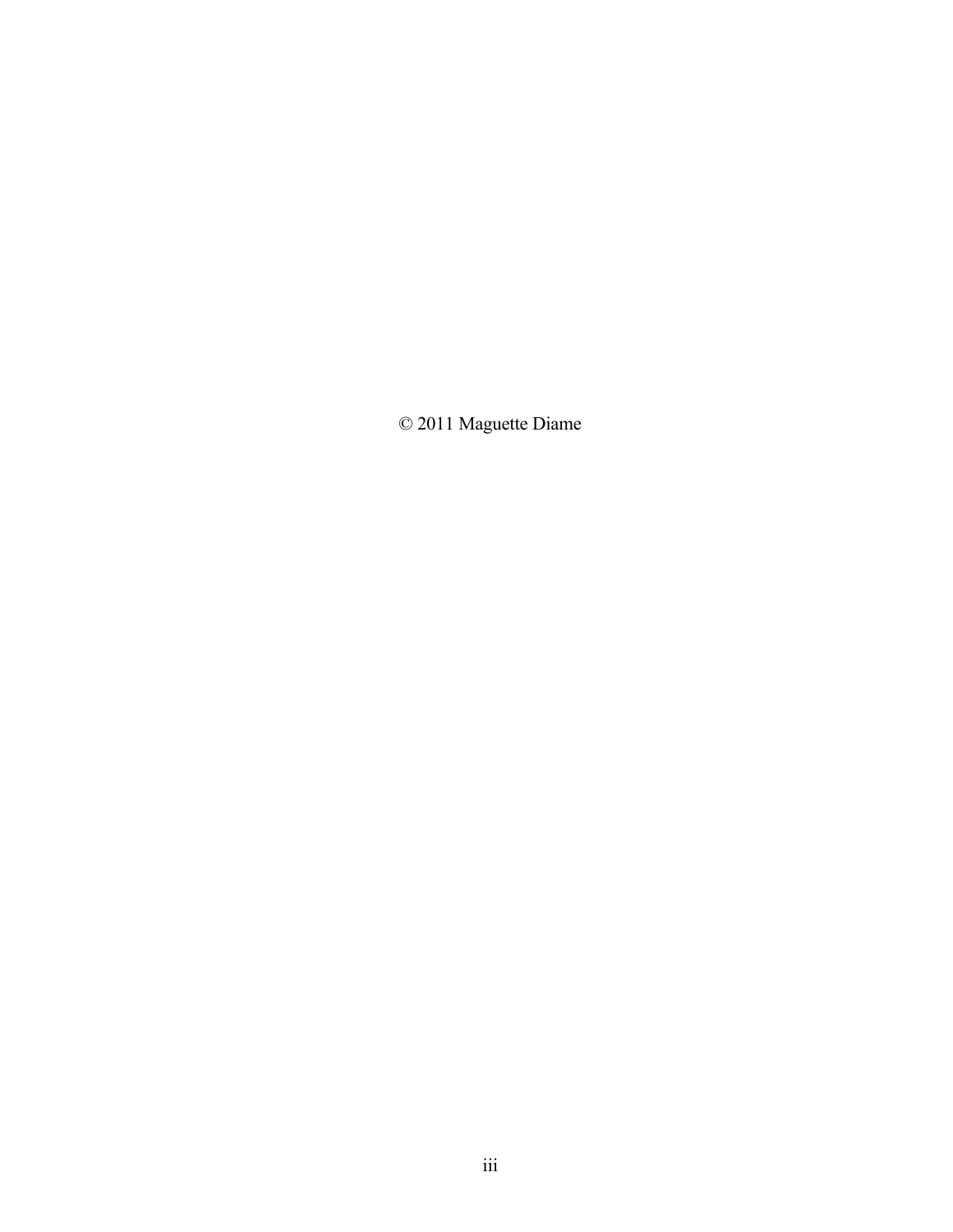### THESIS ABSTRACT

Maguette Diame Master of Arts Department of International Studies June 2011 Title: Traditional Culture and Educational Success in Sénégal, West Africa

Approved: \_\_\_\_\_\_\_\_\_\_\_\_\_\_\_\_\_\_\_\_\_\_\_\_\_\_\_\_\_\_\_\_\_\_\_\_\_\_\_\_\_\_\_\_\_\_\_

# Dennis Galvan

This thesis explores the effects of: 1) traditional values, 2) parental involvement, and 3) poverty on student performance. Instead of regarding tradition and poverty as obstacles, this paper argues that they can play a positive role in improving the educational quality. This thesis draws on interviews in three communities with administrators, teachers, students, parents, and elders. They show that traditional culture plays an important role in ensuring student motivation, but it is not clear which aspects of tradition will be incorporated into the curriculum, and by whom. My work also shows that parental involvement in schools is largely limited to fund-raising, and there is demand for more engagement. Finally, this project reveals that poverty is a double edge sword: it contributes to the school drop-out problem but also can serve as a tremendous source of personal motivation for students who want to help improve the economic condition of their families.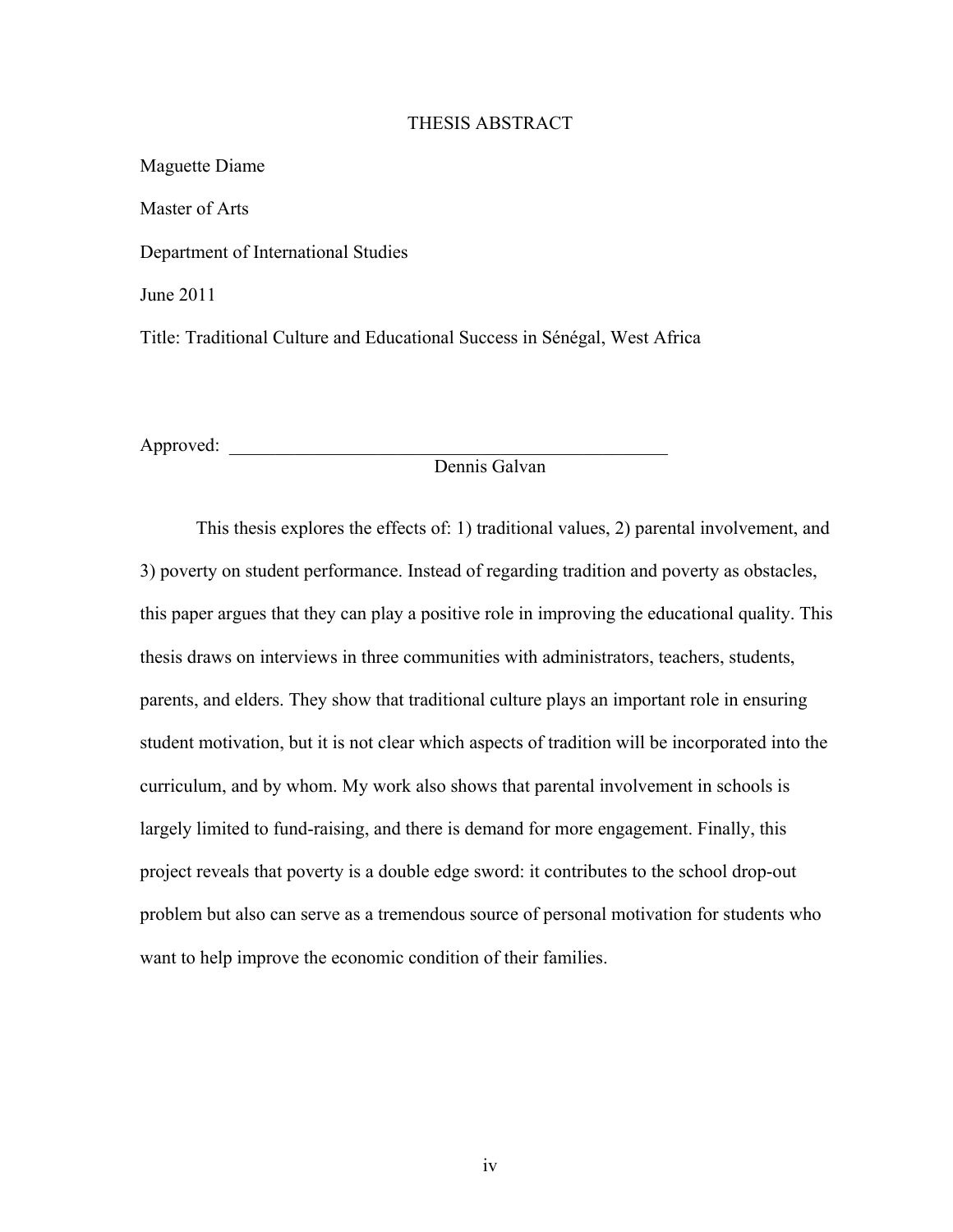# CURRICULUM VITAE

## NAME OF AUTHOR: Maguette Diame

## GRADUATE AND UNDERGRADUATE SCHOOLS ATTENDED:

University of Oregon, Eugene Université Cheikh Anta Diop, Dakar, Senegal

# DEGREES AWARDED:

Master of Arts, International Studies, University of Oregon, 2011 Maîtrise, Education, Université Cheikh A. Diop, 2004 Licence, African Literature and Civilization, Université Cheikh A. Diop, 2001

### AREAS OF SPECIAL INTEREST:

Education and Socio-economic development in Africa Nonprofit and development

# PROFESSIONAL EXPERIENCE:

Teaching Assistant, Department of International Studies, University of Oregon, 20010 – 2011

Foreign Language Teaching Assistant, Linguistics Department, University of Oregon, 2007 – 2008

Middle/High school Language Teacher, Thies, Senegal, 2002 - 2007

### GRANTS, AWARDS, AND HONORS:

Promising Scholar Award, University of Oregon, 2009/2010

Fulbright, IIE, 2007/2008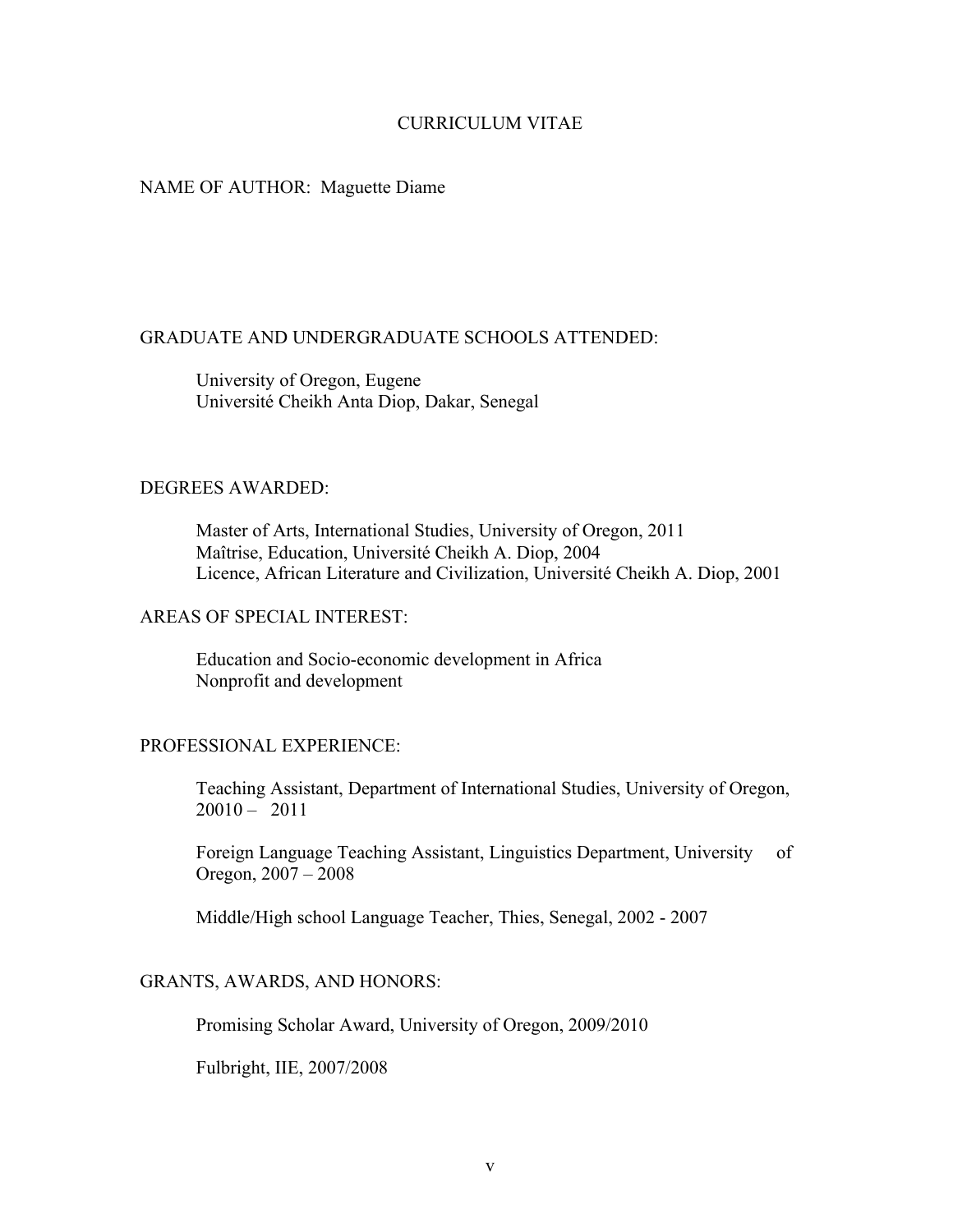### ACKNOWLEDGMENTS

I wish to express my grateful thanks to all the staffs and faculty of the International Studies Department for their kindness, availability, and the valuable courses and advice. A special thanks to my committee members, Professor Stephen Wooten and Professor Kathie Carpenter for supporting this project. My sincere and cordial thanks are due to Professor Dennis Galvan, my advisor and chair of committee, for his patience, understanding, valuable feedback, and support throughout my graduate studies at the University of Oregon.

I am also grateful to my friends Laura, Devin, Debbie, and all the graduate students in the department. Their support has been very helpful for me to survive this program and different experiences in this country.

Finally, I would like to thank my host family in Eugene and all my family in Senegal, especially my parents who have trusted, supported and encouraged me. My achievement in life and school in particular, is the result of their unconditional support, advice, love, and hope. May they be protected.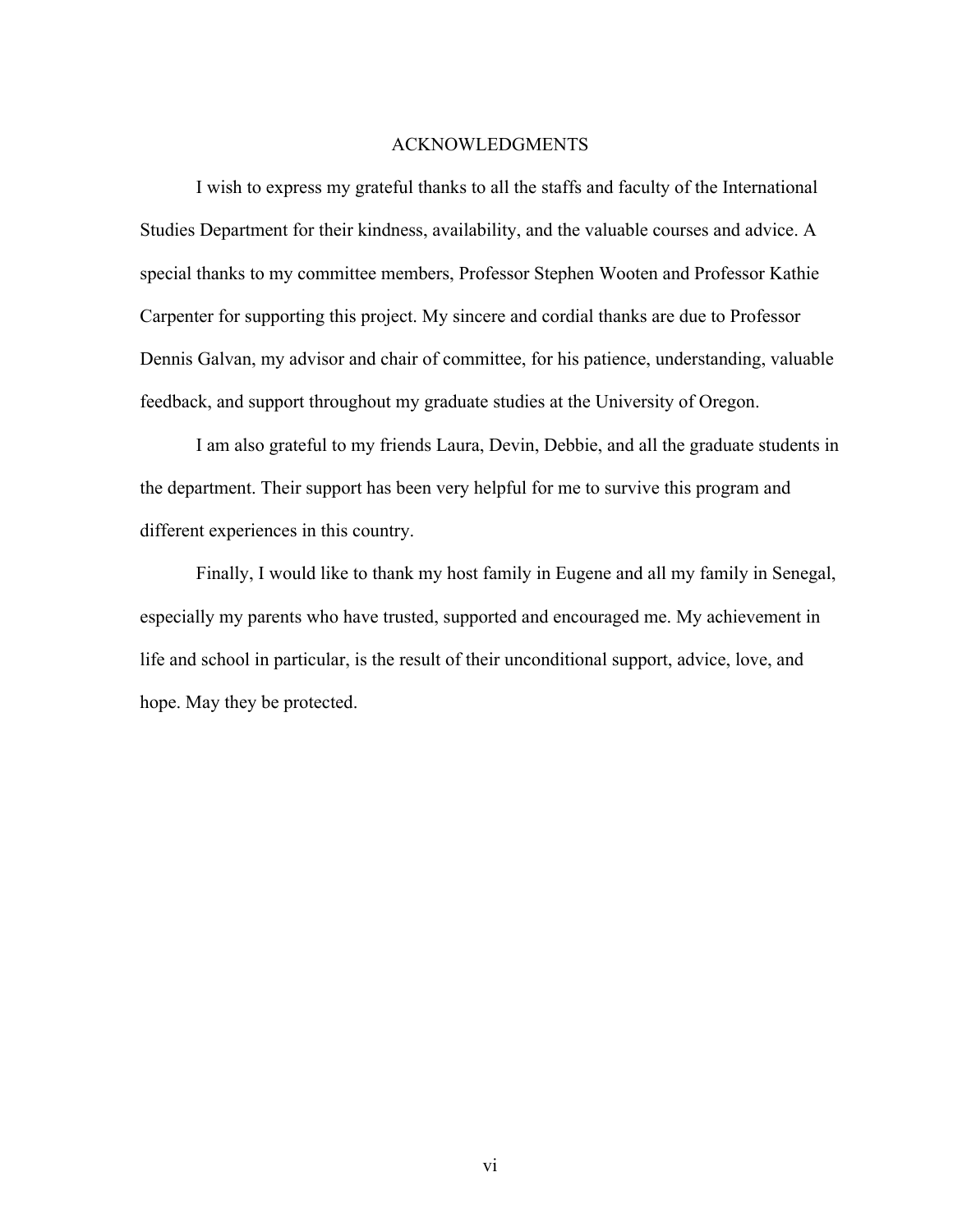To my mother, for her endurance, hard work, and love of her children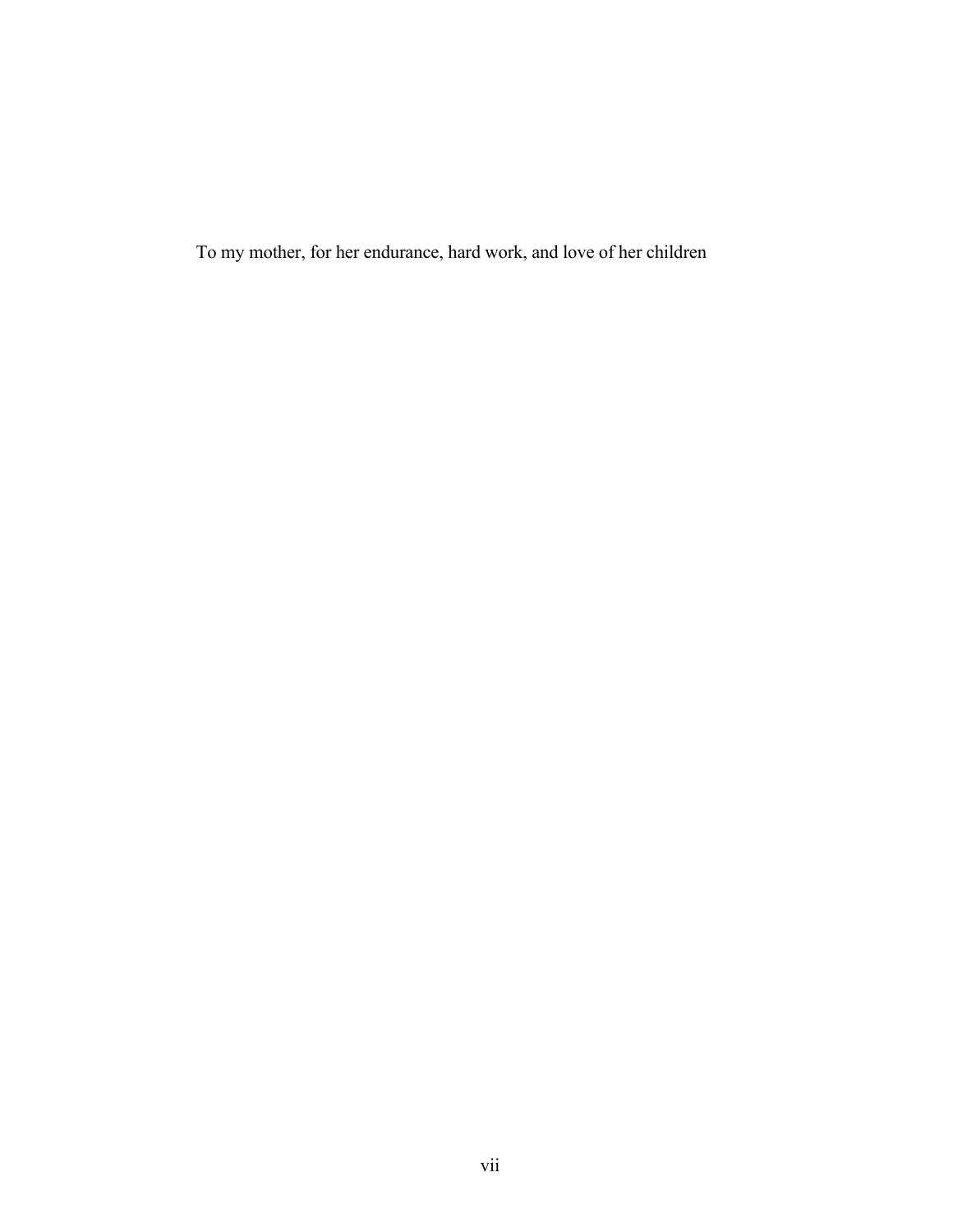| Chapter                                                                       | Page           |
|-------------------------------------------------------------------------------|----------------|
|                                                                               | 1              |
|                                                                               | $\overline{4}$ |
|                                                                               | 5              |
|                                                                               | 8              |
|                                                                               | 11             |
|                                                                               | 12             |
|                                                                               | 12             |
|                                                                               | 14             |
|                                                                               | 14             |
| 2.2. The Impacts of Western Education in West Africans' Cultural Traditions   | 16             |
| 2.3. The Need for Incorporation of Traditional Cultural Values in the Current |                |
|                                                                               | 22             |
| III. SOCIO-ECONOMIC AND EDUCATIONAL BACKGROUND IN                             |                |
|                                                                               | 29             |
|                                                                               | 29             |
| 3.2. Traditional Values, Social Responsibility and Expectations from          |                |
|                                                                               | 30             |
| 3.3. Brief Historical Overview and Major Reforms of the Educational System    | 35             |
|                                                                               | 39             |
|                                                                               | 43             |
|                                                                               | 44             |

# TABLE OF CONTENTS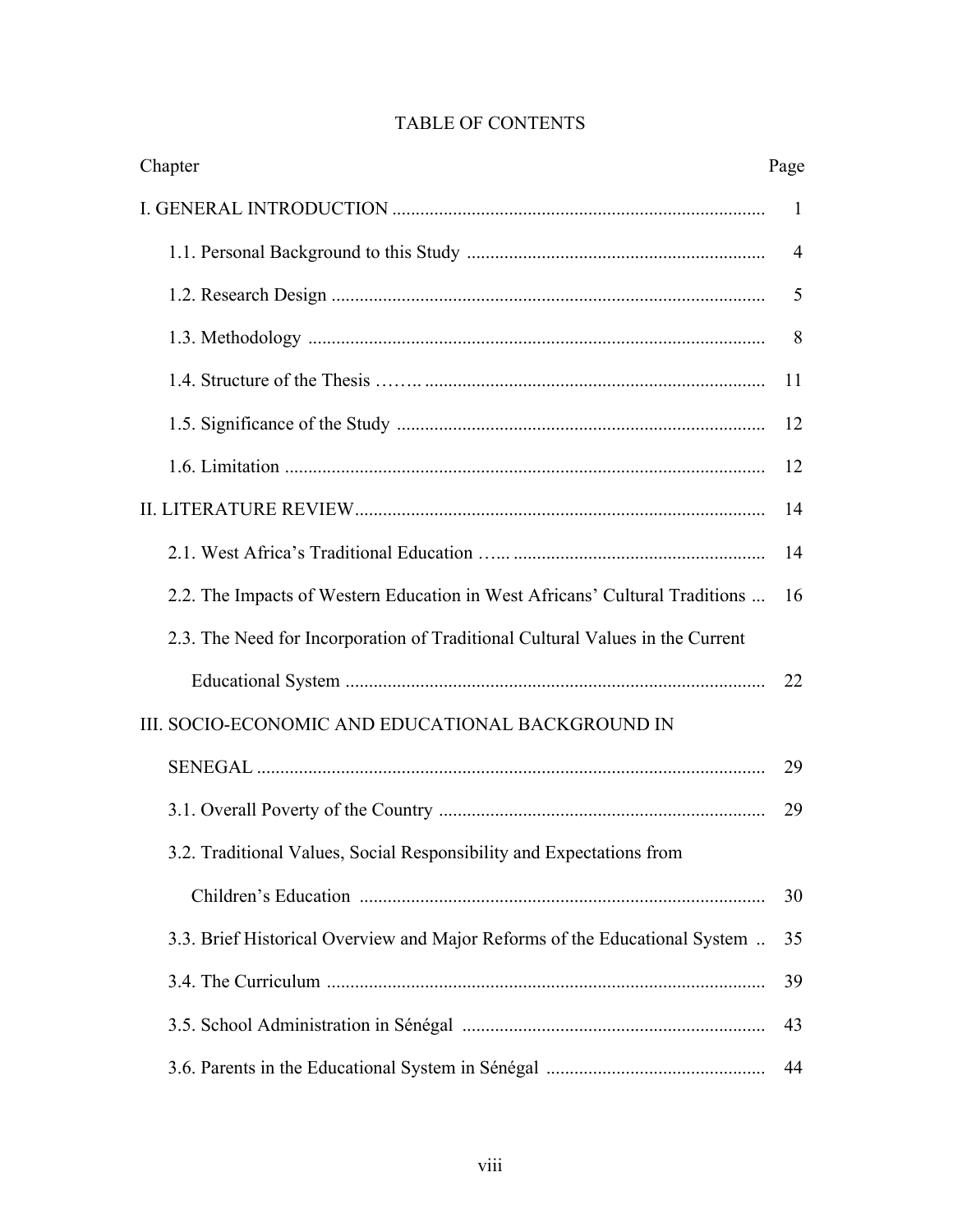# IV. THE PROBLEM OF EXAMS IN THE SENEGALESE EDUCATIONAL

|                                                                          | 47 |
|--------------------------------------------------------------------------|----|
|                                                                          | 47 |
|                                                                          | 50 |
| V. PLACE AND ROLE OF TRADITIONAL VALUES IN THE                           |    |
|                                                                          | 54 |
|                                                                          | 54 |
| 5.2 To What Extent Are Traditional Values Integrated into the Current    |    |
|                                                                          | 55 |
| 5.3. Is It Relevant to Integrate Traditional Values into the Educational |    |
|                                                                          | 60 |
| 5.4. Effects of Integrating Traditional Values on Students' Educational  |    |
|                                                                          | 65 |
| VI. PARENTS' INTEGRATION IN SCHOOL ADMINISTRATION AND                    |    |
|                                                                          | 72 |
|                                                                          | 73 |
|                                                                          | 77 |
|                                                                          | 81 |
|                                                                          | 84 |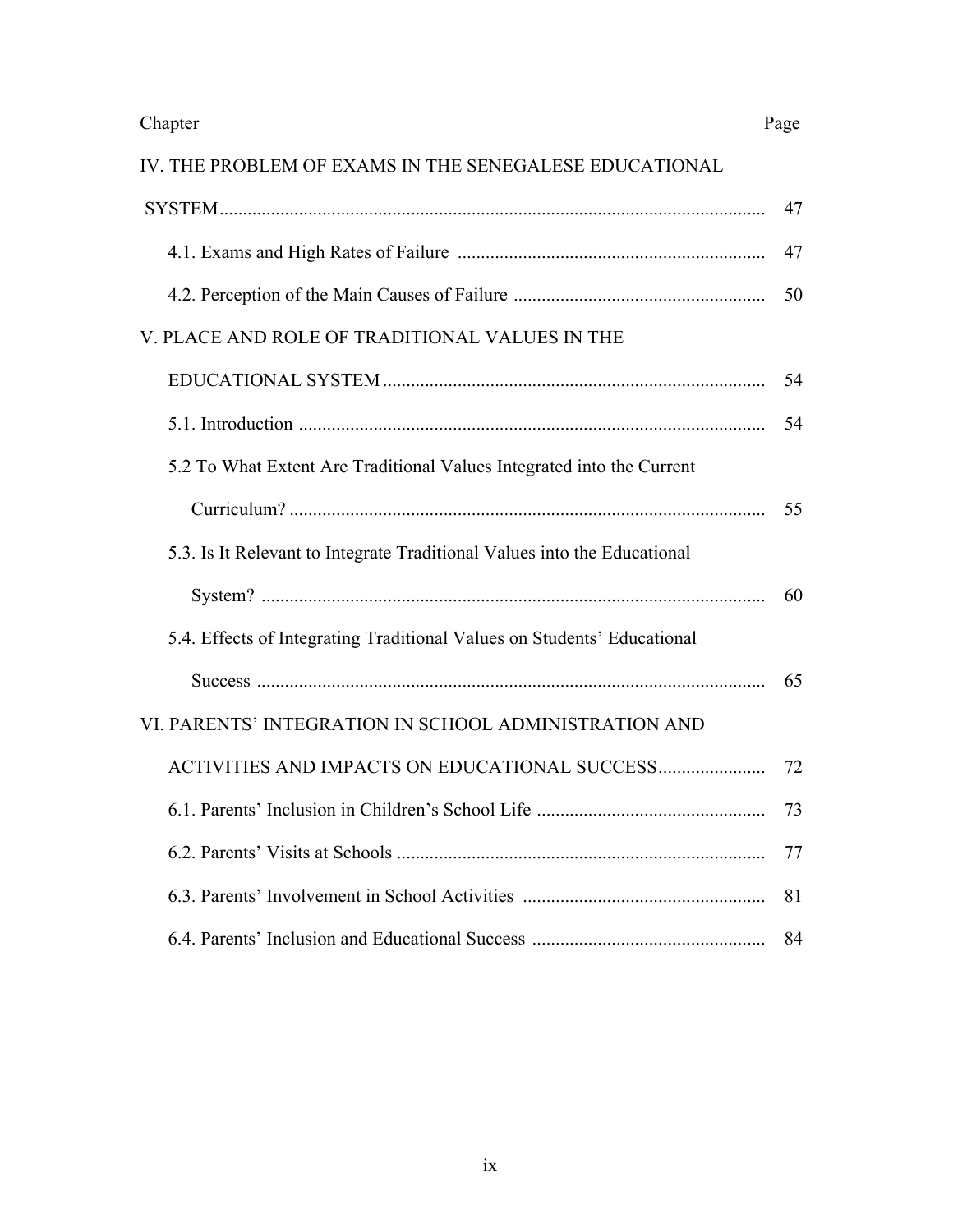| Chapter | Page |
|---------|------|
|         | 91   |
|         | 92   |
|         | 93   |
|         | 95   |
|         |      |
|         |      |
|         |      |
|         |      |
|         |      |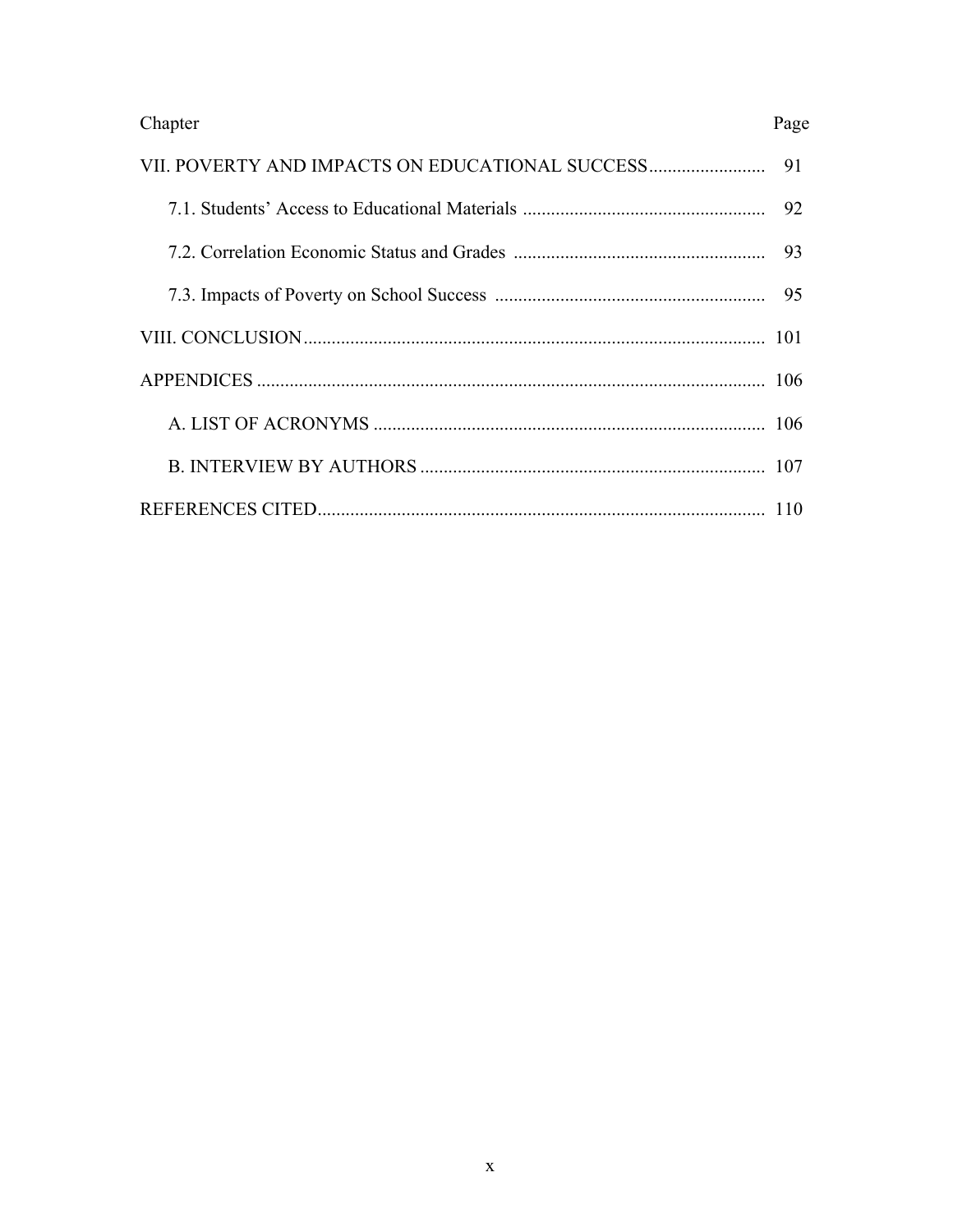# LIST OF TABLES

| Table | Page                                                                           |  |
|-------|--------------------------------------------------------------------------------|--|
| 1.    | Admission rate for CFEE, BFEM, and Bac (2001, 2004, and 2007) 48               |  |
|       | 2. Attitudes about level of integration of traditional values in the current   |  |
|       |                                                                                |  |
|       | 3. Relevancy of integrating traditional values in the educational system  61   |  |
|       | 4. Will integration of traditional values impact positively school success  66 |  |
|       |                                                                                |  |
|       |                                                                                |  |
|       |                                                                                |  |
|       |                                                                                |  |
|       |                                                                                |  |
|       |                                                                                |  |
|       |                                                                                |  |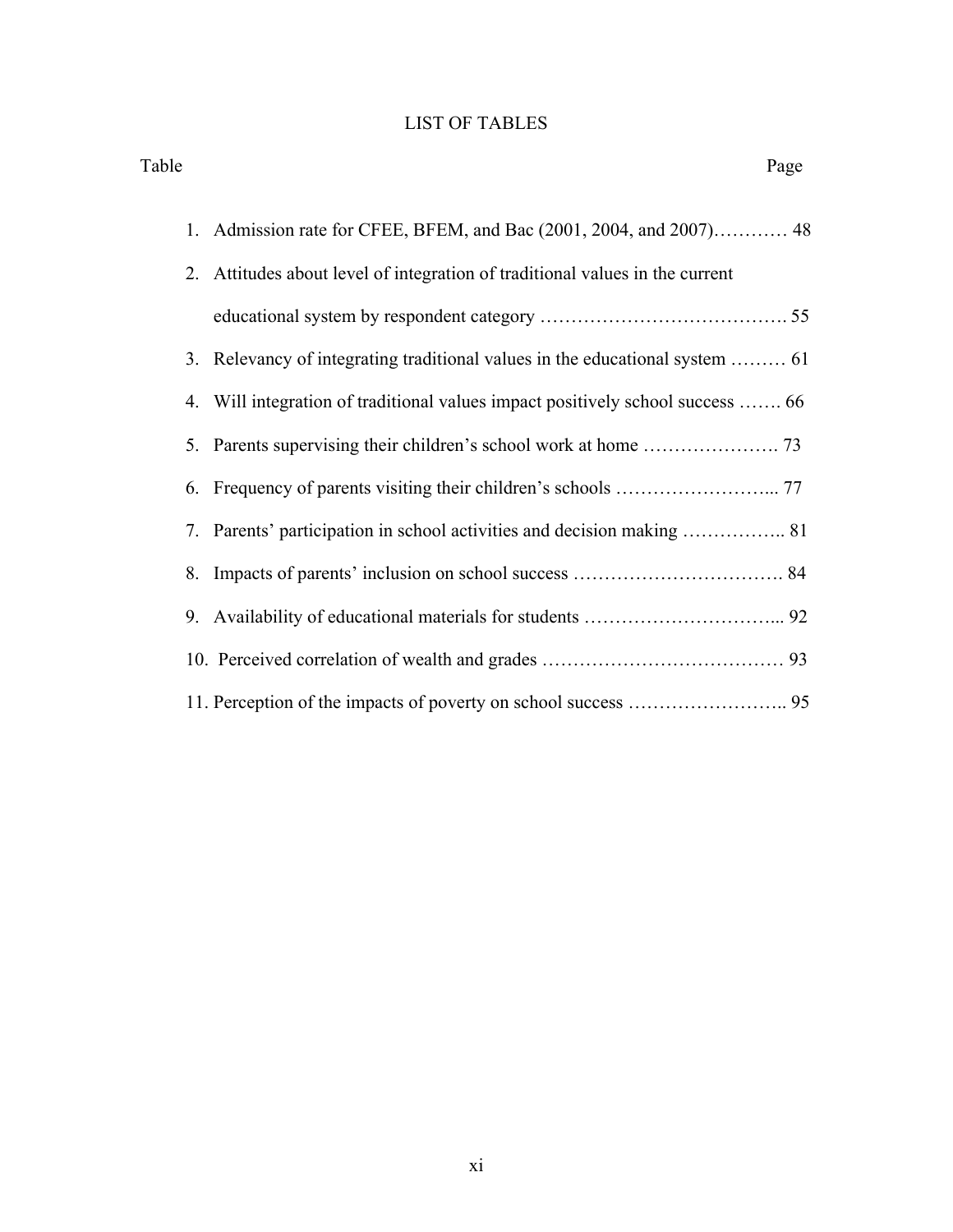#### **CHAPTER I**

# **GENERAL INTRODUCTION**

Before the introduction of western education, Africa had its own way of education, sometimes different in terms of settings, programs and means used to implement it; but with the same general objective of providing children and youth with socio-professional values and aptitudes that would facilitate their incorporation into society. As globalization, modernity and new technologies have reached all the parts of the world, Africa included, western education has not only managed to overtake any other form of education in Africa, but it has also become a building block for any developing country to improve its people's living conditions through the valuable and relevant knowledge students can acquire throughout the process.

In the current socio-economic context, developing countries like Sénégal, need an educated population which can understand the mechanisms that govern the global market and skilled labor in order to be more competitive and hopefully reach development at a faster pace**.** However, it is important to note that the adoption of western style education by African countries has been a direct consequence of colonialism and the introduction of the capitalist system. The French colonial power introduced in Senegal the system of commodity production; peanut growing is a startling example which has resulted in a major shift from subsistence agriculture to cash crops by many farmers. The shift to cash crops has made farmers dependent on money and no longer on the subsistence agricultural production. Therefore, during the long dry season (nine months), the rural people have to move to big cities like Dakar, where industrialization is growing, to work as wage labor. As such, western education was just one part of a whole new political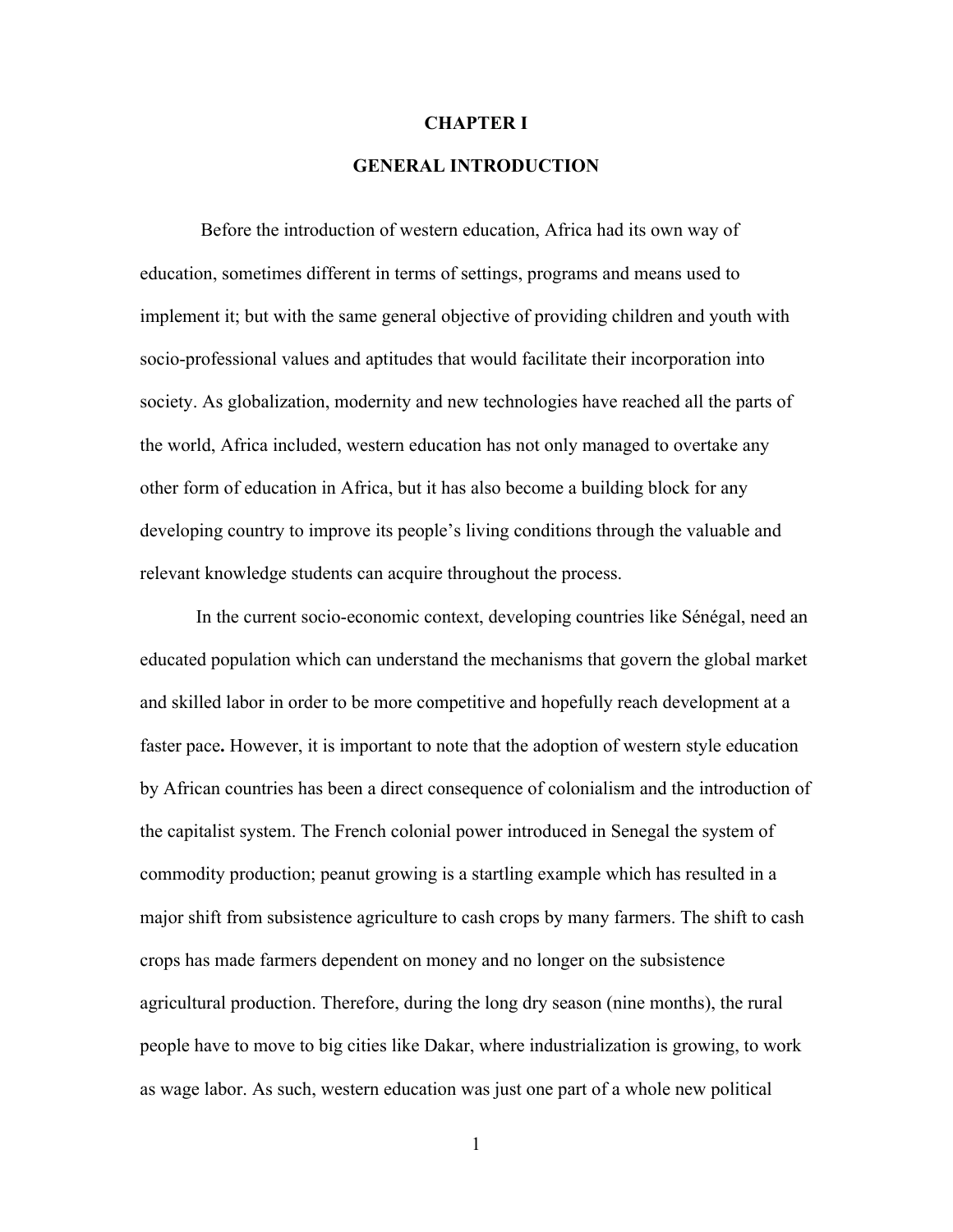economy system imposed by colonization, though it has played an important role in achieving exploitative and alienating goals of the colonizers.

 In West Africa, and Senegal in particular, education has always occupied an important place in society. Values of pride, endurance, respect, and hard work, have been passed down from generation to generation to prepare people to deal with life's problems with dignity and ensure one's reputation. Religious beliefs, moral and aesthetic values, social institutions customs and code of behaviors have been part and parcel of the informal and non formal traditional education in Africa and Senegal in particular (Thompson, 1981, p 11-12). On the way to economic, social, and political development education is also an important provision. Modern education, imported from the global West, if appropriately blended with the traditional values listed above can be an efficient driver to development.

Senegal has a population of 12 million, 54% of whom live in poverty (UNDP, 2007). With more than 15 different ethnics groups present in the country, distinct languages, traditions, culture occupy an important place in people's daily lives. Religion is also very important to the Senegalese. 95% of the population is Muslim, with most people belonging to one of the four locally distinct Sufi brotherhoods or Tariqas. Present in Senegal for more than 10 centuries, Islam and Muslim practices are now embedded in the traditional values in Senegal without regard to ethnicity, which increases the cultural and traditional commonalities of different communities. The scarcity of natural resources means the country has long relied heavily on its human resources, sometimes to great success. For example, Blaise Diagne was the first African member of the French parliament. Léopold Sédar Senghor was a prominent poet, novelist, politician and the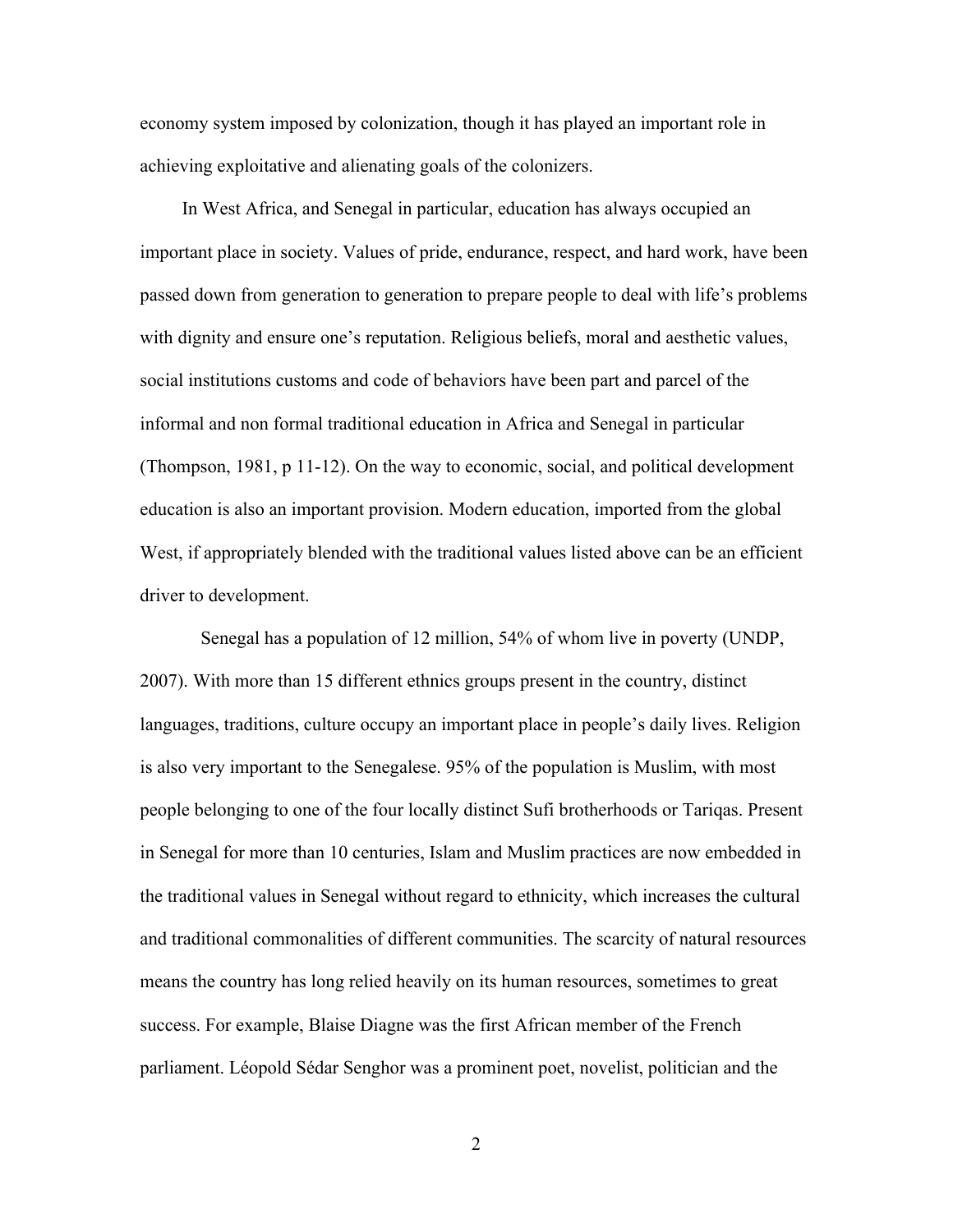first African to be part of the Académie Française. Cheikh Anta Diop University in Dakar and Ecole Normale William Ponty were the training schools of almost all the Francophone African leaders during the pre and early independence period. This educational heritage helped Senegal occupy a prominent place in terms of formal education in Africa. However, little efforts have been done to exploit this position for economic and social development.

The place and role of education in development has become more prominent with the advent of Human Development Index (HDI) in 1989 as a new approach to measure development. Development is no longer only measured through economic growth but through other factors such basic needs, poverty, sanitation, gender equality, etc. As such, education with both its short and long term benefits plays a paramount role in achieving these objectives.

 Great efforts have been made by contemporary authorities to advance education (they devote 40% of the national annual budget to education), and some progress has been made, particularly in terms of access to school for both boys and girls. But it is still the case that only 4% of Senegalese adults have undertaken post high school studies. The high rate of drop out and failures at school exams are the main causes of this phenomenon. For instance, success at high school and university entrance exams has barely reached 25% over the past ten years and is even worse at the university level. For example only 67% of the children who started primary school in 2001 have reached the sixth grade (Rapport PDEF, 2007, p 57); the remaining 23% have either dropped out of school or sent out for bad grades**.**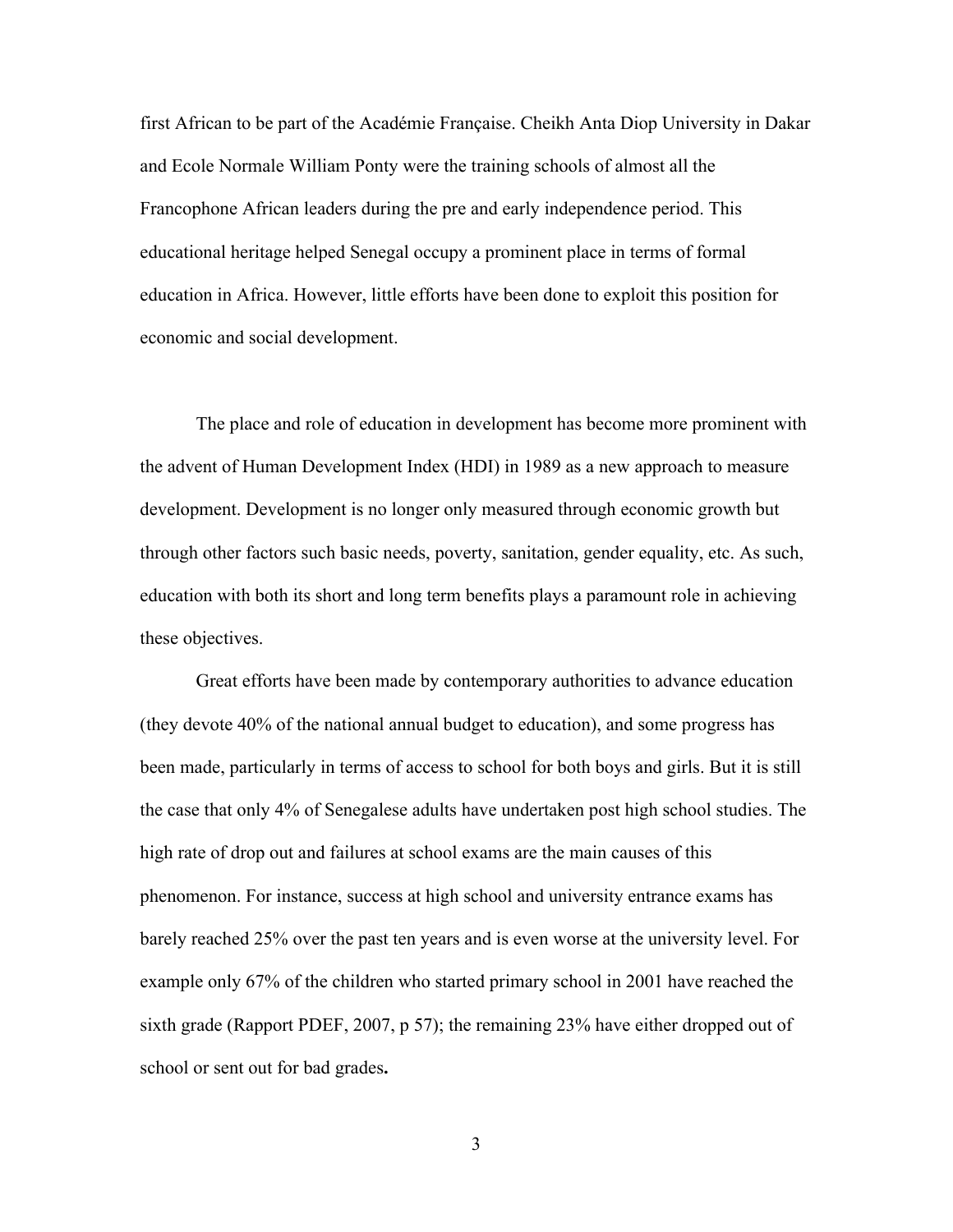The high rate of failure is mostly due to a covert policy meant to limit access to middle and high schools because of insufficient classrooms, teachers and materials. The admission to middle/high schools is contingent on the available number of places; therefore, national exams not been about an assessment and evaluation of students' knowledge, although great efforts have been done in the construction of classrooms and the training of teachers undertaken by the PDEF as the paper will discuss later. Strikes, either from teachers or students, have affected the quality of the country's education or have started to undermine the prominent place Senegal has held in Africa in terms of education. To combat this alarming situation of failure, dropout, strikes, and low level of students' advancement in Senegal, one should try to understand its main causes, and then explore them to find adequate solutions. Considering the great hope this country places on education, it should not only focus on Education For All as advocated by International Institutions and the Millennium Development Goals. It should focus on the quality of such an education, and the difficulties and obstacles learners have been encountering in their studies to find more appropriate solutions to the main challenges of education in Senegal.

### **1.1. Personal Background to this Study**

My experiences both as a student and as teacher in Senegal have heightened my interest in this topic. As a student coming from a modest family in a rural area, I very often went to school without breakfast and my parents could not pay for all my school materials. Most of the time I had to cram all my subjects in one copy book, and I shared books and pens with my neighbors. Most students were in the same situation, and furthermore, the few of us who succeeded in passing the middle school entrance exams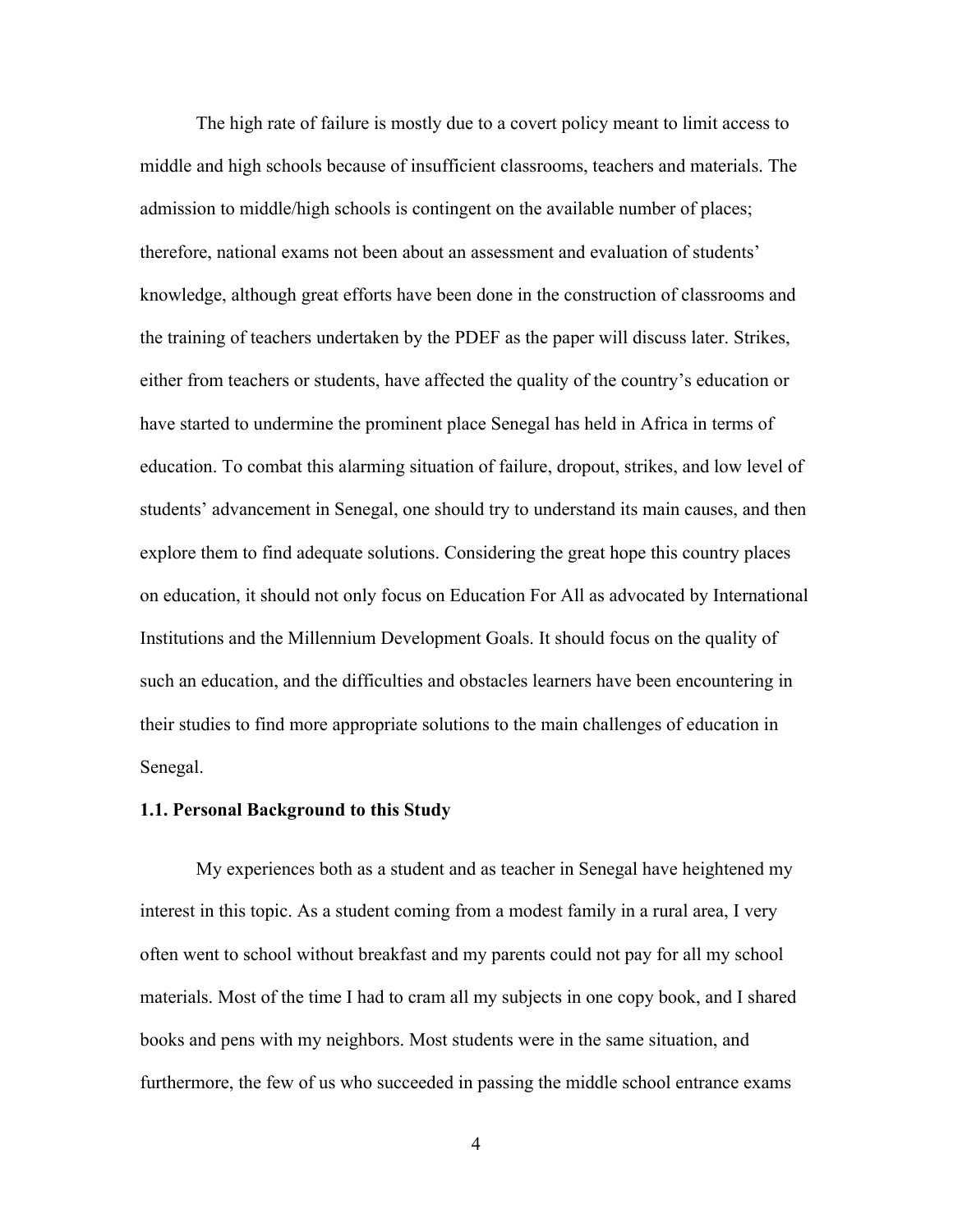had to go bigger cities for middle school and high school, and then the to the capital, Dakar, for university studies. Each experience was filled with socio-economic hardships as more advanced levels of school are more demanding in terms of results. They also cost more. Because there was no middle school, high school or university near my home, I was forced to live far away from my parents, with relatives or family acquaintances that actually would provide me shelter. However, they had their own children to take care of which make it difficult for them to provide enough for all of us. My parents often had to find the means to pay for my lodging with friends and relatives in the towns where I attended school after the primary level. This was a real hardship for them, as people of very modest income. In such conditions the only things that can keep you going and motivate you are your determination to get yourself and your parents out of this poverty but also the traditional values of hard work, endurance, faith, pride, etc. of which parents keep reminding their children to encourage them and keep them on the righteous way. I have to say that the traditional values my parents instilled in me played a big part in overcoming the difficulties of attaining education and succeeding in studies.

 As a teacher in junior/high school I became more aware of how wealth and traditional cultural values are interconnected in determining success and failure at schools in Senegal. I had a chance to talk with my students and their parents; therefore I could understand their socio-economic background and this knowledge helped me better evaluate and manage them.

#### **1.2. Research Design**

This thesis examines the actual impacts of poverty and traditional cultural values on the success or failure of Senegalese students. The project also aims to investigate how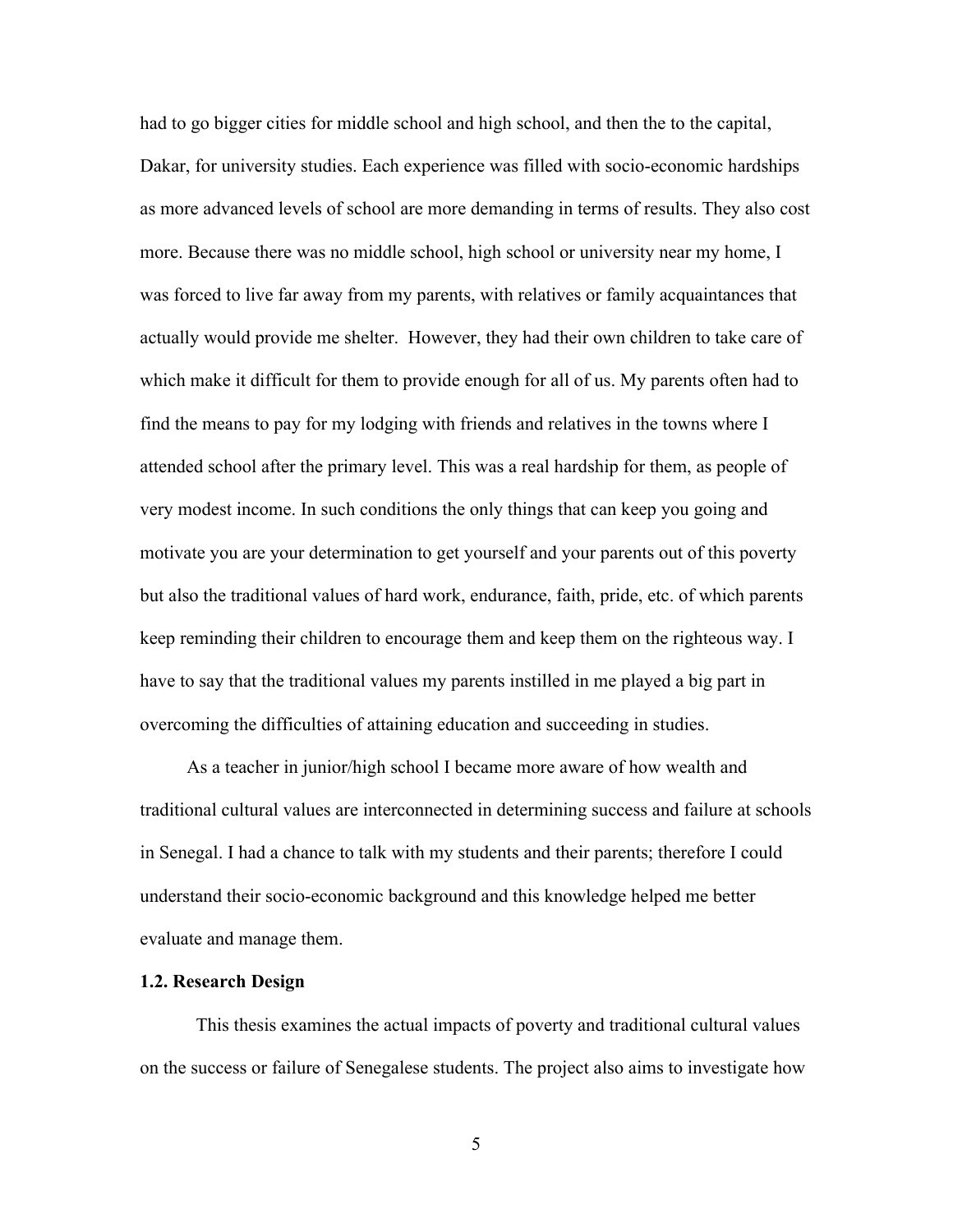these factors can be otherwise used as a foundation for academic success. Instead of regarding traditional socio-cultural values and poverty as obstacles, this paper argues that they can play a positive role in reforming Senegal's educational system. Therefore, how they actually affect success or failure in the Senegalese educational system, is worth being investigated. To better examine and understand this issue, this paper explores the following research questions:

- To what degree are traditional values incorporated in the Senegalese educational system and what effects can they have in school success?
- How incorporated are students' parents and families in school life, and how can they impact educational success?
- Can poverty be a source of motivation for students and a factor of educational success?

This research aims to understand, through these questions, the correlations between parents and socio-traditional values and success or failure during exams. In this paper I will explore how socio-cultural background and poverty impact students' success based on the respondents' answers to my questionnaires. Therefore, I suggest that poverty and socio-cultural background can play a serious role in motivating students and should be better explored by educational authorities of Senegal and West African French speaking countries in general. The focus is on West French speaking countries, because, due to the common heritage from the former colonizer, these countries share lots of commonalities in terms of educational system unlike the English and Portuguese speaking countries. In addition these countries share lots of similarities in terms of socio-cultural background.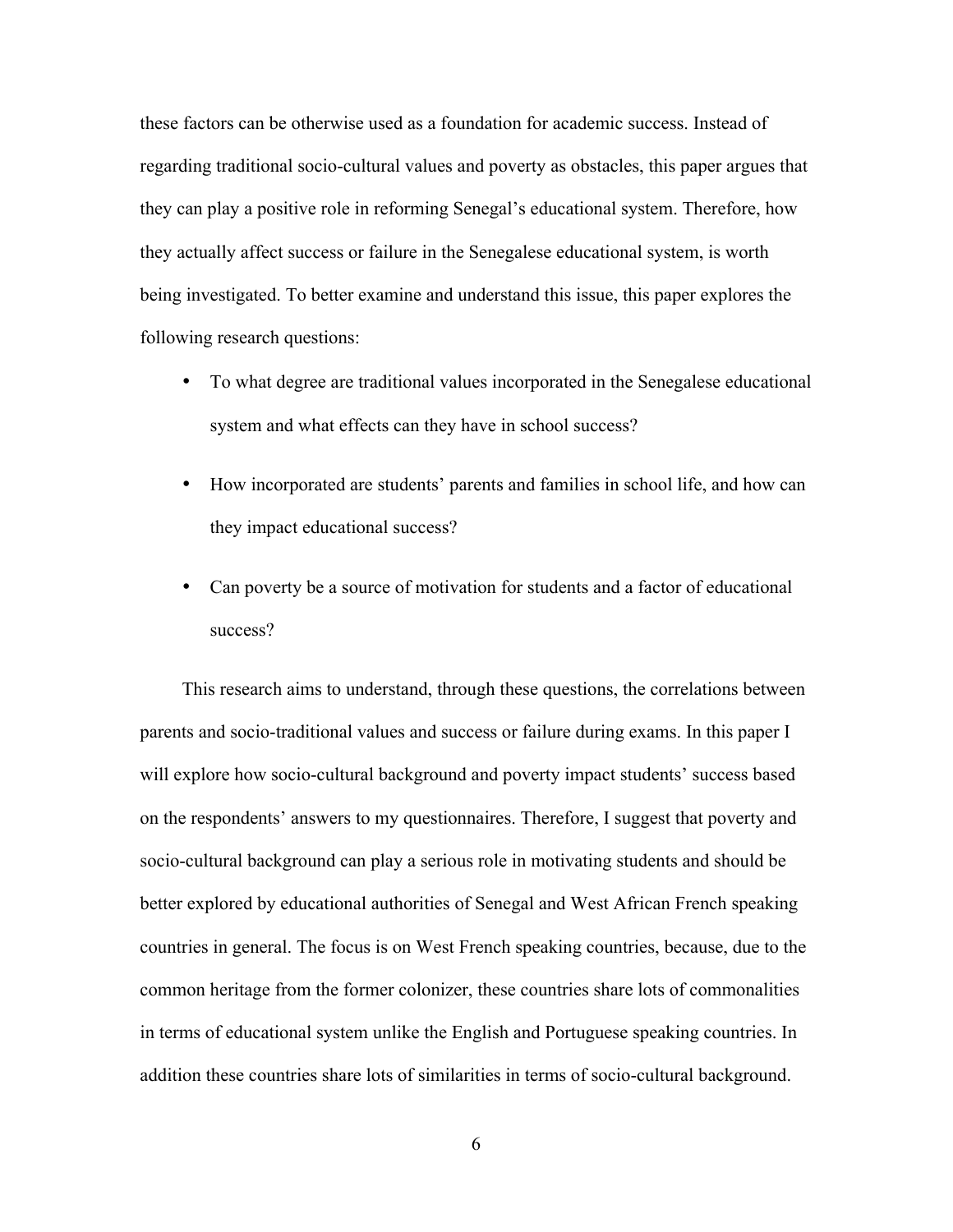Traditional culture is a broad term; it includes but is not limited to traditions, customs, beliefs, languages, socio economic organizations, overall it is the objective cultural elements of the social life of a particular group as defined by William Thomas and Znaniecky (1958).

In this paper, traditional culture focuses on traditional values, parents, and poverty. With about 20 ethnic groups, different religions and languages, talking about traditional culture in Senegal can be seen as a broad topic so I narrowed down to the Senegalese most common traditional values of *Kersa* (decency), *Fulë* (self respect), *Mun* (endurance), and *Jom* (honor, pride, hardwork). The focus on these values named in Wolof does not mean there is one common set of traditional values in such a multicultural country as Sénégal, but these values have been identified as shared, used, and understood by the majority of Senegalese in urban and even rural areas like Pout, one of my research sites. Another reason for the choice of these values is that the three sites (Dakar, Tamba, and Pout) despite their socio-cultural background share these values. These words convey a strong message when used by Senegalese in local languages and they can be motivators and sources of success if used appropriately.

Success in this thesis focuses mainly on students' admission to national exams. Other implicit meanings of success can be found throughout this study. As described in the traditional education, success is assimilated to the acquisition of socio-professional aptitudes to become a respected member of the community. Such success is not measured by admission in exams but by the personality acquired throughout the process and the social standing of the individual as a member of a group. From political authorities' standpoint, educational success is mainly based on reaching the goals fixed by the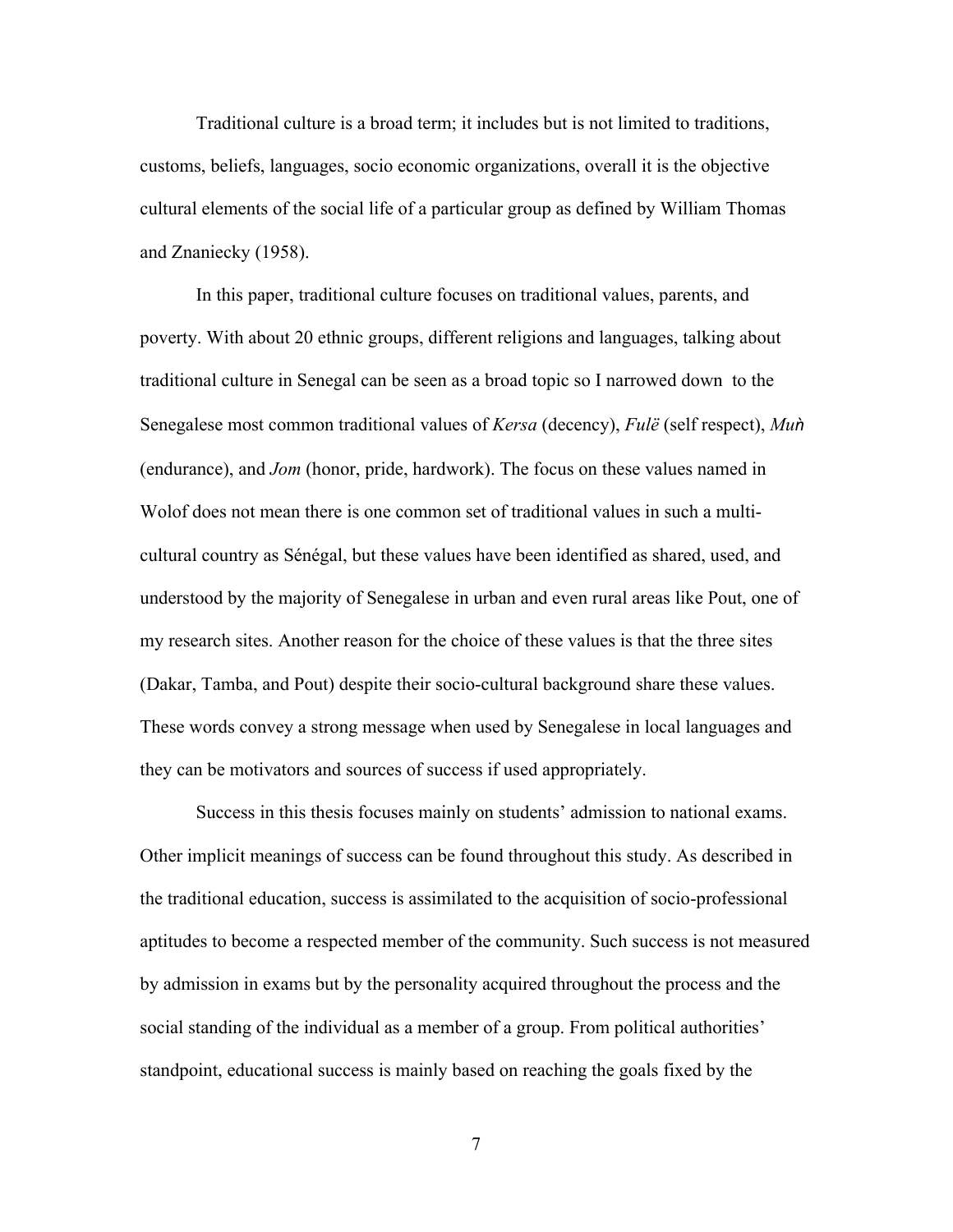international institutions. International institutions such as United Nations insist on education and it is now part of the HDI measurement tool and the Millennium Development Goals. As an efficient means of raising awareness and training in different socio-professional skills, education helps a country build a strong human, social, cultural, and economic capital that are indispensable for any country seeking development. Considering the country's poverty and low rate of adult literacy (47%) Senegal needs to improve, both quantitatively and qualitatively, its educational system in order to overcome the great present-day and future challenges that are facing developing countries. In addition to that there is the goal of "forming a genuine Senegalese citizen rooted to his culture and open to the world" as stated in the Senegalese constitution. Parents and the community in general view educational success as finishing school and finding a job, hence the investment and hope on formal education of their children.

### **1.3. Methodology**

In order to examine all the questions raised, in addition to my personal experience, I have collected data and information from a variety of sources during my field study combined with an internship last summer in Senegal.

In July 2010, I started an internship with GEEP (Group for Education and Population Studies), an NGO based in Dakar, Senegal, and working with young students and teachers to raise awareness about reproduction health and sexuality among other issues in schools. I profited from their expertise, data, surveys, and research already done on the field of education. I also collected data and statistics from the Ministry of Education and UNESCO Senegal. July is an important date in the Senegalese academic year as it coincides with period of national exams for both middle and high schools that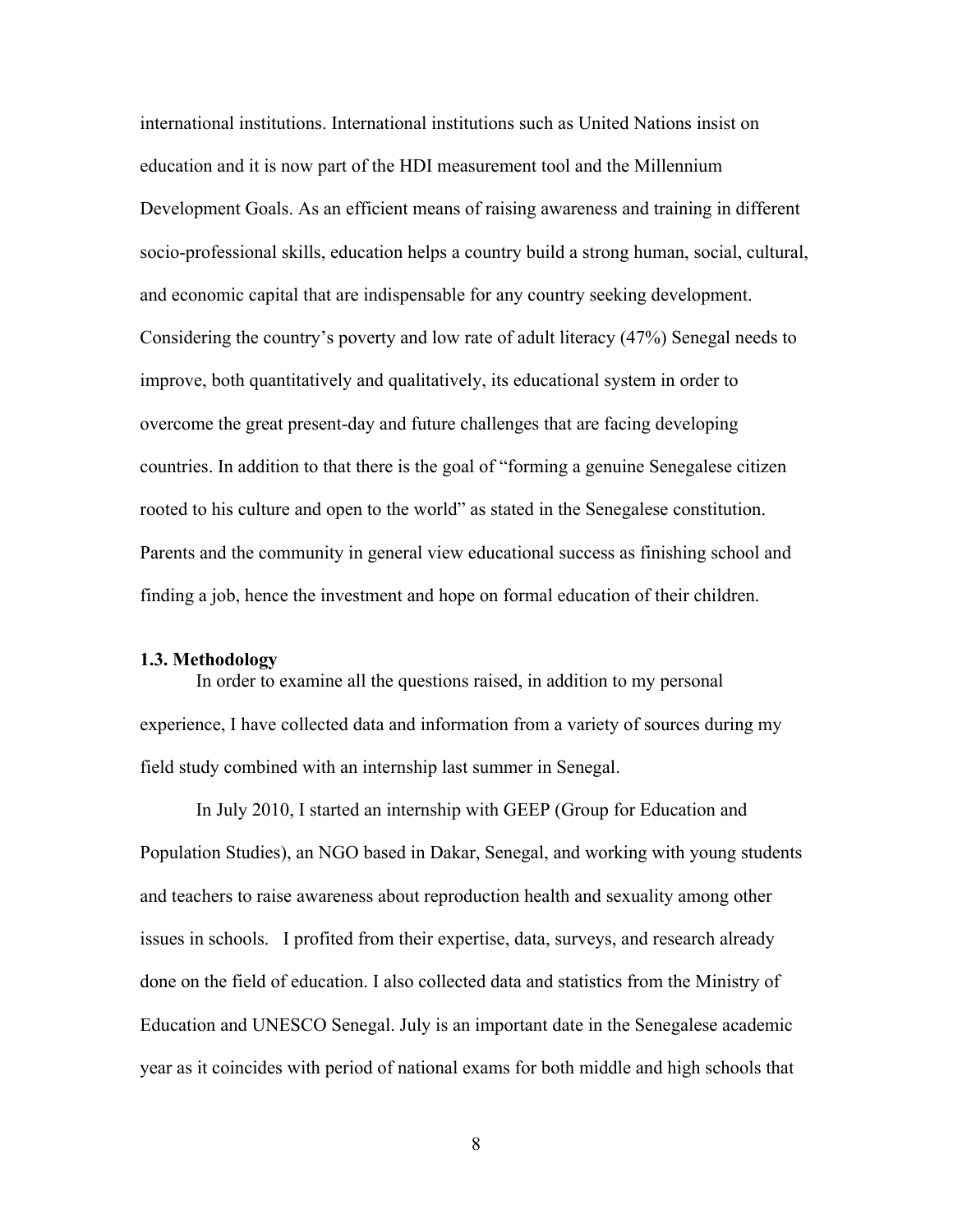are the focus of this paper. Therefore, starting my research on a project about cultural implications on exams at this period was good for such a project.

The second and most important part of my field work was the interviews I conducted with 50 people (students, teachers, parents, school administrators, and community elders), 10 in each group, in Dakar, Pout and Tambacounda. I chose these 5 different categories of respondents as an effort to involve the whole community in this research and to maximize the diversity of input so as to make the most valuable and reliable conclusions. My choice of the sites was also motivated by the same reason of variety. I chose Dakar because it is the capital city; a modern city with a population of 4 million inhabitants out of the country's 12 million. This city is a social, cultural, and economic hub where one can find rich and poor, and the different cultural identities of the country. Modernity has been gaining more and more ground; therefore, I find it a relevant place to pick interviewees for the issue discussed in this paper. Pout is a rural village, and as rural areas are very conservative in terms of traditions and cultural values, including such a place in my research was helpful and a rich experience. In addition to that, I was born in Pout, I grew up there, and I went to elementary school there, which facilitated my contact and choice of interviewees. Tambacounda, though a city, is totally different in terms of setting and socio-cultural background. Unlike the 2 first sites located in the Western part of the country, Tambacounda is located in the South-Eastern part of the Senegal at 400 km away from Dakar and shares borders with Mali and Guinea. This makes it a culturally diverse place and a key place to include in any research about tradition, culture, and education. Because of the long distance, the difficulties to access this area during rainy season, and my internship duties, I could not move down to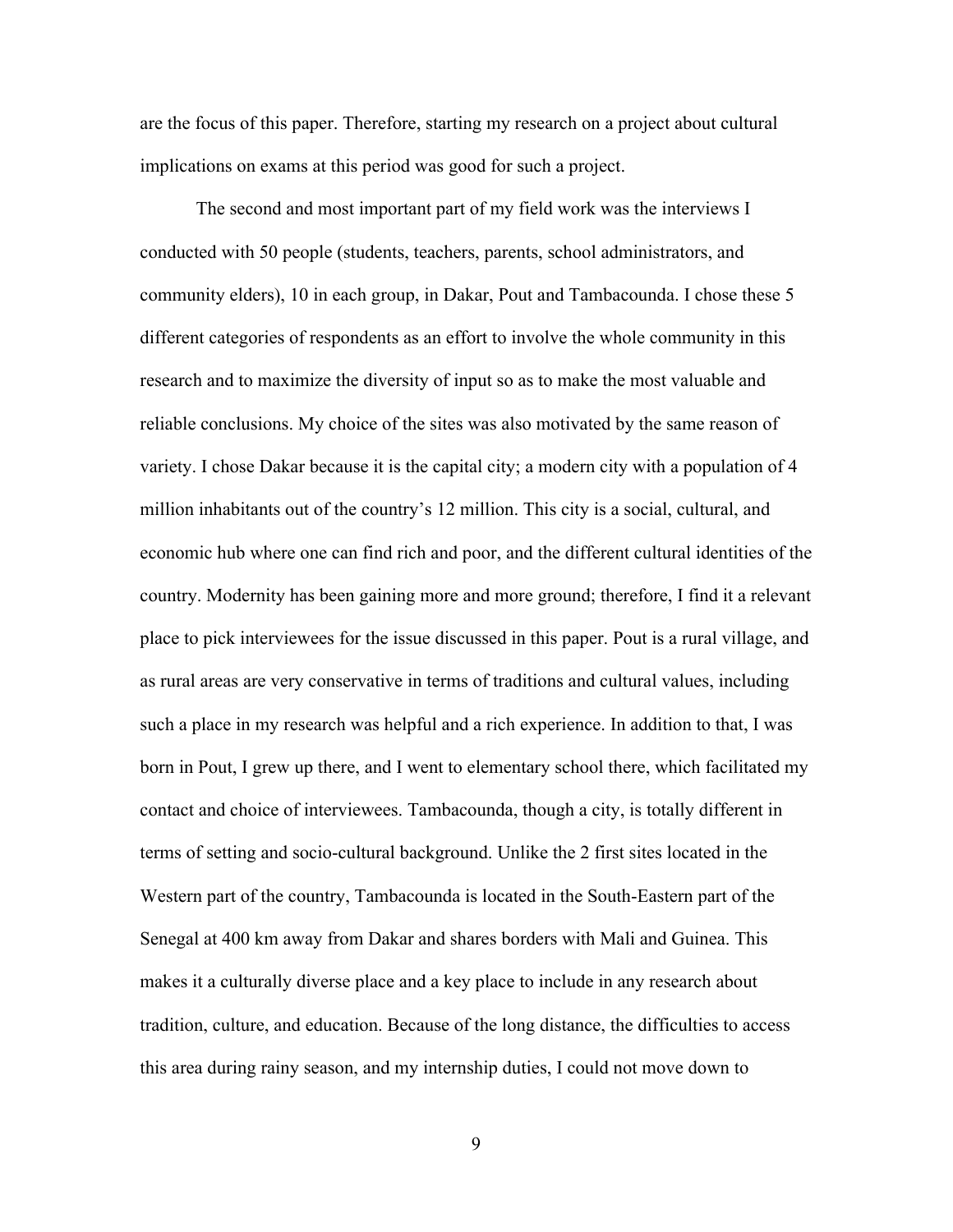southeastern Sénégal to conduct my interview in Tamba. Therefore, I did some of them through telephone and the others were conducted by a friend of mine who is working in an NGO in Tamba. As any research assistant would, he strictly followed and adhered to the recruitment and interview process as required by the University of Oregon human subject protocol.

Most interviews were conducted one-on-one and consisted primarily of openended questions. Each interview took about 30 minutes to one hour. Sometimes with the help of my colleague teachers I randomly recruited teachers, students, and school administrators. Some others l met during my internship at GEEP. The remaining students were recruited randomly during the exam revision period at different schools in Pout, Thies (a major city near Pout), and Tamba. I recruited parents in Pout based on their socio-economic and cultural background to have different perspectives; in Dakar and Tamba they were recruited randomly. I received an oral or written consent from all respondents to digitally record the interviews and take some pictures to be used in future presentations about my paper. For confidentiality concerns I coded the interviews by numbers and the place they occurred. Though, my analysis of the interviews will not focus on the geographic, gender, and age aspects of the respondents; I tried to diversify as much as possible my choice of people to be interviewed considering those aspects listed above, in order to collect the opinion of the different socio-economic layers of the country and to have a more holistic view of the issue.

Since most of the interviews were conducted in French or Wolof I had to transcribe then to translate them into English before the analysis. I translated most of the interviews literally to keep the actual message, emphasis, and humor of respondents.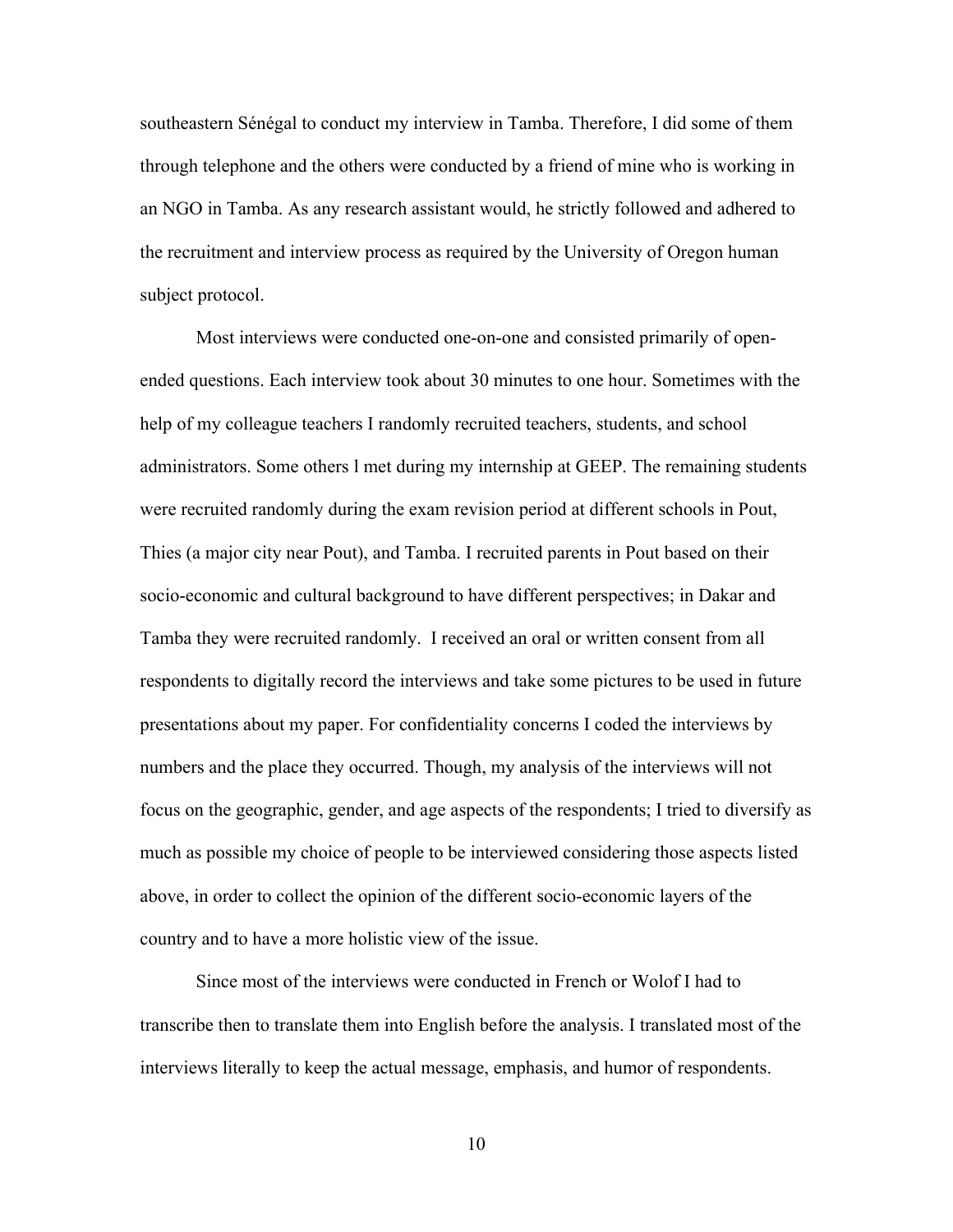### **1.4. Structure of the Thesis**

Throughout this paper, I present my findings about the level and effects that more incorporation of traditional values and parents can have in the educational system, and the impacts of poverty on school success. This is preceded by a brief overview of the background about Senegalese traditional values, social responsibility, and educational system.

Following the introduction, Chapter II provides a literature review concerning western education and local traditional values in Africa and in Senegal in particular. This discussion will start with an overview of traditional education, how it was conducted and its expectations, turning Western education in Senegal and Africa, before ending with an analysis of some writings about the needs and examples of integration of local knowledge in Western education in West Africa. Chapter III presents an overview of the Senegalese socio-economic background with a focus on the general poverty of the country and Senegalese social connections, children's responsibilities, and what is expected from them. It also provides a brief overview of the educational system in Senegal with a focus on historical evolution, teachers' recruitment and training, the national curriculum, the students' parents association, the PDEF (a decennial plan for education and training), exams and the high rate of failure, and some challenges facing the system. Chapter IV explores the findings about the main causes of educational failure. Chapter V presents what I found in my research about the actual place of traditional values in the educational system in Senegal, the relevancy to incorporate them in the system, and the effects such incorporation might have on the educational success and reform. Chapter VI provides an analysis of participants' responses about parents' involvement in the system and the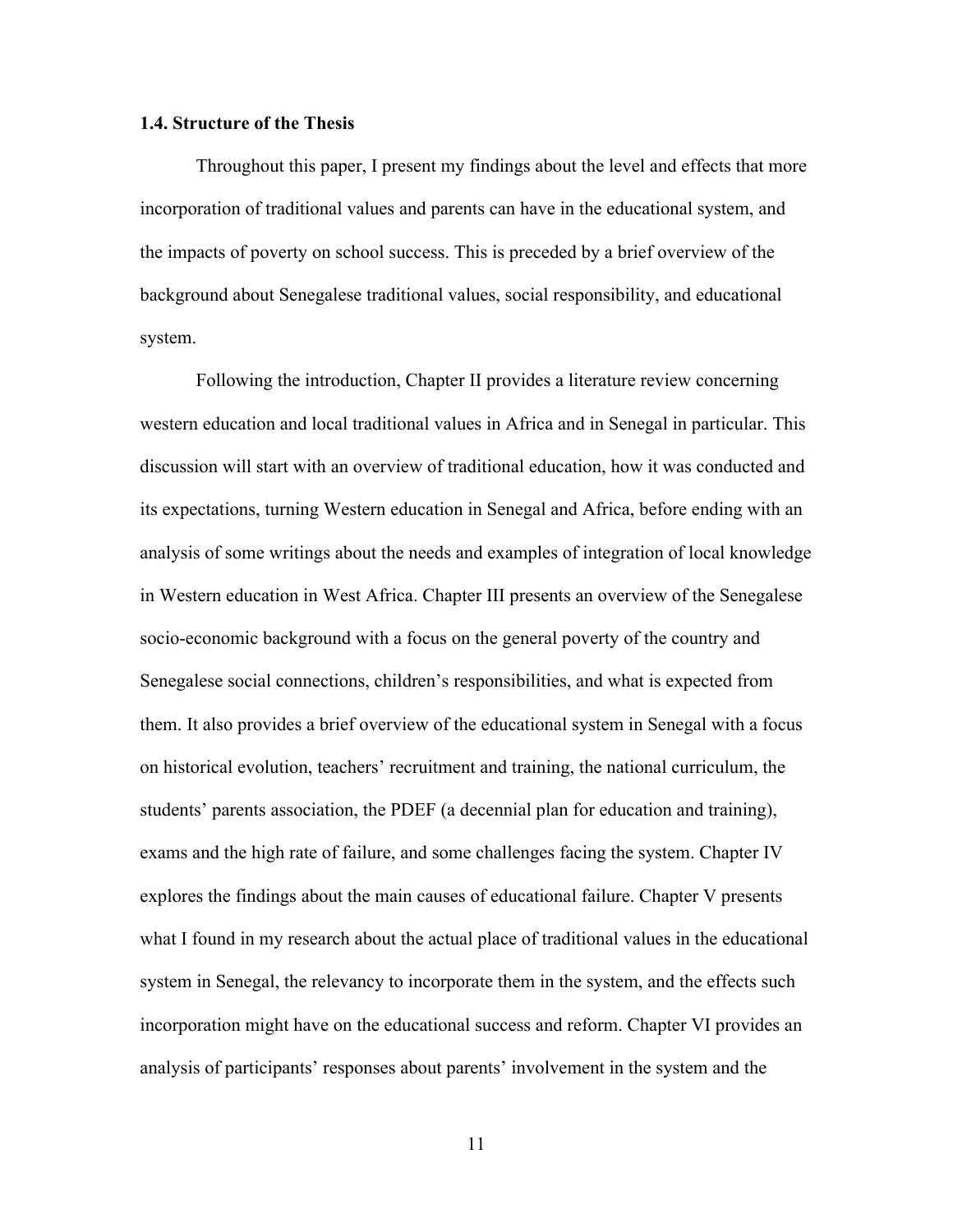effects on children's school work. Chapter VII discusses the research's findings about poverty and its positive and negative impacts on children's educational success.

This paper concludes with a summary of the findings and responses to the research questions. It also addresses lessons learned from the research and provides some recommendations about the ways in which traditional values and parents should be integrated for a better educational system in Senegal as well as the role of poverty in school success or failure.

#### **1.5. Significance of the Study**

This research is highly relevant because few scholars have looked at the positive impacts of traditional cultural values and poverty on education in Senegal and West Africa in general. Professionals in education and development should consider this aspect in order to work out the most appropriate approach to education. Finally, by giving voice to different actors involved in the educational system, so that students, teachers, parents, school administrators, and community elders can express their opinion about the issue, this research project provides new and different insights into the challenges of the Senegalese educational system, and how to map out future possibilities for better results in terms of development process in which human capital occupies a place of paramount importance.

### **1.6. Limitation**

Considering the broad significance of socio-cultural background, this paper will focus on the traditional values of *Jom* (honor, pride, hardwork), *Kersa* (decency), *Fulё* (self-respect), and *Mu (*endurance), the religious beliefs and customs inherited from ancestors in Senegal and discussed later in this paper. Parents and poverty are very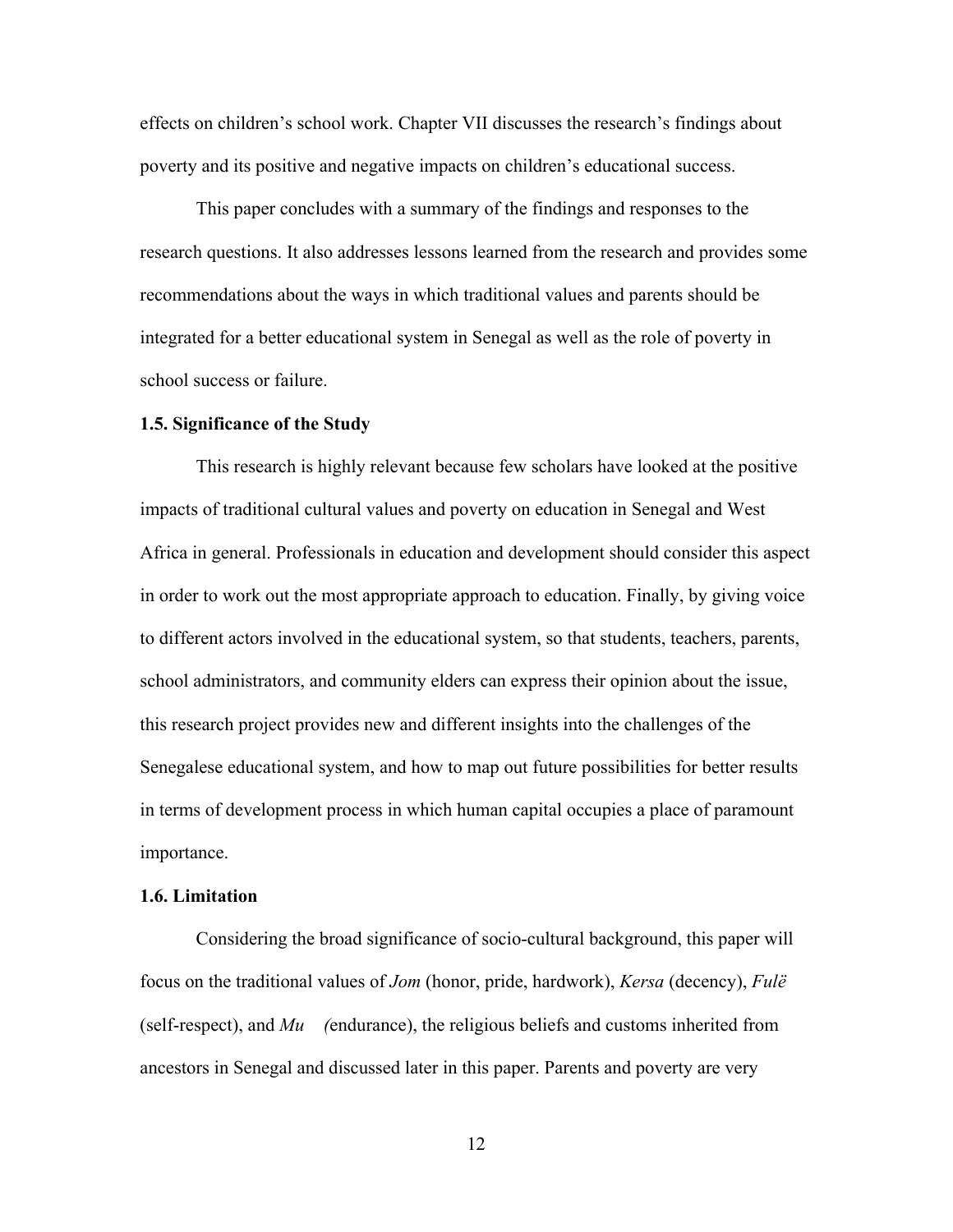important in Senegal and I choose to focus on them to have an idea of the impacts of socio-cultural background on student educational success in Senegal.

The focus on middle/high school also is another limitation, as it might have been more ideal to explore all educational levels. I justify this selection because the failure rate is higher in these educational stages and children are aged between 12 to 20. This makes them an interesting group to study, as it is the age when they build their identity and acquire the sense of responsibility that will be determinant in the rest of their lives. However, the paper will sometimes discuss some issues in primary school and university related to the topic.

Also, because of insufficient time and means, the research involves only the Western and Southern part of Sénégal. However, the geographic choice reflects to some degree different cultural identities of the country, even though some ethnic groups and regional identities are not represented in the study. To me, those differences can not greatly affect the findings of the research.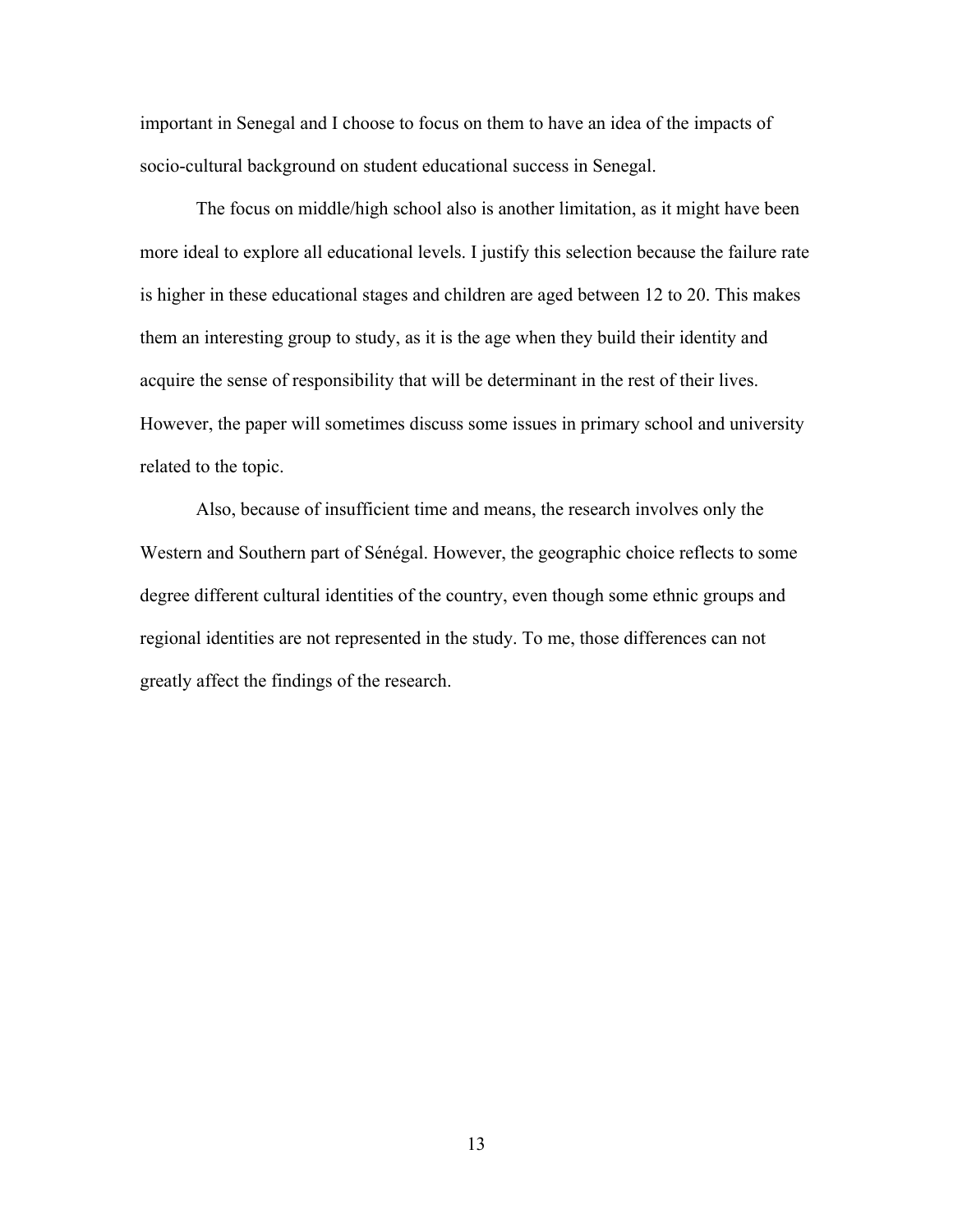### **CHAPTER II**

# **LITERATURE REVIEW**

## **2.1. West Africa's Traditional Education**

Like the other regions of Africa, the Western part of the continent has a distinctive way of educating its people, particularly the young, which has been based mainly on the transmission of socio-professional aptitudes, skills and knowledge from generation to generation in order to perpetuate the social values of communities. Considering the multitude of ethnic groups and communities present in the region, traditional education has been performed through different channels depending on the group's beliefs, social organization and values. However, such education systems share some commonalities, such as the paramount place of elders in the system. From birth, Africans are immersed in a cultural setting that values the authority of elders and emphasizes practical knowledge. Elders embody wisdom and knowledge, as in Hampathe Ba's equation of the death of an elder African man to the burning down of a library. In the southern part of Senegal, for instance, the most important part of the education process is performed through a two to three month initiation period during which young people, generally boys, are gathered and hidden in sacred places of the forest and trained in different aspects of life. Training is the exclusive province of elders, who make sure younger generations know the history, secrets, values and skills of their community so as to ensure their perpetuity. Such practice is also common in Mali, Guinée, Burkina Faso, Niger Nigeria, Guinea Bissau, the Gambia, Côte d'Ivoire, Ghana, and other West African countries.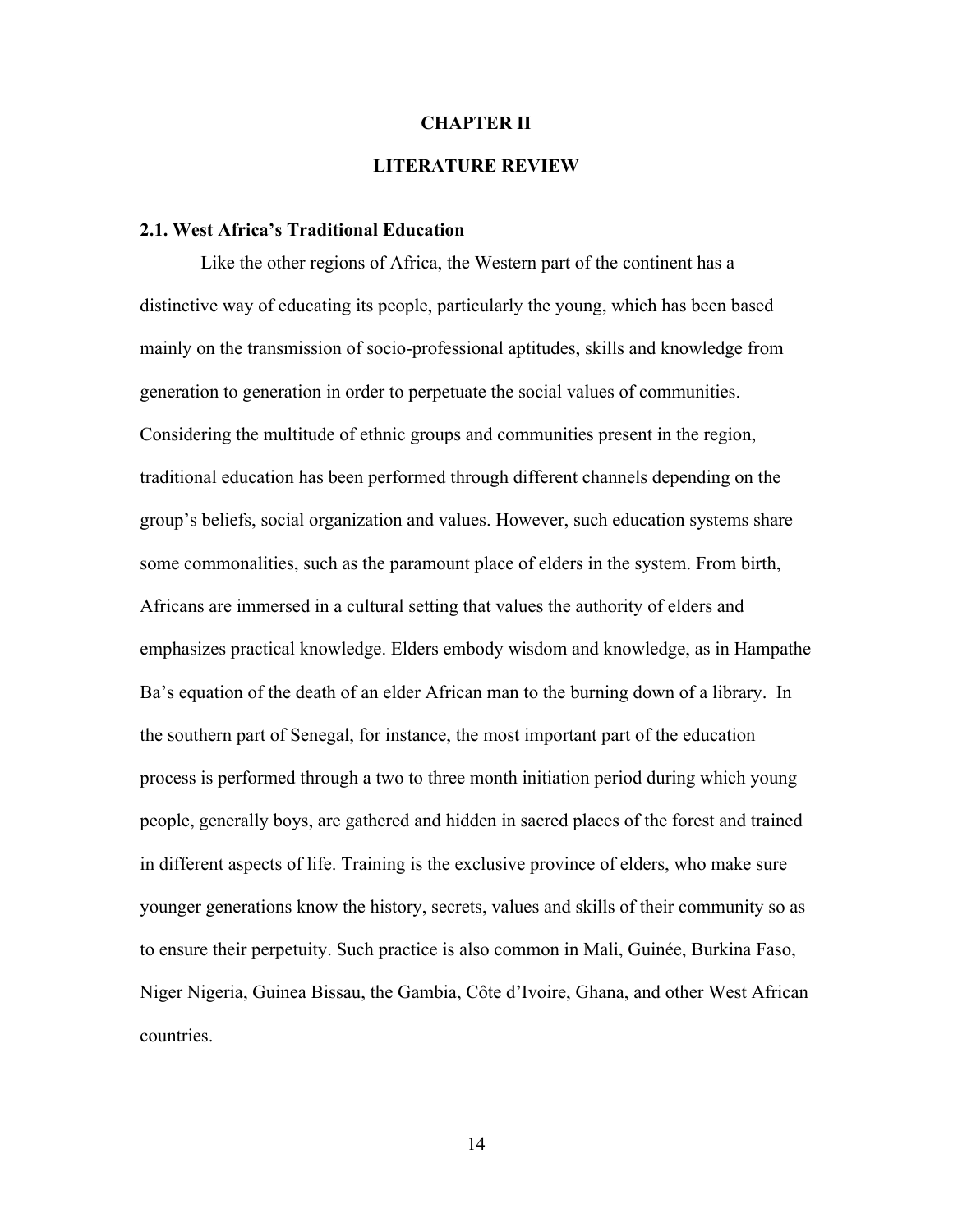Story telling is also an important part of the traditional educational system. Full of moral values, storytelling, in addition to its entertainment and educative value, is an efficient way to denigrate flaws and vices and to encourage communal living, respect, humility, endurance, hardship, and other socially healthy values. In Senegalese stories, for example, the hare generally embodies the good example to follow, while the hyena is the anti-hero as depicted in *Les Contes d'Amadou Coumba*, Birago Diop (1958).

 Through the family, too, children learn how to become responsible fathers and hard workers, or good wives. The skills learned through the family include cooking, dressing, and appropriate interaction within the community. Here the role of the educator lies not only with the parents but also with the whole family and with neighbors. Full right is given to any member of a family or neighbors to correct, harshly if need be, children who are misbehaving. The journey from childhood to adulthood is a hard and rich process through which the child learns how to become a responsible adult by acting according to the laws and guidelines of a specific community.

In the Senegalese community organization, mothers bear whole responsibility for their children's socio-economic failure or success. The in-law family and the whole community put the entire blame on a mother whenever one of her children fails to find a job or, a "good" husband, or becomes a wrongdoer such as thief, prostitute, drug addict, etc., or simply fails an exam. On the other hand it is her pride whenever one of her children succeeds in any field of life. For this reason, Senegalese mothers feel great responsibility and concern for the education of their children. Furthermore, most of mothers are housewives and stay at home while the fathers are out for reasons related to work. Thus, mothers spend more time with their children at home and therefore know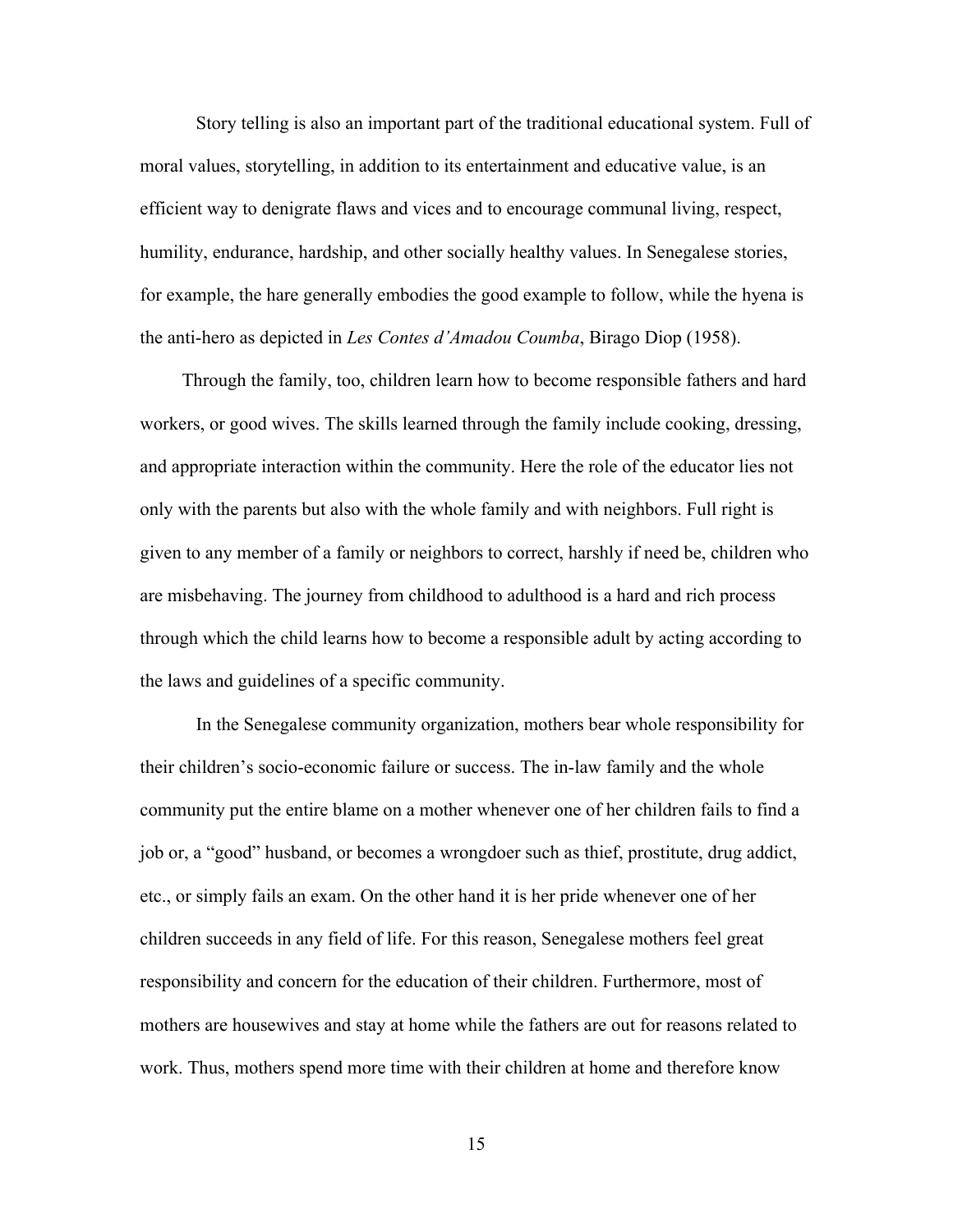better their strengths and weaknesses, talents and flaws, so as to bring the appropriate improvement or remedy needed to tailor a good member of the community. Even in places like Dakar or other big cities where mothers go to work, it's up to the other women in the house such as grandmothers, aunts, sisters, and nieces to play the maternal role.

 Unlike traditional Senegalese education, western education is conducted differently and has different objectives. The role of elders and mothers' as educators has been transferred to younger, technically trained people who might come from different communities. The locations have shifted from houses and the bush to schools built on the European model; the medium of teaching is no longer local languages and coded messages but French. Children are no longer educated to become responsible community members but to find a job other than farming in most cases; and, above all, the contents of what is taught has thoroughly changed. Traditional values and socio-economic skills transmitted from fathers to sons, elders to youth, and mothers to children are replaced by general-knowledge teaching, specific knowledge such as mathematics, sciences, grammar, etc. and skilled knowledge basing more on foreigners' culture, history and economics. The changes that accompany the Western educational system have had major impacts on different aspects of West African life.

#### **2.2. The Impacts of Western Education in West Africans' Cultural Traditions**

 In traditional Africa, education occupies an important place in the social organization of African society. It is very different from the Western model, as it includes aspects such as initiation, endurance, and individual and social responsibility, performed through songs, story-telling, ceremonies, rituals and family life as mentioned above. The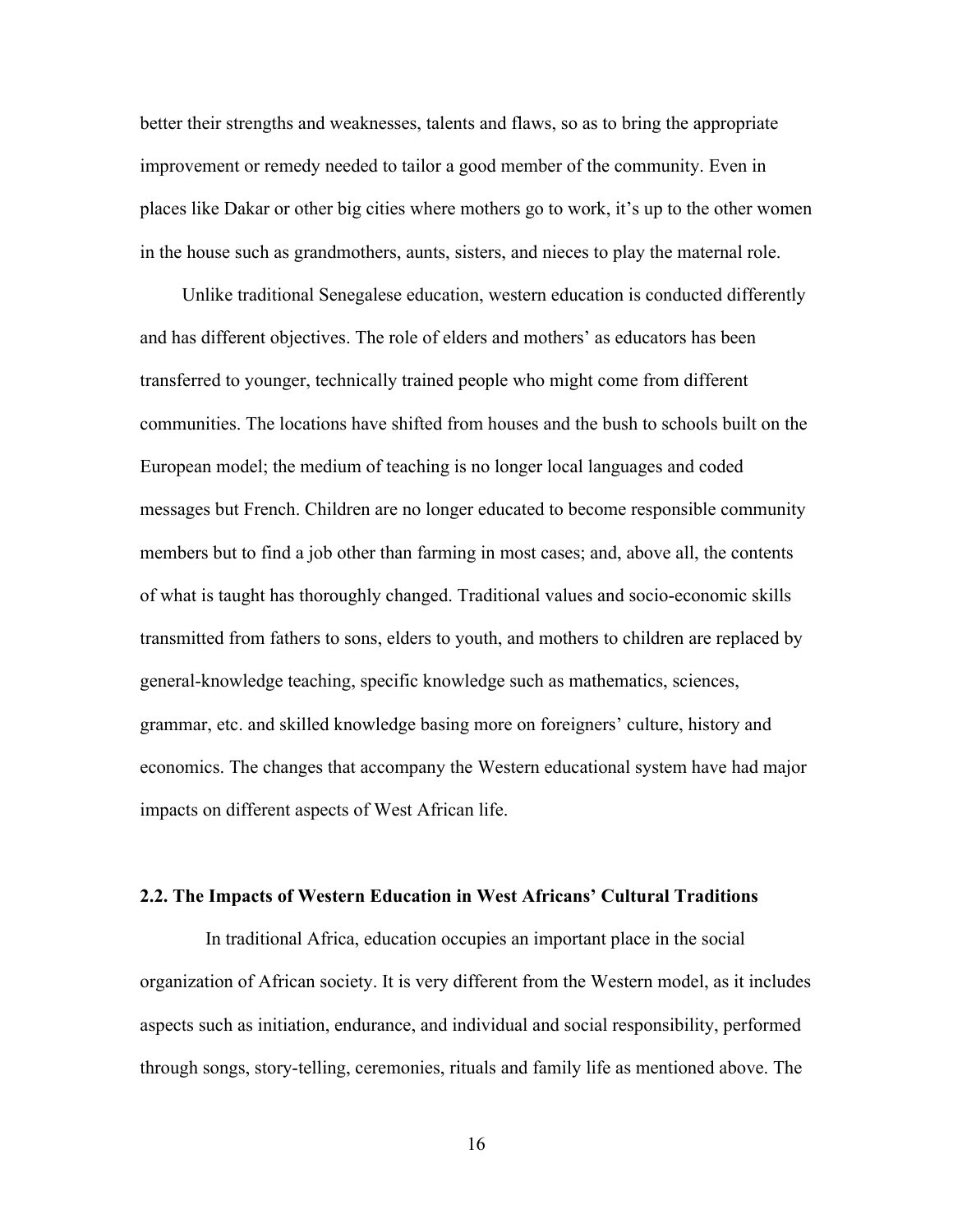settings, materials, processes and procedures are all "informal"; there is no classroom as designed in the Western model, no officially written program, syllabus or curriculum, and no trained teachers. It is mainly a transmission of knowledge, skills, values, and secrets, through families, ethnic groups, and age groups, generally by elders. There is no expectation for learners to get a job after this process; however, they should know the values of their society and live by them.

In the mid 19<sup>th</sup> century, as discussed by Hazemann (1987), "*L'Ecole des Otages*" (The School of the Hostages) was implemented by colonial authorities in addition to schools run by the Catholic clergy and Muslim religious leaders. Students were recruited by force among the local chiefs' children in order to teach them French values. The term "hostages" referred to the idea that the students were kept away from the chiefs and from their families, language and culture. This was a way to change them culturally. Later on those students started to become the new local elites, the rest of the population became seduced by the Western style of education and Africans started to send their children to Western schoolhouse, which has become a great pride, hope and success for parents and their children. Gradually, the pride gained through hard work on farms was replaced by degrees earned at school. The importance degrees have gained in the "modern" African society is discussed in many African novels. In *Double Yoke* (1982), Buchi Emecheta raises this issue of young African students who resort to unsavory means to earn their degrees. The example of the main character in the novel, Nko, who has an affair with a professor in order to get her degree, is sometimes cited by African traditionalists to criticize Western education, which they accuse of being a source of depravity and loss of traditional values.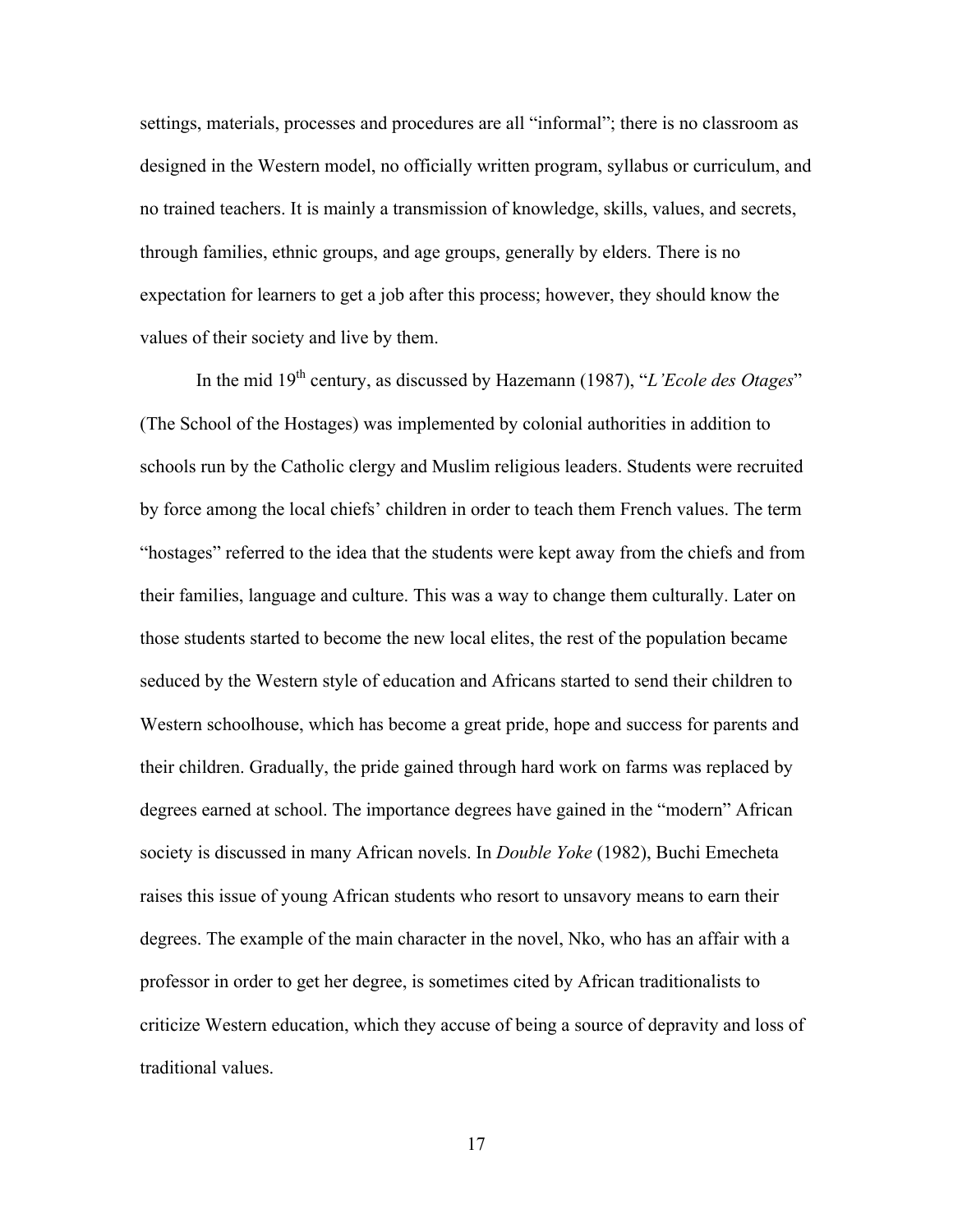In fact, Western schools are perceived by some Africans as being the main cause of current African moral and job issues. Girls are sharing the same schools, classrooms and even seats with boys, which according to some traditionalists, is a path to perversion leading to these "new diseases like AIDS and other sexually transmissible diseases which are devastating Africa" (Emecheta, 1982). As for boys, they no longer want to work the farms, and every student is expecting that the authorities will provide them with jobs. In most of the cases, though, governments cannot satisfy the employment market and these young men, often, opt to stay in the cities where they had come to continue their studies and do not return to work the land. Hence, the complaint of many African elders who see in Western education only the main cause of laziness.

However, one can't deny the paramount importance of Western education on the current global scene. Africans, through this type of education, can now find within their populations all the competence they need to better their agriculture, exploit and transform their own resources, understand international relations, fight for their rights, and work and walk towards development. Women are now participating in this process and thanks to their formal education they are reinforced in their role as educators and caregivers of children and youths, as Western education provides more knowledge about child caring and reproduction health. Regardless of these positive benefits, it is still important that traditional values be included alongside Western-style education as Africans, and even the world in general, can only benefit from traditional values. Going to Western schools should not mean one has to behave or dress like Westerners. Hard-work, dignity, respect for elders, and girls' modesty are great values which African youth have to learn and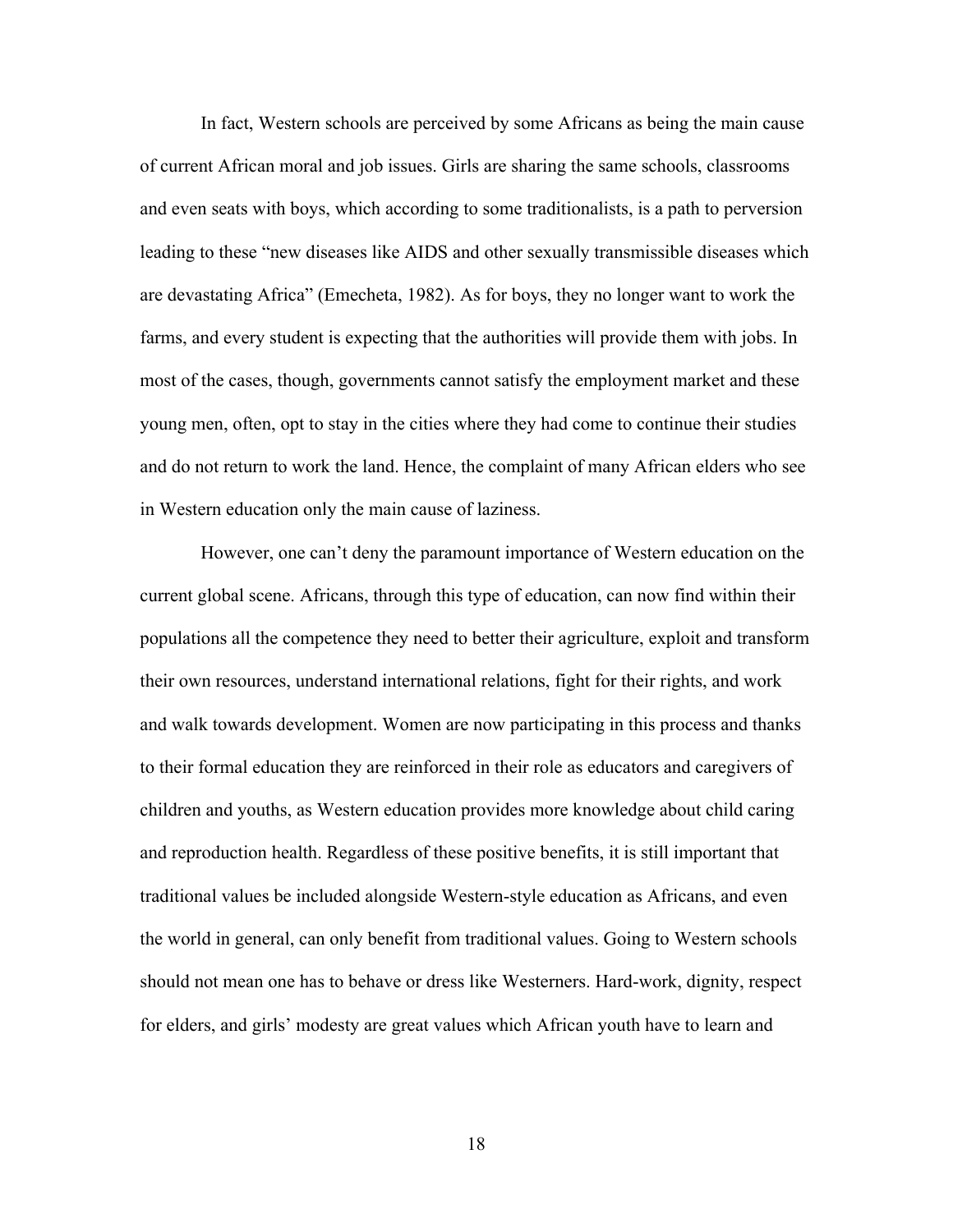protect in order to show the rest of the world that they possess cultural pride and resiliency.

Western-style education is also a major threat to African languages. It is conducted in English, French, Spanish, and Portuguese, the former colonizers' languages, to the neglect of Africans' local languages. Considering that language and culture are inseparable, learning through a foreign language leads to learning the culture it is a vehicle of; and being permanently exposed to a culture leads to an unconscious adoption of that culture (Negash, 2005, p 7). African leaders and elites can be examples of cultural assimilation, as they, culturally, are often far from ordinary Africans since they generally dress, speak, eat, and behave like westerners. Western languages are, now, embedded in local African ones which are gradually becoming a mixture of French, English, Spanish, etc., and their mother tongue, which will soon result in the loss of many African languages and cultures alongside them. Negash Ghirmai (2005, p7-8), in the same vein, argues that "Indigenous African languages are largely eliminated and marginalized from use. Instead of investing in and using their linguistic, cultural, and human potential, African governments and elite still continue to channel away their energy and resources into learning imperial languages whereas African languages could be the most critical element for Africa's survival and cultural, educational, and economic development."

The foreign/imperial languages do, in some areas, play a regulatory role as neutral language that different ethnic groups can learn in a same school without any risk of ethnocentrism; it is high time African leaders contemplated introducing their local languages into the educational system for the sake of culture and identity preservation. Human beings are generally the "product of their education", as Negash says, so an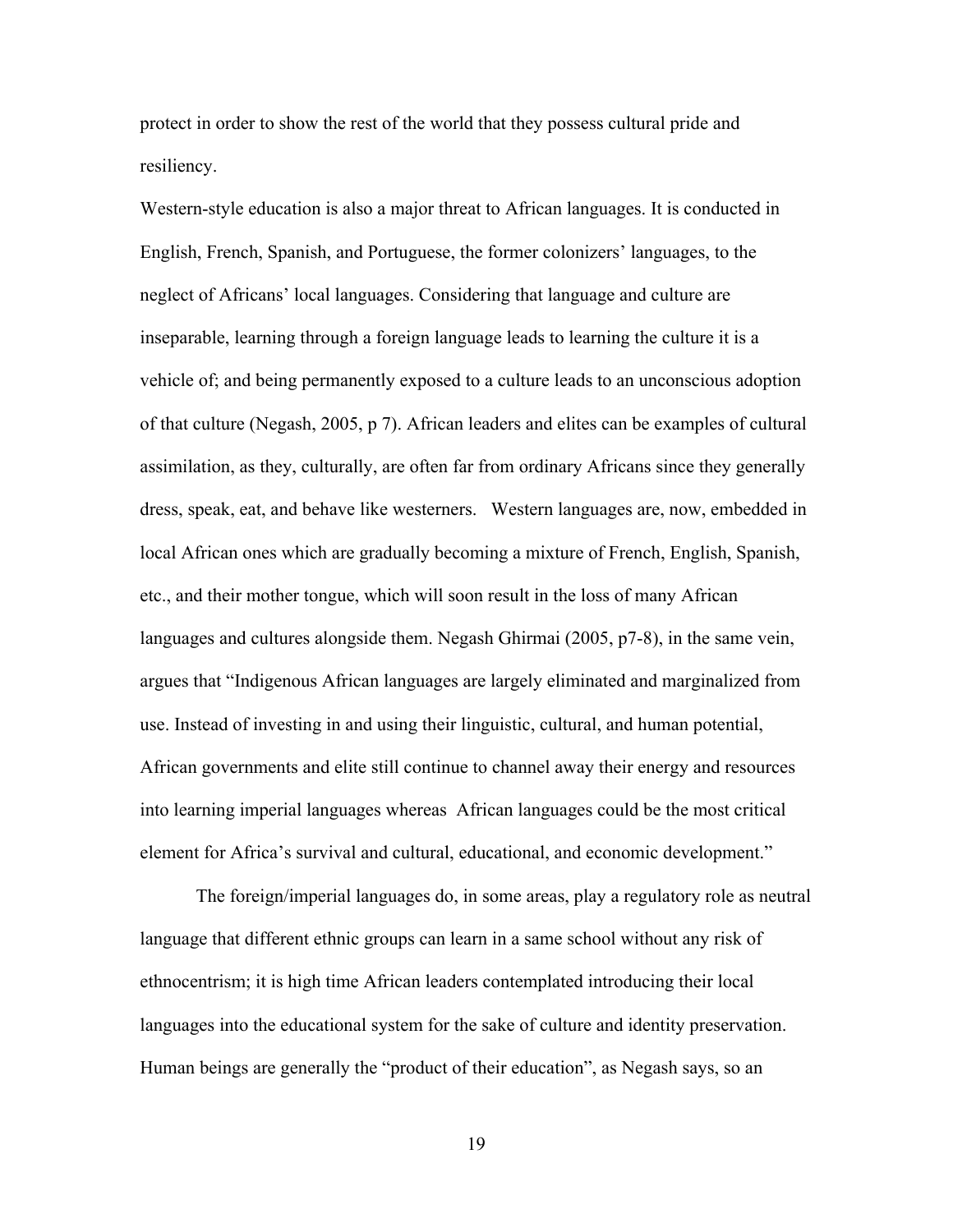ongoing Western education process will definitely lead to a westernization of young Africans. Therefore, the use of French as language of instruction in Senegal may lead to an adoption of French values and ways of life while helping authorities to find a balance between the different local languages.

 However, one cannot deny some positive aspects of Western education in West Africa. Countries like Nigeria with over 250 ethnic groups (www.cia.gov) would find it difficult to come up with one or even a few languages as the medium of education and the national official language. Therefore, the adoption of English, French, Portuguese, or Spanish, depending on who the colonizer was, has, in some West African countries, been a social regulator for the prevention of ethnic or community misunderstandings and possible wars. In addition, West African communities in general, are hierarchical, with a caste system that denied some people the right to learn skills other than those assigned to their castes, social groups, or to mingle with other social groups or occupy certain positions of authority. Western education accepts any person, without taking into account their social, historical or cultural background. This is how one can find Muslims, Christians, Ibos, Hausa, Yoruba, etc., sharing the same schools and learning equally and peacefully. Considering the permanent tension that exists between these different groups in Nigeria, maybe Western education can serve as an alternative to overcome the ethnic friction that is undermining Nigeria and other African countries' socio-economic development. Thus, such education can not only be a factor in national identity and nation-state building, but can also allow anyone to gain knowledge, dignity, money and respect.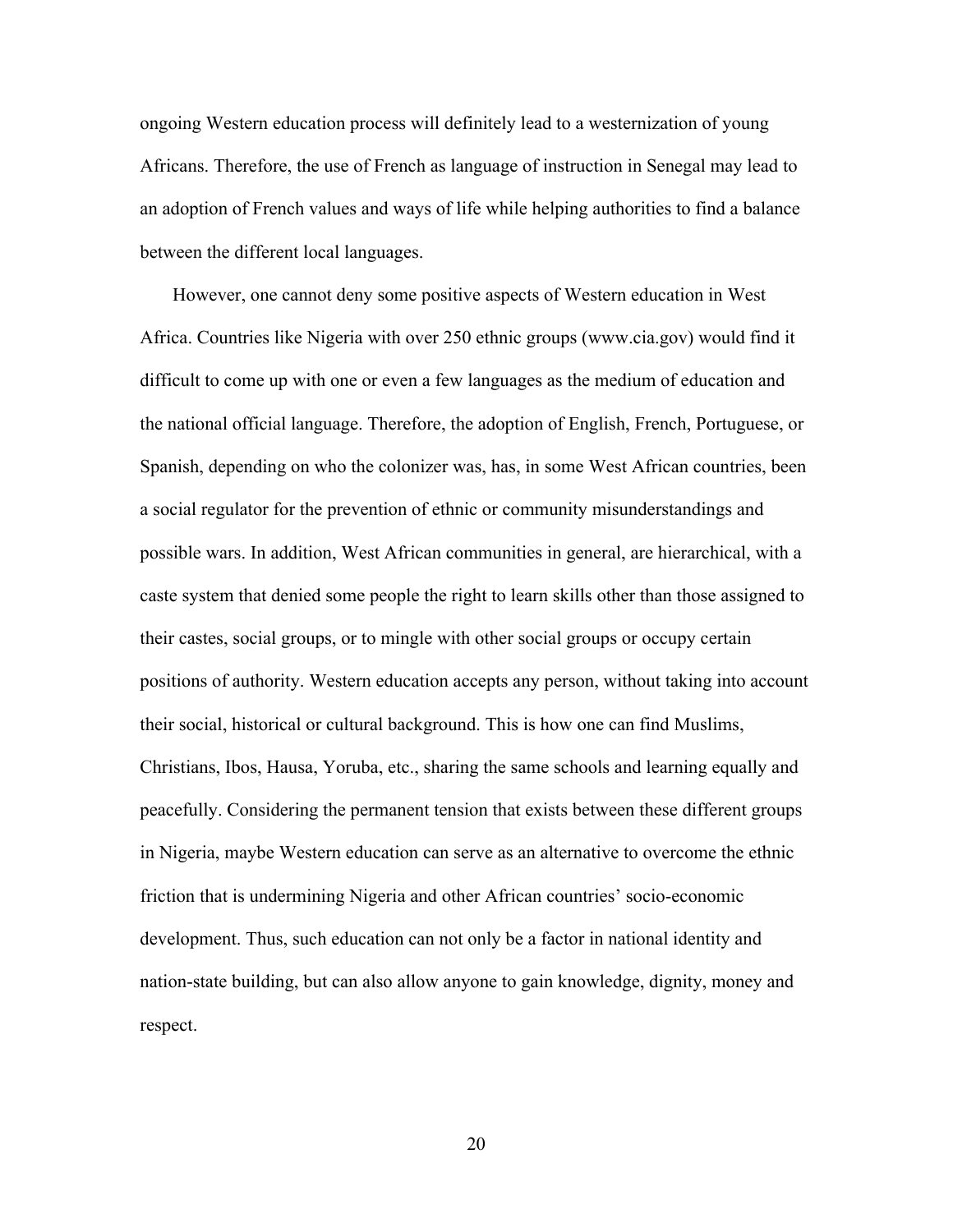Furthermore women, who as shown above actually occupy a paramount role in educating children in the traditional way, are enjoying more diverse opportunities thanks to Western education. West African women are more and more empowered and some stereotypes related to the occupations they should or should not take are ceding the ground to the modern-committed women who are as efficient as men in almost all parts of life. The first woman to become president in Africa, Ellen Johnson Sirleaf, is from Liberia, and only a couple of months ago the Senegalese parliament adopted parity imposing an equal share of seats between men and women in all political decision making areas. For the particular case of Senegal, although there has been an increase in number of educated women and their competence and expertise, such measures are generally motivated by political interests meant to seduce bilateral and multilateral donors but also to secure the votes of women who make up more than 50% of the Senegalese population.

 Owusu-Opoku (2000, p.16) argues that when females are educated a nation is more likely to reach development at a faster pace as educating girls and women contributes to lower birthrates, improves family nutrition, increases life expectancy, and increases economic gains for the family and for the nation in general.

However, though such traditions should be adapted to the modern, global world, they should first be understood, because none of them was meant to undervalue African women; then the reform process should be handled carefully and wisely, to avoid any frustration and allow every single African, man or woman, to benefit from whatever is good in the foreign ways and values. This won't be an easy task considering the complexity and controversy of some traditions. Still with a bottom up debate about the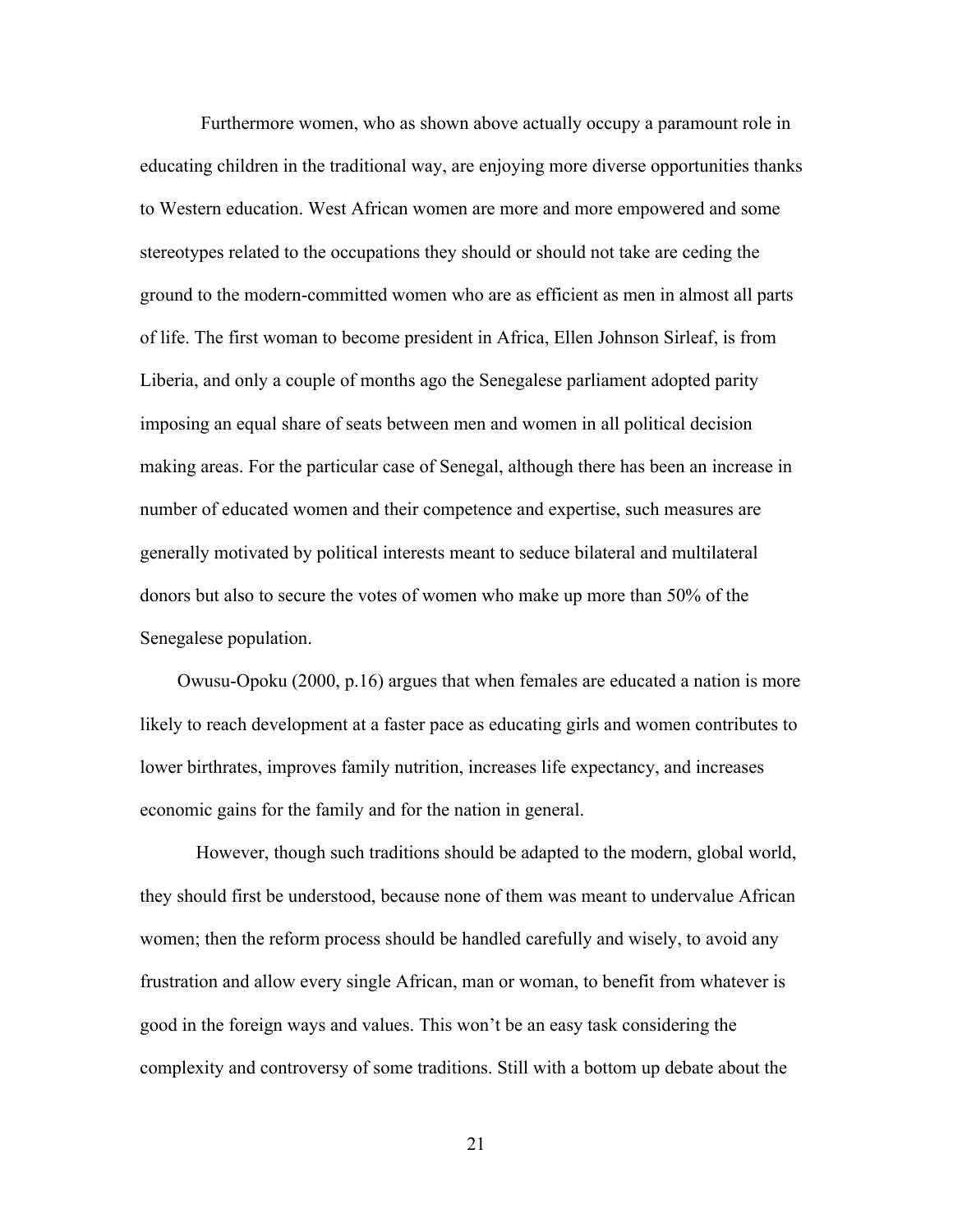issue, involving the different socio-cultural layers of a specific community, people will agree at least on a set of traditions worth being kept and perpetuated, other that need to be adapted, and others that need to be buried.

 On the other hand, Western education as it is designed and implemented excludes almost all African knowledge and practices, from which it could have benefited in the efforts to efficiently push West African countries towards development, if such education is really meant to do so. Actually, Western education, as argued by Locraft Lauren (2003, p.22) in his paper, has an overt and a covert mission. If the overt one is to provide with tools for development, the hidden part of it is to maintain a domination and hegemony.

# **2.3. The Need for Incorporation of Traditional Cultural Values in the Current Educational System**

"At present our pupils learn to despise even their own parents because they are old-fashioned and ignorant; there is nothing in our existing educational system which suggests to the pupil that he [she] can learn important things about farming from his [her] elders. The result is that he [she] absorbs beliefs about witchcraft before he [she] goes to school, but does not learn the properties of local grasses; he [she] absorbs the taboos from his [her] family but does not learn the methods of making nutritious traditional foods. And from school he [she] acquires knowledge unrelated to agricultural life. He [she] gets the worst of both systems!" -Julius Nyerere, first president of Tanzania. (Semali&Ami, 1997, p.1)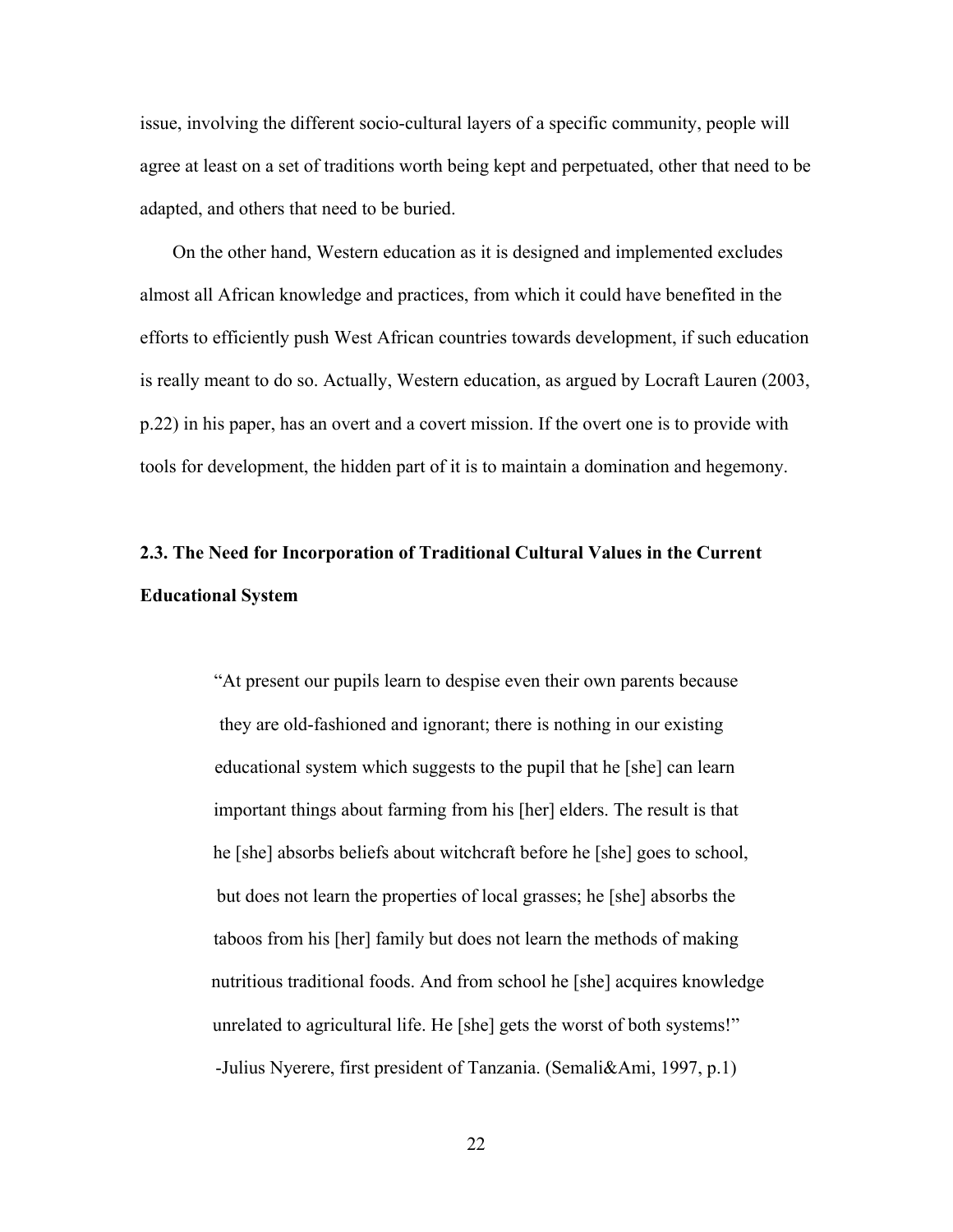As discussed in this quote, there is an ongoing shift of focus and objectives in the way African learners are being taught through Western education.

In West Africa today, "modern" education - the formal, Western-style educational system currently in place -, is associated with Western thought and is perceived by Western-oriented educators as better than indigenous knowledge, which is typically associated with folk knowledge and hence considered "inferior" as discussed by Ladislaus Semali and Amy Stambach (1997). However, there is no doubt that every single community in the world, no matter how different it might seem, has acquired valuable knowledge that helps it survive. As such indigenous traditional knowledge and practices should be included in western pedagogical practices to make up valuable and skilled human resources that can ensure an adequate and relevant local development argued the same authors. Education and culture being closely linked and interrelated, the former be it modern or traditional, western type or indigenous, should consider cultural diversity and pluralism of knowledge to promote "welfare, civic and social advancement, the progress of democracy and respect of human rights, the building of peace,…" and also train individuals, both men and women, to take full part in the development of their society while keeping alive essential values (UNESCO, 2000).

 Modernity as opposed to tradition is considered as a major driver to development through urbanization, industrialization, capitalism, and secularization (Barker, 2005, p 444) and therefore, it should be implemented in poor countries to foster development. However, as it is perceived and implemented in West Africa it contributes to widening the gap between youth and elders in many rural African contexts, and, as Semali and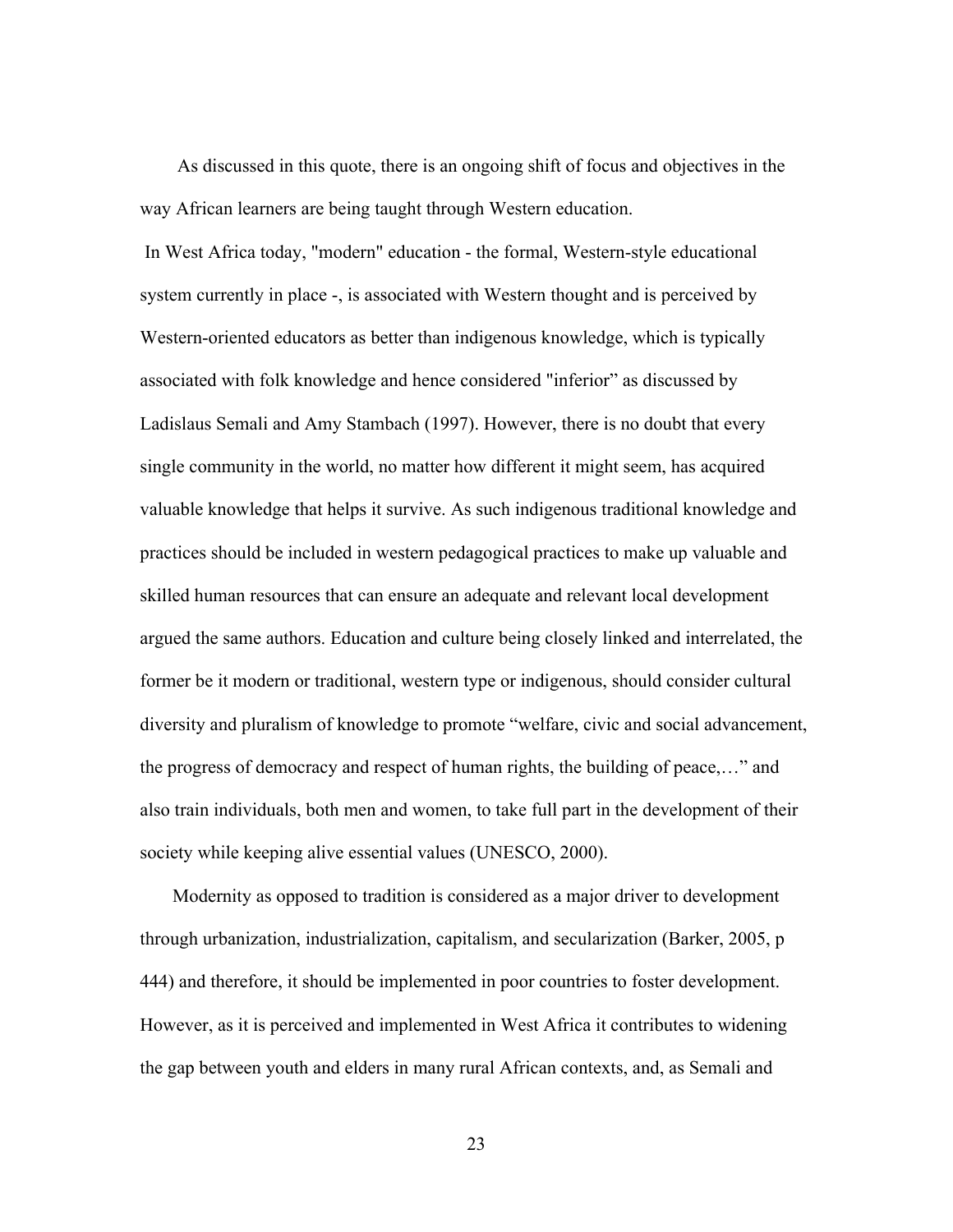Amy (1997) argue, it "perpetuates a false perception that modernization is a unidirectional process". Western education is undeniably the main vehicle of Western "modern" culture. Therefore, traditionalists who totally disagree with some forms and aspects of modernity promoting children's rights, inciting rural exodus, and favoring change of behaviors and dress, might be reticent to bring their kids to schools, and if nothing is done to set this misunderstanding straight West Africa will never reach the Education For All (EFA) goal that the countries of the world committed to achieve in Jomiten Thailand in 1990. Most Western educational curricula, as they are currently developed and implemented, divide "indigenous" knowledge from "modern" knowledge. I remember that from my primary school to my graduation at the university in Sénégal, I had never been taught through my language or about my traditions or customs. Programs focus most on French literature, history, geography, and literature. I can tell the different stages of European history, I have read almost all the writings of Moliere and Hugo but I can tell you little about Senegalese or African history, I have barely read about Senghor or Cheikh Anta Diop and less still have I read from other African novelists. Some of the results are that young Africans, like me, who have been educated through the Western model since early childhood, dress like Westerners, eat and drink like Westerners, think like Westerners, and behave like Westerners which most of the time creates misunderstandings between different age groups. There are limited topics such as family and traditional issues I can discuss with my mom. Since she never attended Western school we think she is disconnected to the current world whereas she feels pity for my sisters who can't make the traditional couscous or for me dressing traditionally only on Fridays. Even worse, development theories and practices like structural adjustment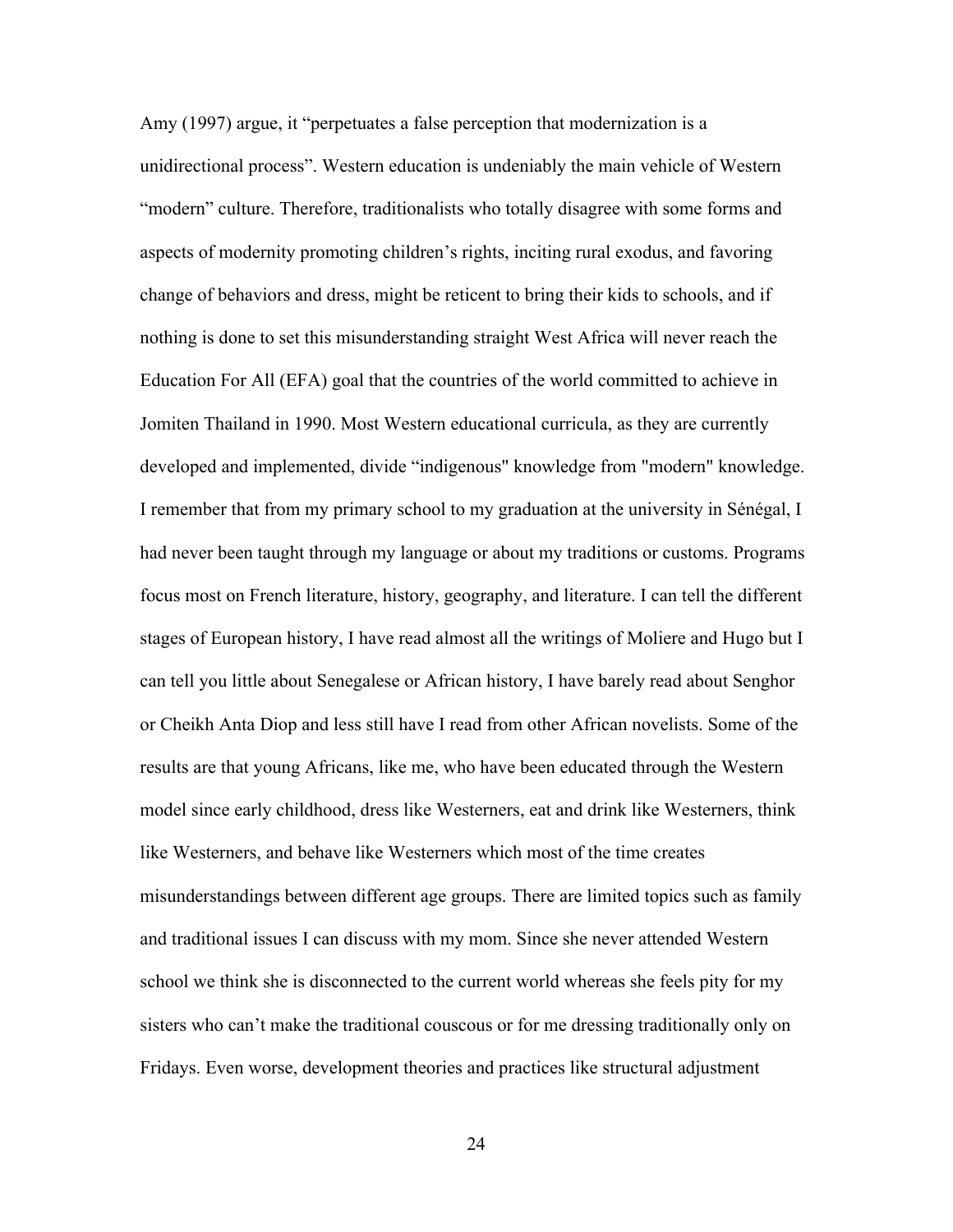programs have been made up according to which copying and pasting Western models is the only way out of "poverty" to "development".

Such education based on such programs and curricula according to Semali and Amy (1997) "fails to teach students about the unique cultural patterns by which people develop and advance their social worlds, and ignores the ways in which – modern cultural beliefs and practices drawn from indigenous ways of life." This shows the ongoing hegemony and engineered practices used by Westerners to maintain dominance over the former colonies and the Third World countries in general. Education can only be relevant if it provides individuals with the intellectual tools, moral values, and skills needed to cope with the changing world situation imposed by globalization. Classroom knowledge and curricula should be tailored to suit African students' socio-cultural context to maximize its success.

 Traditional values of hard work, endurance, dignity, and modesty, just to name a few, which are common to almost all West African countries, can only be beneficial in the process of raising up a responsible citizen appropriately prepared to face any life situation, good and bad, hard and sweet.

 The colonial educational system has managed to overtake other forms of education in West Africa. However, since independence, there has been a desire and great efforts made by local authorities and some elites to include indigenous knowledge and practices in the system (Ndiaye, 2010). More recently, UNESCO has joined the battle for insertion of African values and knowledge into the teaching of African children. Through the African Regional Framework of Action, which took place in Dakar, UNESCO calls for "community involvement in school-decision making and administration; employment of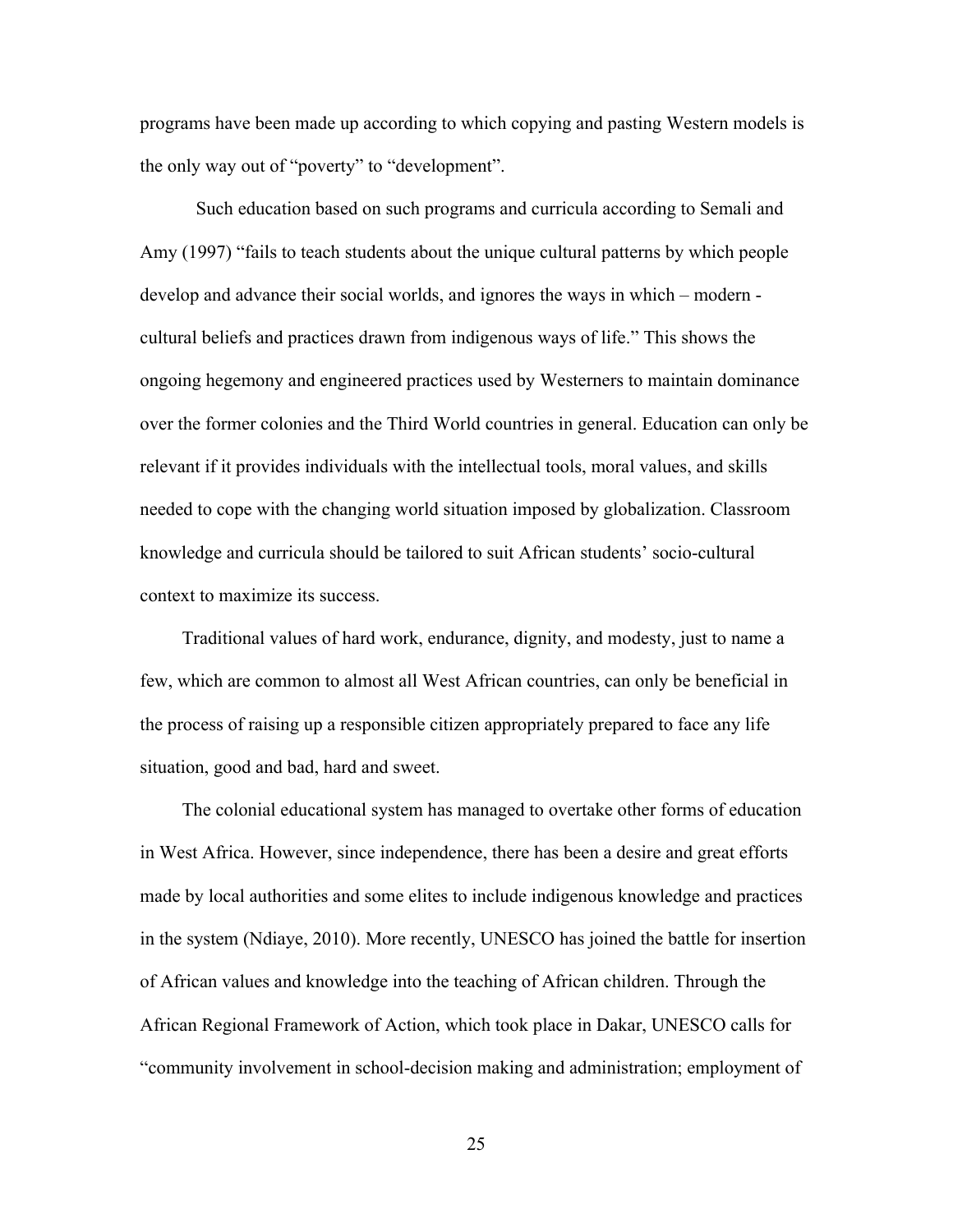teachers in their own community of origin; curriculum reform toward locally relevant subjects; use of mother tongue as language of instruction; the use of schools as community learning centers" (UNESCO, 2000). However, the program called for was limited to younger children, from birth to age eight.

 Alicia Soudee provides in her article "Incorporating Indigenous Knowledge and Practice into ECCE,"(2009) three relevant examples of integrating cultural traditions in the education of young children in three different West African countries: Sénégal, Mali, and the Gambia.

In the case of Senegal, President Abdoulaye Wade announced, during the 2000 World Education Forum in Dakar, the idea of a *case des tout-petits* or "children's hut." The program started in 2004; in partnership with UNESCO and other partners, the National Agency for Children's Hut (ANCTP) has built up many *cases* throughout the country, particularly in rural areas. This type of school is close but different to pre-school as it is less formal and it does not depend on the ministry of education. It focuses also more on local realities.

 The building is designed in a hexagonal form with a mother's room and kitchen; a diagonal bar structured from the ground to the roof symbolizes a rooting in the local culture and reaching out to others (ANCTP, 2007). In addition to the architectural design, which is based on local pattern, the *cases* provide schooling, health and nutrition, and community education, which focus on children from birth to age six, and their parents as well (http: //www.case-toutpetit.sn). The program focuses on accessibility and integration of traditional culture with modern pedagogical tools. Through stories and songs provided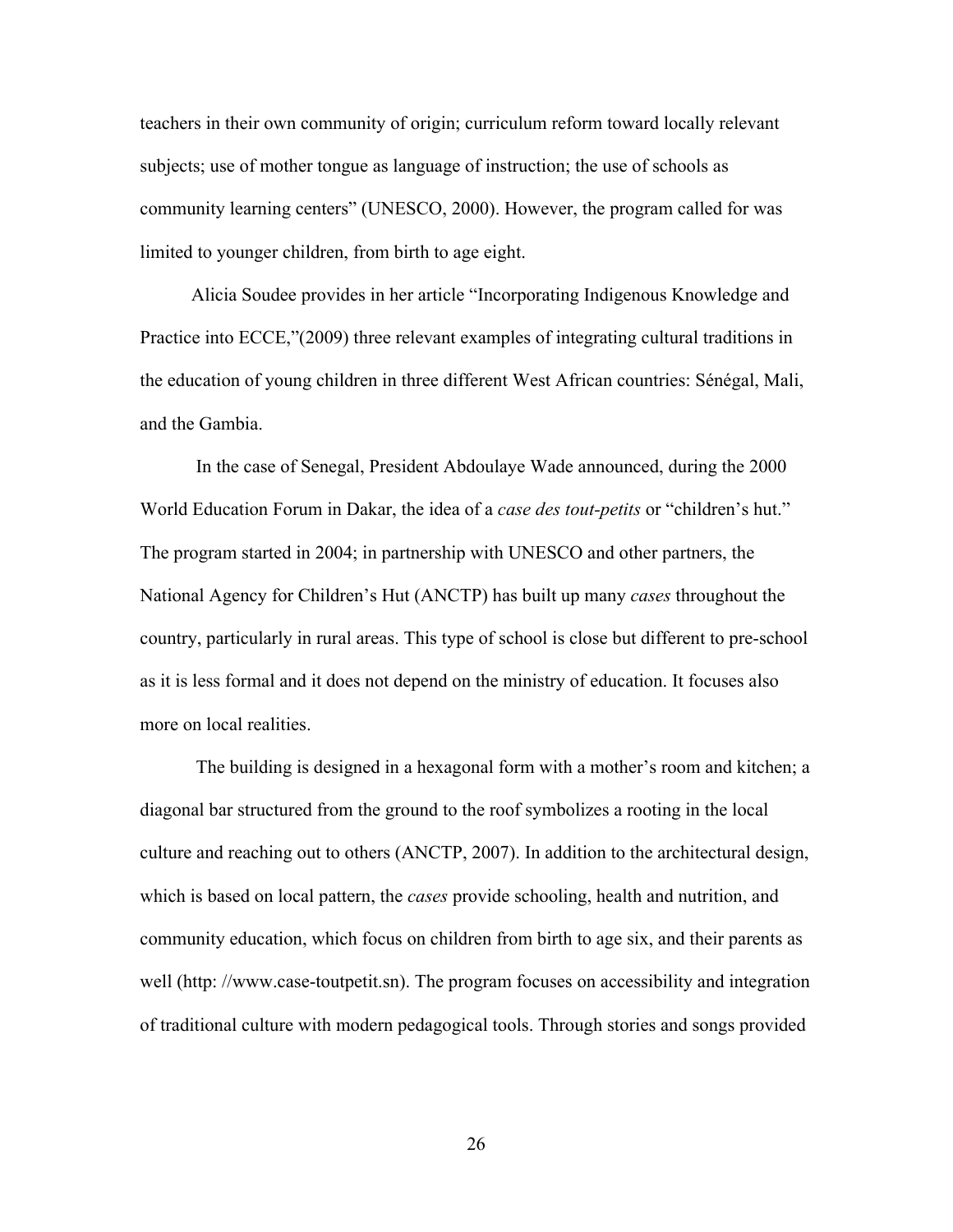with the assistance of volunteer grandmothers, the program works to value and perpetuate local cultural heritage. Children are also initiated in modern technologies like computers.

 However, with 95% of the population Muslim; religion is embedded in the Senegalese traditional culture and many parents prefer to send their children to *"Coranique" schools* at an early age so that they learn the basics of their religion.

 In Mali, with a similar education system to Senegal (both are former French colonies), education is based on the French system and the language of instruction is French. However, unlike in Senegal, local languages are used in early primary schools. Mali also, has a strong program to integrate indigenous knowledge and practices in children's schooling.

The "clos d'enfants" project initiated in 1997 by a women's association, *Jiguiya*, in collaboration with UNESCO provides a "safe, clean environment to socialize and learn," to 15 children per clos under the supervision of volunteer mother-educators (Soudee, 2009). The latter are recruited locally, trained to provide knowledge of health, and hygiene, and great importance is given to local knowledge and practices too. The project, as described by Soudee, is community based as local people choose the different actors involved and the distribution of closes through request from communities.

 The Gambia is culturally very close to Senegal and Mali as well, because they share borders and have many ethnic groups and languages in common; but as a former British colony the educational system is based on the British model and English is the language of instruction. There is not a specific program like in Senegal and Mali, but a study done by Sagnia (2004) has shown how the Madinka, Fula, Wolof and Joola communities have already integrated local knowledge and practices in the education of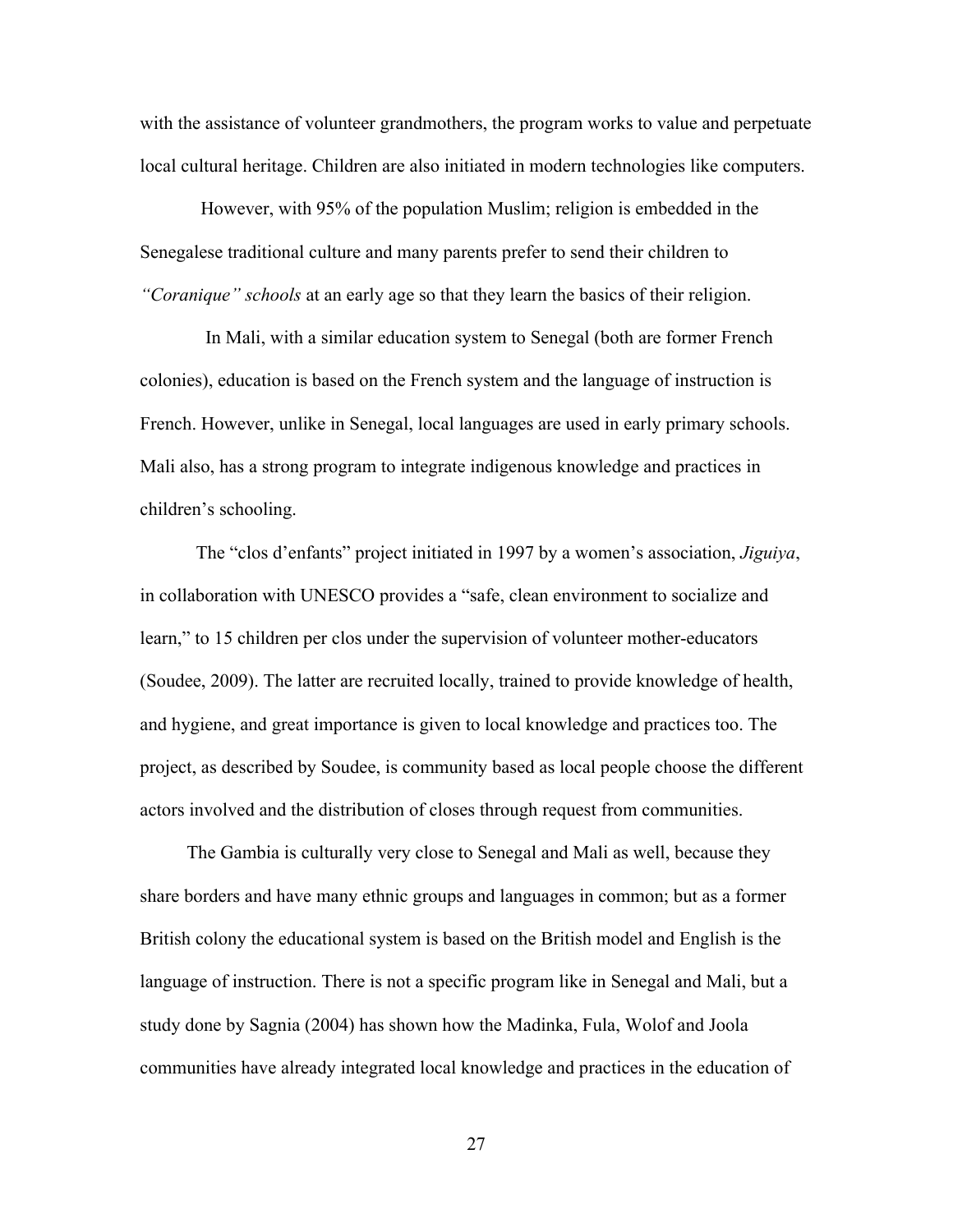their children. Toys and grandmothers stories have proven to be beneficial to children's emotional and intellectual growth. Unlike in the Malian and Senegalese examples, this example by Sagnia is more informal and generally performed at home. In his conclusion Sagnia suggests further integration of indigenous practices such as toys, songs, dance and stories in the formal education system to perpetuate traditional knowledge and ensure an efficient education system.

 The three examples described above show alternatives means of implementation and incorporation of two different but complementary methods and approaches to education. However, these three examples are limited to young children, and the teenage years are described by psychologists and psychoanalysts as a crucial stage in the formation a person's personality. Teenagers generally frequent middle/high school in Senegal and West Africa in generally; hence this paper's focus on these schools to study the impacts of socio-cultural values on students' school performance.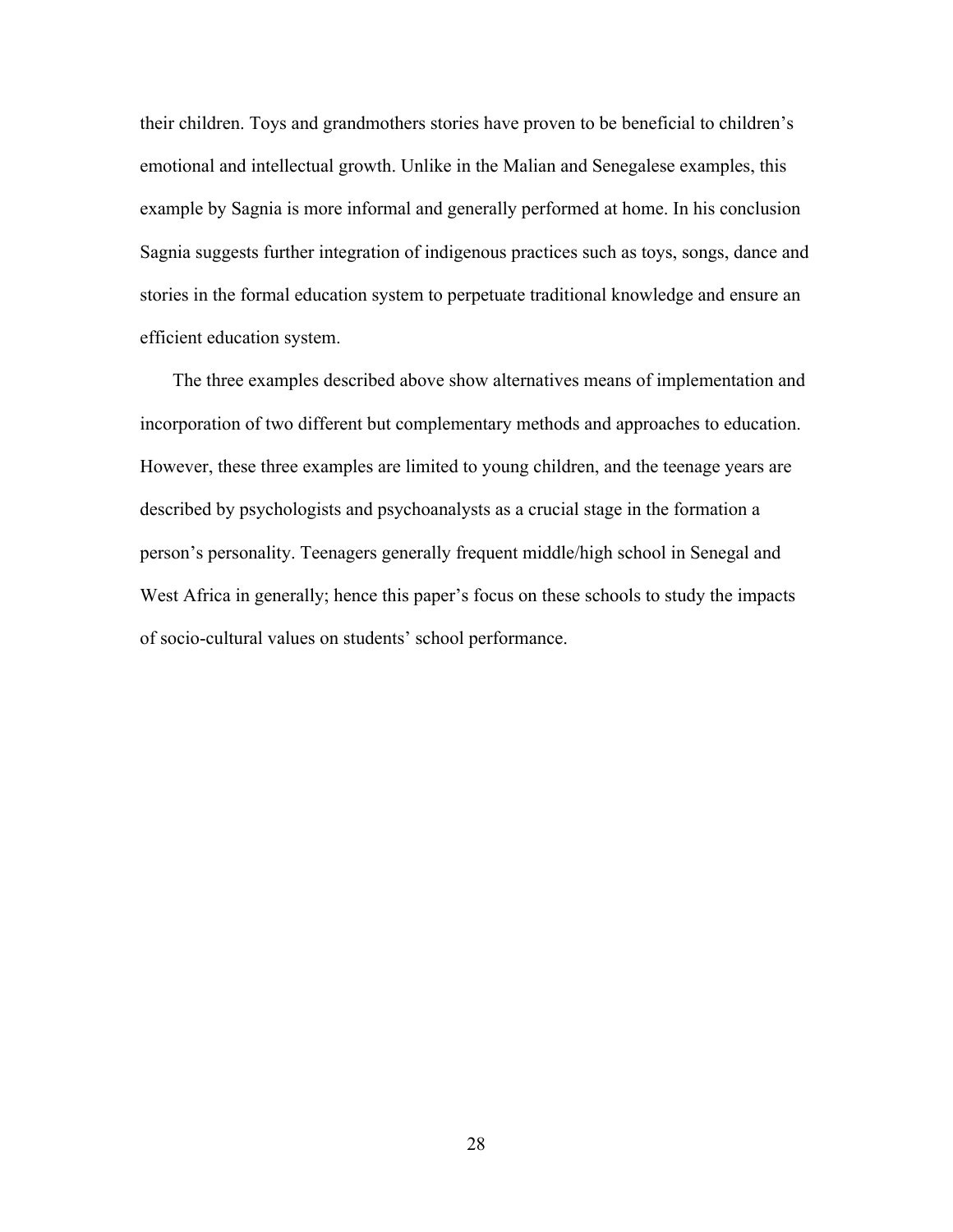#### **CHAPTER III**

### **SOCIO-ECONOMIC AND EDUCATIONAL BACKGROUND IN SENEGAL**

#### **3.1. Overall Poverty of the Country**

Senegal has a GDP of \$23.86 billion, ranking it  $116<sup>th</sup>$  in the world (2010), an unemployment rate of 48% (2007), and around 54% of its population living with less than \$2 per day (www.cia.gov). These facts describe the general poverty of the country and the immediate need to work out ways out of underdevelopment. According to the US Central Intelligence Agency Senegal is among the Highly Indebted Poor Countries (HIPC). This dire position helped the country benefit from the eradication of two third of its bilateral, multilateral, and private sector debt. Senegal has also recently received \$540 million from the USAID's Millennium Challenge Account for infrastructure and agriculture development. Yet, poverty, inflation, and unemployment are still undermining the country's development efforts and the youth's hope. The young generation is massively migrating, often illegally and at the risk of their lives, to Western countries in a hope to find better jobs. Recently, thanks to the Spanish cooperation and the state's efforts to sensitize and finance some youth projects, since 2006 (www.allafrica.com), the emigration trend has decreased.

Sénégal has scarce natural resources and a low exportation rate comprised mainly of phosphate, fertilizers, fishing products, and peanuts; therefore, the country heavily relies on international aid to support the socio-economic demand of the country. In addition to that, Senegal is endowed with long sunny beaches, natural and historic sites such as Gorée Island which make tourism an important part of the country's economy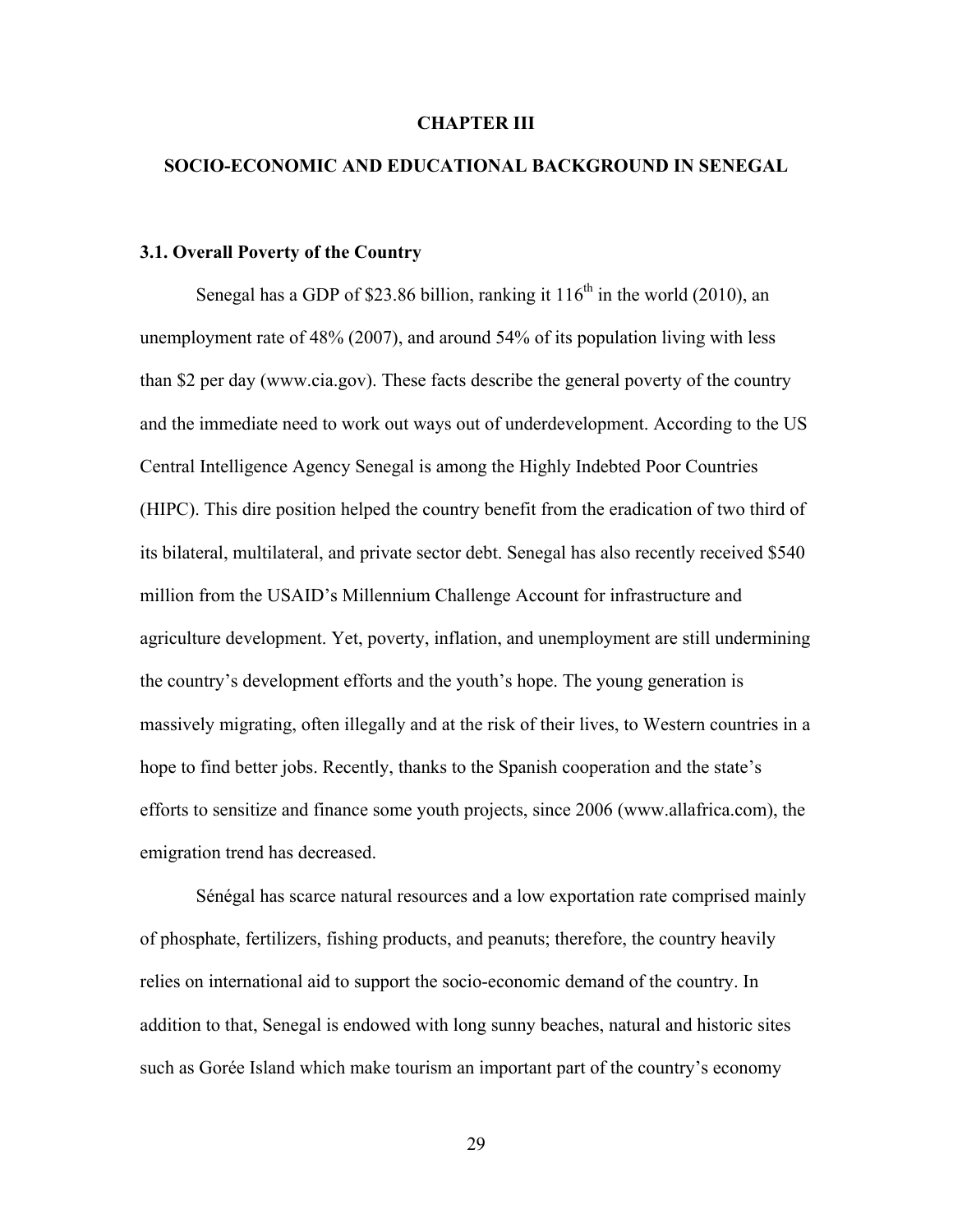and rank it the second source of income after the fishing activities. Due to the country's political stability, Senegal could benefit more from globalization and multinational corporations' investments in developing countries such as Senegal by increasing its labor skills through education. I argue that by investing 40% of its national budget in education the national authorities are on a good track, increasing the gross enrollment rate. However, a lot need to be done in terms of quality and school life extension in order to make education an effective tool to fight poverty.

# **3.2. Traditional Values, Social Responsibility and Expectations from Children's Education**

Most of the time, studies in African education tend to show that traditions constitute a major obstacle to school fulfillment and intellectual development of African learners. This can be explained by the fact that these studies are often made by foreigners, Westerners who do not understand the African social and cultural realities, and who do not take the necessary time to study it. It is often studies made by NGOs on issues like girls' early marriage in the quest for funding and donation knowing that organisms and foundations are fully sensitive about the issue. However, these studies underemphasize the fact that in Africa and particularly in Senegal, traditional values are very demanding in term of social success. As the Western school is perceived as a new avenue towards success, parents and society in general regularly remind the students that these values of *Jom, Kersa, Mu, and Fulë*, which will be defined and discussed below, should be used in all aspects of life and particularly in school. Each student does his/her best to succeed and honor his/her family in the neighborhood, village or city hoping one day to find a job and help his/her parents, family and to raise a family, too.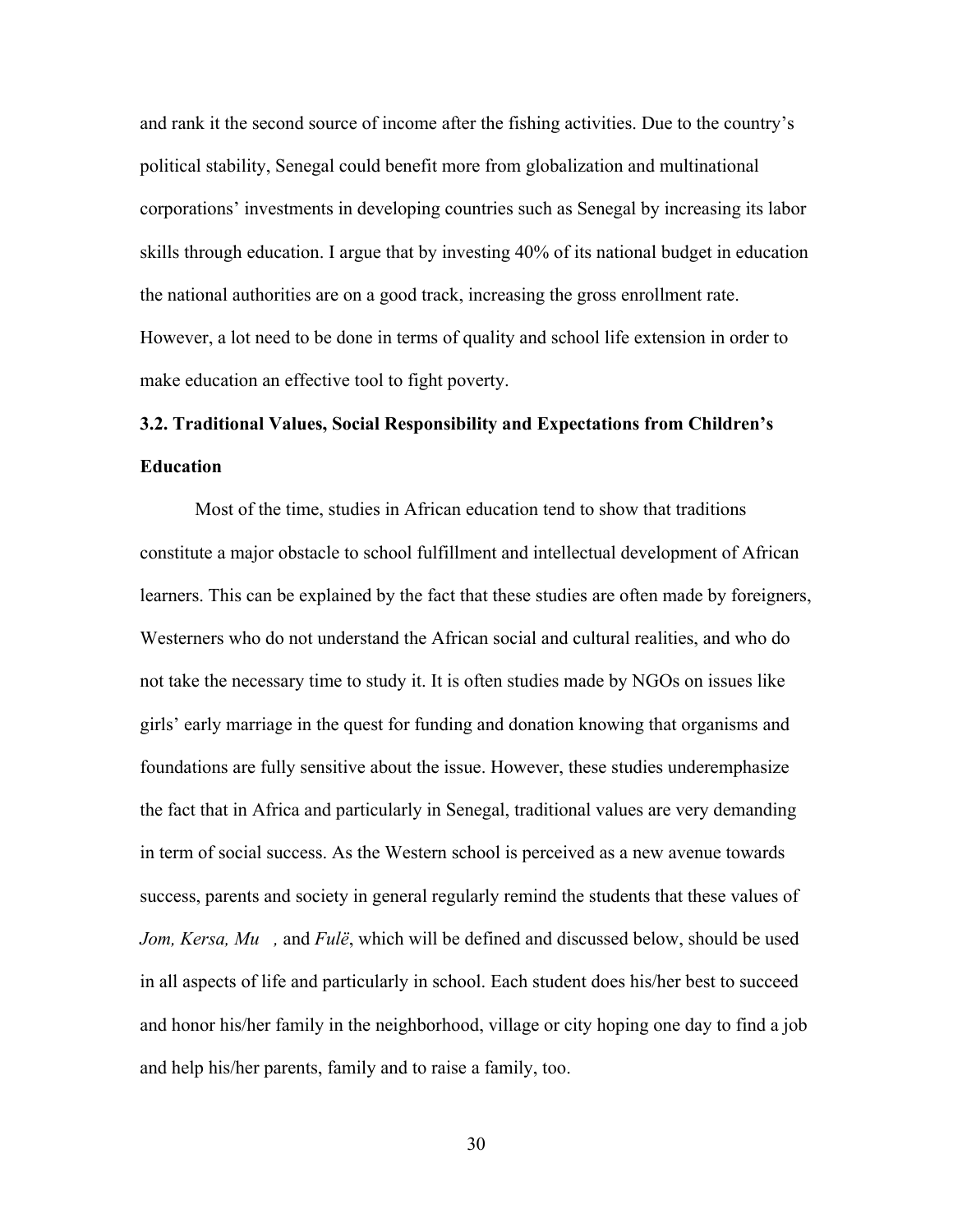In Senegal, families put a great hope on children and students in particular, and they consequently invest all they have in students hoping that one day their children will bring them out of poverty and misery. Parents, especially mothers, laboriously spend all their savings earned from micro-trading, farms work, etc. on their children. They are willing to sell their jewels or clothes to buy books, pens, uniforms and give school contributions to build rooms or other expense. Women are devoted to keeping their children in schools hoping that some day they will be rewarded. Conscious of this and the responsibilities weighing on their shoulders, the Senegalese students particularly those who are sitting for exams are more devoted and learn harder with the available means to succeed just to please their parents.

Beyond wishing to please their parents, families, and community; learners are haunted by the shame, the *kersa* of failure. In fact, exams (Entrée en Sixième, BFEM, BAC, universities) take place at the end of the year and the results are publicly released. The day of the results, the candidates come with their families, friends, neighbors and the jury yells the results out loud to the public. The exams are selective in Senegal and, the success rate is very low, especially for high school examination where it is approximately 23% since 2000 (www.education.gouv.sn). Those who succeed are congratulated whereas those who failed are plunged into a big shame and sometimes they receive remonstration from parents who often put the blame on them for not working very hard to succeed. The blame is also often put on the mothers. The publication of the results is an unforgettable burden for any student and the possible shame of failure haunts students and motivates them to work hard at schools.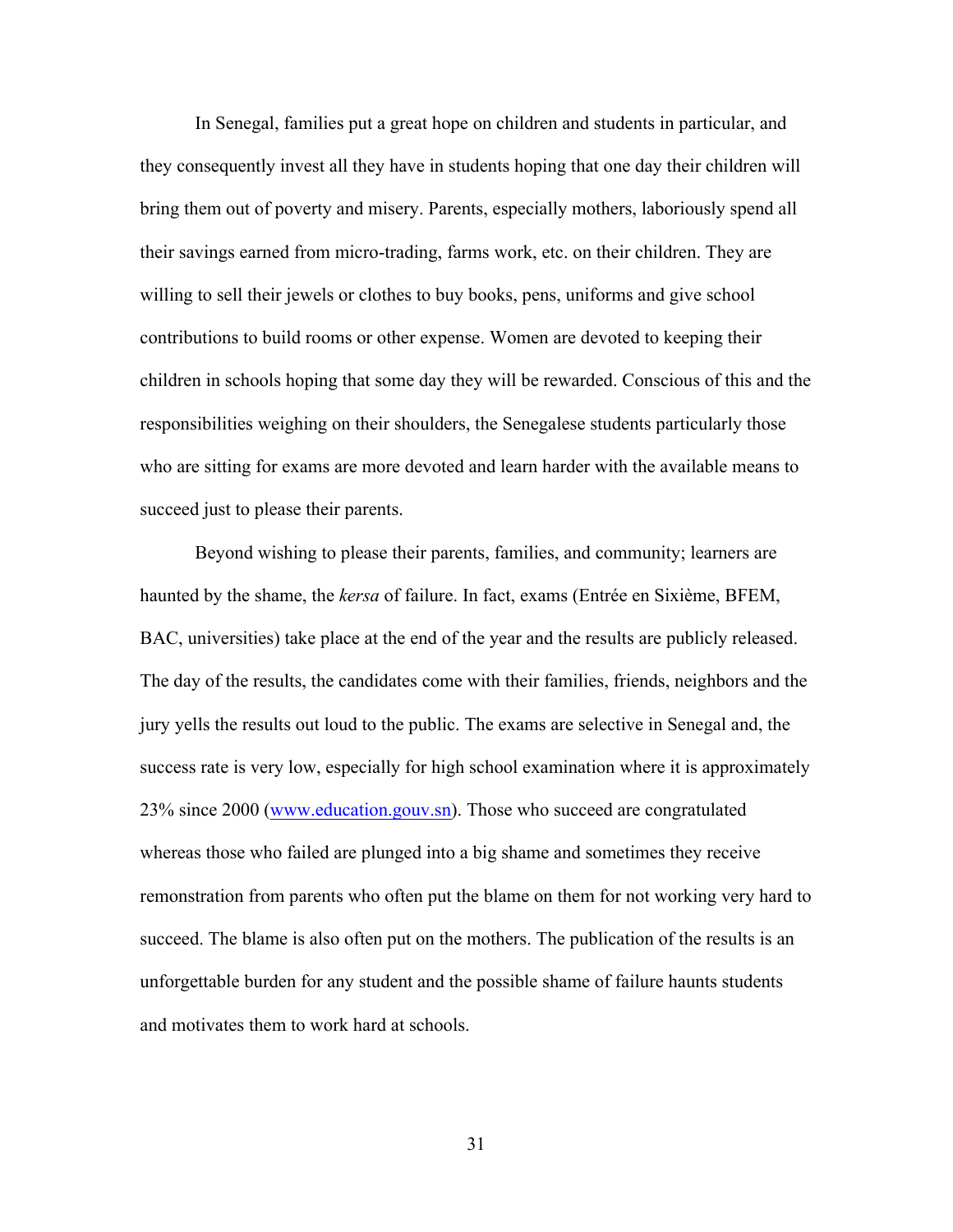Another aspect is social competition. According to the Senegalese traditional beliefs, the success of a child depends on his/her mother. The Wolof saying *"liggeuryu ndey a u doom*" meaning a mother's deeds are reflected by her children's success or failure in life; if she has been a good wife her children will succeed in life, if not they will fail. In other words, traditional beliefs suggest that if the mother is good, hardworking, respectful to her husband, correct, faithful and enduring in her marital home, she will see her children succeed whereas a bad mother will see hers fail in life. Therefore, a successful child at school is source of joy for his/her mother who will say aloud that her efforts and endurance are amply rewarded. However, the mother who sees her child fail will feel guilty towards the society and will have to bear gossip of other women above all co-wives. So to avoid mothers such a situation, children have to work hard to sit through the difficult exams. To avoid such a discomfort that accompanies failure during school exams and motivate them, parents and the whole family, supervise their children's schoolwork and constantly remind children about the values listed above and discussed below.

Endowed with *Kersa* decency, the students, especially girls, wear correct and suitable clothes and behave correctly towards teachers and school administration. This can be a motivation in school because it is shameful to oneself to be criticized in class for not doing one's homework or not working hard enough to succeed. Moreover, decency can hold students away from places such as bars, night clubs, cinema or having boyfriends/girlfriends very early, so that they have more time to spend on studies and are more likely to succeed.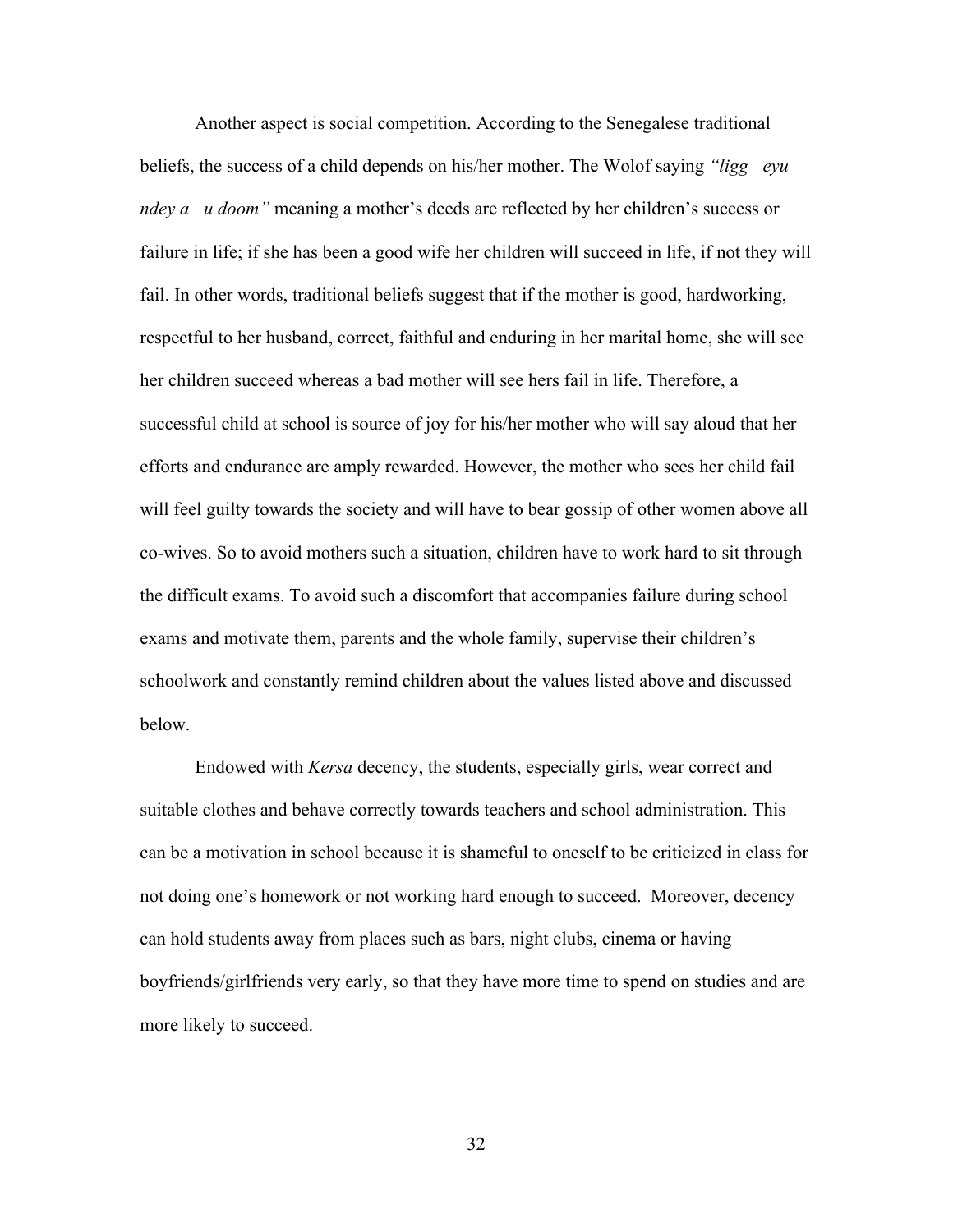Endurance, *Mu*, is a Senegalese traditional value which puts the person into the obligation to show courage, self-sacrifice and endurance before any difficulty: nothing is easy and nothing is gained easily in a poor country where everyone wants to succeed. It is not often the very intelligent people who succeed but the most enduring. When dealing with education, students are confronted with many difficulties at school, in their families and above all their hosting families. Whatever the difficulties one may face, one has to overcome them without complaining: to suffer in silence and never surrender be this as it may. In rural areas, when students leave primary school they sometimes need to move to bigger cities for higher studies and then to the capital for university studies. The luckiest ones may find a parent, friend or neighbor in the city who can accommodate them; however, they will always be confronted with social and economic difficulties. Consequently some students give up school and go back to their villages, not because they are not good at school, but because the conditions of life are hard and they do not have enough endurance. Endurance is a quality that motivates young Senegalese to continue their studies in spite of the social difficulties and hard work it takes to succeed.

*Fulë* which is more about a personal character of self respect, respect to others, and a demand of respect from the others, is highly valued in Senegal. Applied in the field of children and education it can be very helpful to students as self respect requires a compliance with the school's internal rules and hard work in class to avoid any remonstrance from teachers, school administrators, and/or parents. In addition, it fosters honesty and dignity and as such it encourages students to avoid any form of cheating at school.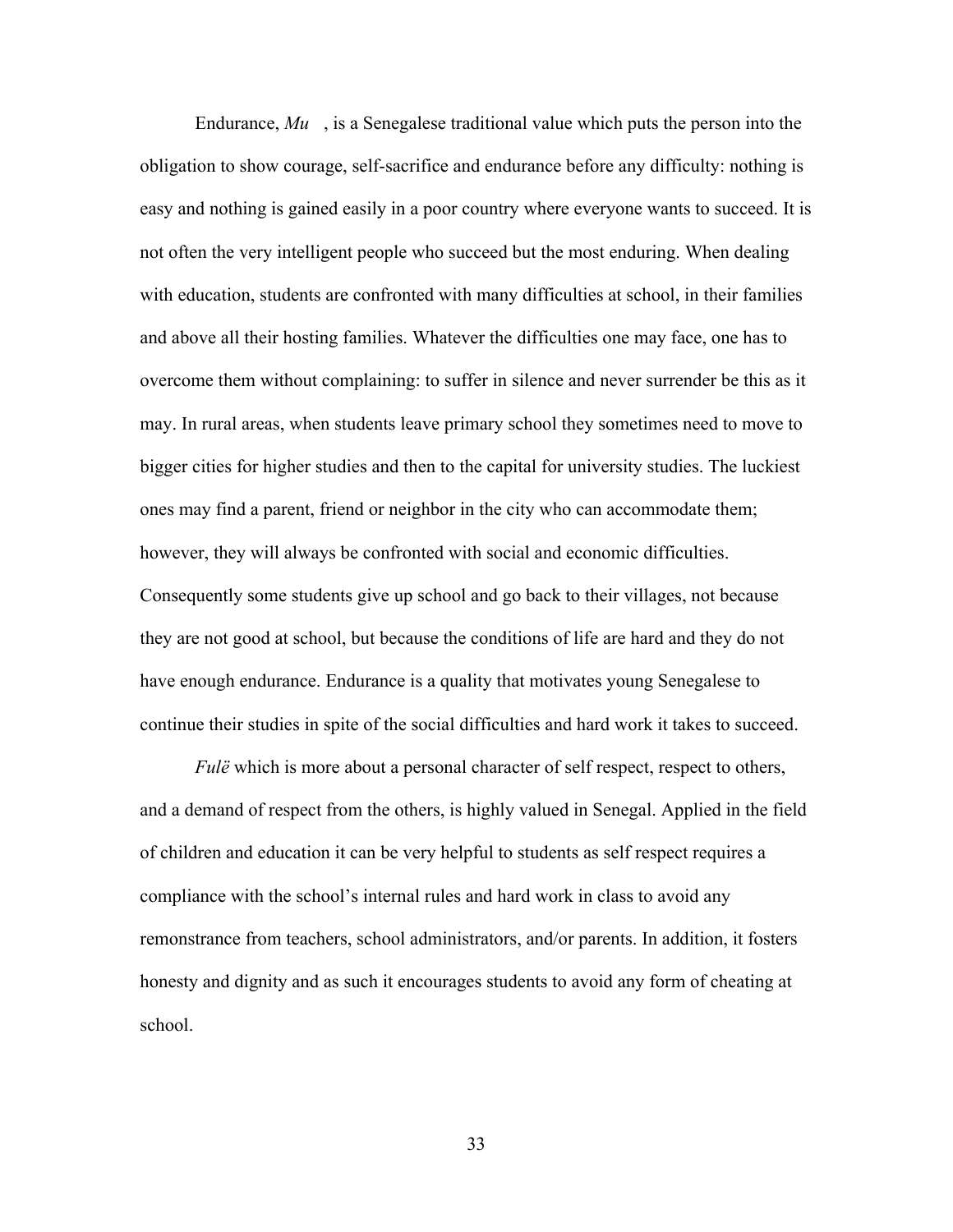*Jom* can be defined as the combination of all these values and virtues. This word has a broad meaning and encompasses honor, pride, courage, resistance, and endurance. When used to describe a person in Senegal it can procure pride or shame depending on whether you have it or not. People are very careful in using this word to negatively qualify a person as it can be an encouragement and a source of motivation and, therefore, it can have positive impacts on children but also it can be shocking and produce the contrary effects expected. The place of this virtue is undeniable in the informal educational process in Senegal; and like other values it is used by society as a means to educate people in general and children in particular.

Overall, Senegalese put a great hope on education and they use generally traditional values to incite their children to work harder at school and behave appropriately in life. The values of *Kersa, Mu, Fulё*, and *Jom* discussed above among others such as *Fit* (courage) and *Kόlёre* (loyalty), are based on traditional beliefs and have been passed down from generation to generation as described by the historian Iba Der Thiam in an online newspaper (www.rewmi.com) in October 2010. In the same article he described how these values have been consolidated by the introduction of Islam and *Dahras* because most of them are compatible with Islamic teaching and seemed to form the basis in *Quranic* schools in Senegal. Some *dahras* "teachers" even hide behind these values and send their students, known as *talibes*, to beg for food and money arguing that it is part of building in them *mu* or *jom.* The thesis will discuss later the relevancy of introducing these values in the curriculum, teaching students the actual meaning of such values and hopefully keeping them in the society and to help people succeed in life with dignity.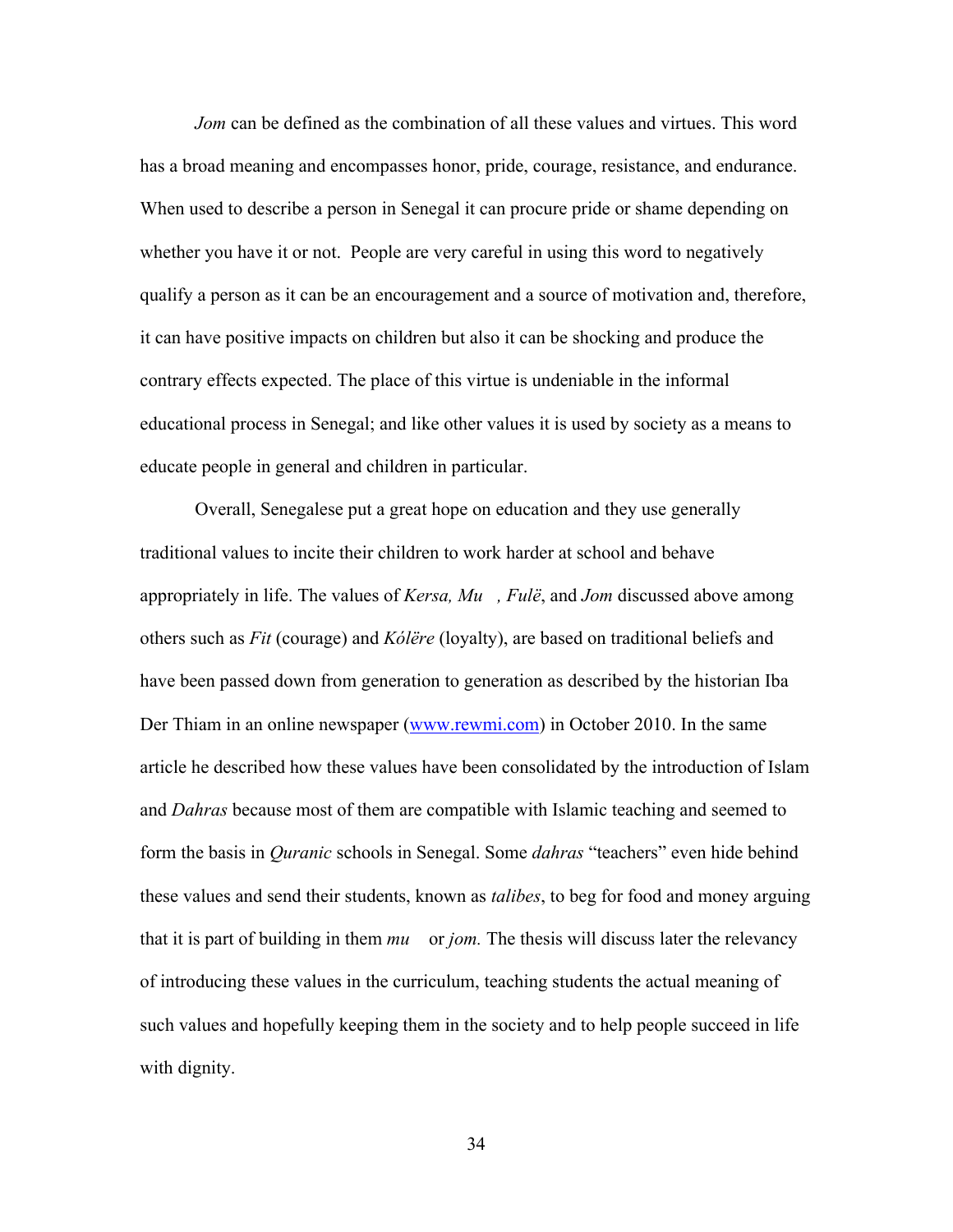#### **3.3. Brief Historical Overview and Major Reforms of the Educational System in**

The history of the Senegalese educational system has been significantly marked by colonization. During the pre-colonial period, the social organization of the country was mainly based on castes and ethnic communities. The transmission of knowledge, competence and socio-professional aptitudes was performed within families and sociocultural groups. Even today we can find in Senegal some particular families or ethnic groups that retain the monopoly of skills and/or knowledge in making some particular tools, instruments, or to traditionally cure specific diseases, just to name a few. This socio-professional classification has resulted in the system of social castes in Sénégal. For example the *griots* make and beat the drums, and some families cure snake bites, others treat malaria, and so on so forth. Such knowledge has been transmitted from fathers to children and can rarely be acquired by one who is a stranger to the particular social group. Socio-cultural and traditional values they are transmitted through an initiation system which can differ in performance from one community to another but they have the same objectives of building up socio-professional aptitudes.

In addition, we have the gradual implantation of Quranic schools that started right after the introduction of Islam in the  $10^{th}$  through  $11^{th}$  centuries. Religious teaching/learning was the main means of conversion. Later on with the expansion and consolidation of colonialism, a clash was inevitable, not between Western education and traditional education or between traditional education and *Quranic*/religious models, but between the two foreign "imposed" ones. The colonial authorities saw in these *Quranic* schools an obstacle to the expansion of French schools. Despite a tough resistance of the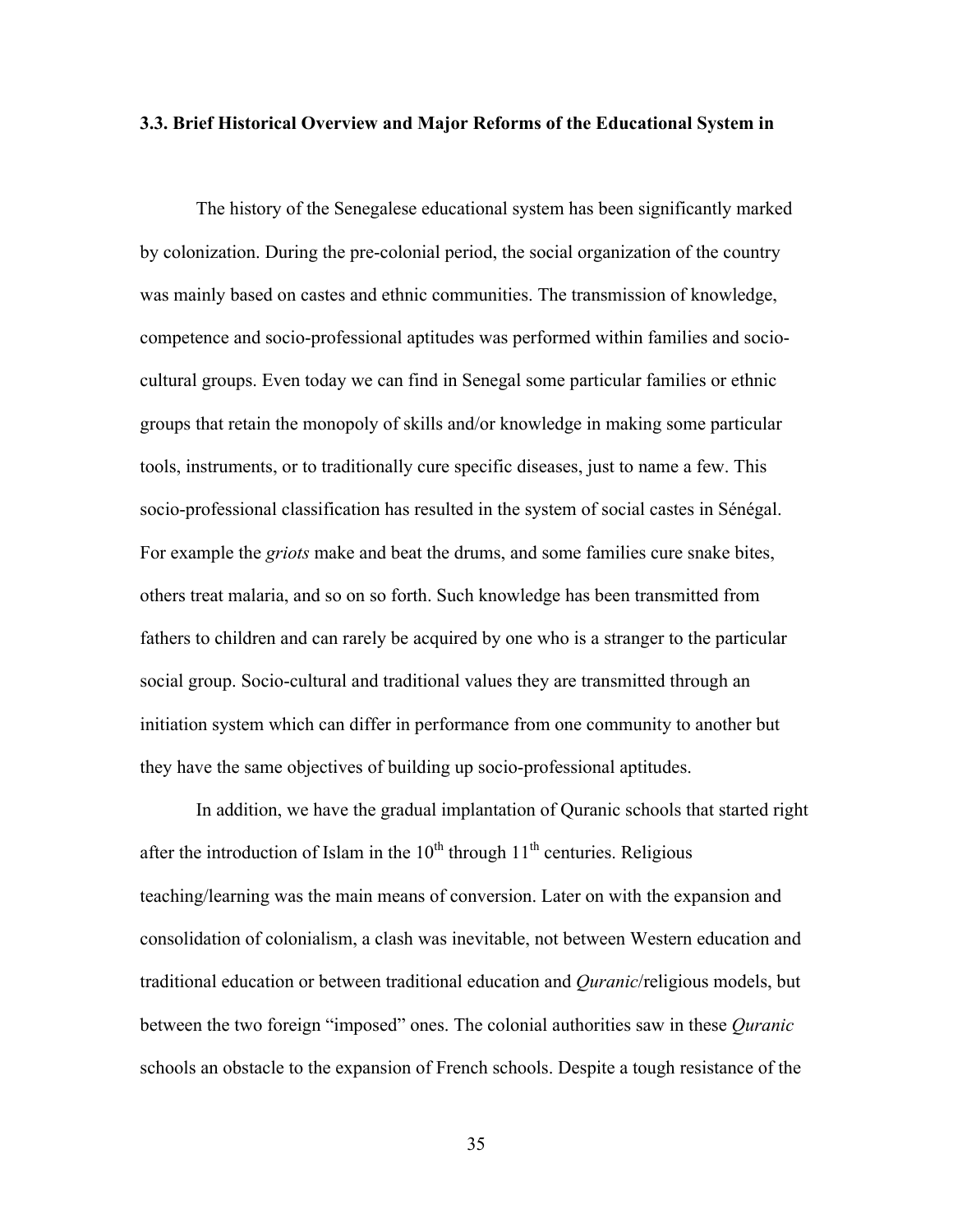former, the French Western model of education managed to overtake the religious one in terms of geographic spread and population reached by the middle of the  $20<sup>th</sup>$  century as discussed by Ndiaye (2010) in his article "Les Réformes de l'Education au Senegal"**.** He argues that the colonial school, because of its historic, confrontation with the *Quranic* school considered by the French traditional education remained disconnected from the social, religious, and community realities of Senegal, which has still affected the formal educational system (Ndiaye, 2010).

In 1960 when the country got its independence from France, secularism was the motto of the educational system, and objectives set by the authorities, such as universal education, were taking shape with a rapid progress in terms of enrollment rate and infrastructure until 1980. Meantime in May 1968, the educational system was the target of a worldwide social movement that challenged existing hierarchy and curriculum at all levels of the educational system, especially in France. Senegal experienced an echo of post 1968-French educational reforms, culminating in 1981 in the Etats Generaux de l'Education et de la Formation (the National Consultation on Education and Training) which set up the basis of what is called l'Ecole Nouvelle (the New School) with its main objectives being the integration of communities and social diversity (Ndiaye, 2010). The state started to increase the educational budget, and the new national fund for education was created to facilitate the financing of education by giving back part of the enterprises' taxes to the educational sector.

However, this project was hit by the consequences of Structural Adjustment Programs of the mid 1980s. The government was forced to reduce educational expenses, stop training and recruiting professional teachers, and cut back any kind of social support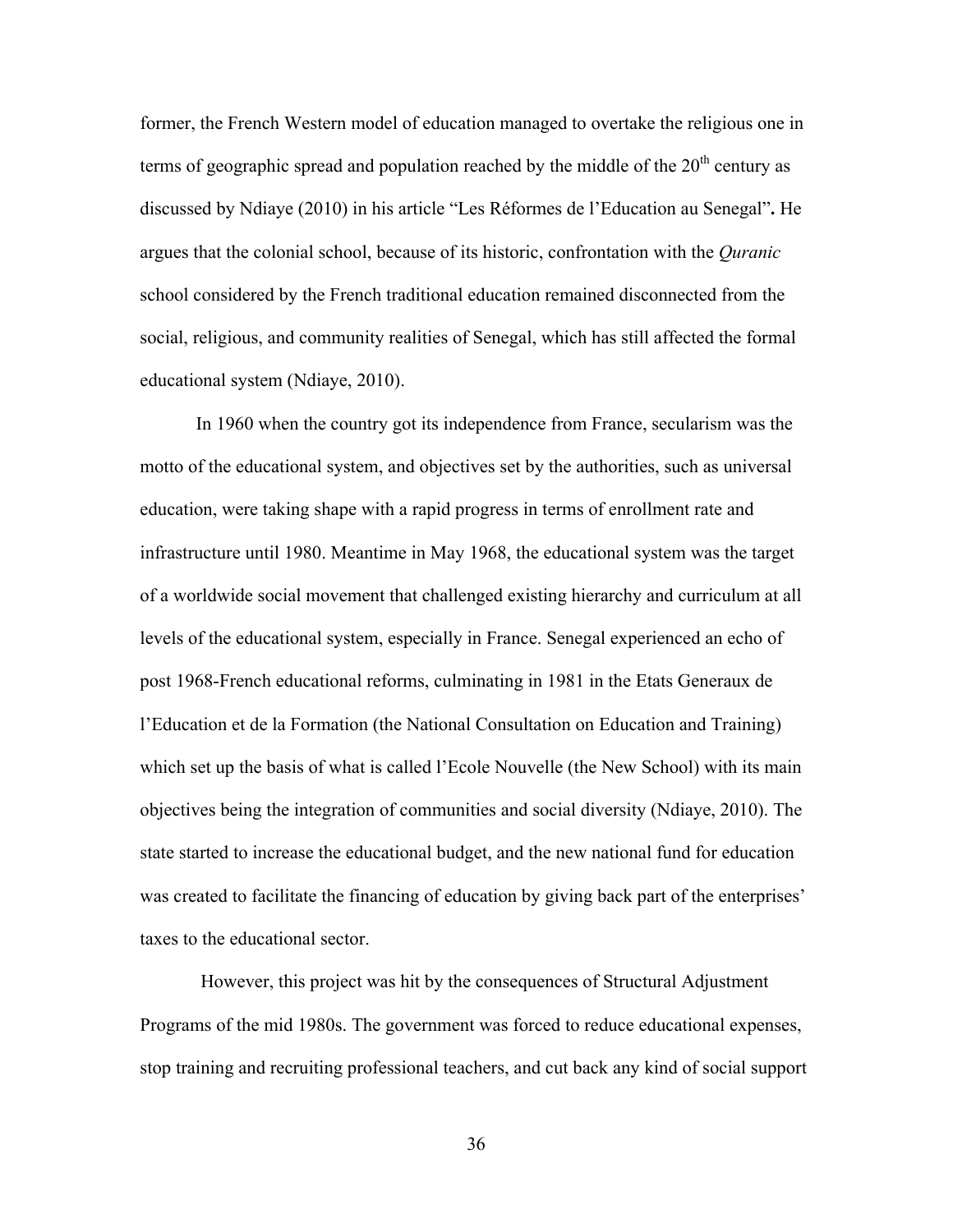to schools, families, and communities in order to get loans from the international financial institutions (IMF, World Bank). This period also marked the birth of *volontaires* and *vacataires,* a new type of teachers who are not trained and who are paid less. They have been positively affecting the educational system by filling the gap of insufficient teachers. But they have also had a negative impact because some of them are incompetent, and due to their now large numbers they very often paralyze the system with many strikes demanding better pay. The consequences of the influx of undertrained teachers have created an unprecedented crisis in the educational system in Senegal, which is characterized by a huge decrease of the students' level, selective exams, and strikes from teachers and students.

Two other major dates mark the history of education between 1960 and 1980. In 1972, a law was voted (loi 72-36) to change the educational objectives as set by the colonizers to a new orientation the main objective of which being to form a genuinely Senegalese citizen. This law was meant to adapt education to the local communities and focus and integrate more local realities (Ndiaye, 2010). Such laws and measures were also undertaken at a regional level, to depart more from the educational system left by the former colonizers in Africa. However, on the ground little to nothing was done to bring an actual change by authorities, most probably because such changes require deep studies and financial means.

The second major date was in 1979 with a law meant to stabilize the teaching programs and to base school and teaching on the Senegalese realities. This law that sets the teaching programs is still governing the national program elaboration (Ndiaye, 2010). Though the curriculum lays more and more emphasis on local realities, still very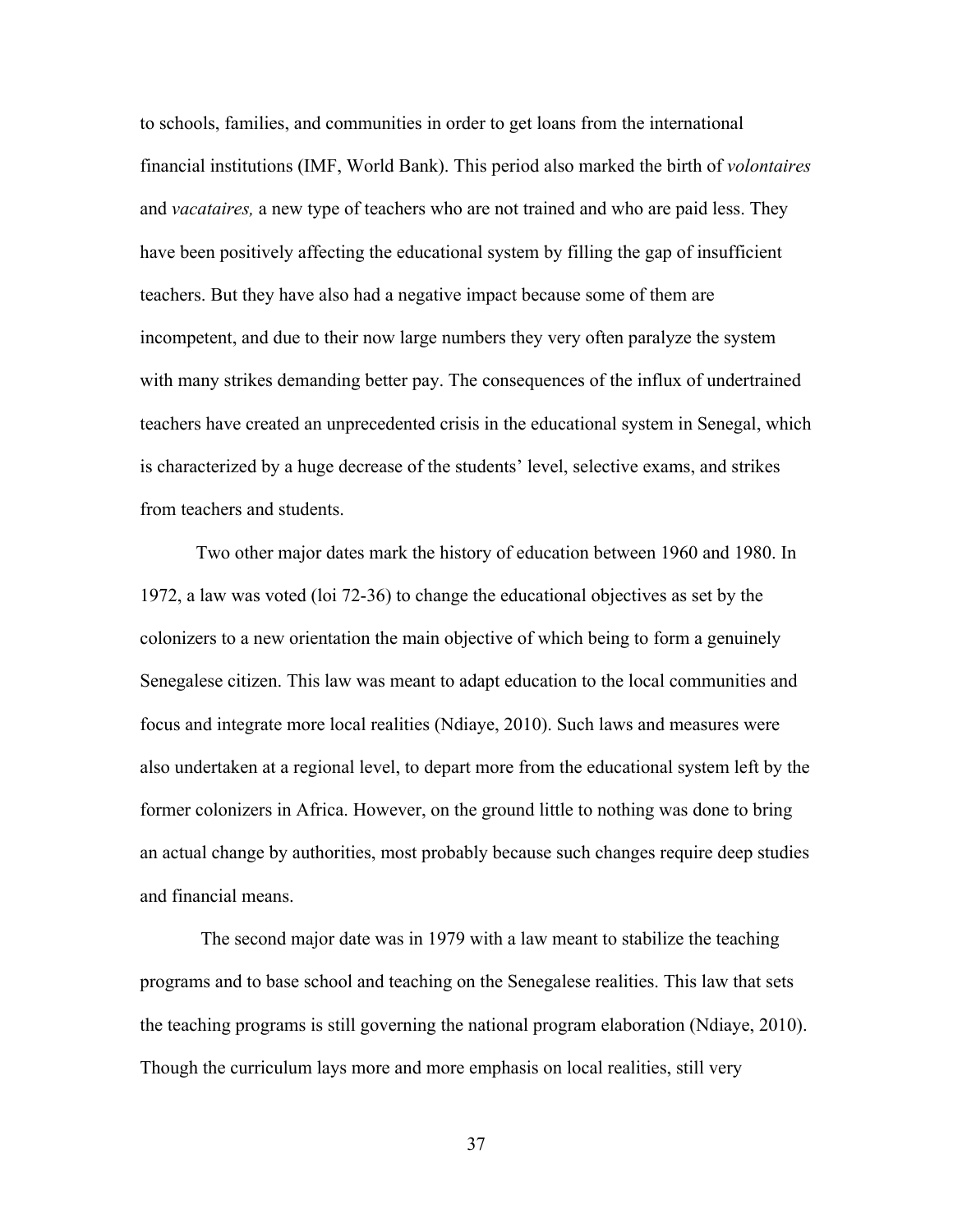important socio-cultural aspects of the country are ignored and/or threatened as the thesis discusses.

Before these major challenges, the Senegalese government partnered with international development institutions, such as UNESCO, to set up the P.D.E.F. (Decennial Program for Education and Training) in 1998/1999. This new plan brought some positive changes towards the 1990 Jomtien goals: Education For All. After the 2000 education forum in Dakar, Senegal, the PDEF shifted from a decennial program to a longer term development program for education and training (www.education.gouv.sn). This program has three main components: access, quality, and management which govern the current educational system in Senegal. As stated in the PDEF document (2000), the main principles of program are liberalization, participation, partnership, and decentralization. These principles are meant to bring communities and partners closer to the school milieu for the benefit of the country in general.

As clearly stated in the PDEF (2000), access has been the top priority and has gained lots of progress since the implementation of the program. This improvement has been facilitated by the recruitment of many "cheap" teachers, the *volontaires* for primary schools and *vacataires* for middle/high ones. Thanks to the PDEF, 330 schools have been built in rural areas and 216 schools in urban areas between 2003 and 2009 (PDEF, 2010). As stated in the PDEF, the Education de Base project, which is part of the program, aims to increase the partnership between the public and private sector in order to increase the long term financing of education and to support the NGOs that are working to reduce the drop out and failure rate in Sénégal.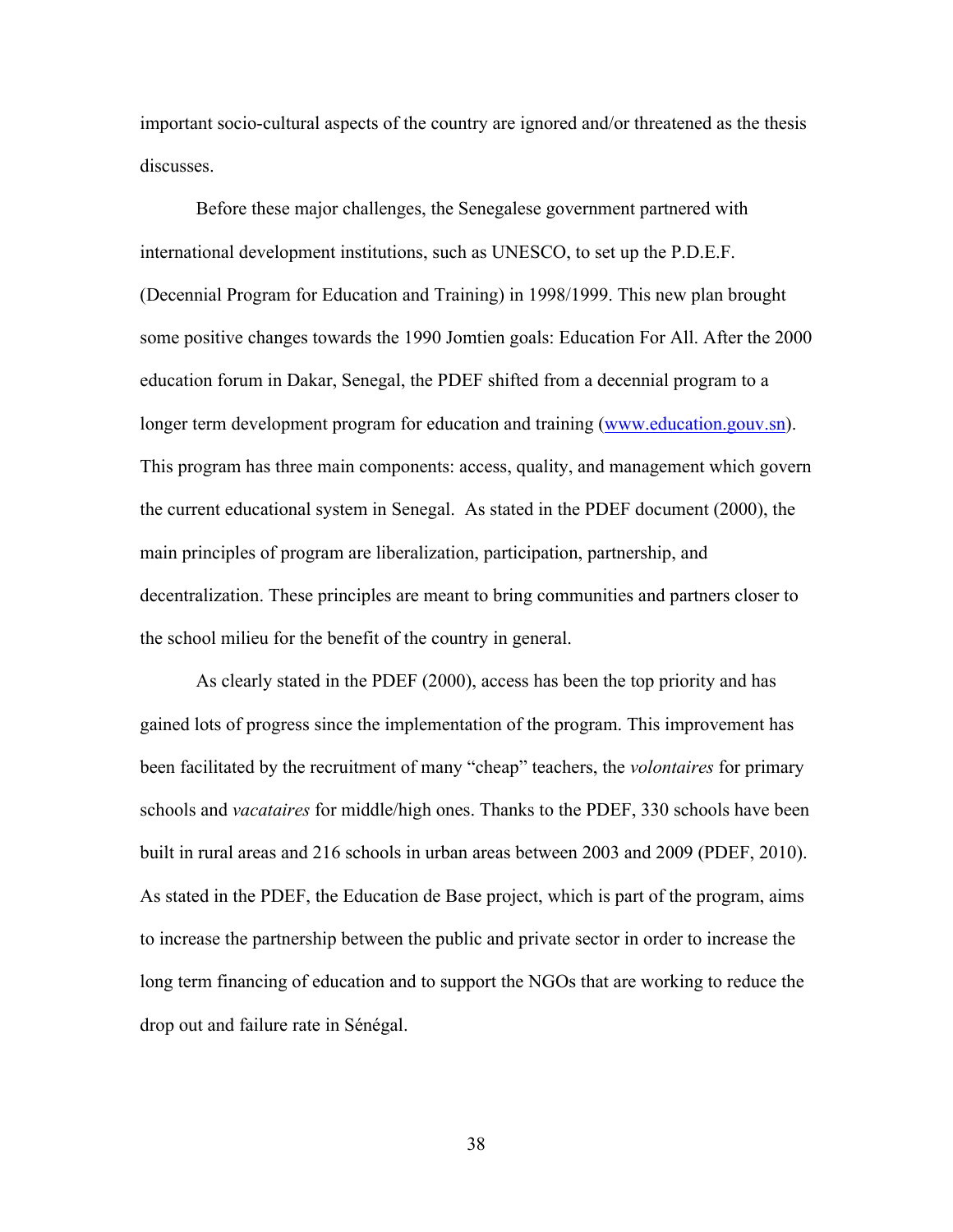Non formal education and literacy started to gain more ground in the educational sector with the creation of the ministry of basic education and national languages. Literacy programs have helped the older people, who did not have chance to attend school, learn some reading and writing skills, particularly in the three last decades (www.education.gouv ). The reform process has been occurring since the country's independence and has brought many changes in the integration of local realities; but, still some find it slow and ignoring the basis of the Senegalese traditional heritage such as values, local languages, and rituals.

### **3.4. The Curriculum**

Curriculum has been designed and implemented differently in West Africa depending on the former colonizer and the local socio-political aspects. Curriculum can be defined as what is to be taught and learned within school in a specific topic. Since its main objective was to make sure that the teaching/learning process is leading to the desired learning outcomes (Obanya, 1995), the colonial system made sure to design curriculum in a way to reach the desired effects. In Senegal, people from Dakar, Goree, St Louis, and Rufisque, known as the four communes, were considered French and could benefit from the Western education. The programs then were meant to assimilate and "civilize" those people as well as provide the colonial administration with educated auxiliaries. On the other hand, as Michael Crowder (1962) describes the majority of Senegalese living in different areas of the country were kept docile, as tax payers, obedient subjects and a source of labor and military services. Most of the people outside of the four communes could not benefit from the Western education. During the colonial period, curricula in West Africa were tailored to fit the need of the colonizers and the best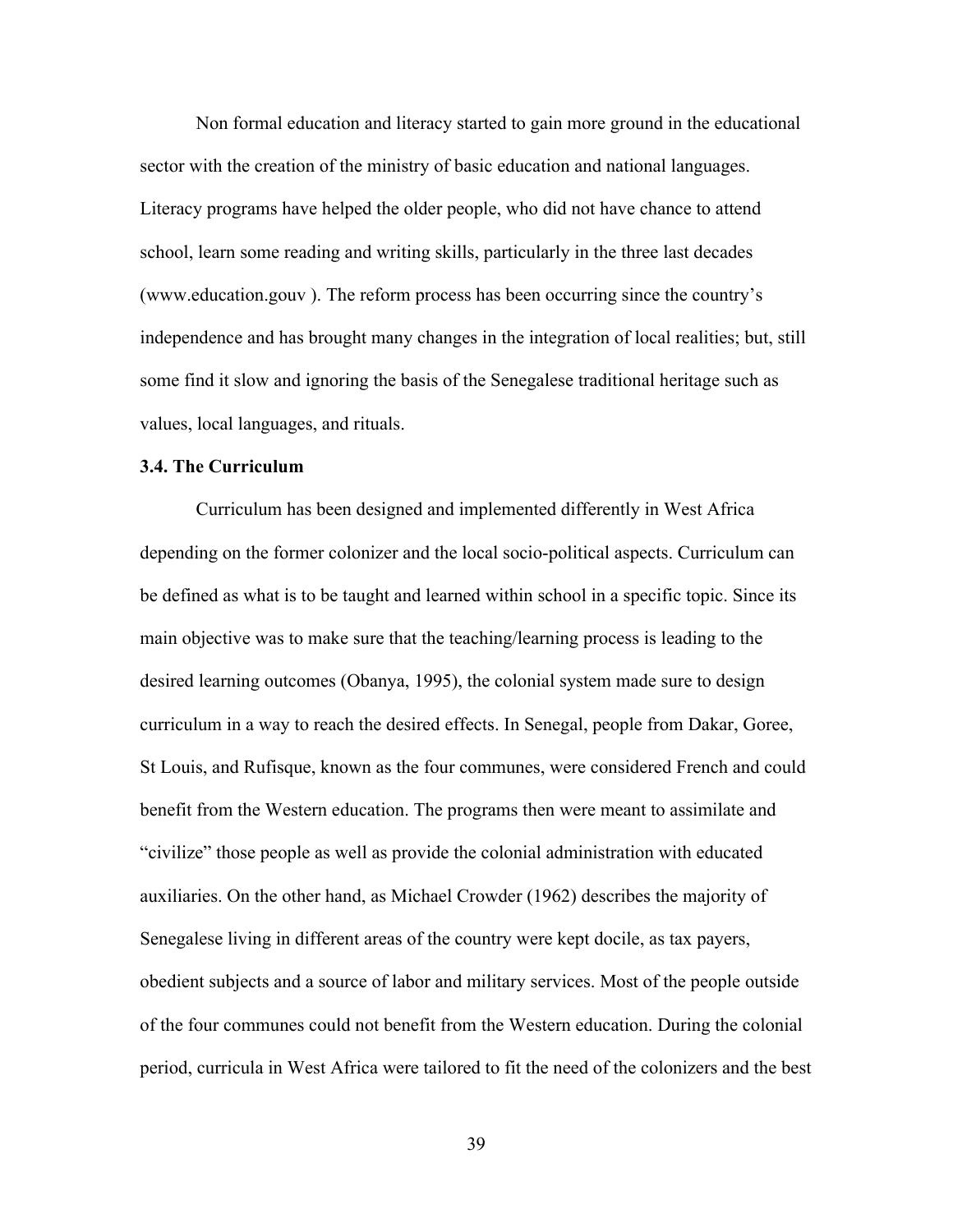illustrations of this are the language of instruction, which were all European languages, and the actual content and materials in the curriculum which are very similar to the former colonizer's.

After independence, newly-born African countries just copied and pasted most of former colonizers political, economic and social institutions, education included. Senegal is a startling example of this copy/paste approach which is visible in the judicial institutions of the country as well as the educational approach and programs. The first main educational reform happened in 1972, twelve years after independence.

As the document that governs pedagogical orientations, including details on what is to be taught and how to teach in order to compose citizens of given society, the content of curriculum should be more adapted to local realities to escape the ongoing domination and hegemony of former colonizers. Although sporadic changes have been made since independence to incorporate more local aspects in curricula and accommodate education to West African realities, still a recent survey shows that:

"Instruction is in French, at the primary level, and 100% of the time in the following countries: Benin, Burkina Faso, Niger, Senegal and Togo. The only exception is Guinea where instruction is 95% in French. In the Anglophone countries, the picture is different (Nigeria: 70%, Sierra Leone 45%, Liberia 25%, The Gambia 25%), mainly because the early years of primary education in these countries involve instruction in the various national languages" (Cavicchiomi and Eriksson 1991).

In Senegal local languages are only taught to older people, mainly women, who did not have a chance to attend formal school, and also to some students who major in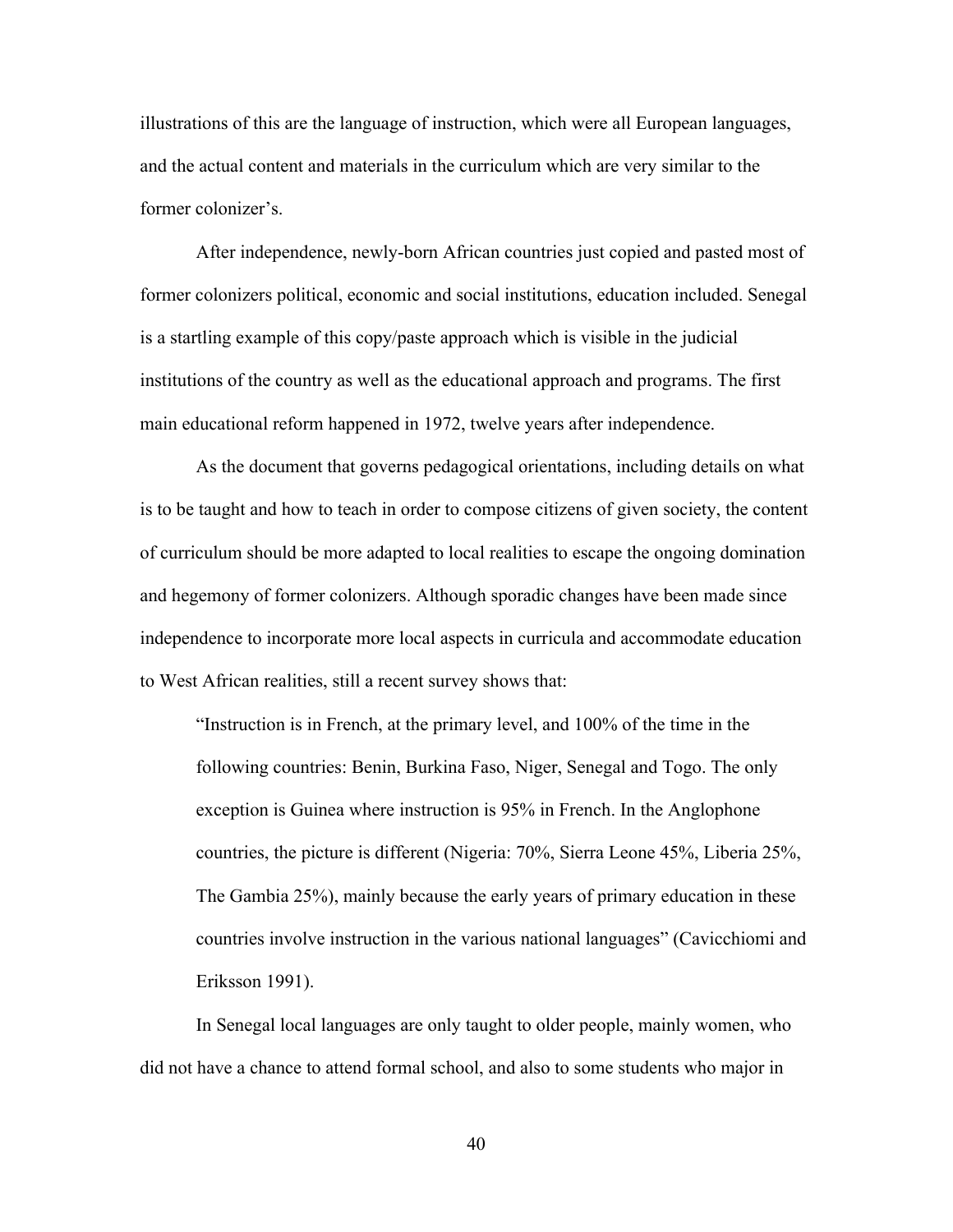Linguistics or languages at the university. For example, from my primary school to my graduation at the university I have never been taught how to read or write in Wolof. So when I was selected in the Fulbright program to come in the US and teach Wolof, I had to quickly attend some Wolof classes at the linguistic department and received tutoring from some friends. I then realized the mistakes Senegalese, me included, are making in writing Wolof words through advertisements, announcements, and other messages. I also started to learn some new Wolof words that I thought never existed because we generally used their French equivalents.

In 2005 Senegal's Ministry of Education started to experiment with the introduction of national languages in 400 primary schools throughout Senegal (Walfadjril, Feb. 2011). Even though the children who went under that experimentation made good results during end of primary school exams (Entrée en sixieme and CFEE), the Minister of Education described it as a failure, during his speech at the 2011 International Day of Mother tongues, because many parents decided to retrieve their children from such class. He acknowledged first the importance of local languages in the development process and the benefits of starting children's schooling through mother tongues, however, according to him, parents did not adhere to that initiative due to lack of information. He also sees in the number of codified local languages (6 in 2000 and 19 in 2011) an obstacle to a successful implementation of such project. The project is now suspended for deeper studies (Walfadjril, Feb. 2011).

As for the organization and the context, they vary from one country to another depending on who the former colonizer is. For the particular case of Senegal, a former French colony, there are five different stages in the educational process: preschool,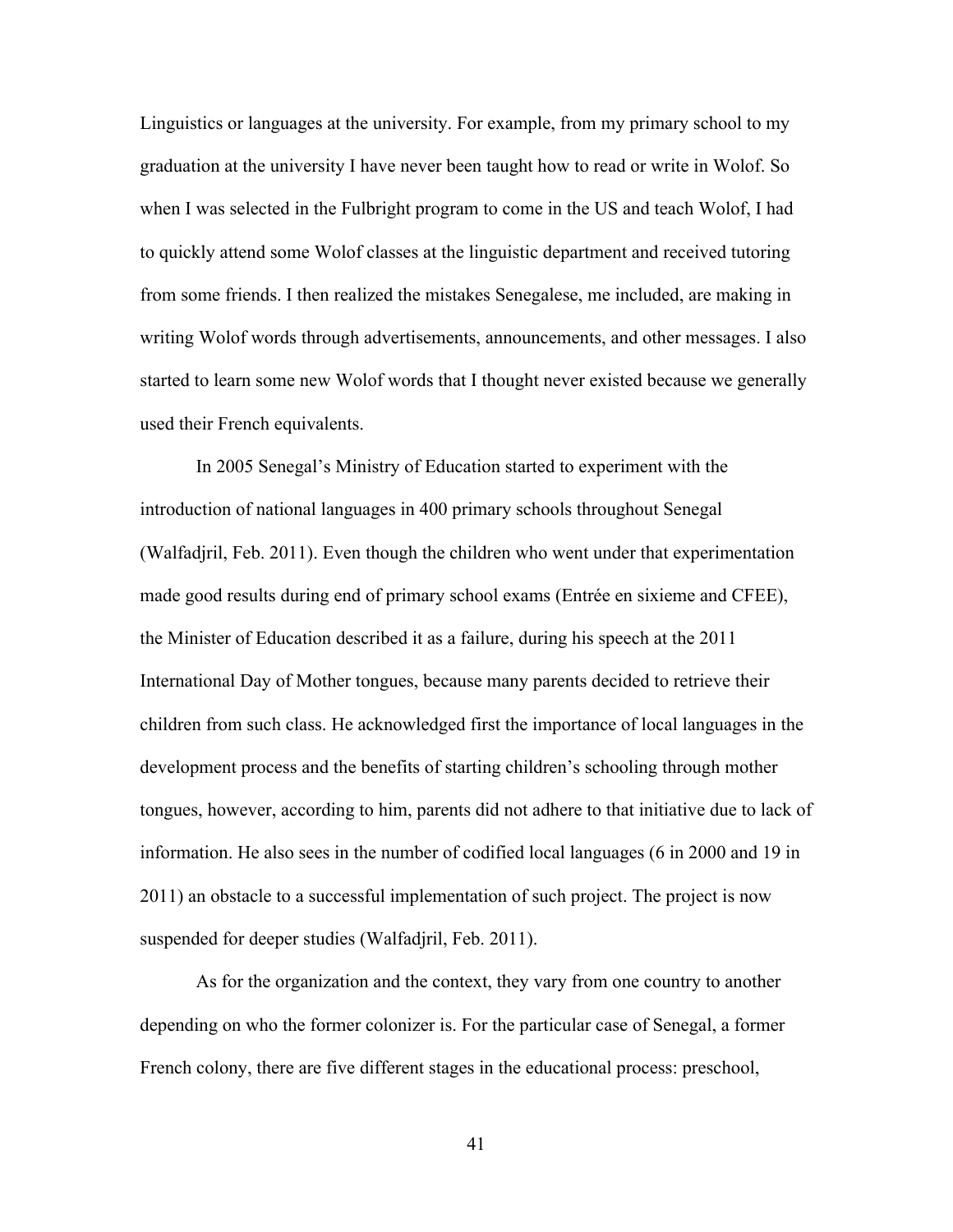primary school, middle school, high school and university. Students have to the pass national exam to move from one stage to the next except from preschool to primary. The six years of primary school is when children are mainly introduced to different skills (speaking, listening, writing, and reading) of the French language plus some introductory classes in mathematics, history and geography of France, Senegal and some other parts of the world, sciences, civics and morals based in western French model. At the end of the six, seven or eight years, depending on how good the child is because they have to retake classes if they don't have the required average grade, students have to sit for a selective national exam and join middle school where places are limited. Generally, an average grade of 10 out of 20 is required to move up from one class to the other or to succeed an exam. In middle school they will learn more about the French language, mathematics, history and geography of the world, sciences and other languages now with an instructor for each course. Again at the end of the four (five or six years because students are not allowed to repeat more than one class in each cycle learners will take the BFEM (Brevet de Fin d'Etudes Moyennes) exam and go to high school if they succeed. Success and failure rates will be discussed more below. High schools are very similar to middle ones in terms of organization and curriculum, except that learners start to specialize in science or literature, depending not on their will but on their grades in different courses. At universities students who succeed in their exams can choose different specialization ranging from law to economics, science, arts, human sciences, health, etc.

Some great efforts are being done to adapt the whole educational system to the local West African realities. Recently, in September 2010 experts from 39 countries gathered in Kinshasa to discuss curriculum reforms and how to adapt them more to the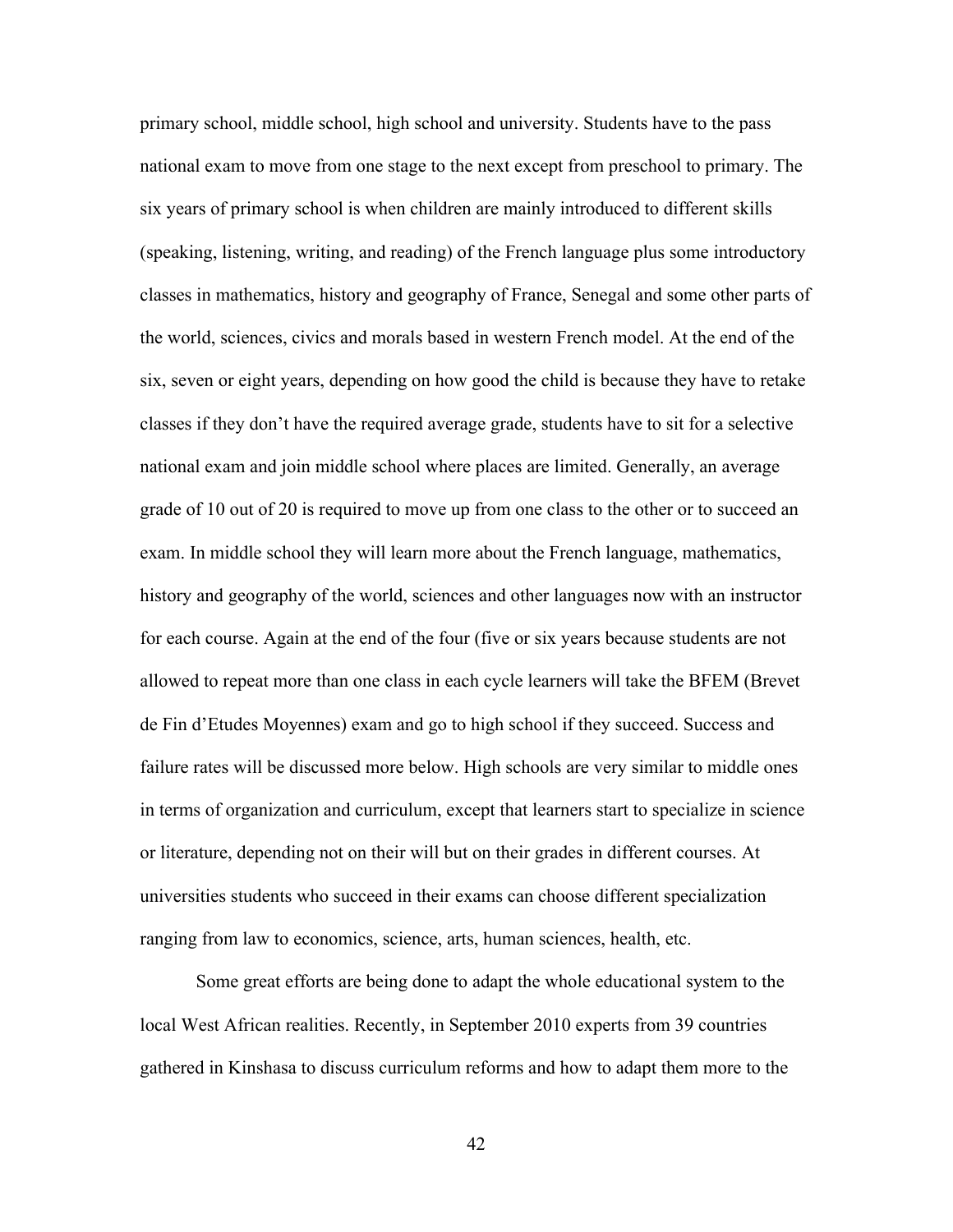local realities (RTS1, 2010). In Senegal the *case des touts petits*, discussed in the literature review chapter, initiated by the president Wade in 2000 is an example of attempts that have been made to incorporate more local knowledge and values in the educational system.

#### **3.5. School Administration in Sénégal**

On the top of the educational hierarchy we have the Minister of Education appointed by the President of the Republic. This political function has been held most of the time by teachers. They are helped in their tasks by delegate ministers in charge of literacy, local languages, universities, etc. At the next stage downward we have the *inpecteurs,* who control, supervise, evaluate and follow the implementation of the educational policies at the regional level. There are 14 *inpecteurs d'academie,* one for each region, appointed by the Minister of Education.On the next stage of the hierarchy, at the school level, we have the directors who manage elementary schools, principals who manage junior schools, *proviseurs* who are in charge of high schools, and *recteurs* for universities. At the middle/high schools levels, the focus of this thesis, we have teachers and *surveillants* in addition to the principals and *proviseurs*. Principals and *proviseurs* are teachers who compete for their posts and are selected based on their duration in the teaching profession and their grades to manage the school administration and act as liaison between teachers, students, parents, and the political authorities. *Surveillants* are also teachers appointed by *inspecteurs* to assist *proviseurs* and principals in their administrative duties. They are in charge of tracking attendance of teachers and students, grades calculation, and they liaise with the parents and the teachers or teachers and students in case of conflicts or any other misunderstandings.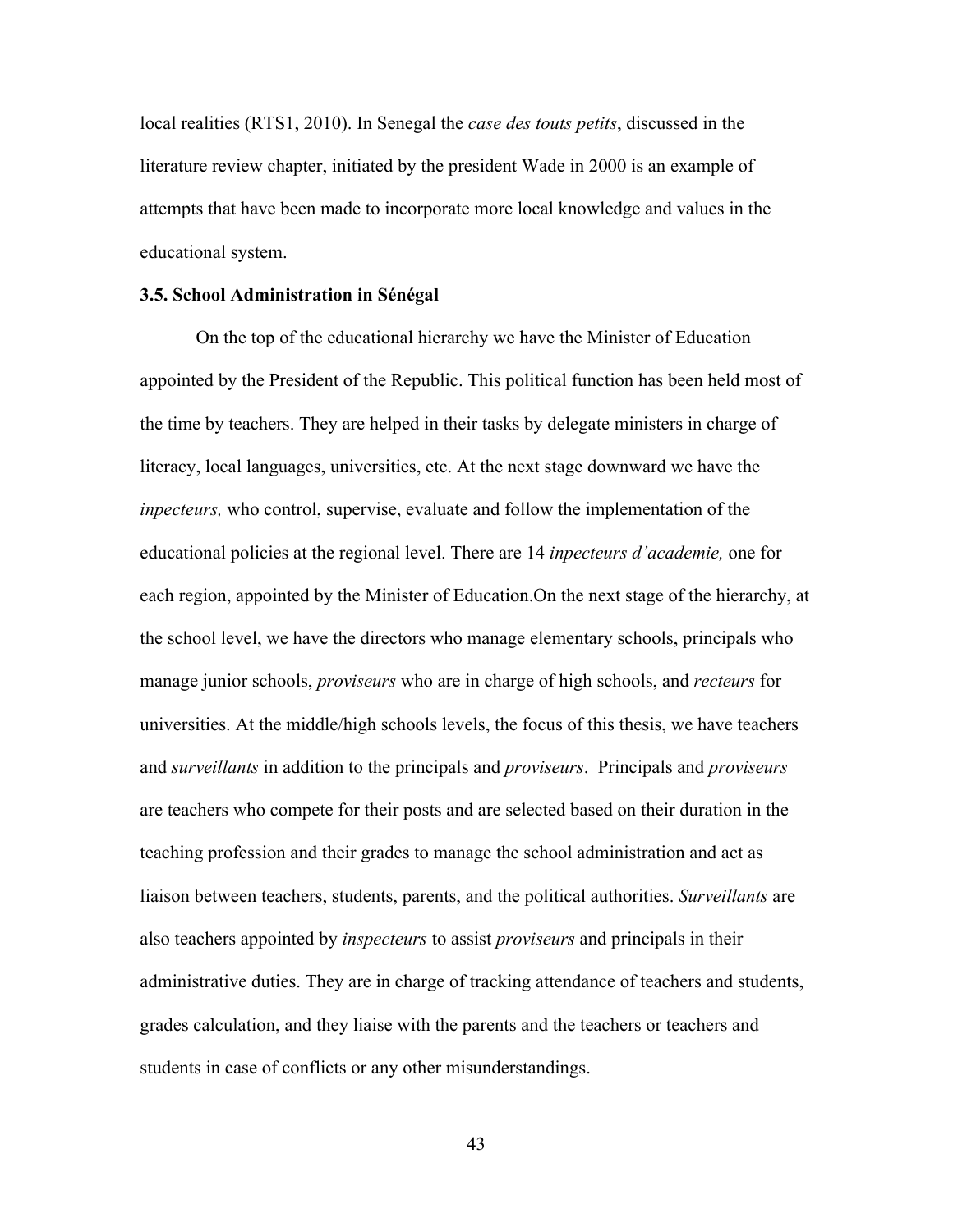There are two main categories of teachers in Senegal: the regular civil servants and the *vacataires/volontaires*. Regular teachers are selected after a national examinationt, and then they are trained for one to two years before being recruited as civil servants and posted throughout the country. The *vacataires/volontaire* corps started in the 1990s to fill in the gap of teachers before the number of students increased. They are selected upon application, they do not need to take an examination and they receive no training. Holders of the BFEM degree are recruited as *volontaires* to teach in primary schools and holders of BAC or university degrees are recruited as *vacataires* to teach in middle/high schools. They receive a low monthly stipend which is approximately half of the pay of regular teachers and they do not benefit from social insurance (health, pension, unemployment, etc.) as regular teachers do. Hence their regular strikes particularly now that they outnumber the regular teachers. However, they receive in-service training and after two years of *vacataire/volontaire* work, they can take an exam and have the teaching diploma which will allow them to become civil servants

(www.education.gouv.sn ).

#### **3.6. Parents in the Educational System in Sénégal**

The A.P.E. (Students' Parents Association) was created in Senegal before the independence (1960) with and the first national federation of APE appearing in 1956 in Sénégal (Niane, 2005). Since then, they have been important partners for the educational system in Senegal. However, they have never played a preponderant role in the management of pedagogic and administrative affairs of schools.

Recently, the Senegalese have been demanding more responsibilities for the APEs in the formulation, implementation, and evaluation of the educational development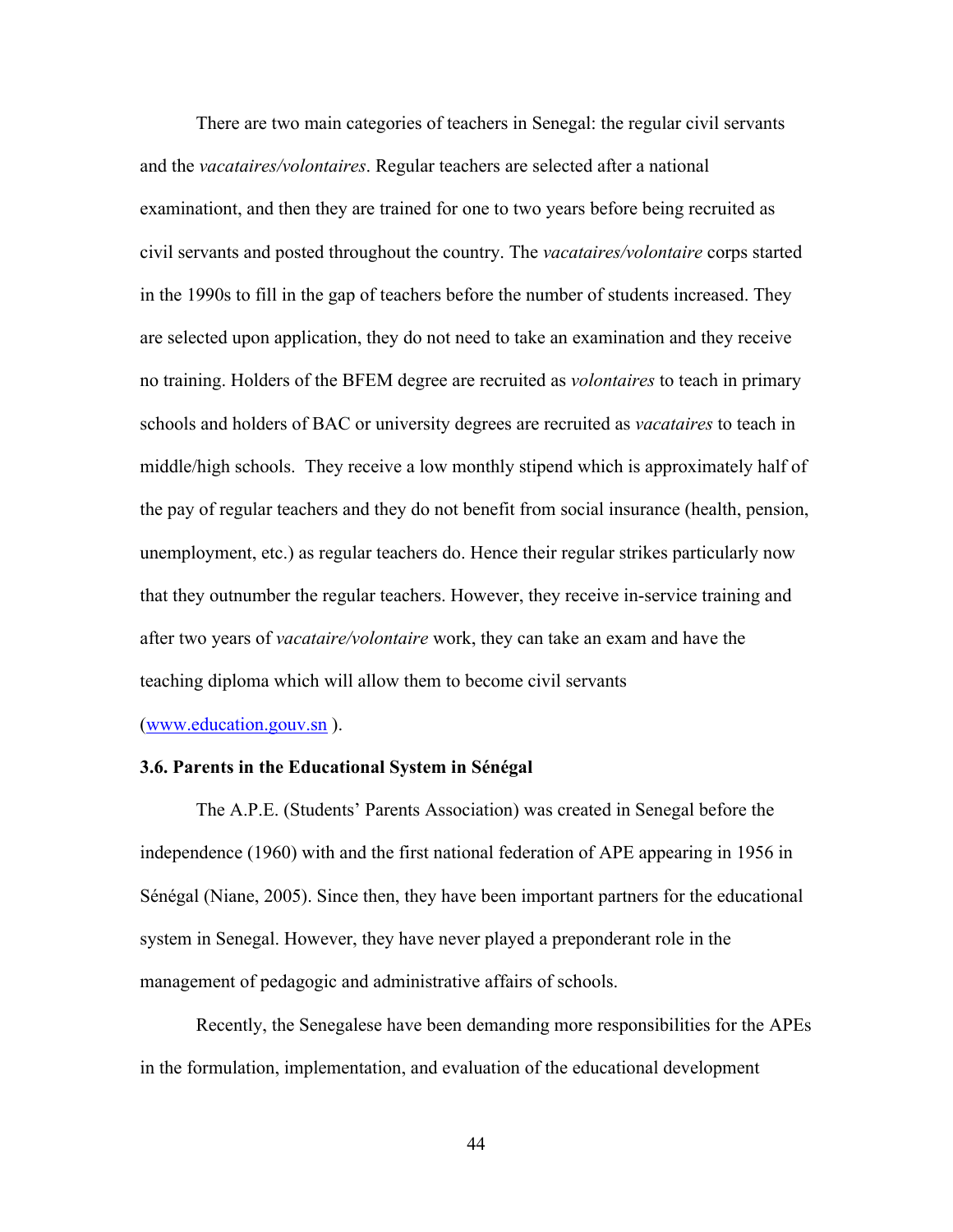strategies. The most startling example, as discussed by Niane (2005), is the parents' recent protest against their marginal role of financial and material contributions and managing crisis and their demand and commitment for more responsibilities through the "Charter of the Students' Parents" adopted in the Dakar 2002 congress of the federation of African APEs. The text stipulates in its Article 8 that "the parents have the duty to supervise regularly the schooling of their children. For that, they need to provide them with the minimum necessary (food, accommodation, clothes, health care, school materials, etc.). They have also to build an ongoing contact with the teachers, the educators; the educational advisor, and the educational experts," Article 10 goes on to state, "parents have to actively participate in the administration and functioning of schools and universities. They put on themselves the duty to contribute to the pacific settlement of conflicts within schools." Article 16 asserts, "parents have the right of access to all information of the training institutions and schools relative to their children, the right of being informed and consulted for the educational and professional orientation of their children and to participate in the elaboration of the schools' policies." (Charte des Parents, Nous les Parents, n 6, 2002). Such resolutions taken by parents could play a tremendous part in achieving the EFA (Education For All), the MDGs about education, and in improving the education level of students. However, the content of this written document is far from the realities on the ground and parents' inclusion in Senegal will be discuss later on in this paper.

APEs are present in almost every school in Senegal. Membership is voluntary and one has to have or had children in a school to become member of the APE. Local APEs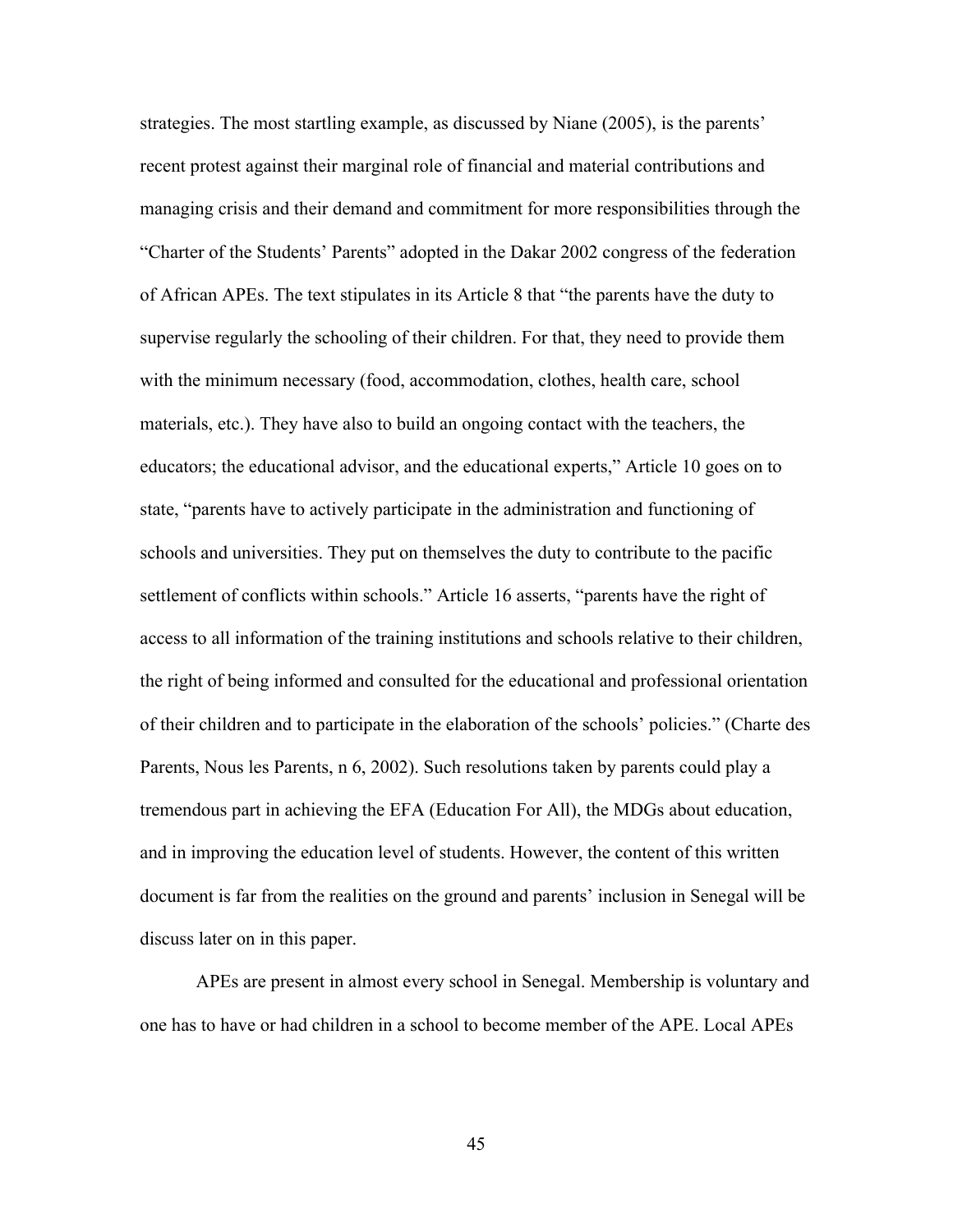gather to make up regional and national ones which join with other African nations' to make a regional one called the FAPE (Federation of Students' Parents' Associations).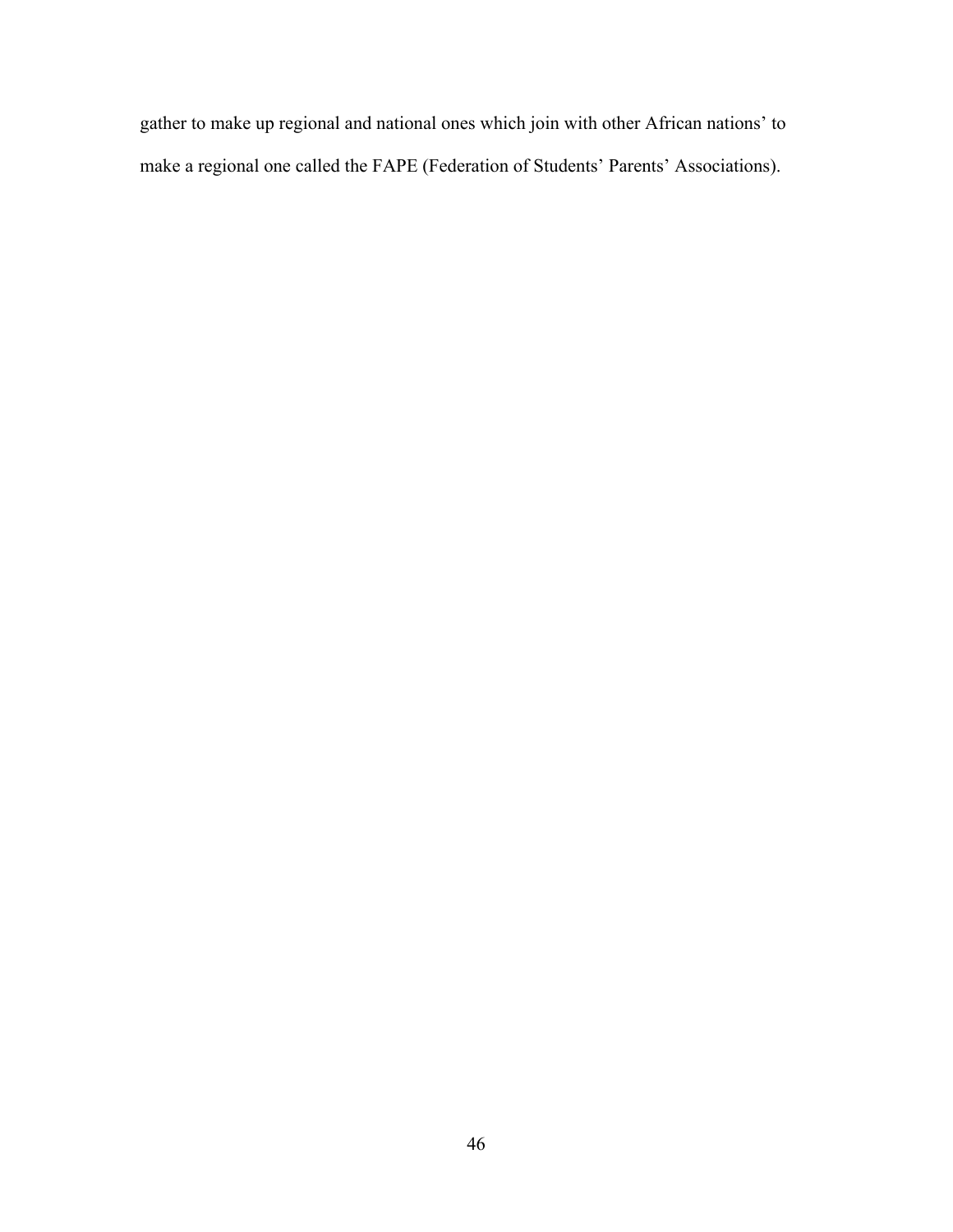#### **CHAPTER IV**

## **THE PROBLEM OF EXAMS IN THE SENEGALESE EDUCATIONAL SYSTEM 4.1. Exams and High Rates of Failure**

The Senegalese educational system is divided into kindergarten (3 grades), primary school (6 grades), middle school (4 grades), high school (3 grades), and university (depending on departments). As discussed above, apart from the kindergarten, students have to take internal exams within the four other stages and an annual average of 10 out of 20 is required to move from one class to the next. In addition to that students who manage to make it to last year of each of these stages (as some students who fail a maximum of two classes within a stage are sent out of school) have to take a national exam be able to move to the next stage. These exams being Entrée en sixieme for end of primary school, BFEM for end of middle school, and Baccalaureat for end of high school, have been very selective and subject to many controversies because of the high rates of failure observed. The table below shows the CFEE, BFEM, and Bac results in 2001, 2004, and 2007. This information is drawn from the PDEF report and the Baccalaureat office website.

Table 1 below shows the admission rates in 2001, 2004, and 2007 for the three main national exams in Sénégal: CFEE, BFEM, and Baccalaureat.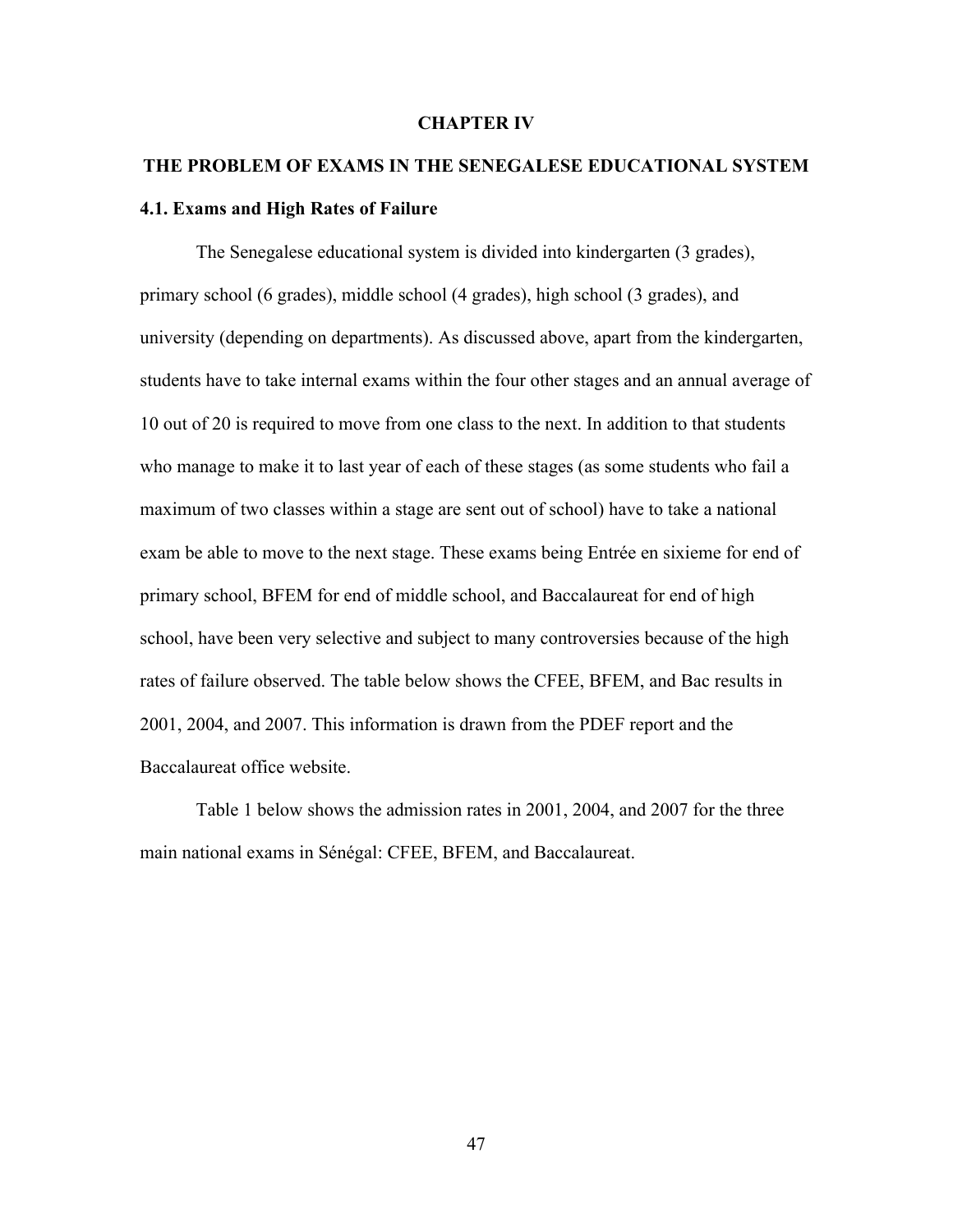| <b>Admission rate</b> |       |        |       |
|-----------------------|-------|--------|-------|
|                       | 2001  | 2004   | 2007  |
| <b>CFEE</b>           |       |        |       |
|                       | 50.4% | 45.05% | 55.9% |
| <b>BFEM</b>           |       |        |       |
|                       | 46.5% | 55.4%  | 45.2% |
| <b>BAC</b>            |       |        |       |
|                       | 31%   | 46%    | 48%   |

**Table 1: Admission rate for CFEE, BFEM, and Bac (2001, 2004, and 2007)**

From 1960 to nowadays, two phenomena seem to dominate the Senegalese school: high failure rate and strikes. The success rate has rarely reached 50% except for the CFEE. The program that is defined at the beginning of each year is never ended. That is the same in junior and senior education.

The success rate in exams such as high school diploma or middle high school diploma is generally disastrous. And even though there are some changes in the process, the report is the same. Each year, there is more failure than success. For the high school diploma exam, the results seem less bad with the suppression of the first part. The first generations did the first and the second part of the high school diploma exam. The first part took place in Premiere and the second part in Terminal. One could successfully pass the first part and spend a lot of time repeating the terminal class. The high school diploma exam was reformed and organized once in terminal class in the end of the 1980s. Therefore, only the French tests were anticipated in Premiere.

The BFEM exam has replaced the DFEM (Diplome de Fin d'Etudes Moyennes) one which has taken the place of the BEPC (Brevet d'Etudes du Premier Cycle). These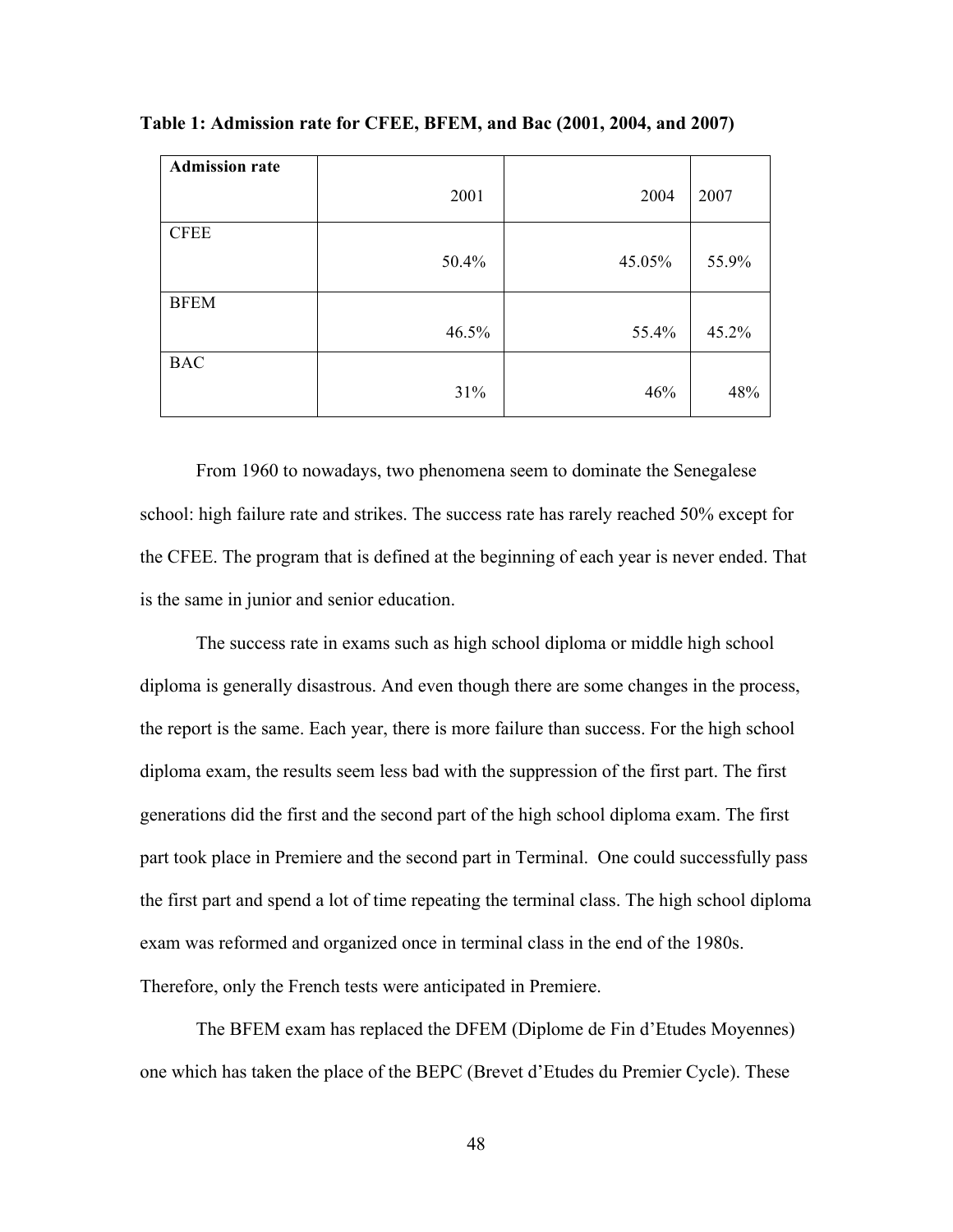are only changes in the name of the exam but the goal, format, and content remain the same. That diploma allows students to pass from middle school to high school. The exam results are generally bad as shown in the table above. Today the CFEE exam which has known the same changes as the prelisted diplomas seems less bad. It is the same as in the first form entrance exam which is competitive. It is determined by the available number of places in senior and junior high schools which can welcome the best students of the primary cycle. The satisfactions noted at this level are obtained since the coalition government advent in 2000 which has increased the number middle/high schools throughout the country. The CFEE which is an exam seems greatly affected in term of quantity. However, last year there was almost 96% success at the CFEE and Entrée en Sixieme, which raises some critiques from education trade unions who see in this "too high" rate of success as the government's policy to satisfy the MDGs' in terms of education.

The success rate is lower in the Bac exam because of strikes, low level of students, lack of motivation of students, but particularly because of the lack of resources to educate all of them. The main university in Dakar (Cheikh Anta Diop) is now receiving twice the normal size of students. Even though some regional university centers have been created since 2000, still the increasing number of students in high schools poses a great problem to the authorities who do not have enough resources to educate all of them. This resource issue, among others, explains the high failure rate in Bac exams.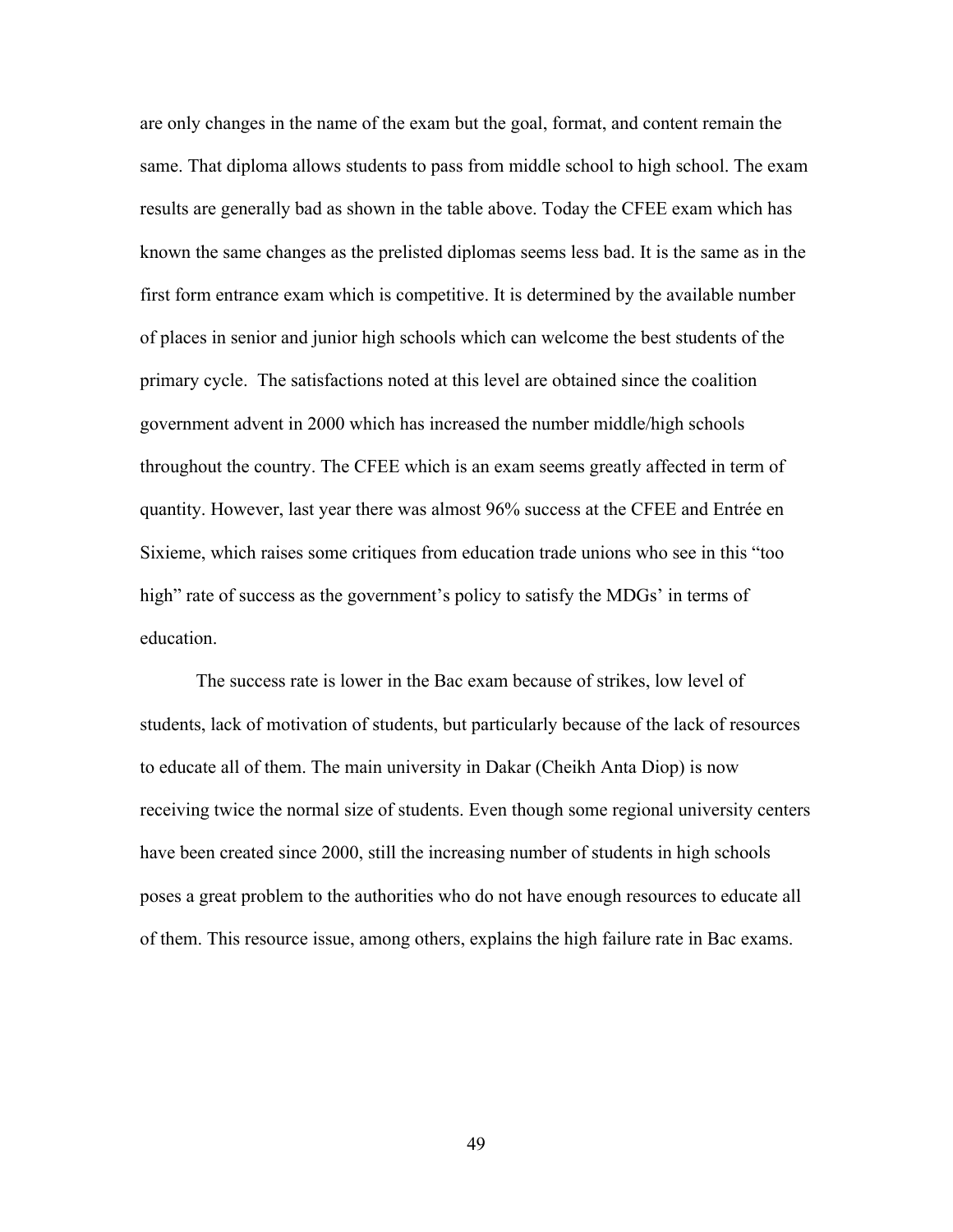#### **4.2. Perception of the Main Causes of Failure**

Failure rate in the educational system in Senegal, as discussed earlier, is high and what is absurd is that people are so used to it that they find it exceptional when someone manages to get a bachelor's degree without failing any exam or repeating a class or when a school makes more than 50% success during national exams. To better assess the causes of this phenomenon and contemplate the best solutions possible, including the incorporation of socio-cultural values such as traditional values, parents and poverty, this paper will analyze the answers provided by parents, students, teachers, and school administrators regarding this issue.

Five out of the 10 students interviewed have either failed an exam or repeated a class or even both; two of them have not yet failed and 3 denied to answer this question. Considering the "shame" which accompanies failing an exam or repeating a class in Senegal one can assume that those denial to answer means that they have probably failed somewhere in their educational life. Moreover, all the teachers and school administrators interviewed acknowledge and deplored the high rate of failure with sometimes giving an example of their own schools one of which was above 57% in 2009. The alarming failure rates as shown and the background chapter and reinforced by the school administrators we interviewed have been attributed to various causes some of which we will discuss later on in this paper. I remember we were only two in my class of over 70 students to succeed the *Entrée en sixieme* (middle school entrance exam) and only 11 out of more than 50 students to get our high school leaving certificate, an exam we took during the month of September instead of the usual July due to four months of strikes out of the nine month academic year.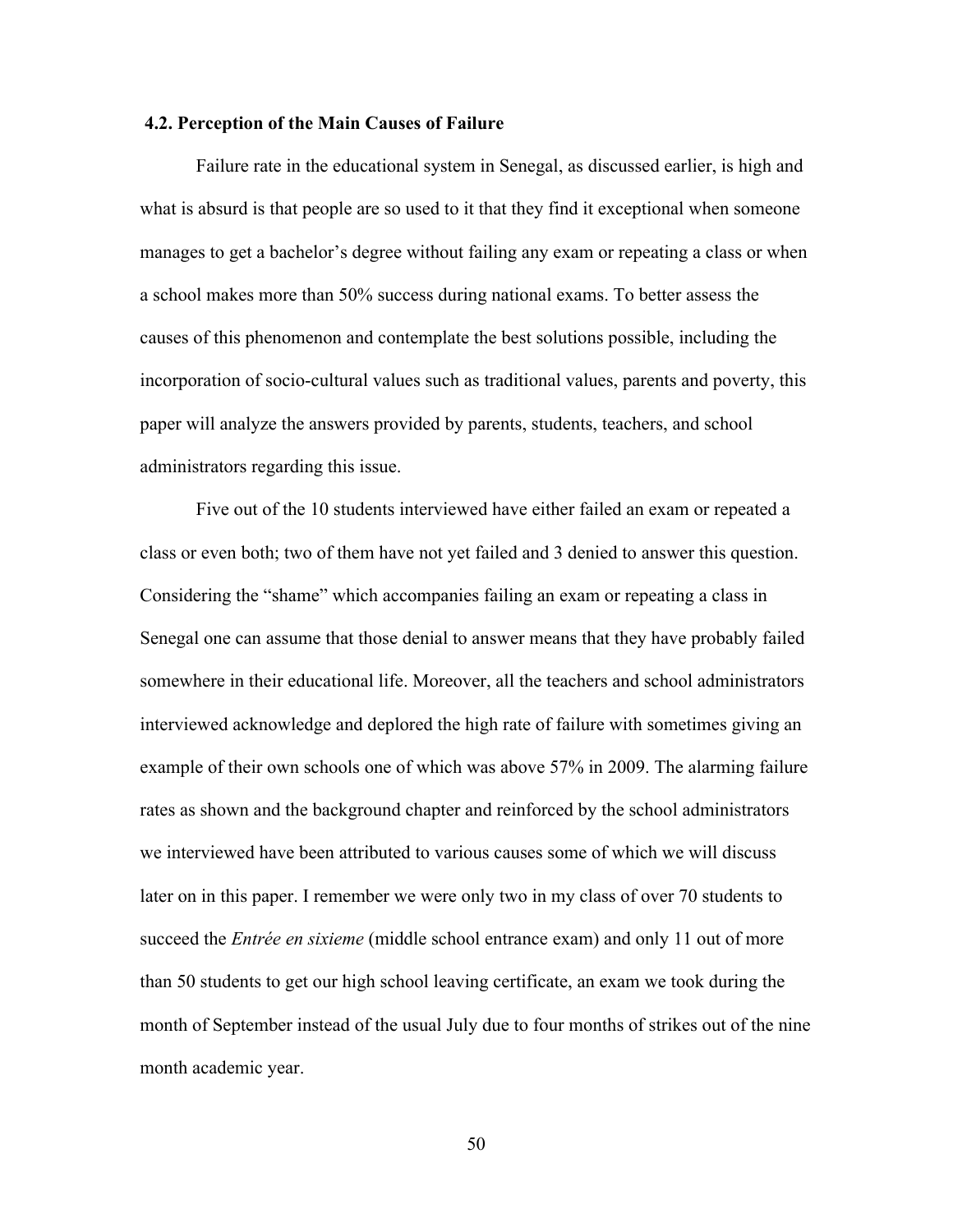Strikes, incompetence of teachers, and lack of motivation of both teachers and students are pointed by the people interviewed as being the main causes of this alarming failure rate. "Now *volontaires* and *vacataires* make up more than 50% of all the teachers in Senegal, they have not received any training, knowledge of a subject is not enough teaching requires some skills you can only acquire through trainings, in addition they do not have a good salary and they have sometimes to run after that pay, hence the numerous strikes … and all these factors will definitely affect exams," said a school administrators to show how strikes and incompetence contribute to failure. Many other interviewees made similar comments.

In addition, many people now resort to teaching not because they love the job but because it is the only job available or easier to find after graduation. Lowly paid, with no training, and no love in what they are doing there is little to no hope that these teachers will provide a good education to children who themselves are discouraged by the "miserable situation of our teachers, they need to go on strikes every month to be paid, … I am wondering if it's worth getting a masters' degree in this country because you will only end up being a *vacataire* just like the BFEM or Bac holders," as a student commented to express his waning motivation to continue his studies till the university.

On the other hand, other people interviewed, particularly students and teachers put the blame on the workload and the actual organization of the testing and national exams themselves which according to a teacher "are meant to fail more than to accurately test the students' knowledge, because I can't understand for example they keep dictation in the BFEM exams knowing that more than 95% of the students will have 0 out of 20." The dictation part of the national and school exams is worth reconsidering, with ten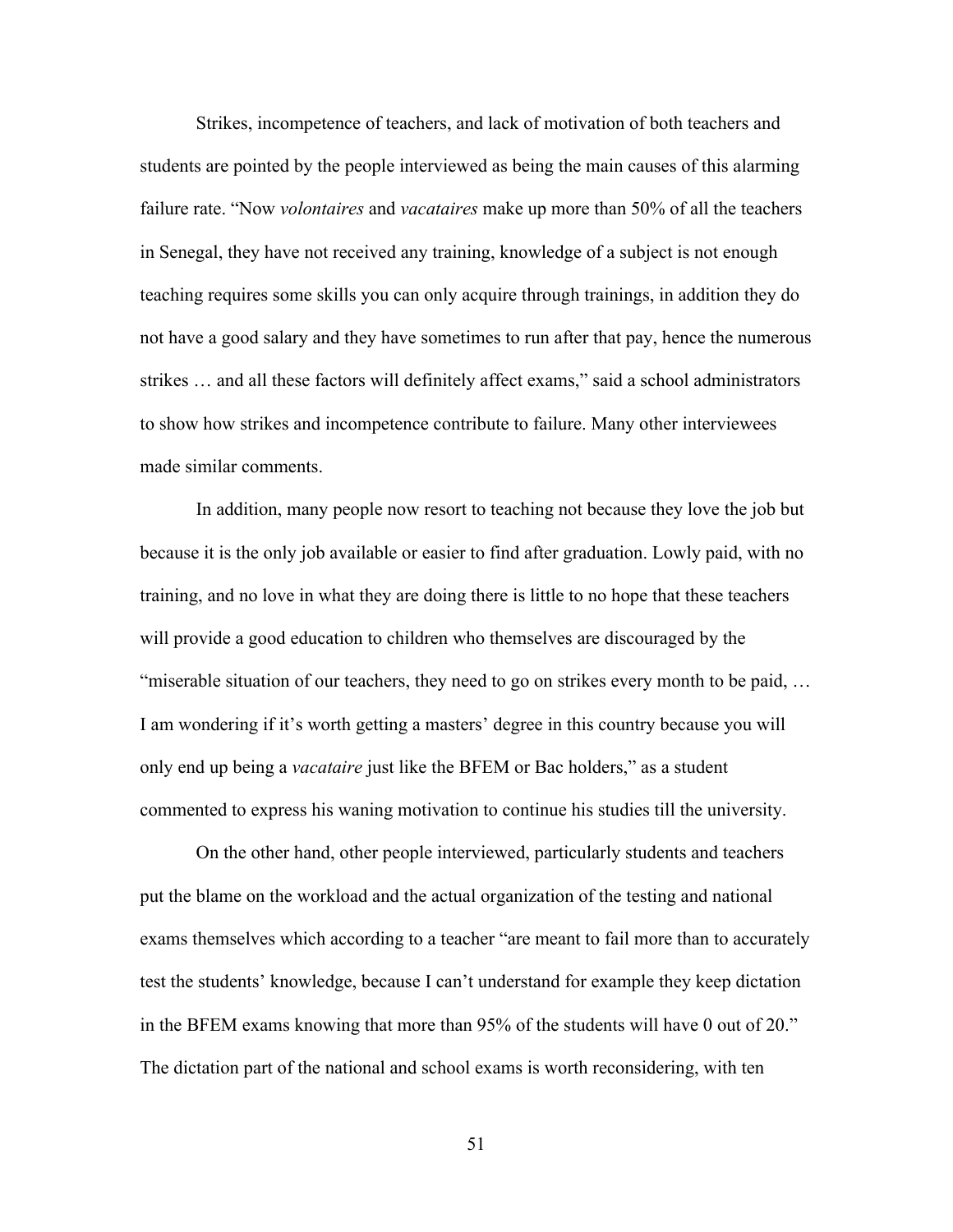words wrongly written out of a text of 150 to 300 words, the student gets a grade of zero out of twenty and few students manage to collect even I point in such. Such grades can be easily understood as there is no lesson or subject designed solely for dictation. Why should they keep testing students in something they are not taught and one knows they almost all will fail? At a larger scale there are no mid terms, papers, attendance, or participation; there is only one chance which is the d day written test for every subject which some people find unreliable as it neglects the learner's performance during the school year and does not take into account the socio-psychic aspects of the children. While students whine "too much to learn;" parents, mainly illiterate ones, just think "the examiners must be more tolerant with our kids we always give them food and shelter during the exam period, these students work hard and they should give them the degrees they are seeking …" commented a parent on the high failure rate at national exams, showing their ignorance of the educational system. Parents, through A.P.E. in some areas of the Senegal provide with food and shelters to examiners who are teachers recruited from different areas, not only for hospitality but also expecting a "mercy" from these graders.

Everything from quality of education, programs, motivation, testing design, to even tough grading are pointed as the causes of this issue. However, little to nothing has been done to improve students' level and increase the success rate. As a teacher I was teaching my students the same programs I was taught and testing my students the same way I was tested by my teachers, national exams are almost held the same way they have been since independence. The following chapter of this paper will explore whether or not including socio-cultural values such as traditional values and parents could somehow or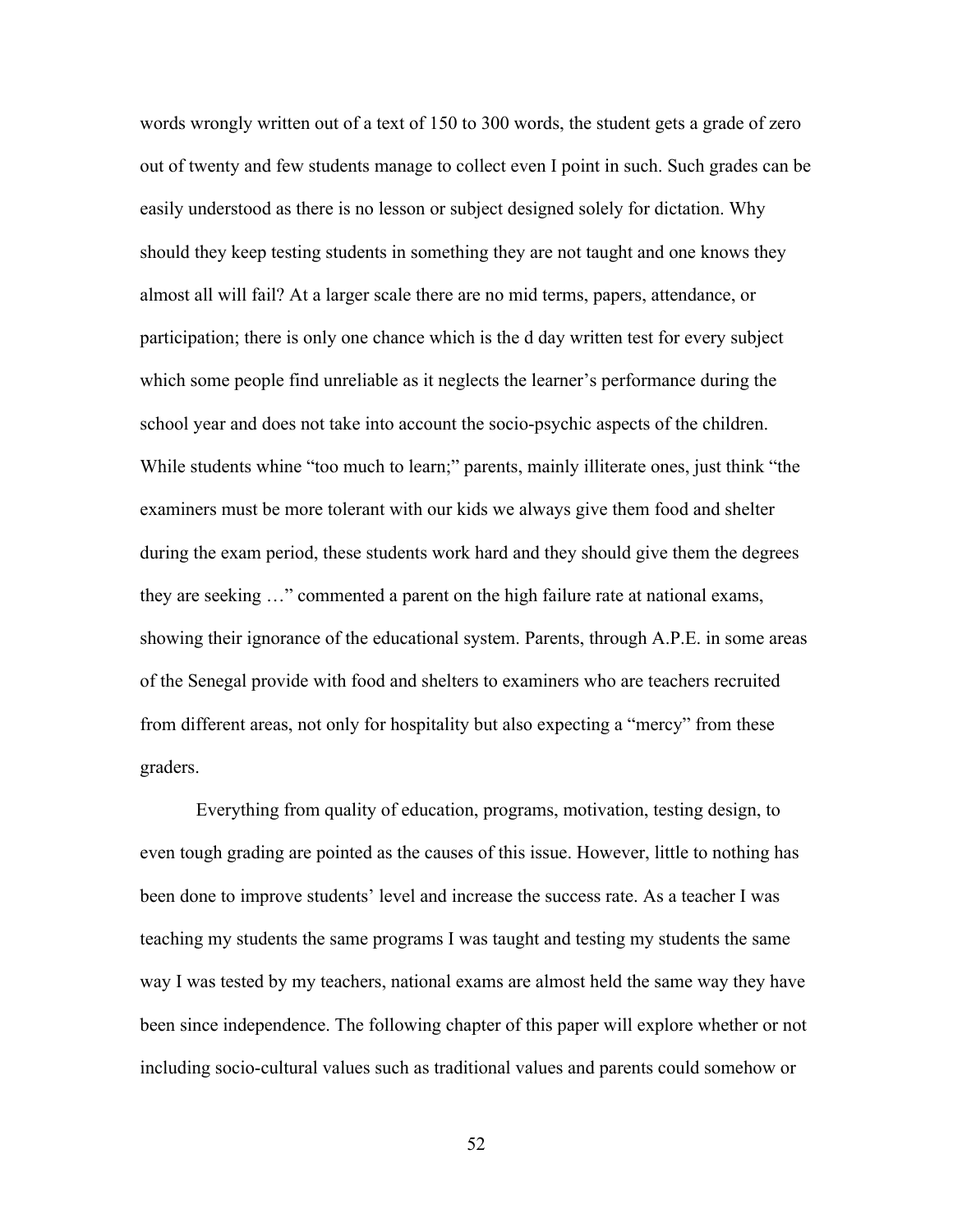another improve the success rate and ask if poverty could be a source of motivation leading to educational success.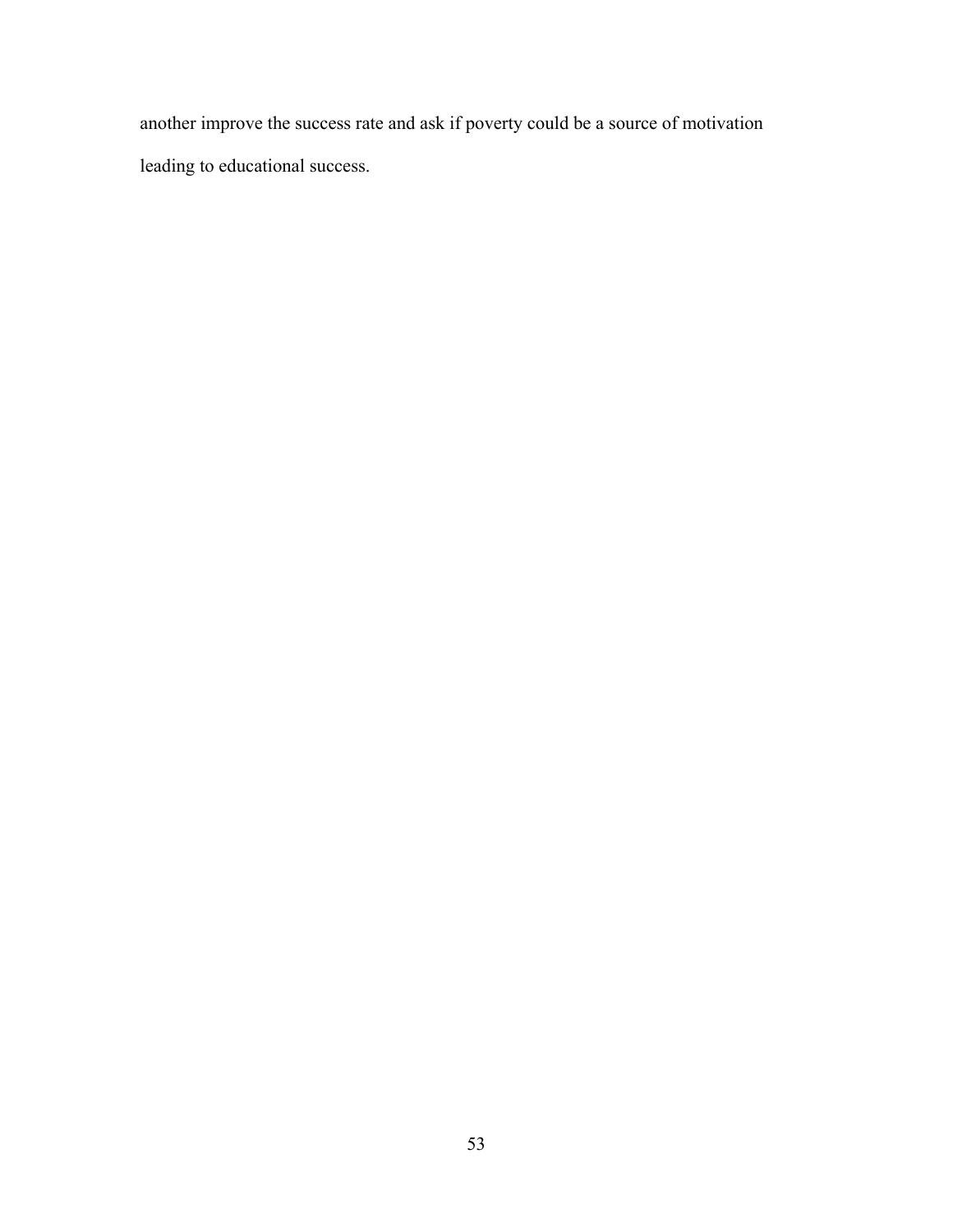#### **CHAPTER V**

# **PLACE AND ROLE OF TRADITIONAL VALUES IN THE EDUCATIONAL SYSTEM**

#### **5.1. Introduction**

The current educational system in Senegal is totally different in setting and implementation from the traditional one. The range of content is diverse and depends on the different levels of the school system. People have different views, understandings, and suggestions about the curricula and programs. Though formally few to no courses are teaching about local values depending on the schools and their understanding of traditional values, the Senegalese social structure, which gives adults, parents, and elders a crucial place in the education of children, means teachers and school administrators sometimes informally play the role of traditional educators at school. Traditional values occupy an important place in the everyday life of the Senegalese. From the running of the family house to the government of the state, the Senegalese refers to them to promote a fairness, hard work, dignity, decency, respect, etc. For the particular case of education some people think that traditional values are integrated in the curricula whereas others argue that they are not integrated or not enough and that they should be more incorporated for the benefit of education in general. To better assess the place and role of traditional values in the Senegalese educational system I have analyzed answers provided by 50 participants (teachers, students, parents, school administrators, and community elders) from different geographic settings (city, rural, semi-urban) to a set of questions related to this issue.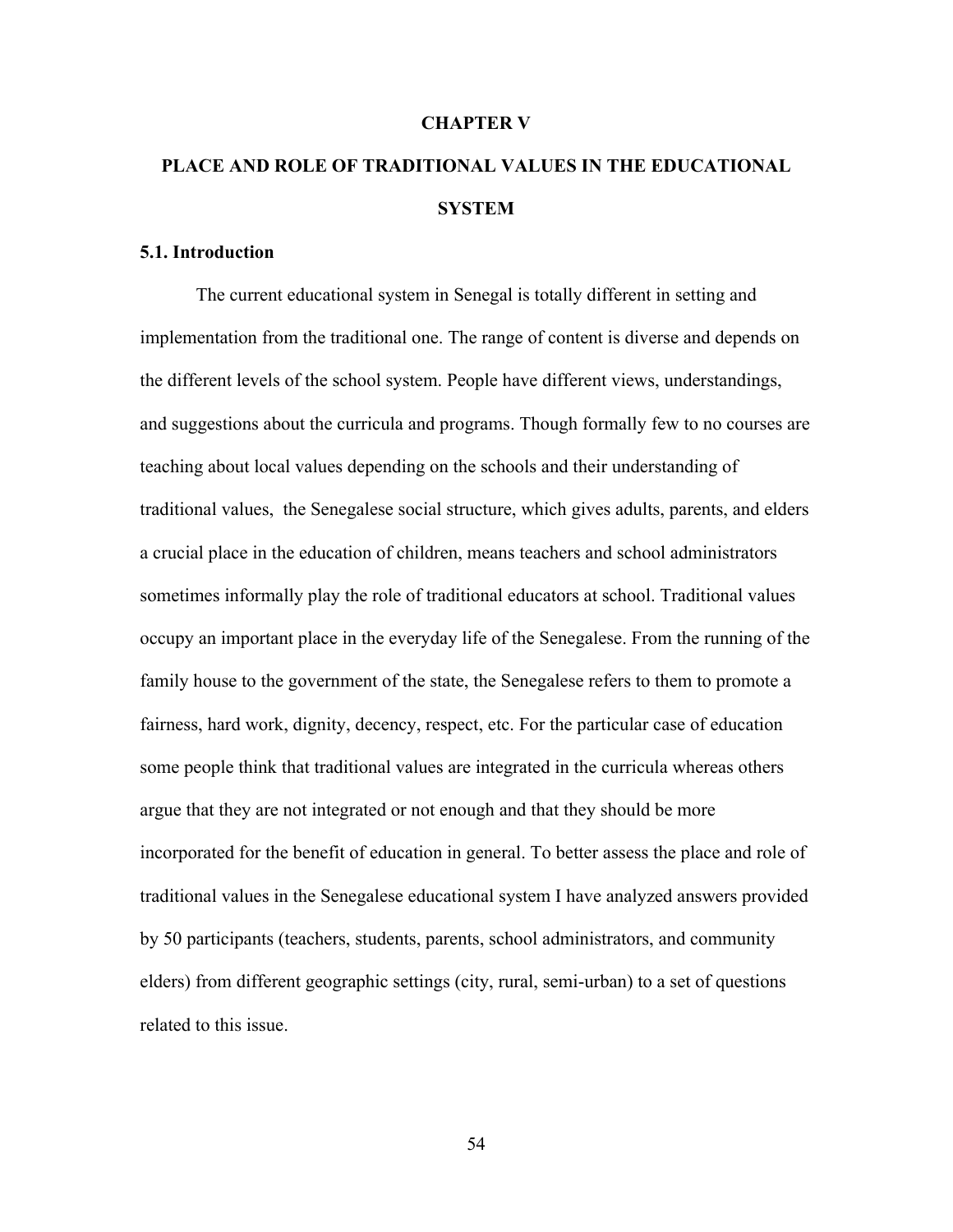## **5.2.To What Extent Are Traditional Values Integrated into the Current Curriculum?**

Due to relevancy and reliability concerns, questions related to this issue were not asked of elders because in Senegal many elders have not attended school and do not know much about the curricula and programs which are implemented in schools. Therefore, for this particular case I will analyze the 40 responses provided by other participants as shown in the table below.

Analysis of interviews and data collected about the place of traditional values in the current educational system in Senegal revealed that there are no specific courses in the curriculum regarding traditional values in middle/high school, at least from the answers of the majority of respondents.

**Table 2: Attitudes about level of integration of traditional values in the current educational system by respondent category.**

| Category of<br>respondents. | Integrated       | Integrated<br>but | Not integrated | Not integrated<br>but | Total<br>respondents |
|-----------------------------|------------------|-------------------|----------------|-----------------------|----------------------|
| <b>Students</b>             |                  |                   | 7              |                       | 10                   |
| Teachers                    | $\boldsymbol{0}$ | $\overline{2}$    | 6              | $\overline{2}$        | 10                   |
| School<br>administrators    | $\boldsymbol{0}$ | $\theta$          | $\mathbf{r}$   | 3                     | 10                   |
| Parents                     | $\overline{2}$   | 2                 | $\overline{4}$ | $\overline{2}$        | 10                   |
| Total                       | 3                | 5                 | 24             | 8                     | 40                   |

As shown in table 2, subject participants generally acknowledge the non-integration of this heritage in the teaching/learning process; 32 out of 40 respondents answered "no"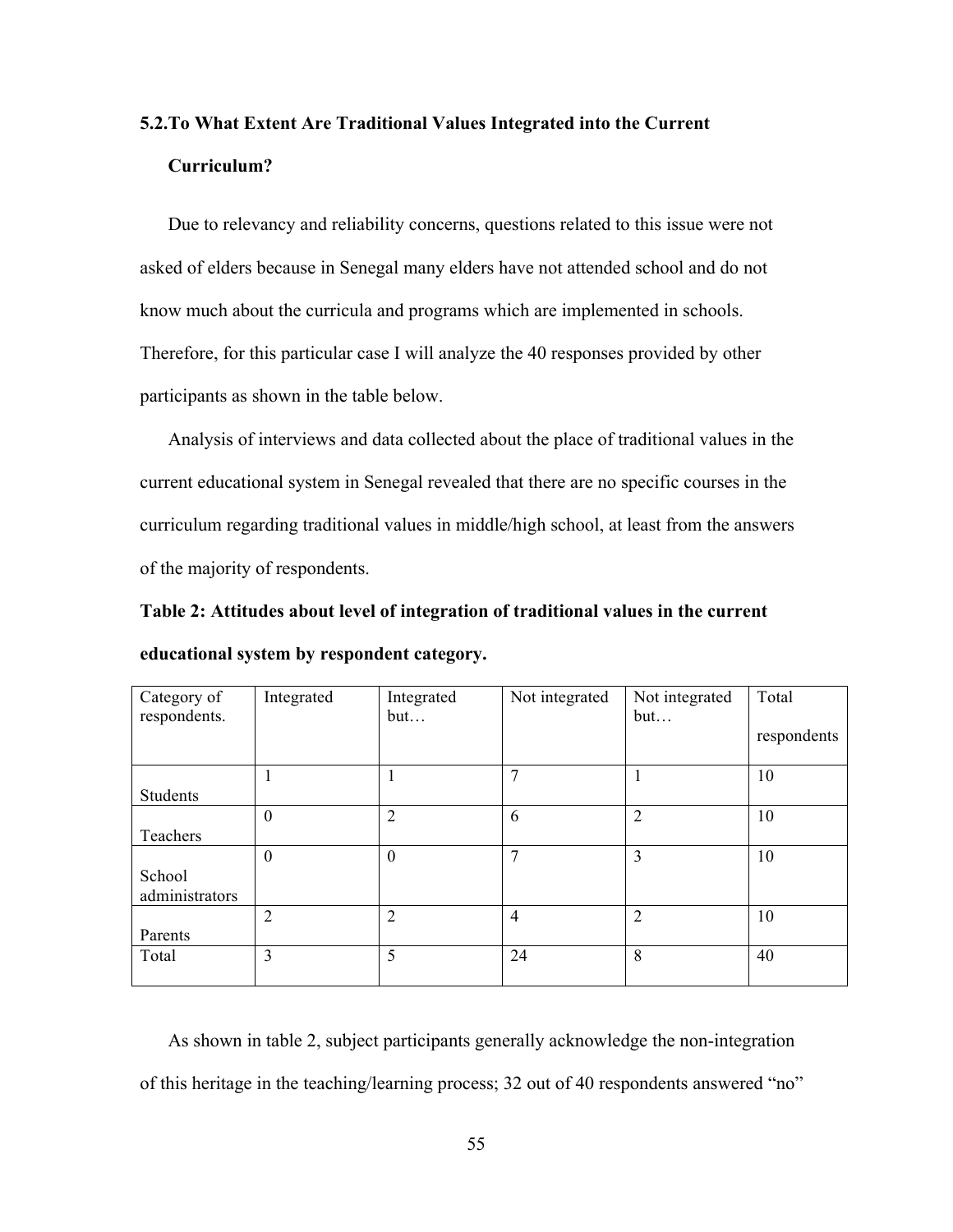to the question about integration of traditional values. Among the eight "yes" to the same question two are teachers with experience in primary and preschool who confirm that traditional values are incorporated in the system but only for lower grades as one of them remarked: "yes they are included in the educational system. I had a chance to teach both in preschool and elementary before my current position as a mathematics teacher in a junior/high school, and I have noticed through this experience that traditional values are given a big part in preschool, less in primary school where subjects like *Morale* and *Education Civique* provide some knowledge about our culture and traditions; however, they are totally absent in the middle/high schools' programs." (teacher2) This comment shows that the so-called traditional values taught at school are gradually removed in the teaching/ learning process. Similar comments are also made by one student and two parents who actually have some teaching experience in the past.

The three remaining positive answers come from two parents and one student and, in my opinion, they result from either ignorance of what traditional values are or about the school programs. Comments such as "yes, we learn about Lat Dior and the different kingdoms in Senegal before colonization…" (student4) made by the student show that some students and many other Senegalese reduce the meaning of teaching values to solely the teaching of some historical facts about Senegal. Reminding people, particularly children, about the glorious past of ancestors to motivate them and keep them on the right path, is a common practice in Senegal used by elders, religious, and traditional leaders. However, cultural values are broader than that, as discussed in the background. Even political authorities who defend obstinately that traditional values are incorporated will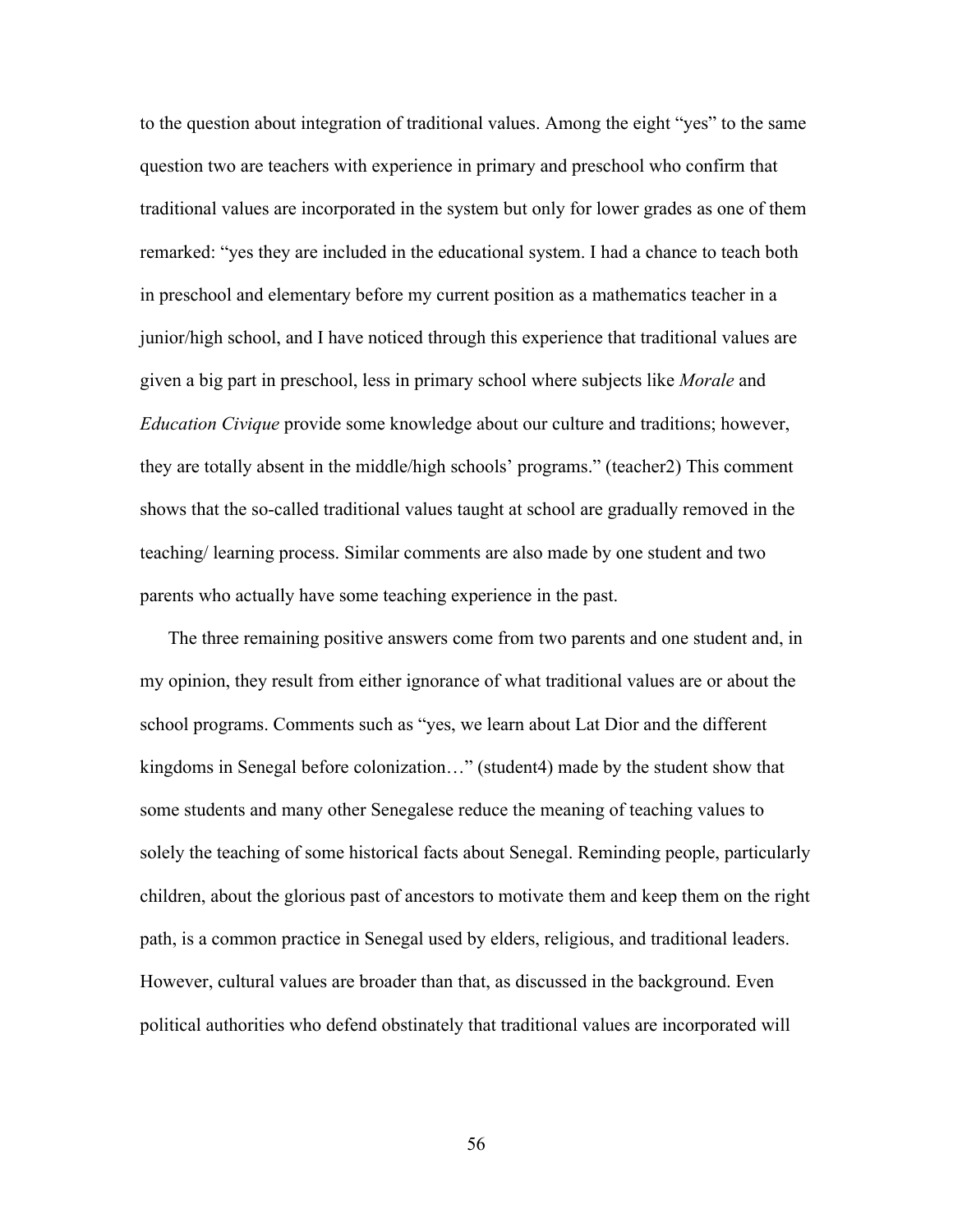always use as examples of the courses about the history and geography of Sénégal. They too show ignorance of the full meaning of traditional values based on these arguments.

The negative answers related to the integration of traditional values in the programs can be divided in two main groups: 24 participants who merely point out the absence of a specific subject dealing with the issue with sometimes suggestions "to integrate it as a whole and separate subject to be taught at all the levels of the school system" (teacher1) as one teacher mentioned in his answers. Among the other group of participants six out of seven (teachers, administrators, and students) after providing negative answers, saluted the great efforts that have been done by some teachers to indirectly integrate these values in their classes through their choice of materials and teaching strategies. For example, literature, history, geography, and philosophy teachers bring their students to visit some symbolic places, invite some traditionalists, religious or elders to give some speeches in class, assign students some readings related to traditional values and watch some films or make students do some role plays among other activities to emphasize more on the other side of education different from knowledge sharing, even though they don't have to. From my experience as a student and teacher in the same system I acknowledge the efforts made by different school actors to initiate children about local values. Some *surveillants* (supervisors) also whose role in the middle/high schools is more as an administrative and liaison between teachers, students, parents and school headmasters see to it that students dress and behave appropriately within the school area. Indeed, in many schools they send back home students who wear "sexy" clothes, hats or who act in a disrespectful way according to the Senegalese culture. They call their parents to school to discuss the student's behavior. Unlike the Western way of dressing I have seen in the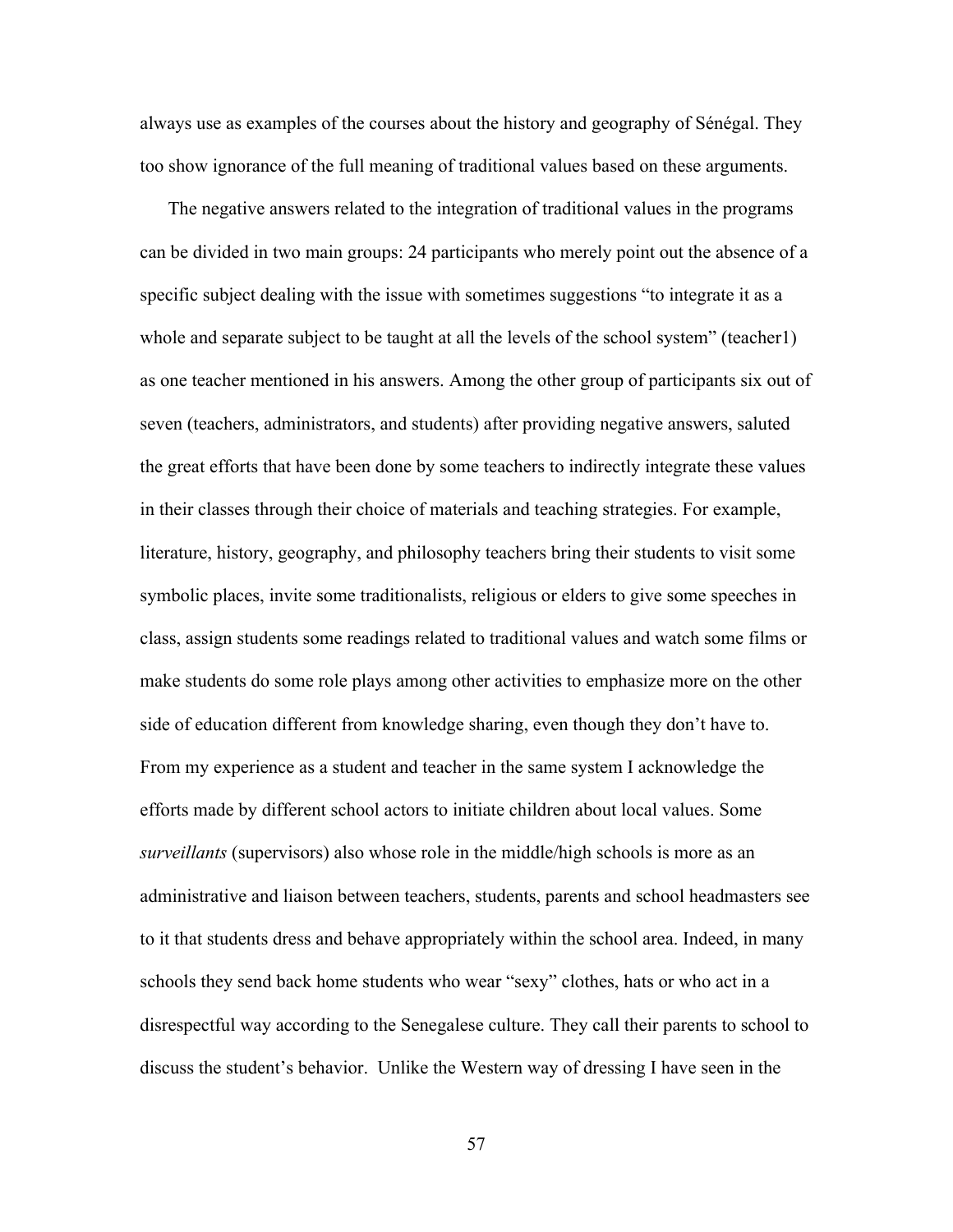US, girls' dressing is very restricted and sensitive in Senegal. Showing one's arms or legs is still considered indecent and is subject to a lot of critiques from elders and religious leaders. Girls who are wearing inappropriate clothes are therefore consistently sent home. Students who also fight at school, abuse or show disrespect to any member of the school community are submitted to the same sanctions. Children, in Senegal, are generally afraid of parents and consider it a shame to have one's parents at school for such reasons, as quickly one can be labeled negatively within and even outside of the school community. Coming back to the informal implementation of traditional values, school authorities and other people praise the informal practices that are undertaken by teachers and *surveillants* that contribute to consolidate some of the Senegalese values. The following quotation from a school administrator's interviews reinforces how such actions from teachers and *surveillants* are hailed:

"There is no separate program on that, however, the teachers who are also parents, are doing a good job on that {…}. One has to acknowledge also the important role played by the *surveillants* who make sure that children are dressing and behaving appropriately, and all these actions are somehow a way of teaching our values." (School administrator 8)

Similar comments are made also by students; and below is one example among others to show that traditional values are indirectly implemented by some teachers: " no, here in Senegal we do not have a specific subject on our traditional values, like I said earlier, it's through certain readings… particularly books from Senghor, Camara Laye, Cheikh A. Kane, Mongo Beti… in African literature and civilization classes that some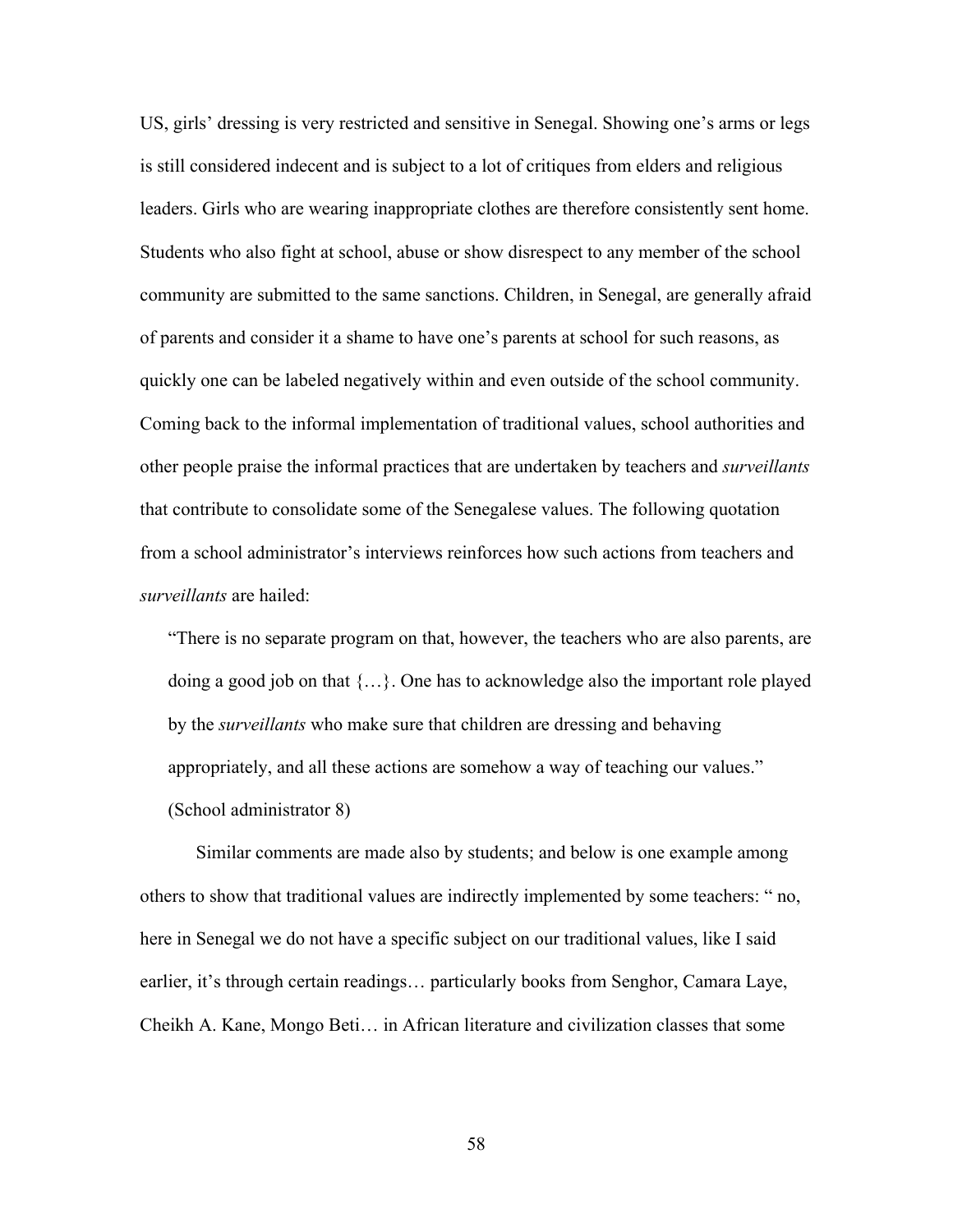teachers to put emphasis on African culture and traditions to better explain the reading or motivate us…" (Student 4)

Based on his own experience, a teacher who also acknowledged the absence of such programs, raised an interesting point which is the training of teachers in local values before they are posted throughout the country, "in our teaching we have to take into account local values. When I was teaching in Casamance during my first days I sent a student to clean the board, he refused telling me that there are some students "slaves" in the class and that they should do it not him…. Therefore, teachers just like students should learn about these values for a better education" (teacher 2). This teacher's point is all the more relevant as cultural realities can differ thoroughly from one region to another in the same country.

In addition to issues of training teachers about cultural values, the comments made by this teacher raise the contradictions that one can find in some local values. Traditional values such as "slavery" and social castes are thoroughly different from western type of slavery because this one is more about social organization or history than exploitation. However, it is not only contradictory to the universal values of inclusion but also to the laws that govern the educational system in Senegal. Descendants of former slaves within the Senegalese context, in some parts of Senegal, are still named slave which does not mean they cannot benefit from any resources or job or that they may be subdued to work without pay for anyone else. However, they are only sometimes marrying among themselves, even though this practice is disappearing as social class is more and more leaving the ground to material wealth.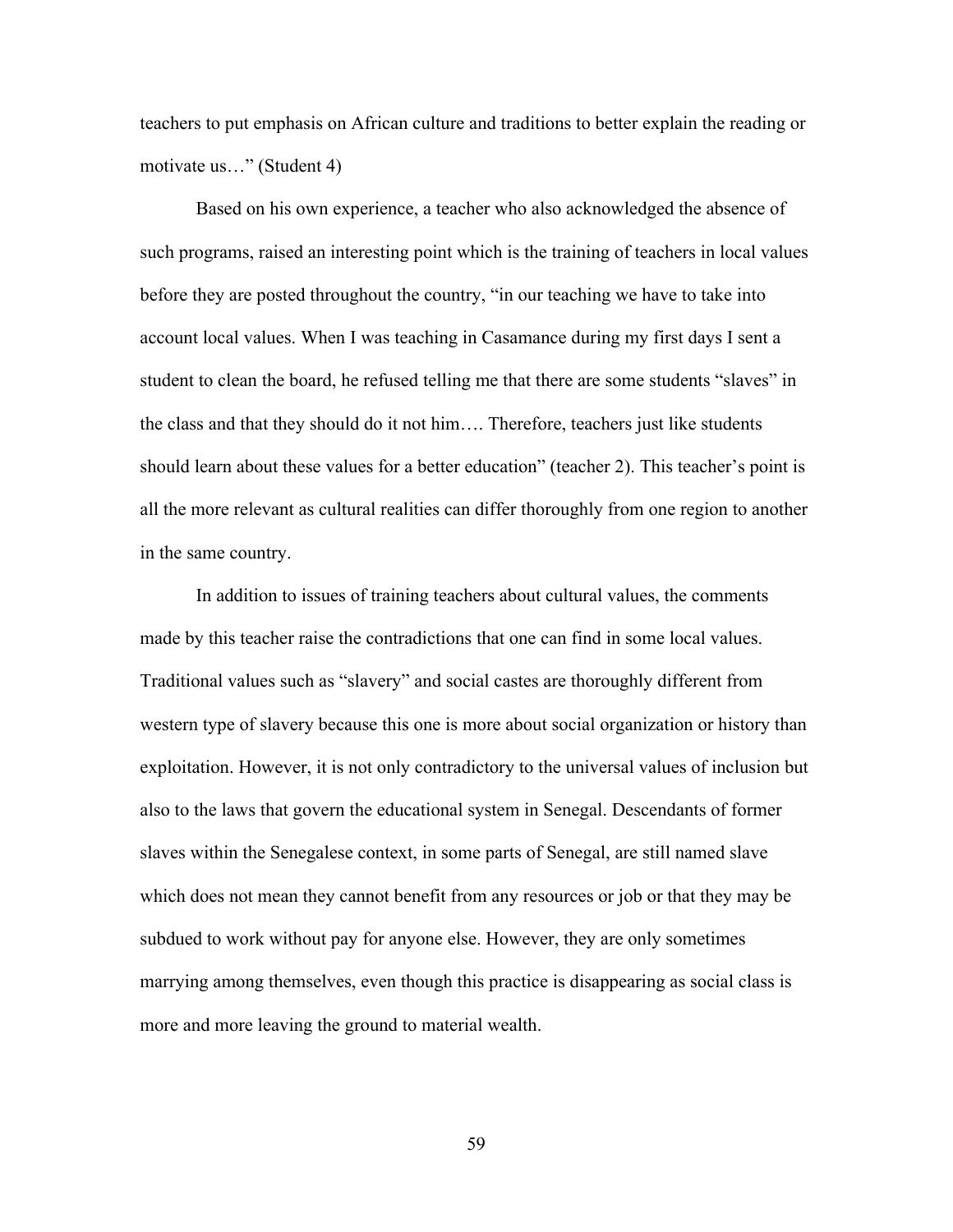School in Senegal is free and mandatory until 17 to all children without any discrimination and it is the state responsibility to provide it to all children and youth as stated in the January 2001 constitution in its articles 21 and 22. Such practices, like slavery and social castes, are also contrary to religious values. With 95% of its population being Muslim and its acquaintance with Islam since the  $10/11<sup>th</sup>$  century, Senegalese have adopted and integrated Islamic values in the socio-traditional ones. Islamic values as well as Christian ones refute any form of exclusion, therefore where should be the place of traditional values and practices like "slavery" and castes? Should we integrate them in the educational system? Which values should be integrated and which should be excluded or wiped out? These are questions that make the integration of traditional values in the educational system a complicated issue to handle by authorities and I will give my point of view in the conclusion part of this paper.

Overall, the data collected on this issue indicate that, though teachers and *surveillants* are indirectly and informally incorporating some traditional aspects in the teaching/learning process and the running of the school, there is not a whole and separate program about socio-cultural values in the curricula. The question of whether respondents think that it is worth integrating these traditional values in the curriculum is analyzed in the next subtopic based on the responses provided by participants.

### **5.3. Is It Relevant to Integrate Traditional Values into the Educational System?**

The issue of relevancy of the integration of traditional values into the curriculum has been a constant part of the debates about education in Senegal**.** From the claim that there is a lack of means to train and hire teachers in that discipline to the idea that the current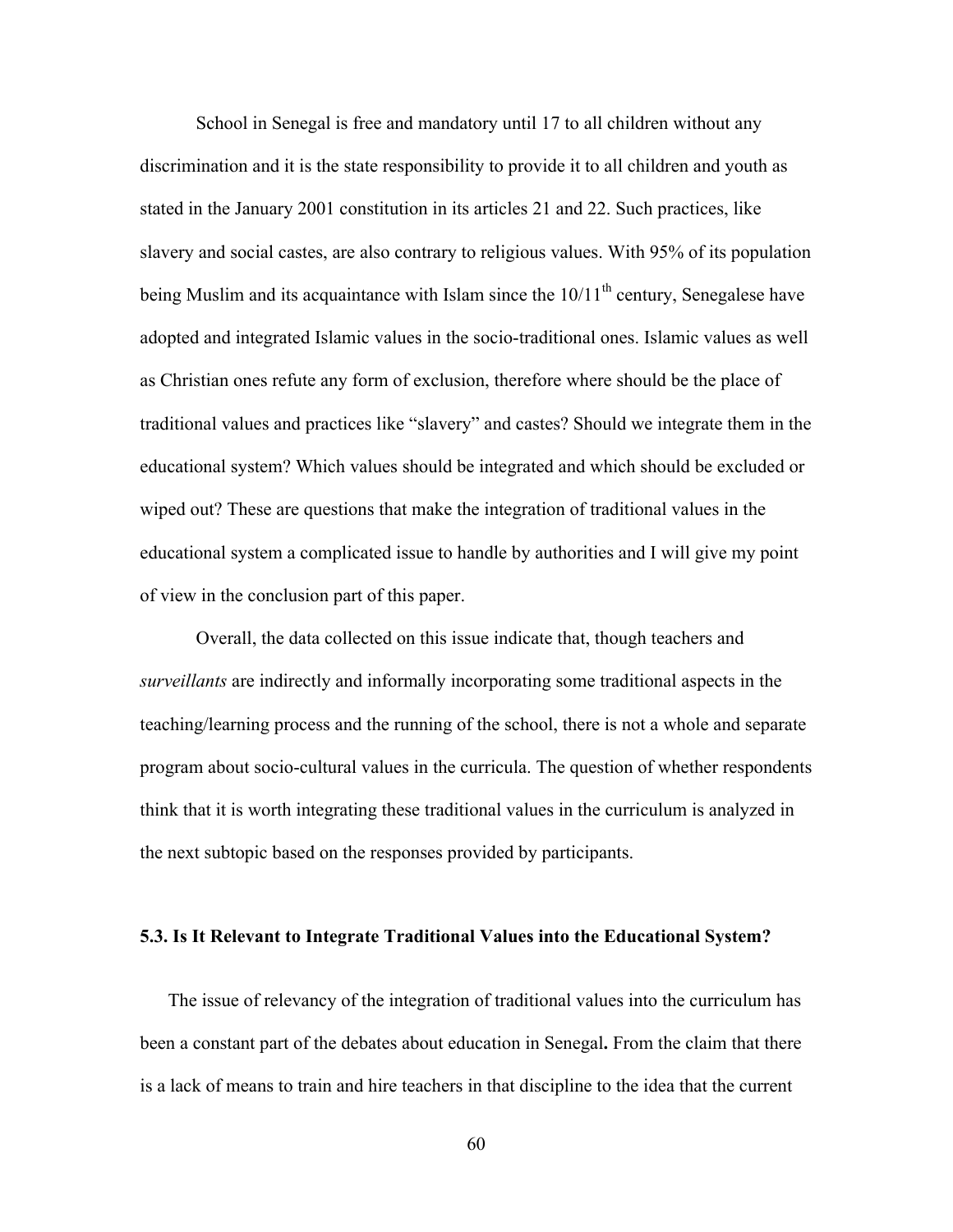system precipitates the loss of traditional values, among other arguments, Senegalese people have diverse and interesting point of views on this issue. Table 3 below shows different perceptions gathered from interviews with 50 Senegalese teachers, students, parents, elders, and school administrators'.

| Participants          | Yes, it is relevant. | No, it isn't.  | Total |
|-----------------------|----------------------|----------------|-------|
| Students              | 8                    | $\overline{2}$ | 10    |
| Teachers              | 8                    | $\overline{2}$ | 10    |
| School administrators | 9                    | $\mathbf{1}$   | 10    |
| Parents               | 8                    | $\overline{2}$ | 10    |
| Community elders      | 6                    | $\overline{4}$ | 10    |
| Total                 | 39                   | 11             | 50    |
| Percentage            | 78%                  | 22%            | 100%  |

**Table 3: Relevancy of integrating traditional values in the educational system**

The first result one easily notes is that 78% of respondents find it relevant to integrate traditional values in the curriculum. However, the gap is narrower among community elders, only 60% of whom (six out of ten) find it relevant; their position will be analyzed later in this section.

Eight students out of ten find it relevant to integrate traditional values into school programs, but most decline to comment on their position, except two (a *Terminale* and a *Premiere students*) who argued that "it is learning about our culture and we should." (Student 4) From my experience as a teacher in middle/high school, I would attribute these short positive answers to students' limited knowledge of the subject matter, particularly with respect to younger students. The only students who added comments are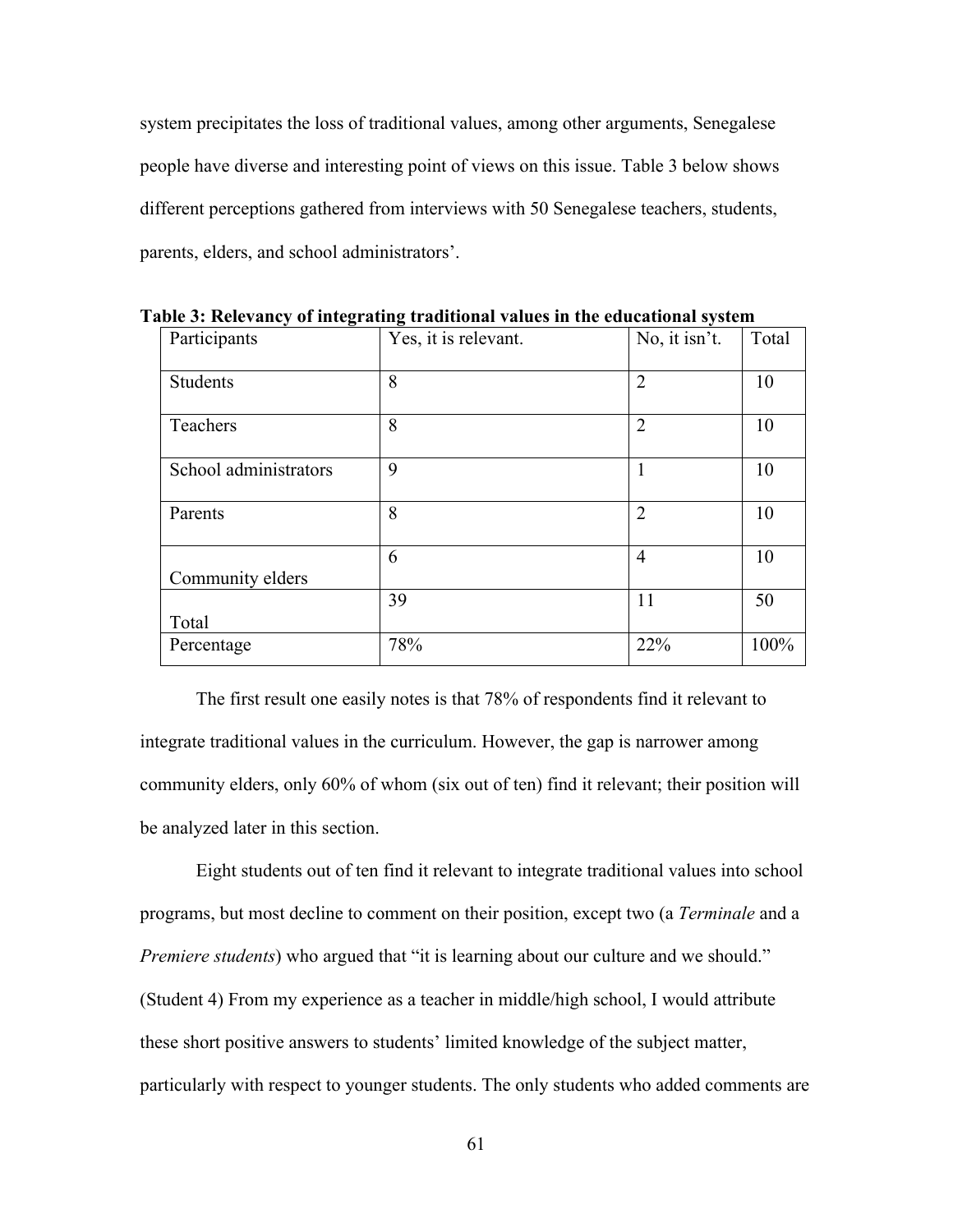from Terminale and Premiere classes, the last two years of high school, which means that they are at least 15 years old. Since interviews were conducted in French, the younger students' limited vocabulary probably affected their ability to understand and argue in French about a topic such as traditional values.

The two students who found traditional values irrelevant based their arguments on the fact that they think there are "… already too many subjects to learn," (student 9) as one of them puts in. Actually, depending on the schools and the availability of teachers, students have to learn 10 to 15 different subjects, so they sometimes complain about the plethora of lessons. Such consideration might have influenced their answers to the particular question presented here.

Three intertwined topics emerge from the comments made by the 31 remaining positive answers provided by parents, teachers, elders and school administrators: motivation, preservation of heritage, and counterbalance to perversion.

Sending children to school and keeping them there remains a major challenge for school authorities in Senegal because some parents, particularly in rural areas, are reluctant to bring their children to school and sometimes take them back for various reasons, including negative perceptions of Western-style education. More and more school girls are getting pregnant by their boy schoolmates, teachers or school administrators. During the 2009/2010 academic year, 144 school girls got pregnant in the small region of Sedhiou (with 438,348 inhabitants), most of them by their teachers (Walfadjril, Sept. 2010). Many parents and elders relate these pregnancies and other social ills to the perversion borne out of these Western-style schools. As one elder stated: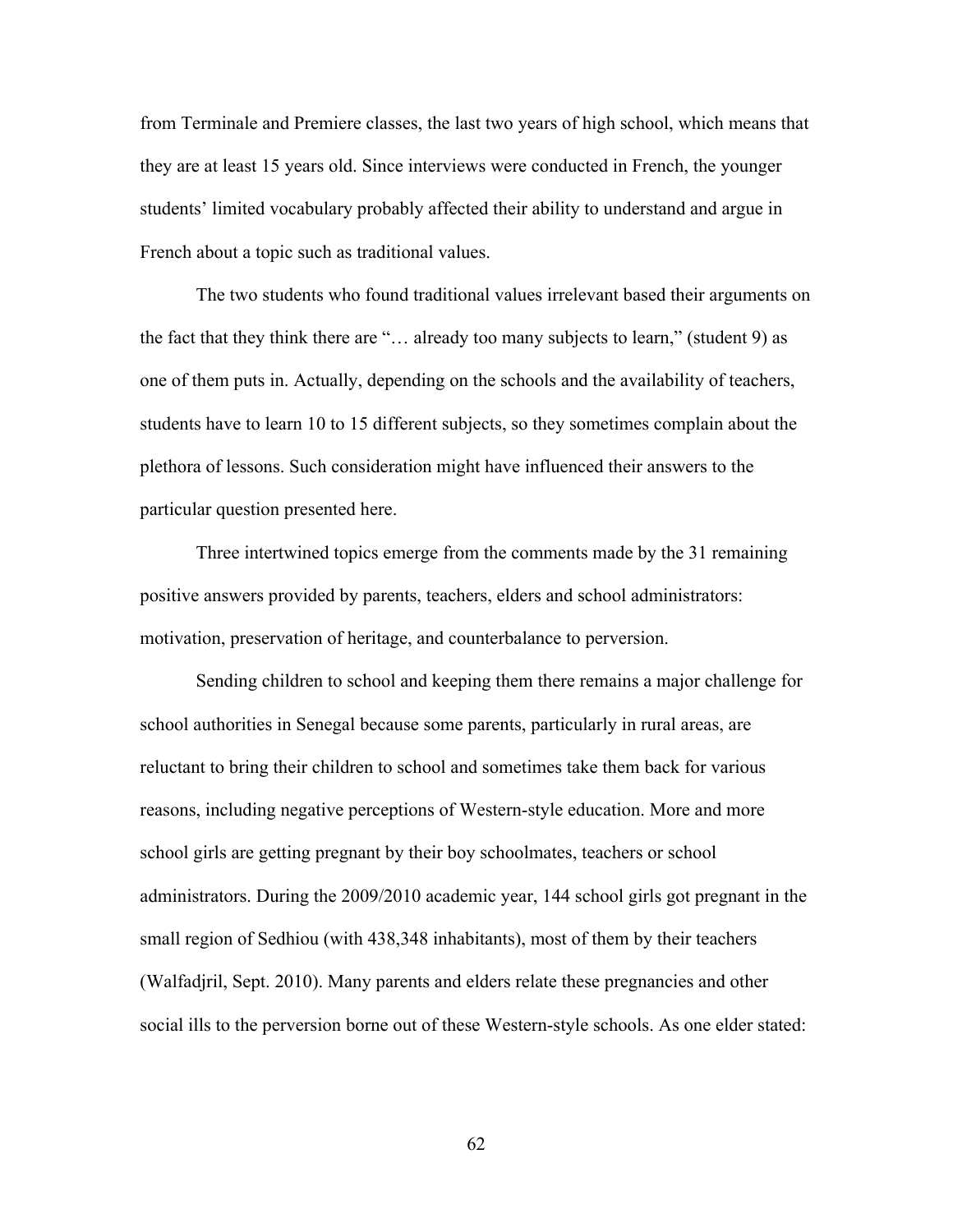"look at our young daughters they have lost all their *kersa* [shyness], they dress in a provocative way and they all would like to become models, just because they don't know the actual value of Senegalese women. It's normal they get pregnant. Pregnancy used to be a big shame, not only for the girl but for all her family; it isn't any more. Our women used to be shy, but since no one teaches them how they should behave any more, they just copy what they see on television… We do not reject thoroughly Western education, but it should include our values, to keep our children in the right way "(community elder 3).

This comment and similar ones made by other parents and elders reinforce the perception of perversion that some Senegalese attribute to the formal educational system, and the relevancy of traditional values as a method for the preservation of the Senegalese cultural heritage. Therefore, the integration of courses on local values into the educational system could be a source of motivation for reluctant parents to keep their children in schools.

Four teachers, three school administrators and one parent (6 of them from Pout and Tamba which are rural and semi-rural areas) see the teaching of values as a source of motivation for people who really would like their children to receive a traditional education. It is noteworthy that this response is higher in rural areas where people are generally deeply rooted and bound to their traditions. The following interesting comment made by one parent supports her argument for the relevancy of teaching local values, and summarizes the comments of many others:

"We are illiterate so it's not easy for us to be confident with that type of education given to our children, they are learning another language and we cannot discuss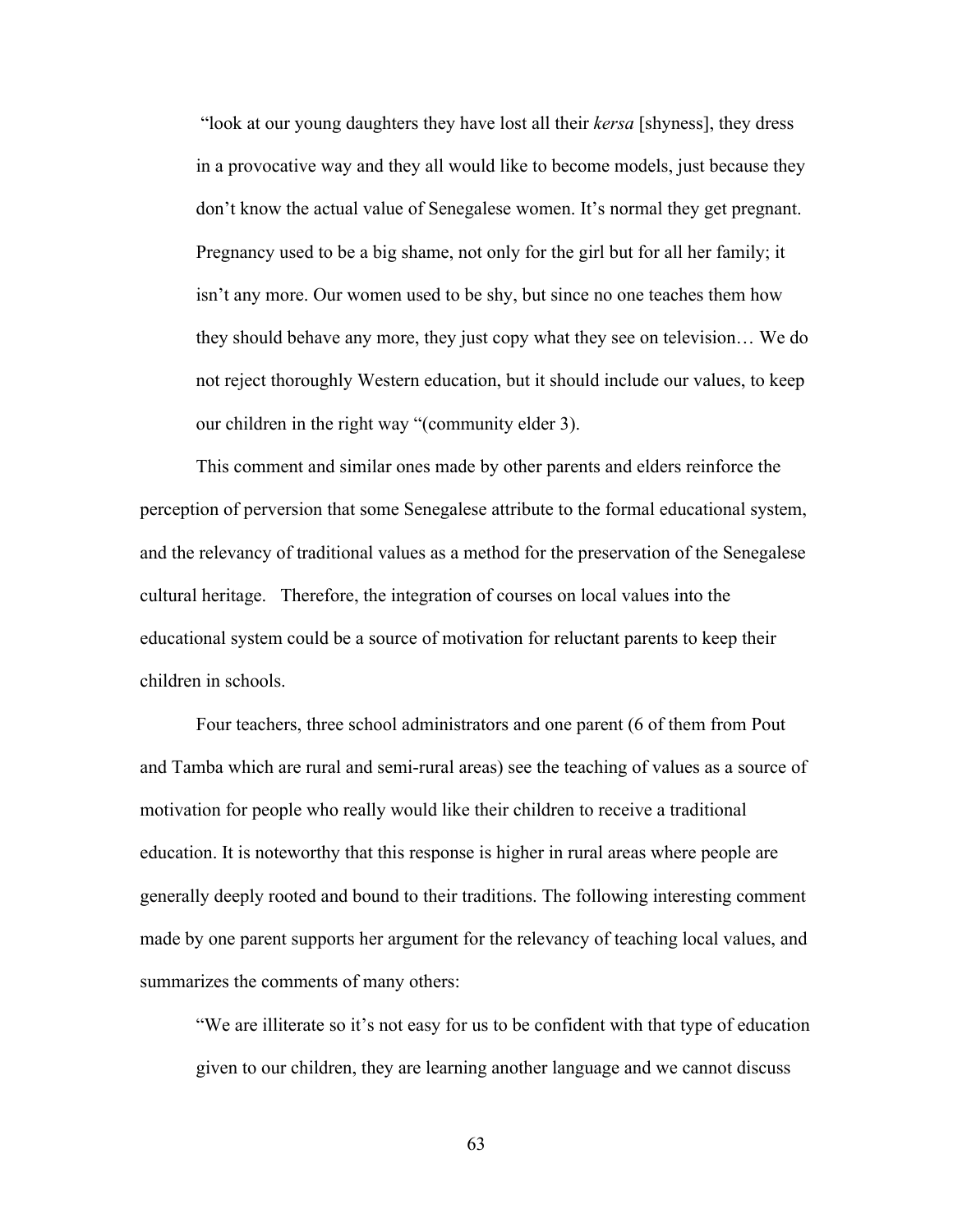with them about their studies because we don't know what they are learning. As mothers we are very worried about the education of our children; particularly girls, they need a good moral education above all. We would be more reassured if in addition to the foreign knowledge they are also taught about themselves. We just want teachers to play the role of fathers and mothers, and perhaps a program on that would facilitate their task." (Parent 9)

On the other hand, 40% of the community elders do not find it relevant to incorporate such values in the school programs. Two of them advocate preliminary traditional education through *dahras* or traditional initiations. Consider this quote from one of these elders: "The problem is that we send our children out to school at a too an early age. They should first attend the *dahras* which are doing a better job in terms of education then when they finish at 10 or 12 they start learning about others… It will be useless to integrate them in these schools because the settings and materials are not suited to traditional education…" (Community elder 4). Fewer elders support the incorporation of traditional values into modern schools because the elders want those values to be taught elsewhere like in the houses or in *dahras*.

The two remaining elders and the two teachers who gave negative answers argued that such education should be the role of parents and family, and therefore should be conducted within the community, not at school. For this group, family and community best know their values and their children, and they have the entire responsibility *to*  "inculcate our values in our children, just like we received them from our parents and them from their parents. These teachers come from different areas how can they teach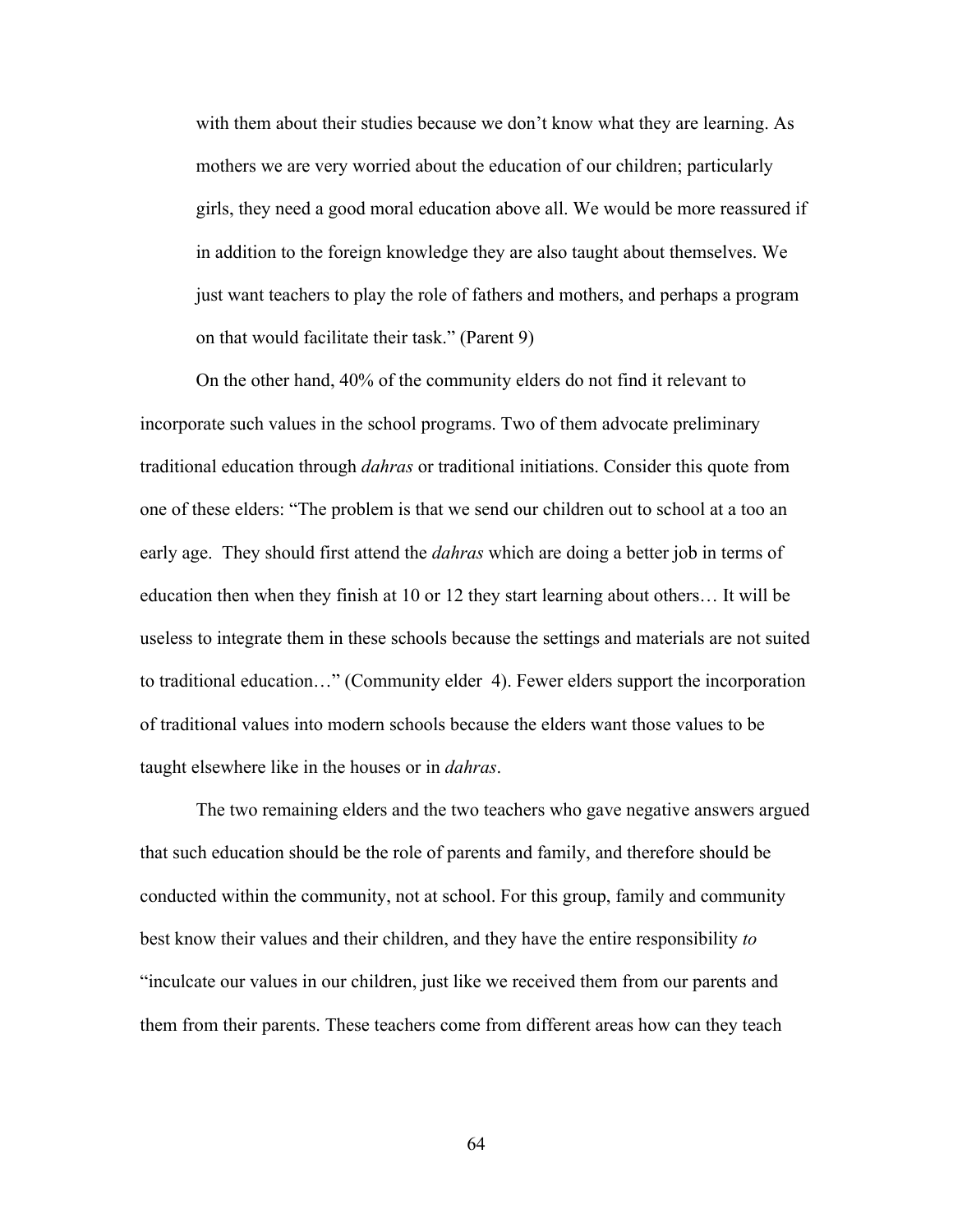about our values if they do not understand them?" (Community elder 10). This comment by one of the elders illustrates an argument common among other respondents'.

Overall, the answers collected on this issue indicate the absence of a formal and specific course about traditional values in the curriculum in middle/high schools in Senegal; however, teachers and *surveillants* are sometimes integrating these values in the teaching and running of the school. Most participants also find it important and worth being integrated with different arguments among which this relevant one derived from a parent who defines education as a combination of "physical, intellectual, and moral values and as such it should not be limited to academic knowledge."The next subtopic will analyze the relation between the teaching/learning of these values and the motivation and school success of students.

#### **5.4. Effects of Integrating Traditional Values on Students' Educational Success**

As discussed earlier there is a high rate of drop-out and school failure In Sénégal, particularly in junior/high schools, which needs rapid and efficient solutions if the authorities want to value the 40% part of the national budget investment in education. Most of the time traditional values are considered tremendous obstacles to education of children in Senegal and in Africa in general. This paper explores, among other themes and solutions to school failure, the effects that the integration of traditional values might have on children's school success. School success as discussed in the background chapter is believed to be the stepping stone to the future socio-economic success of children in Senegal. Therefore, anything that could participate in its betterment is generally welcomed by parents, teachers, school administrators, elders, and students above all. All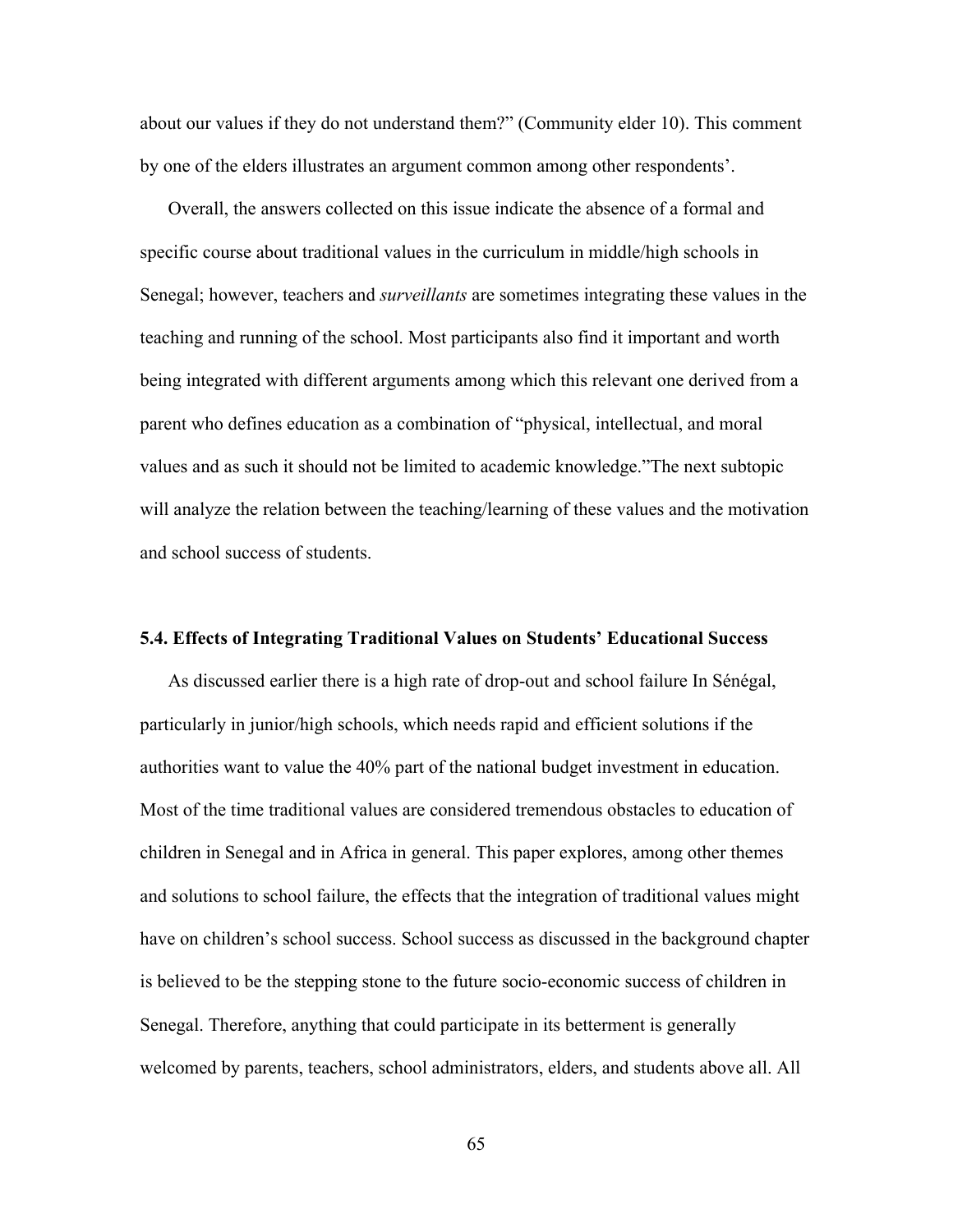of the 50 participants involved in this project provided diverse and interesting comments and observations on this point. Most of them seemed very excited to talk about this point; and table 4 below give us an idea of what participant think about the issue.

| Respondents           | Yes | N <sub>o</sub> | Decline   | Total |
|-----------------------|-----|----------------|-----------|-------|
|                       |     |                | to answer |       |
| <b>Students</b>       | 5   | 5              | $\theta$  | 10    |
| Teachers              | 6   | $\overline{4}$ | $\theta$  | 10    |
| School administrators | 8   | $\overline{2}$ | $\theta$  | 10    |
| Parents               | 6   | $\overline{4}$ | $\theta$  | 10    |
| Community elders      | 8   | 1              |           | 10    |
| Total                 | 33  | 16             |           | 50    |
| Percentage            | 66% | 32%            | $2\%$     | 100%  |

**Table 4: Will integration of traditional values impact positively school success?**

This table shows that 66% of all participants think that failure rate at national exams might decrease if local values are integrated in the educational system. To the question: "explain how introduction of traditional values might improve school results," motivation is the main point that comes out of the comments. Motivation is described by education specialists such as Jacques Andre in " Eduquer a la Motivation, cette force qui Fait Reussir" (2005) as the main driver to children's success at school. Motivation in this particular case is described as key to educational success because, since strikes and students' lack of motivation are among the main causes of failures at national exams, as discussed in the previous chapter, "students need to be frequently reminded the values of *jom, mu* et de *fulë* to incite them to work harder at school..." said a parent (parent 2). Actually, values of *Jom, Fulë, mu, Sutura* can be found in 8 other comments made by 2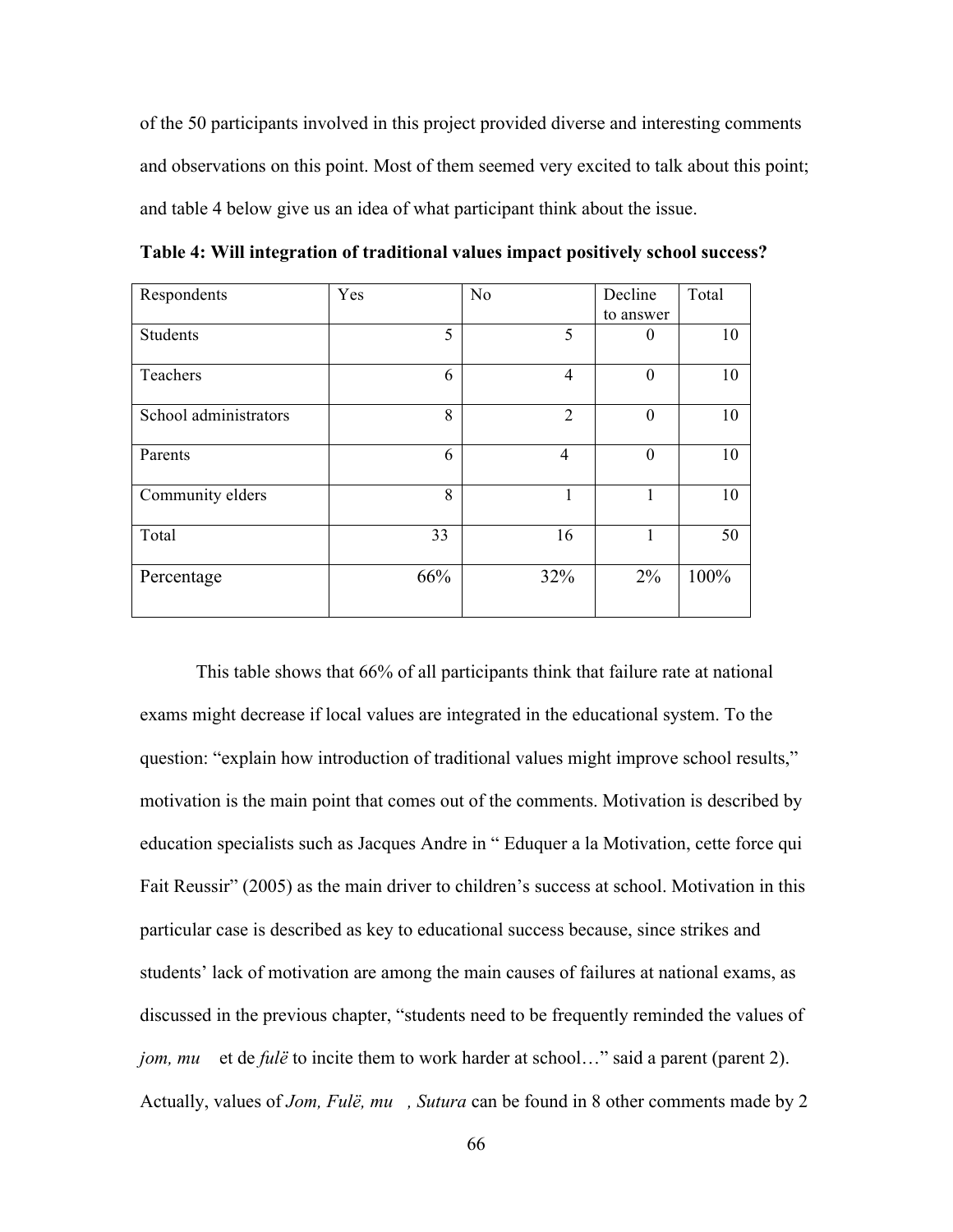teachers, 3parents, 2 elders and 2 administrators. These words, already discussed in this paper, convey a strong sense of responsibility and dignity of any individual vis-á-vis his/her community and him/herself. As such, people, particularly parents and community elders, use it in their discussion with younger ones when the latter are misbehaving, showing sign of laziness, or when they are getting ready for a trip, journey, etc. as "provision" to remind them what the society, in general, expect from them. Therefore, it is not surprising for me to see that no student mention these values in their comments because generally they are recipients of such advisory discourse from older people. Children and students in particular are not used to saying these words, but to hearing them; it is awkward and hilarious to hear such words in the children's discourse. In Senegal phrases like "*amoo jom*" (you are hopeless) or "*muёl*" (be strong) are used by parents when upset by their children or to encourage them in hard situation. Such phrases are very touching particularly coming from parents and have in many cases proven to be very efficient means of triggering motivation on children.

Motivation also because "they will learn about themselves, their ancestors, how they were living, what they have accomplished, how they fought against enemies to leave this legacy, a peaceful country… and I think they will love it, and if you love something you are motivated to do it, with motivation success always follows," commented a teacher (teacher 4), inferring that teaching traditional values through history of a country's great men might lead to motivation of children learners. Another group of 2 parents, 4 elders and 1 student have talked about the power of religious education in the formation of a disciplined and hard working citizen. *Quranic* schools, known as *dahras* in Senegal, are considered by many people as the most relevant type of education for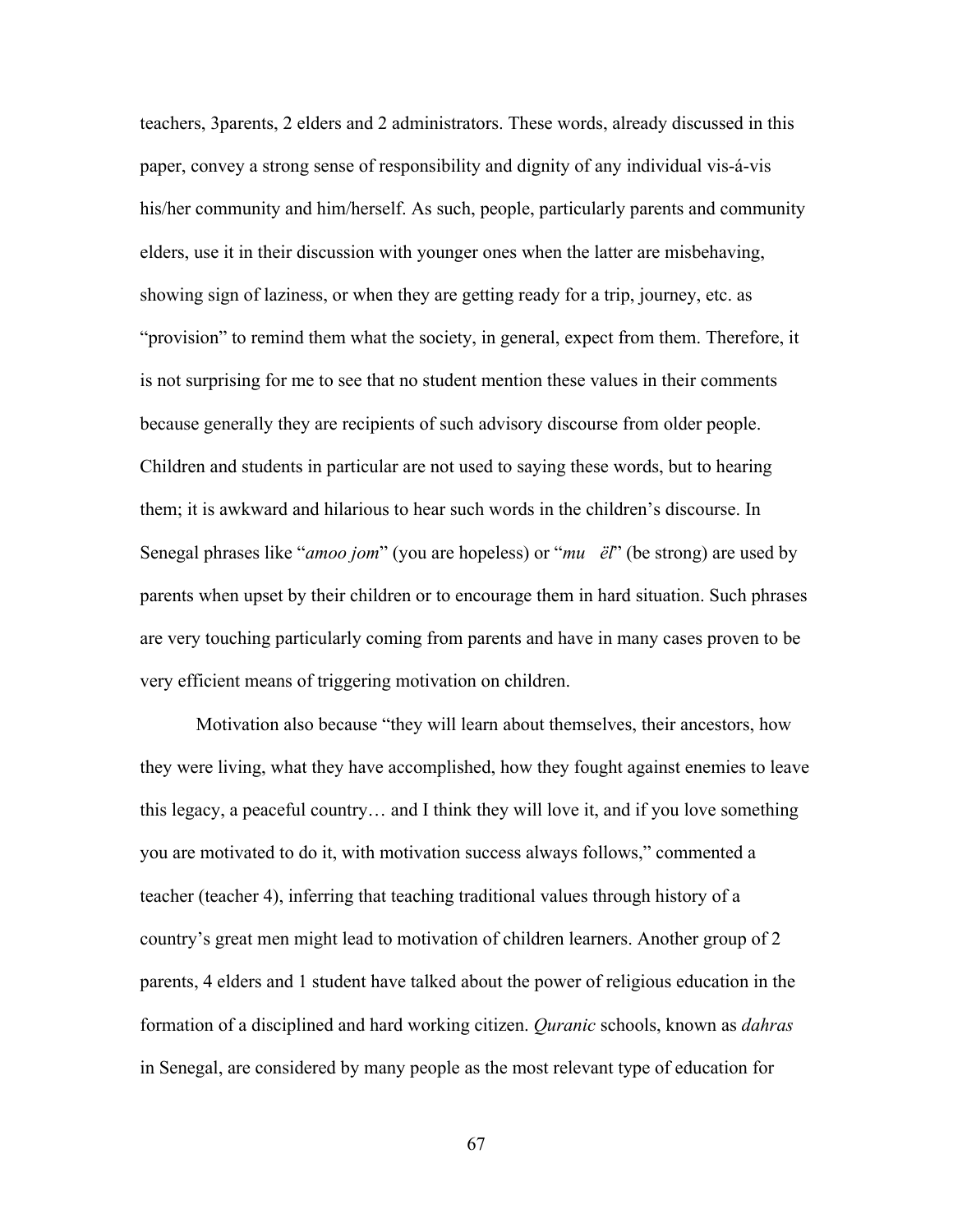children to acquire "moral values which are fundamental for every single individual to receive at early age if one wants them to overcome life's obstacles," commented a community elder (community elder 5) who has experienced both education and occupied high political responsibilities in Senegal. Furthermore, he gives his own example among others to support his belief that religious values might help resolve this issue of school failure, in the following quote:

"life is a series of obstacle and one need a strong faith and dignity to go through it …., I have received a religious education before the western one and I think it was very helpful to me, you have also the example of Idrissa Seck or Cheikh A. Diop they received a religious education and they did well in the Western schools too… so I think integrating religious studies in schools can, not only be an alternative to the so-decried *dahras* but also make children be aware of their responsibilities, work harder and hopefully succeed not only at school but in life in general." (Community elder 5)

Analysis of the comments above shows that Senegalese people have different understanding of traditional values; some relate them to values of jom, fulë, kersa, etc., others consider them history of the great men and women of the country, a third group see them as religious teaching and another group also think it is local languages and way of life. These various perceptions of traditional values from the Senegalese people will probably not make it easy for the educational authorities to elaborate a program that will suit the different layers of the Senegalese society. However, this paper will propose some solutions in the conclusion.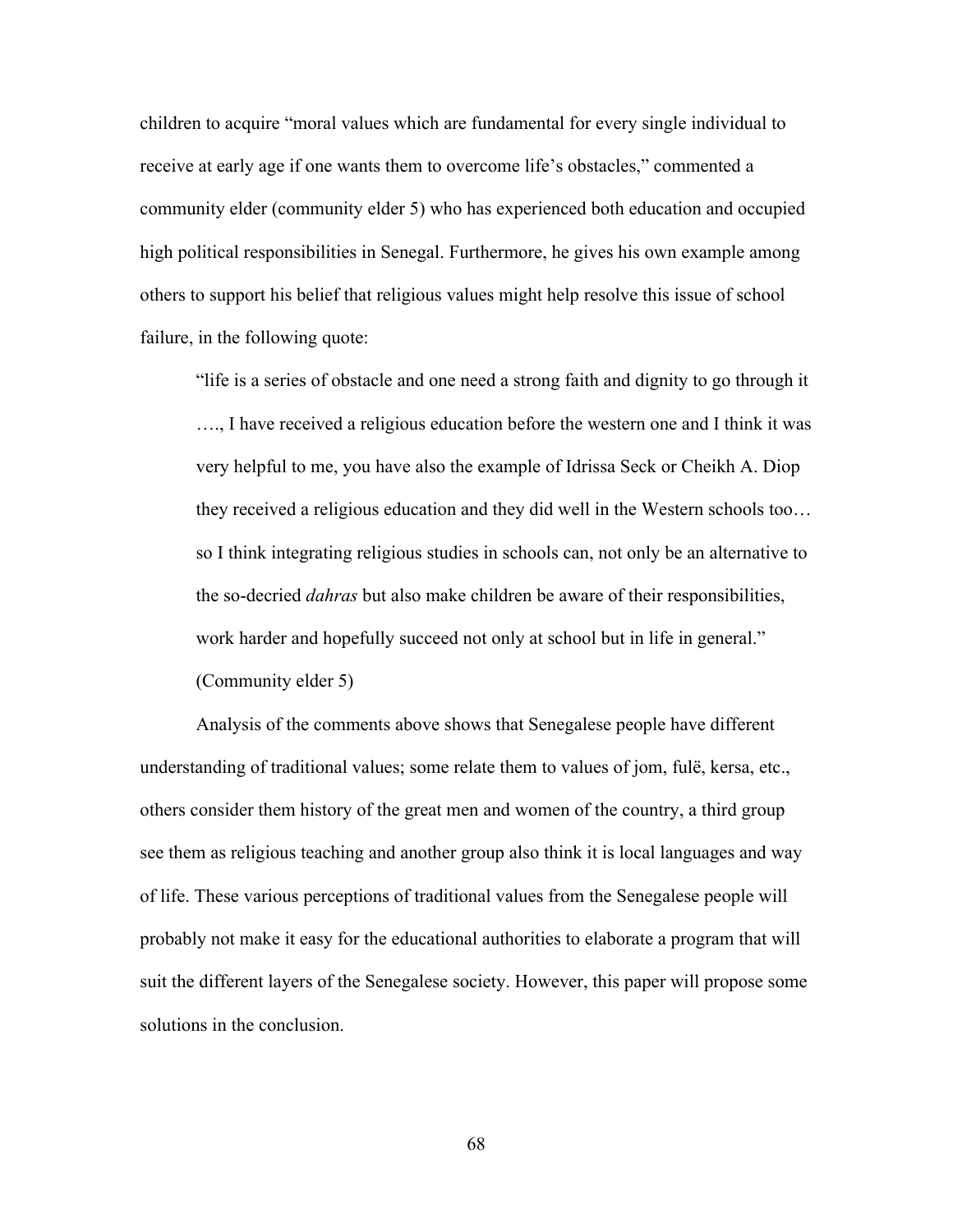The chart above also shows that 32% of the participants believe that an integration of traditional values into the educational system would not affect children's academic success. Among this group were five students (making up 50% of all the students interviewed), three of whom argued that it would only be extra work for them and could therefore decrease their chances of success in national exams. Again, the workload issue was raised in rejecting the incorporation of traditional values into the curriculum, so we may ask whether their negative responses reflect real beliefs about academic success and failure, or simply reluctance to accept more work. Similar comments were made by 1 teacher, and one administrator barely mentioned it in passing. The 2 remaining students declined to comment on their position.

Teaching traditional values was not considered an obvious formula for school success by 40% of all teachers and parents interviewed. One teacher, as mentioned above, worries about the workload while 3 others blame high failure rates on the strikes by both students and teachers: "As long as authorities do not improve the teaching and living conditions of the teachers, there will be strikes, and with strikes no program can be covered, so it will be very difficult for students to succeed at exams, I don't see what traditional values can do here…" commented one of them (teacher 5). Whether this observation was intended as a total rejection of the relationship between traditional values and academic success or simply as a complaint against the authorities, the fact remains that many Senegalese refer to teachers as "always-complaining-guys." This label, alongside the amorality of some teachers, makes parents dubious that teaching values might have any effects in increasing school success rates. As one parent bitterly remarked: "they are raping our daughters. How can you teach values to kids if you dare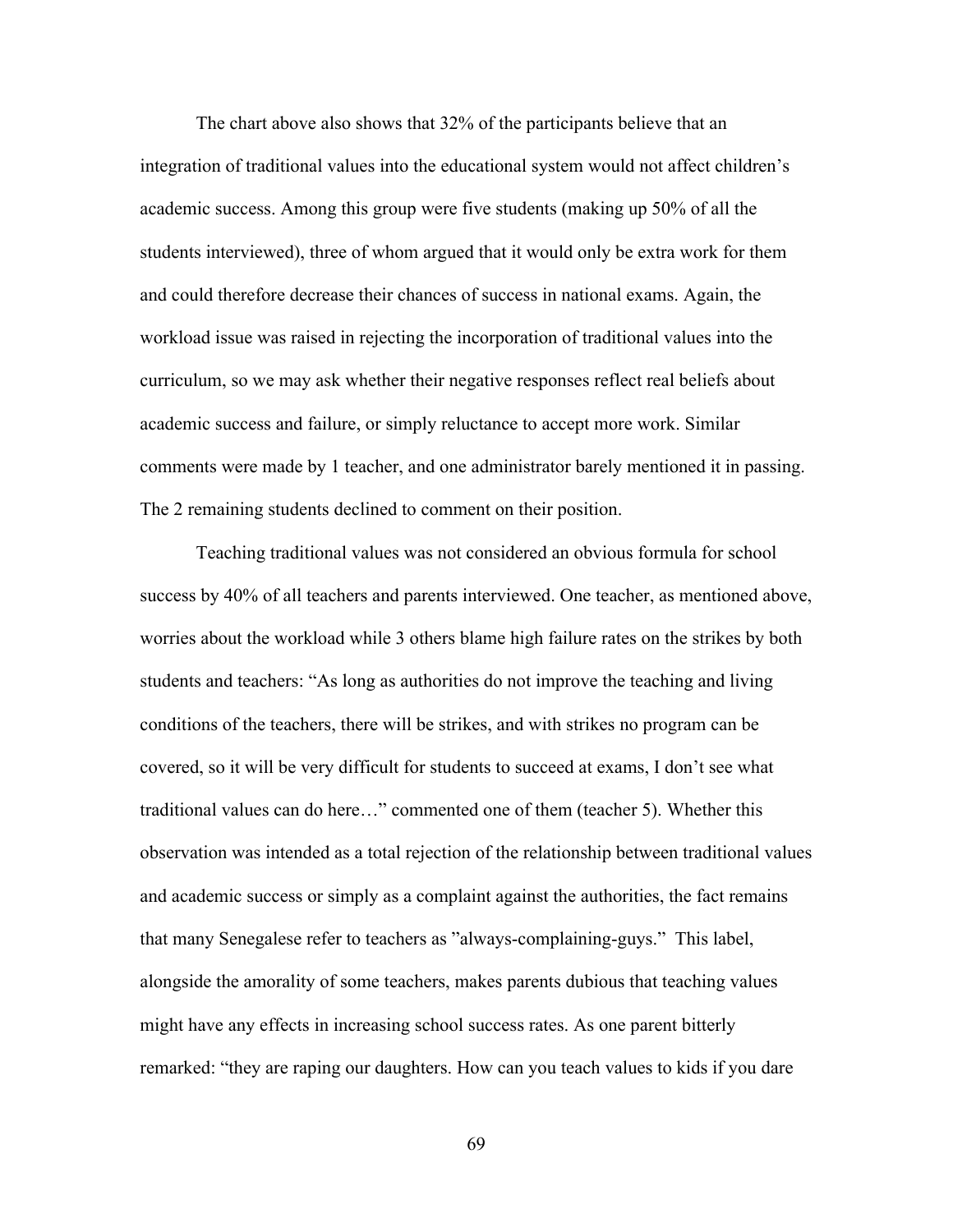do such horrible things? Them teaching values would have no effect on children, neither in their daily attitudes nor in their works." (Parent9). Parents simply think this kind of behavior among teachers *is* incompatible with any teaching of values and any positive expectation for such a program. This attitude raises questions about implementation, e.g., who should teach traditional values even if they were to be integrated into the school system. As noted in the chart, one elder declined to answer this question, for the stated reason that he had already answered it.

It seems that the groups of participants who are most skeptical are not criticizing integration of traditional values per se, but they are interested in other ways of improving exam results, or else they simply blame the situation on others: teachers on parents and authorities, parents on teachers and authorities, and authorities on teachers and parents. Each of these actors is on the defensive and throws the responsibility for students' failure at others, instead of actually commenting on the impact which value-teaching might have on students' success at school.

This chapter indicates that there is no specific school course covering traditional values currently used in the Senegalese curriculum, according to most interviewees and data collected. Most of them also find it important to be integrated in the curriculum or be given a stronger place. It is also considered by the majority of interviewees as a catalyst of motivation for school children and therefore it could positively affect their work and school success rate. Though many of the respondents argue negatively with valuable comments too, such as leaving the traditional values to parents or different educational settings, still the majority do not reject the importance and positive impacts it might have on children's schooling and education in general. Overall, people seem to agree that it is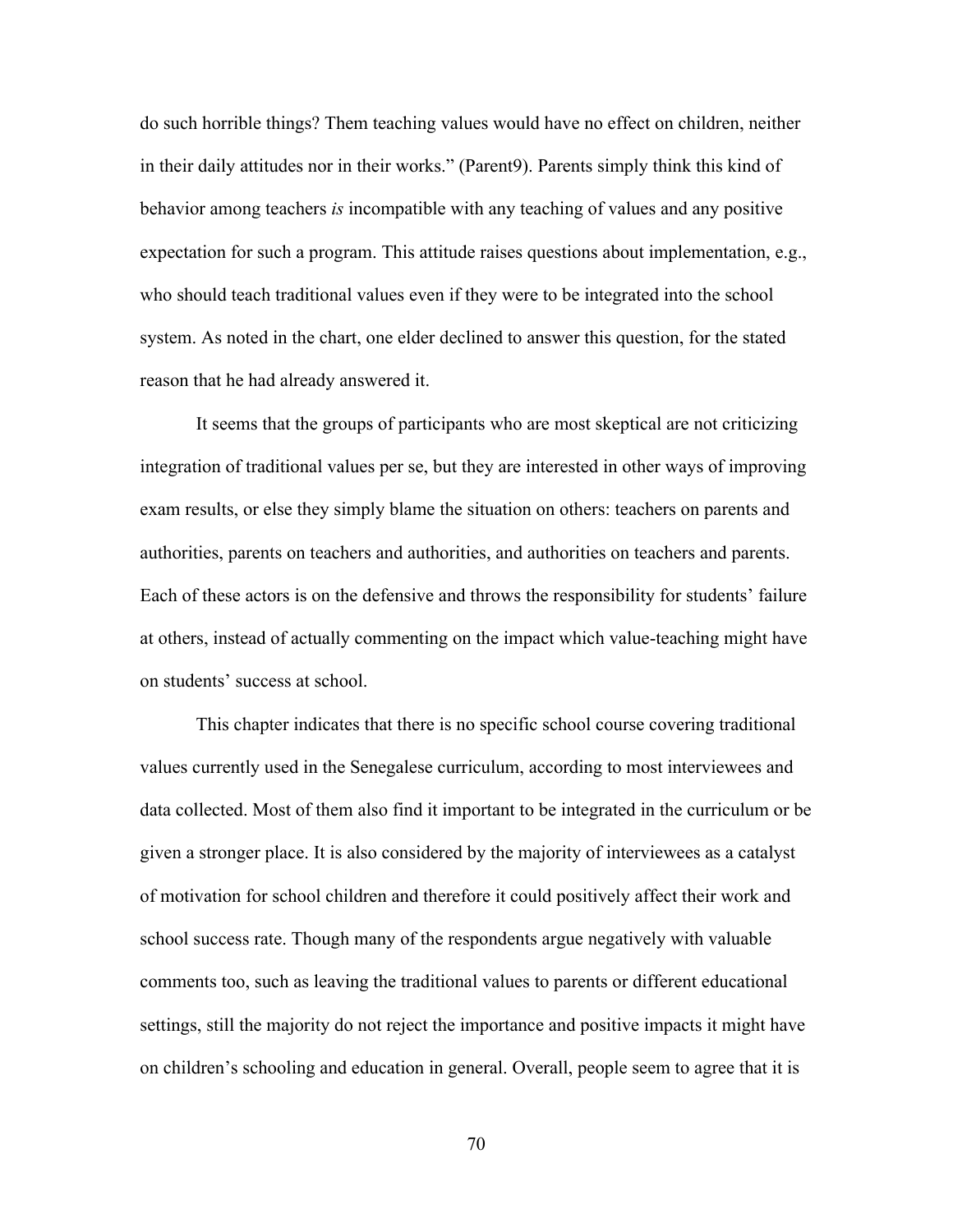worth integrating traditional values and that its incorporation in the teaching learning process can positively affect success rate at national exams. However, some respondents find it more efficient to include parents more in the system to improve school success rates. The following chapter analyzes parents' inclusion and its effects on educational success in Senegal, again based on the interviews of different school actors in Senegal.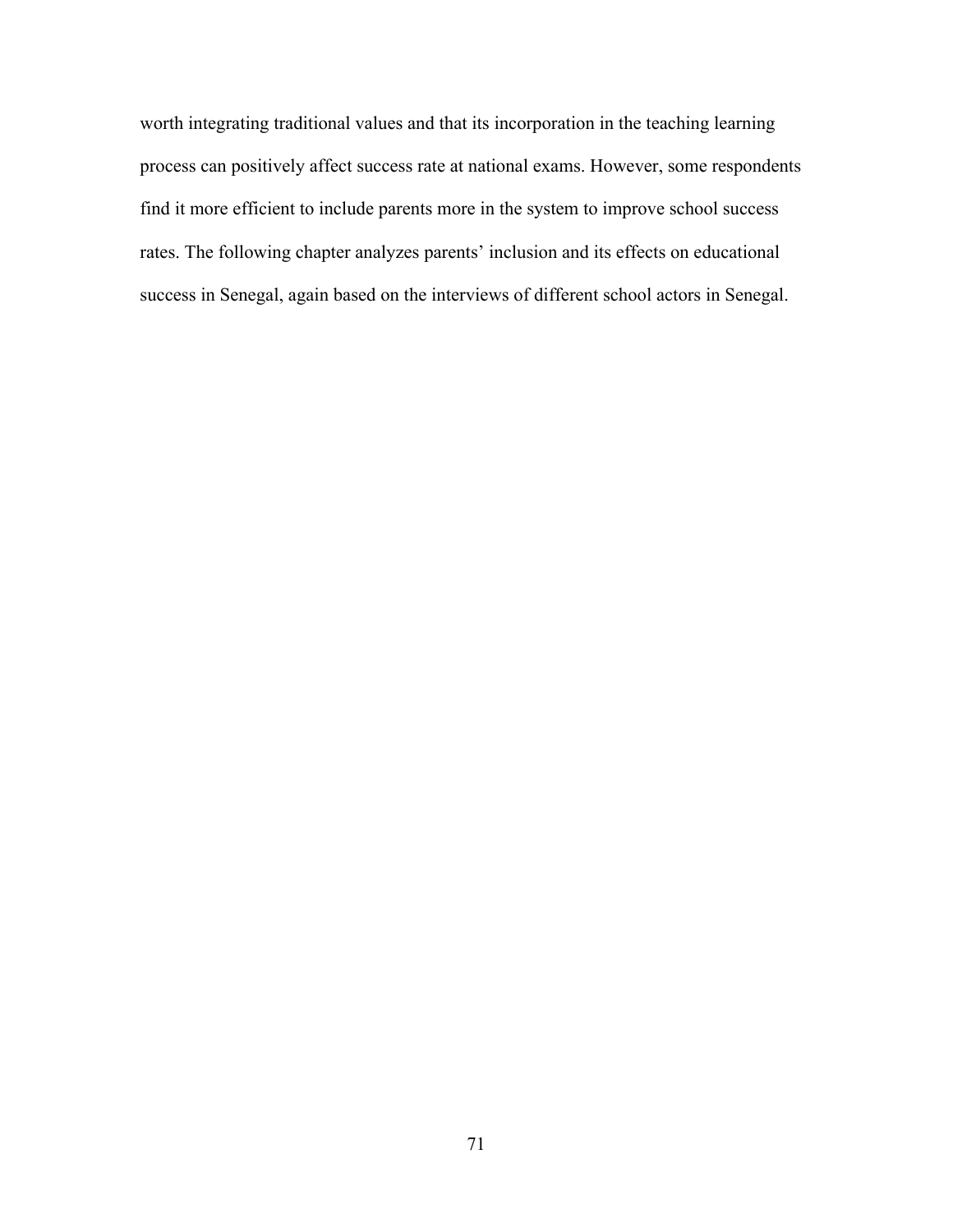#### **CHAPTER VI**

# **PARENTS' INTEGRATION IN SCHOOL ADMINISTRATION AND ACTIVITIES AND IMPACTS ON EDUCATIONAL SUCCESS**

Parents and community elders have played a major role as educators in the traditional African society and in Senegal in particular. With the advent of colonization, and the introduction of Western-style education, the responsibility of educating youth has partially shifted from the parents and elders to formal schools. It first went to Western teachers, mainly through missionary schools, and then gradually to local people who have been trained according to European concepts (Ndiaye, 2010). However, the institutionalization of Western educational system has not entirely succeeded. As discussed above, as early as independence of the country l'A.P.E. (l'Association des Parents d'Eleves), the students' parents association, was formed to bring parents closer to the schools and get them participate in the running of the school. An analysis of the data collected will show to what extent parents are actually involved in the school life and teaching/learning process, and whether their integration into school administration and involvement in school activities could affect learners' academic success.

Three main questions were asked of participants to understand what Senegalese think about the degree of inclusion of parents in their children's schooling: do parents supervise their children's school work at home? How often do parents visit their children's school to request information? And do parents participate in the school activities and the running of the school? In addition, the following questions will be used in our analysis of the correlation inclusion of parents and school success: do you think a greater inclusion of parents in the education system can impact school success?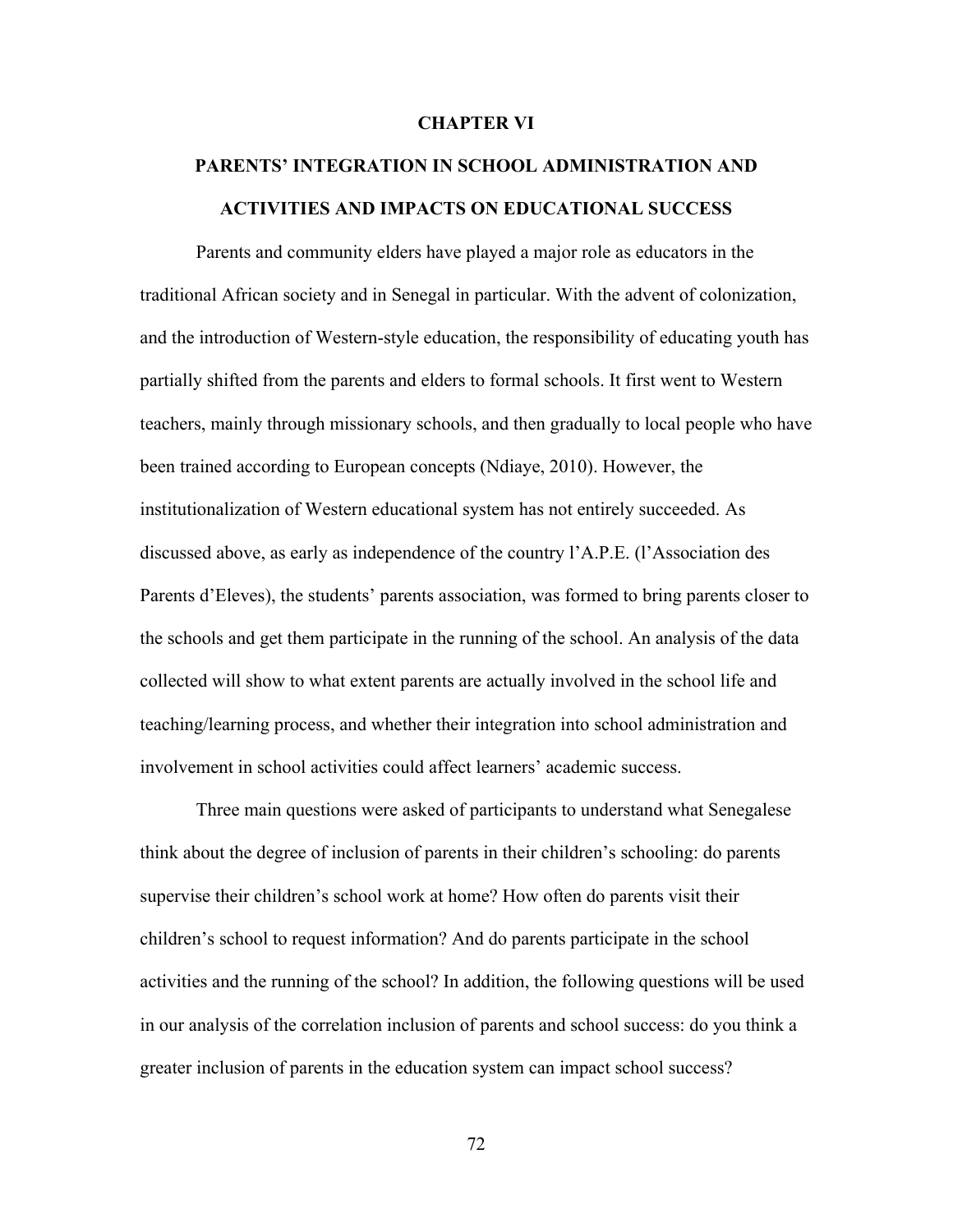Answers to these questions, from students, parents, teachers, school administrators, and community elders, will give us more insights of the issue. School work requires lots of homework to succeed in it; therefore, a regular supervision and assistance of children out of school can be crucial for their success at school. On the other hand, children spend more time at school than in their house which makes school a second home for them where studies are mixed with cultural activities. As a second house for their children, parents are bound to be present and involved in the running of school; whether they are fulfilling this duty or leaving the entire job to school staffs may have many consequences on the whole education of their children. Another reason why I investigated about parents' involvement in schools' activities is that it could be easier to fully incorporate traditional values and culture.

## **6.1. Parents' Inclusion in Children's School Life**

To measure parents' inclusion in their children's school life, specifically at home, the study focus on responses from students and parents as shown in table 5 below.

| Do parents supervise their | Total interviewed |     |                |
|----------------------------|-------------------|-----|----------------|
| children's school work?    |                   |     |                |
|                            |                   | Yes | N <sub>0</sub> |
| Students                   |                   |     |                |
|                            | 10                | 3   | 7              |
| Parents                    |                   |     |                |
|                            | 10                | 4   | 6              |

**Table 5: Parents supervising their children's school work at home**

Only 3 out of 10 students indicated that their parents supervise and make sure they regularly do their homework and help them when needed. Due to the insufficient time in class, the incompetence of some teachers, and the big amount of homework and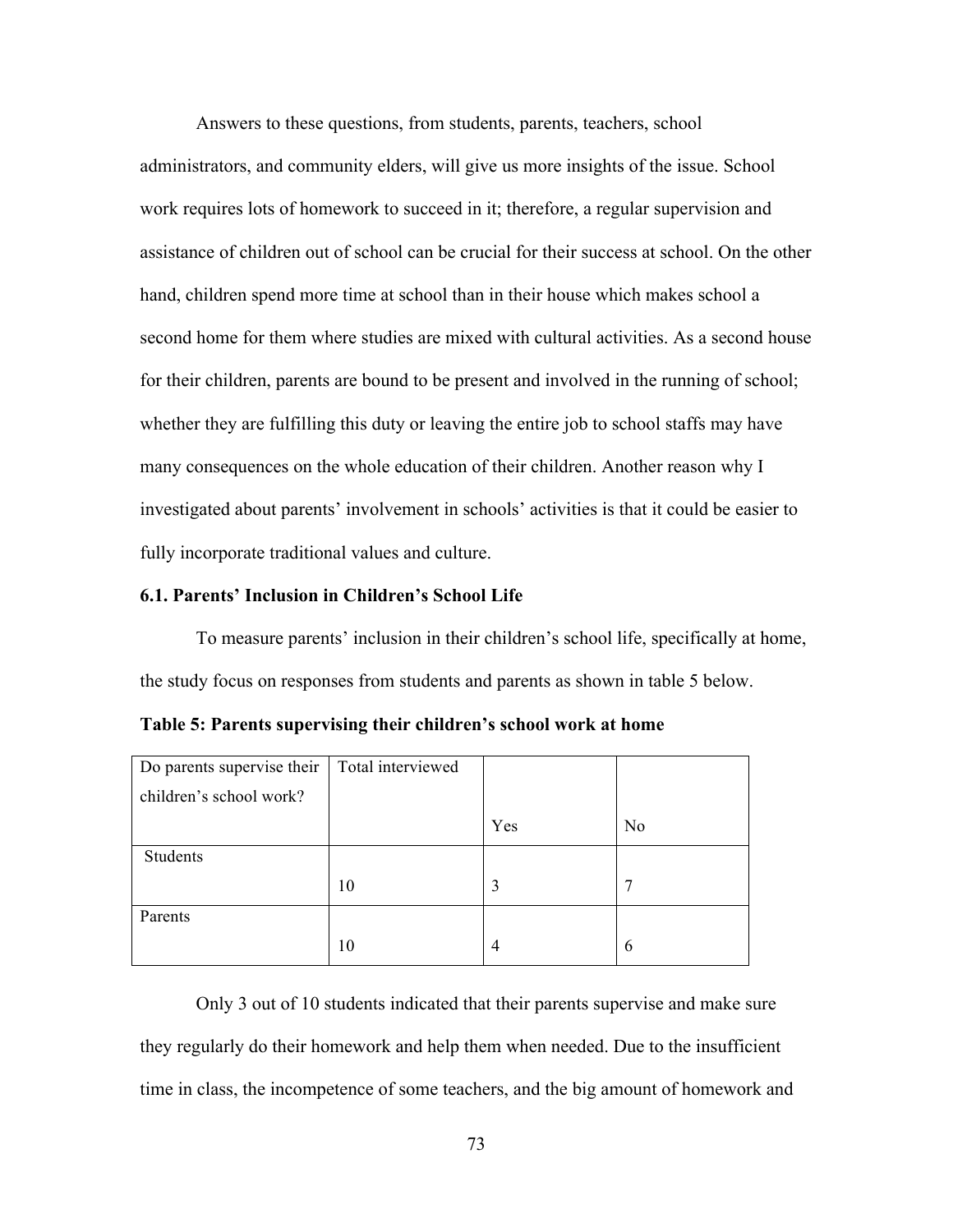other assignments; children really need someone to get them to focus on their studies and reinforce their learning outside of formal school hours. According to UNICEF 57% of adults in Senegal are illiterate. Parental illiteracy can partly explain the low number of parents who supervise their children's schoolwork. With their lack of knowledge about education, parents are either unable to help children with their assignments or unaware of the need to supervise their children's schoolwork and progress.

The second main reason for this low rate of parents' participating in children's school work at home, according to the students' comments, is their parents' poverty. Parents are currently more concerned about the daily expenses, and making sure children have food. So even if they wanted to spend time on schoolwork, there is almost no time left to dedicate to their children's education. The following comments by a student summarize the two factors that contribute to the low level of parent involvement in their children's education:

"First my parents are illiterate so they can't help with school work. However I am very grateful to them for sending me to school, … second even though they want they can't pay teachers for home reinforcement classes because they are too busy finding food and clothes for us…" (Student 8)

The comments also reveal another interesting point related to the paying of university students or teachers to supervise children's school work at home. This is a very common practice in Senegal: parents who have the means often pay college students or teachers to reinforce their children's learning in subjects they have difficulties following or in which they do not have good grades. Actually, even among the seven students who answered no to the parents' involvement above, three admitted that their parents have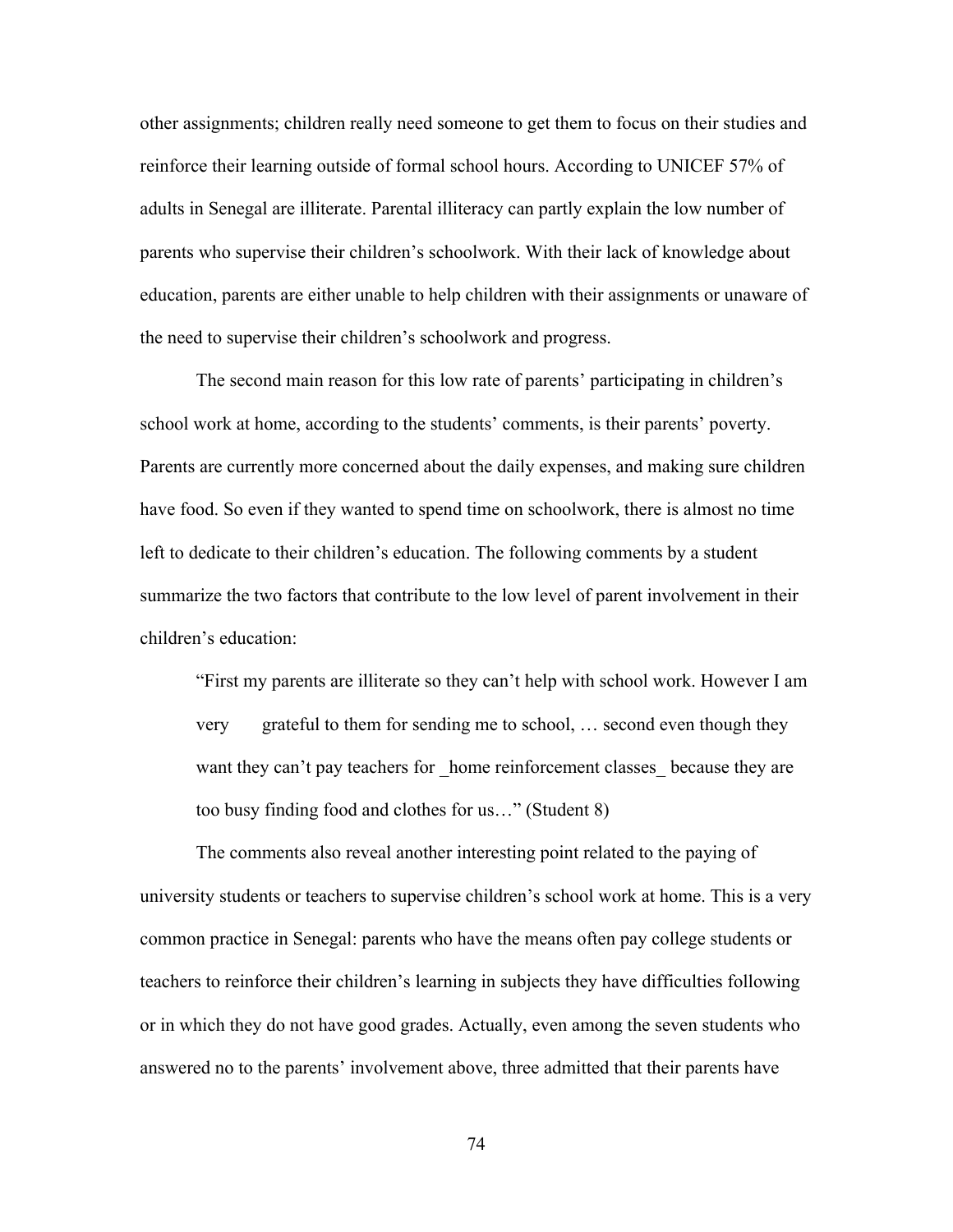found them "home teachers". Still four students out of 10 do not have "home teachers" and are not assisted by their parents at home, which might reduce their chances to succeed at school. However, some of these students work out some other ways to obtain outside help, with group work, and the assistance of friends and neighbors. Others, who are unlucky, lazy or not conscious of the need to work hard will most likely suffer from the lack of home assistance and supervision because children have a natural tendency to play and procrastinate and therefore need to be guided outside and assisted of school to be more likely to succeed at school.

Other factors, such as parents' death, divorce or children living outside of the family circle for different reasons education included, may explain the parents' absence in formal education.

The majority of parents (6 out of 10), like students, admitted that they do not assist and supervise their children's studies at home. Like students, parents also mention illiteracy and poverty when explaining this lack of engagement. Failing to pay for "home teachers" or supervise children themselves because of illiteracy, some parents "try to motivate them, to appoint them a schedule for their homework, … often remind them of the importance of education in the current world system, and give them my own example, how I am regretting my not attending schools which has limited my chances and opportunities to find a decent job…" commented a parent (parent 3). This parent's comment reveals his desire to help children succeed, but his limited resources and illiteracy prevent him to do more for the surveillance of his children's out of school work. I can tell through my experience that many illiterate parents are very worried about their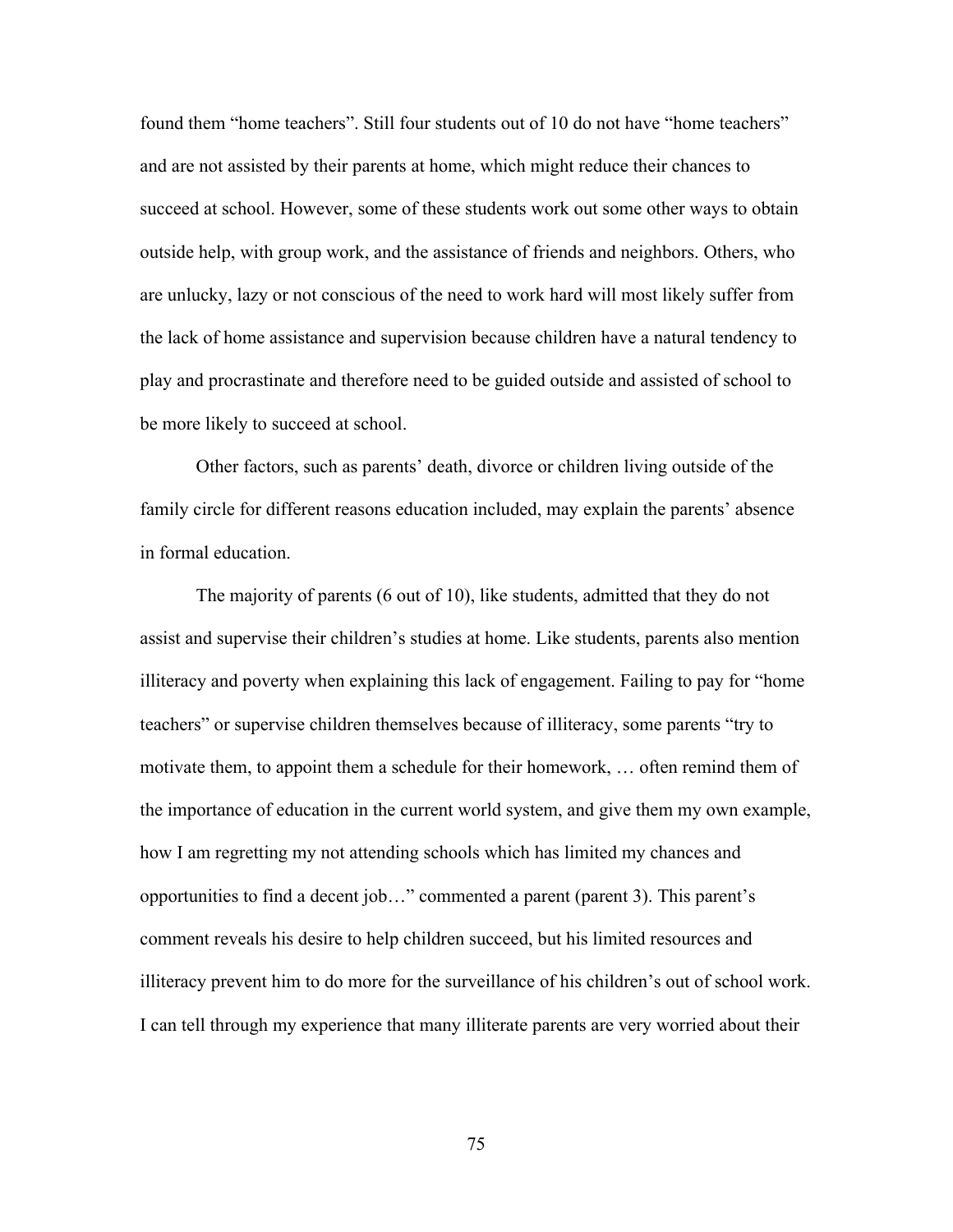children's school success and are sometimes endeavoring, in vain, to help their children throughout their educational process.

However, illiteracy can be a double handicap for parents. First illiterate parents are unable to supervise their children works at home themselves. Second, illiterate people are generally the most vulnerable to poverty as shown in the IMF (2007) facts "almost 55 percent of heads of household without education are poor", and therefore do not have the means to pay for "home teachers" for their children. Illiterate parents might not neglect their children's education and might be striving to assist them, however, this is not enough to give these students the maximum of chances to succeed at school considering the endless strikes in the school system and the lack of trained and competent teachers. Compared to the children of the six parents in the table above, who either supervise their children's work themselves or pay a "home teacher", one has to admit that it is difficult to impossible for children coming from modest families to compete against students coming from better of families. Parents who engage are more likely to help their children succeed in exams. Indeed, the four parents among the six who supervise their children home works have all received a western education and the two others who pay for tutors are also educated as they expressed in their interviews. Through these facts one can observe that educated parents seem to invest in and commit themselves more to their children's work.

The general remark one can draw from parents' comments up to this point is that parents do not have equal opportunity to support their children's schoolwork outside of school. Some parents are able to brag about and be proud of the time and/or money they devote to their children's education. Consider this parent who expresses his " … pride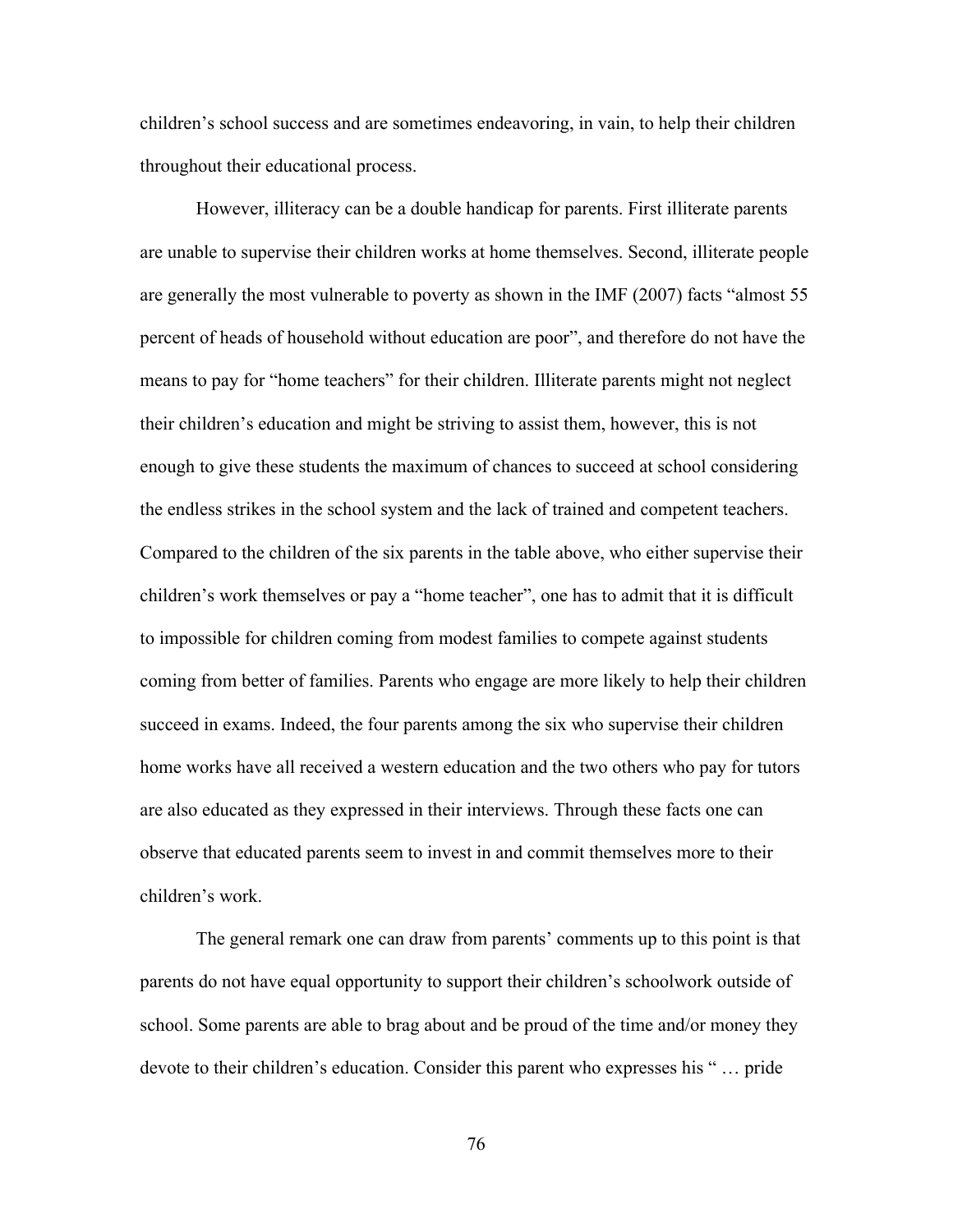because she(her daughter) is intelligent (*kaar*: knock the wood for luck when praise) and hard work. I do not even need to tell her to do her homework. And I pay some private classes for her" (parent 5). Others lament their inability to help their children and their helplessness before this situation, "we wish we could put them in the best conditions to succeed but we can't, we just rely on God and good willing people, … l really want him to succeed at school and have a better life in the future" a woman commented (parent 9).

# **6.2. Parents' Visits at Schools.**

The second tool I have used to measure parents inclusion in the educational system in my research was to ask teachers, students, school administrators and parents themselves about the frequency of parents' visits to schools to inquire about their children's work and behavior. Table 6 below gives an idea of how often parents visit to their children at school.

| How often do   |                |                |                |                |       |
|----------------|----------------|----------------|----------------|----------------|-------|
| parents visit  | Never          | Rarely         | Often          | Very often     | Total |
| school?        |                |                |                |                |       |
| Students       | 1              |                |                |                | 10    |
|                |                | 6              | $\overline{2}$ | 1              |       |
| Teachers       | 1              |                |                |                | 10    |
|                |                | 6              | 3              | $\overline{0}$ |       |
| Parents        | 2              |                |                |                | 10    |
|                |                | $\overline{4}$ | $\overline{2}$ | $\overline{2}$ |       |
| School         | $\theta$       |                |                |                | 10    |
| administrators |                | 6              | $\overline{3}$ | 1              |       |
| Total          | $\overline{4}$ |                |                |                | 40    |
|                |                | 22             | 10             | 4              |       |
| Percentage     |                |                |                |                |       |
|                | 10%            | 55%            | 25%            | 10%            | 100%  |

**Table 6: Frequency of parents visiting their children's schools**

Illiteracy and poverty are the main reasons raised in the previous part of this chapter to justify the small number of parents supervising their children's school work at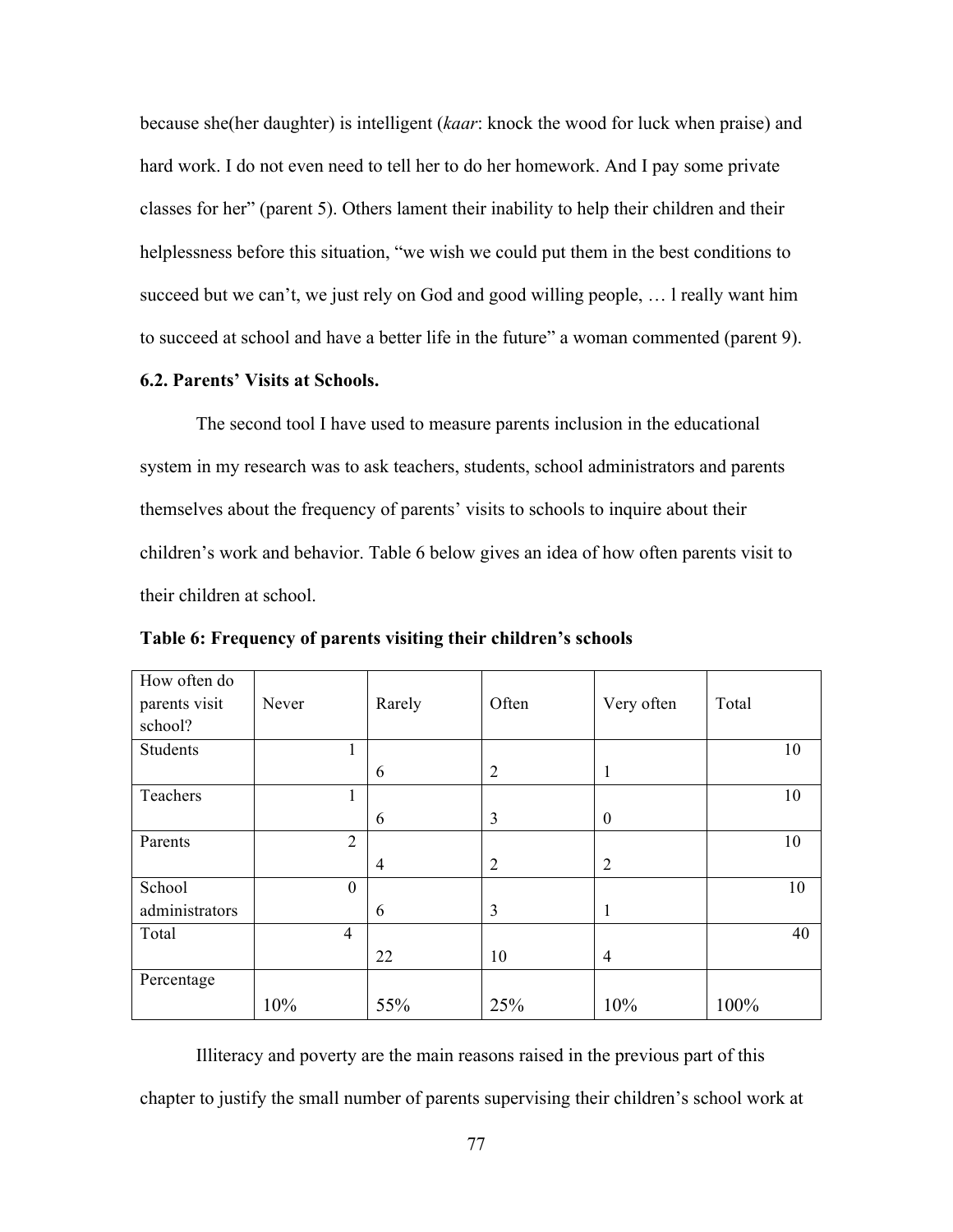home. Yet visiting one's child's school for information does not require much means or any level of literacy. As the table above shows that 65% of the 40 participants interviewed, parents included, declared that parents never or rarely visit schools to inquire about their children's school work. Here, the main two reasons listed by parents and students are lack of time and ignorance.

Those parents who acknowledge their failure to be more involved in their children's education generally find excuse in the lack of time, "to tell you the truth I rarely go to my children's schools, I really wish I could but daily expenses has taken all our time, you know we have to feed, dress, treat our family when they are sick. I am not a civil servant, I have to work it out in a daily basis, however, whenever they need his parents at school his uncle will do it for me and that's the same he is his father too," added a parent to justify his failure to do so (parent 4). Actually, uncles in some Senegalese culture, like the Serer one, can play the role of the biological father and they are the ones who even give to marriage their nieces and nephews. Therefore, having one's uncle, brother, parents' friend or neighbors represent biological parents at school is acceptable in Senegal, not only for the Serer but for other communities too because the understanding of parents go beyond father and mother.

Some parents do not find it necessary to often go to schools and only go there when they are convoked. This is not surprising, considering that parents are called upon only twice a year to pick their children's end of semester exams papers, when their children have administrative issues, or misbehave at school**.** School administrators and teachers profit by this period of exam papers distribution to talk with parents about their children and exchange information. The main issue is that the school system expects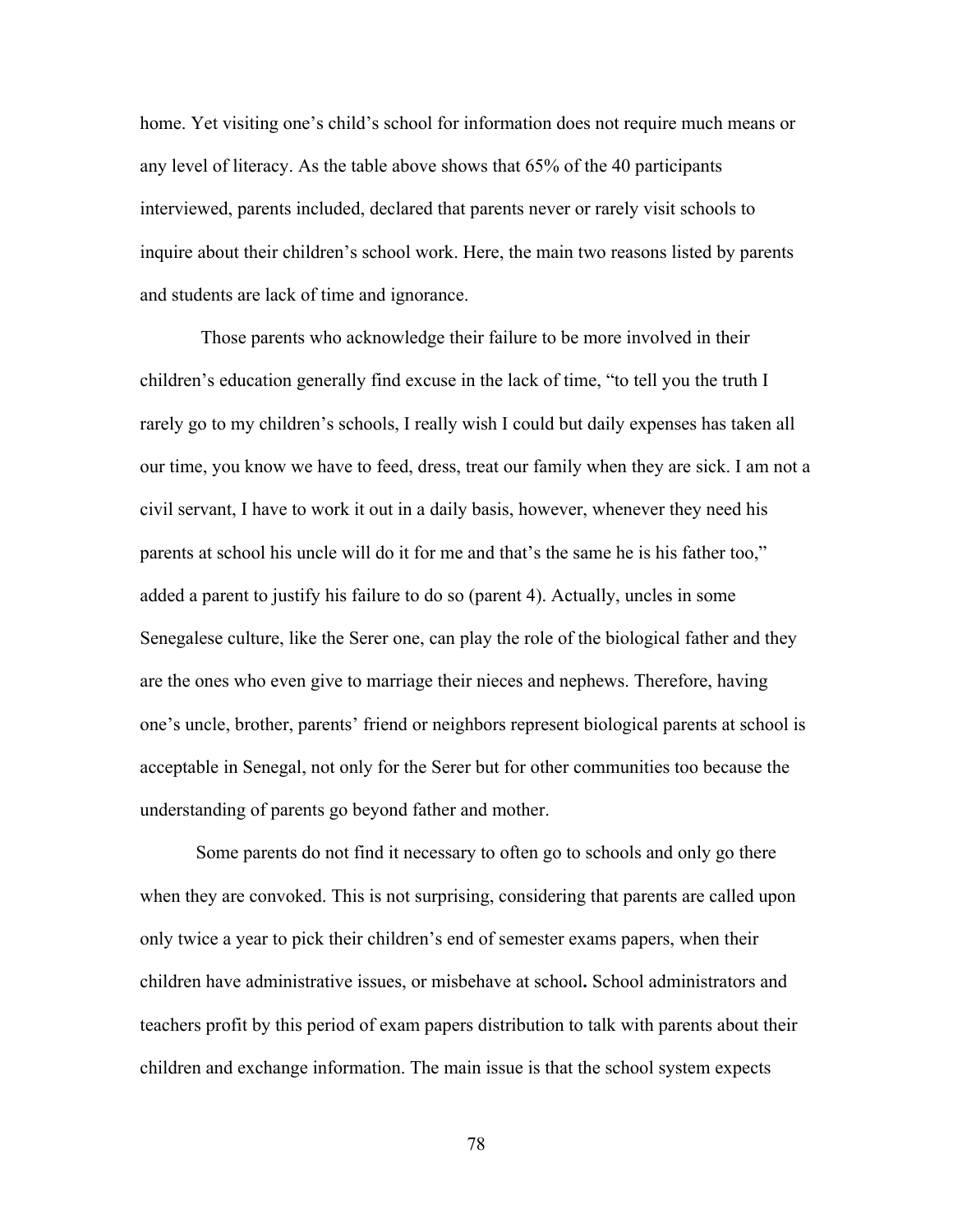more parent involvement and parent do not seem to get it. Furthermore, students sometimes resort to "fake parents" whenever they have bad grades or misbehave for fear of being reprimanding by parents as one of them mentioned in his interview:

"My father rarely comes to my school, he does not receive a western education and does not understand much about how things work there so he sometimes prefers to send his younger brother to pick our papers and inform him. However, he cares a lot about discipline… so we students sometimes prefer to pick some people in the streets and convince them to be our 'fake parents' because we don't want to be reprimanded before our classmates or because our parents live far away." (Student 2)

The resort to "fake parents" can be a consequence of the extended family in Sénégal, which creates an opening for clever students who are in trouble at school to substitute a completely fake adult for a family member. It would be culturally inappropriate to only accept biological parents at school, however the school authorities should set up some clear rules to identify and verify a range of "parents" who might normally be coming on behalf of the parents to avoid such cheating from students.

The main consequence of the distance between parents and schools is that parents are unaware of the actual progress of their children. Teachers and school administrators, who by 65% (13 out of 20) declared that parents never or rarely visit school, deplored this situation. Consider these comments from a 54 year old school administrator: "they never come to school, they have given up the education of their children, some of them send their kids to school just to get rid of them and put the whole responsibility and blame on us whenever something wrong happens" (school administrator 8). Likewise a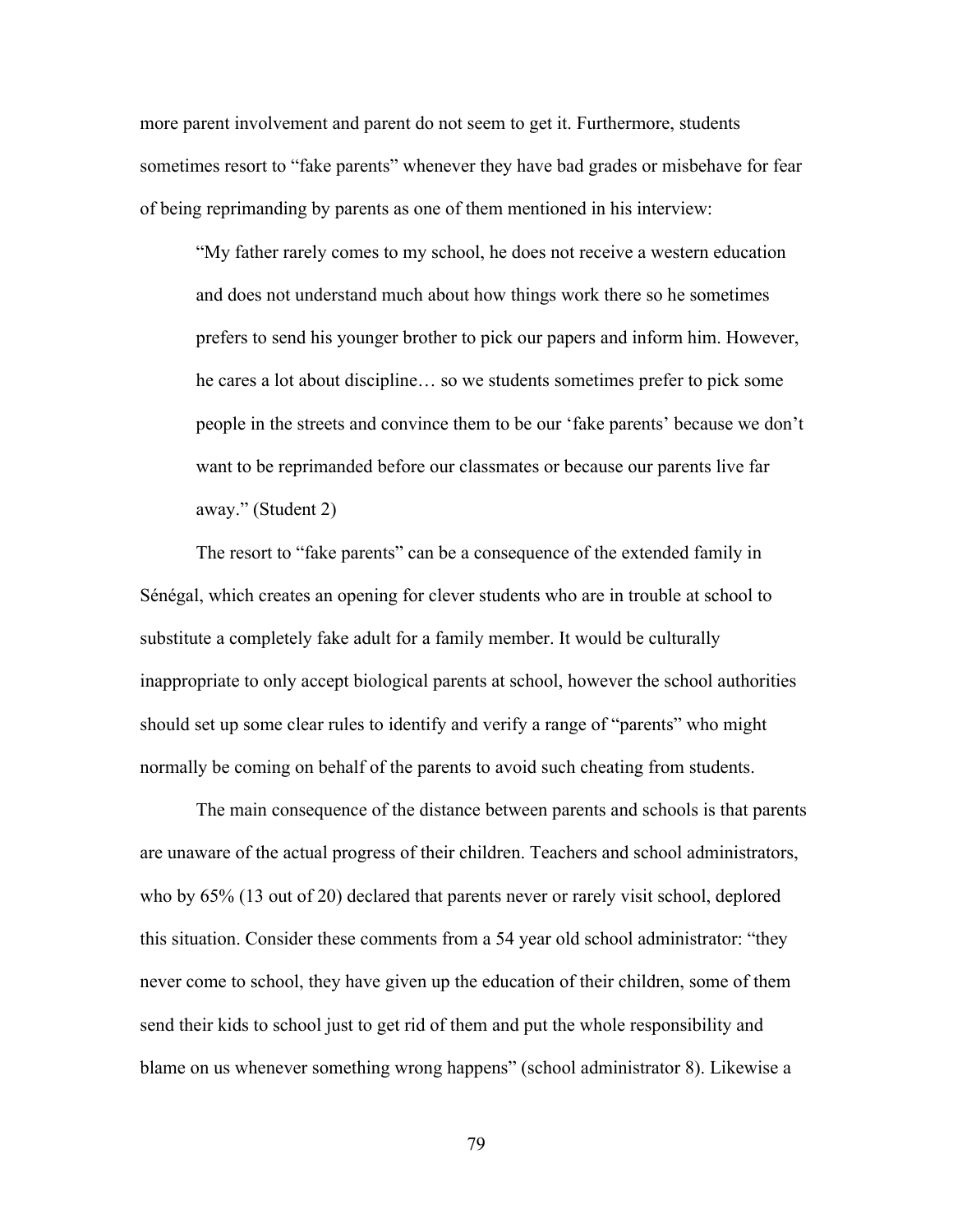teacher expresses desperation about parental disengagement: "We really need them, they know their children best and their feedback and presence would really facilitate our task" (teacher 5). Another teachers and a school administrator make similar comments to deplore parents' gradual resignation in their children's education.

By contrast, 35% of respondents report that parents do frequently visit to schools. This group includes educated parents and a few children of schools' staff such as this 14 year old boy who noted, "my father is always at school because he teaches there" (student 2). Parents who directly or indirectly work with schools or education in general are more aware of school life and what they are expected to bring in the process. This parent who is also a civil servant noted, "after I get the transcripts of my children I make sure to go back to school and to his different teachers to ask about children's weaknesses, strength, how they behave, their absence, and where they need to be reinforced because I have friends teachers and we talk very often about education," (parent 5). This shows how his acquaintance with school actors makes him aware of what he should do or could do to help both his children and the school staff. Some other parents, just because they go twice a year to their children school to pick their grades, argue that they frequently visit schools. Perhaps because of their understanding they have to go to schools only when they are convened; and if that is the case authorities and school administrators should invest more on sensitizing the parents about their actual duties and responsibilities and what they are expected vis-à-vis schools in the educational process of their children.

In general, this analysis reveals a low level of parent engagement with school and also suggests that most parents who visit their children's schools are themselves educated. Still, some parents, though illiterate, have expressed their concerns about their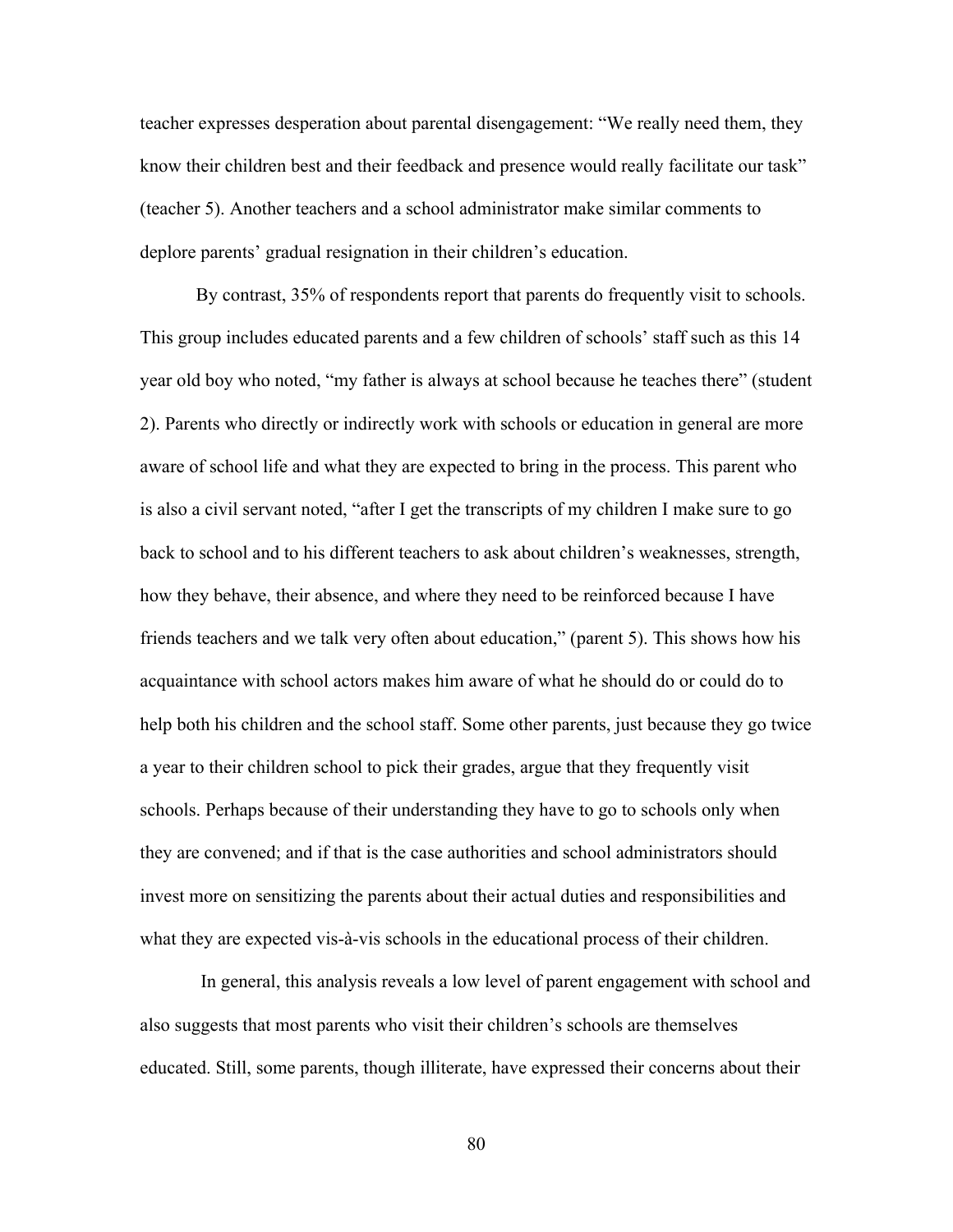kids' education and very often go to school to request information about their children's schoolwork.

# **6.3. Parents' Involvement and School Activities**

To discuss the parents' involvement in school activities this thesis has focused on the responses of participants regarding their participation in school activities and decision making as shown in table 7.

**Table 7: Parents' participation in school activities and decision making.**

| Do parents participate in school |            |                |                |       |
|----------------------------------|------------|----------------|----------------|-------|
| activities and decisions making? | <b>YES</b> |                | N <sub>O</sub> | Total |
| Students                         |            | $\overline{2}$ | 8              | 10    |
| Teachers                         |            | 5              | 5              | 10    |
| Parents                          |            | 3              | 7              | 10    |
| School administrators            |            | 6              | 4              | 10    |
| Total                            |            | 16             | 24             | 40    |
| Percentage                       |            | 60%            | 40%            | 100%  |

This table reveals also that 60% of people interviewed do not think that parents participate in school activities and decision making. However, one interesting point is that more than 50% of teachers and school administrators think otherwise. Those same teachers and school administrators, many of whom were deploring parental disengagement earlier in this chapter seem to contradict themselves by noting in the chart above that parents do participate in school activities and decisions making. But these responses, far from being contradictory, can be analyzed as a way for teachers and school administrators to praise those A.P.E. members who are already active in the running of schools and encourage the majority, who remain remote, to be more involved in school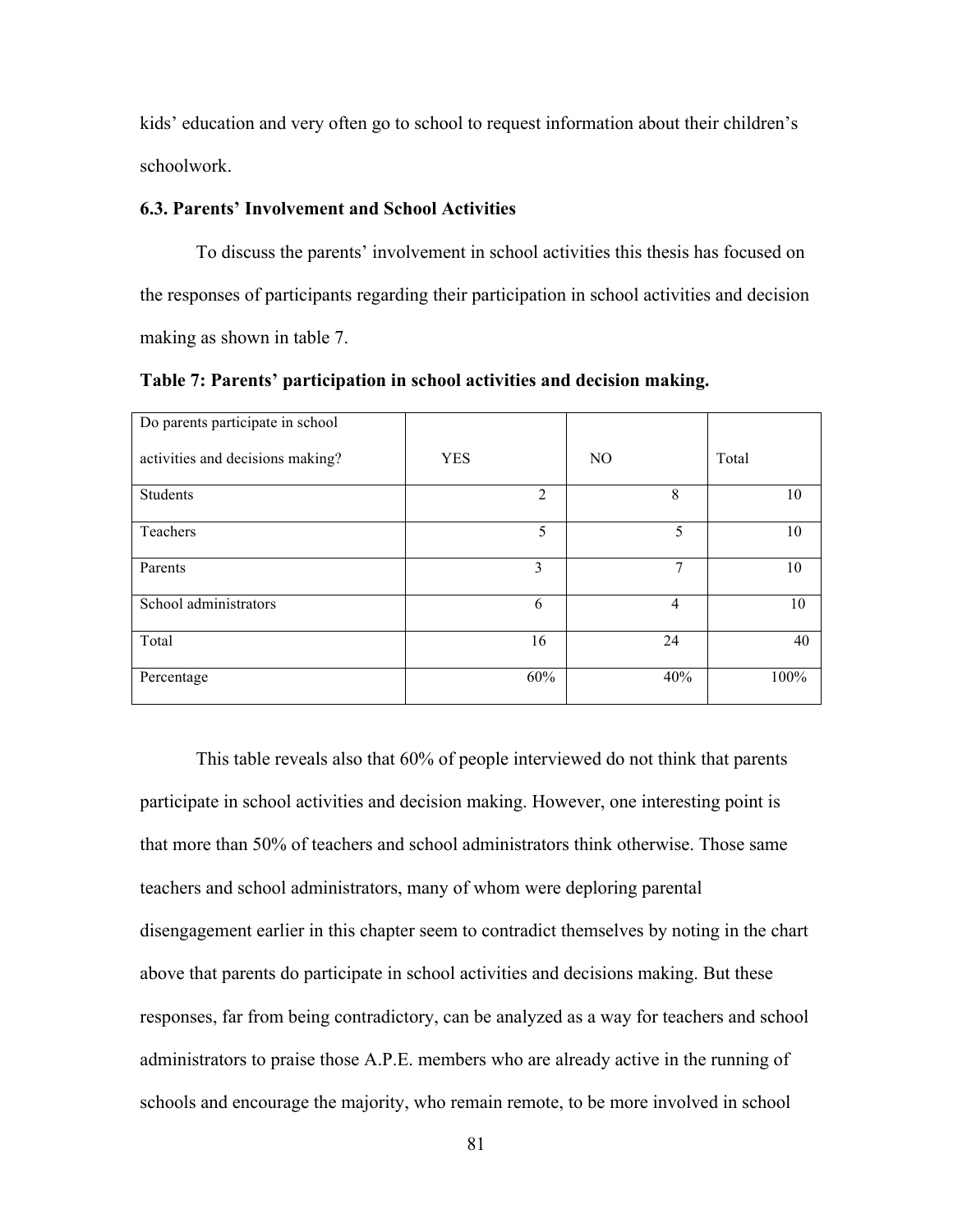activities. By acknowledging and praising whatever little the small handful members of A.P.E. are doing in the schools is a way to avoid frustration of this active group. But it invites the others to integrate more into the school. However, right after the positive note, most of the respondents deplored the small number of parents who are active in such associations and the A.P.E. limited "power" and influence in the actual making of school decision. We find such ideas in the comments of many teachers and school administrators. For example this 50 year old school administrator notes that:

"They do participate in the school's activities and they even attend some meetings particularly the president of the association and the treasurer. They take 20% of the registration fees of students and use them for the good running of the school. For instance, they repair and build new classrooms, however, just like us they cannot take major decisions as far as curriculum design and implementation is concerned, those decisions are made by authorities in the ministry…" (school administrator 4)

As shown in the table above, few (3 out of 10) parents acknowledge that they participate in school activities because it seems that only educated parents who are members of the A.P.E., should take part in socio-educational activities as one can read in the following comment made by a 38 year old parent: "we should have a say in the teachers who are posted in our schools and we should also be consulted when designing the programs that are taught to our children, they only call us when they need money, to settle strikes, or for discipline concerns." (Parent 1)

Some parents just think that because of their illiteracy there is not much they can do and they won't be listened to or even given any chance to attend activities. Many agree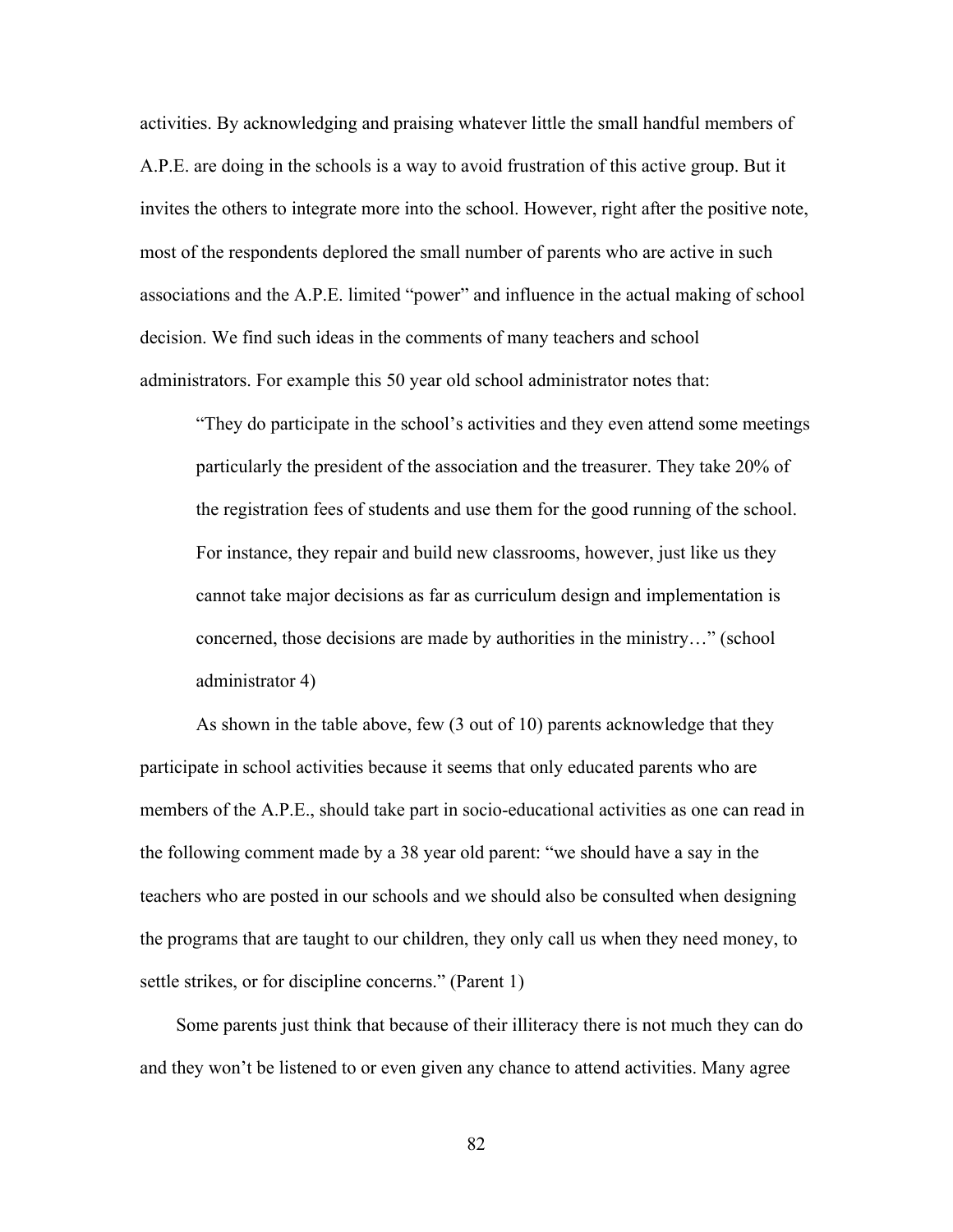with the assessment of this 43 year old father "only educated parents can win a seat in the A.P.E. so how can we participate in activities, etc. and I think we won't be very useful there, we do not know much about the educational system" (parent 10). This comment reflects the importance of thinking about the actual role illiterate parents might play in the education process and how they should be better integrated for the benefit of children and education in general**.** If participating in school activities and decision making areas requires a certain level of education, 54% of illiterate adult in Senegal may be relegated to the position of observers in the educational process of their children which is not only unfair but it also reduced the learners chance to profit by whatever positive parents can bring in their education and schooling in particular.

Analysis of the comments made by participants reveals that few parents participate in schools' socio-pedagogical activities through the A.P.E. as 60% of the respondents state that parents do not participate in school activities and decision making. Furthermore, such participation is limited because major decisions are made by school administrators or their bosses at the ministry. After investigating the inclusion of parents in the educational system, this paper analyzes the correlation parent inclusion/success in schoolwork in the following subpart.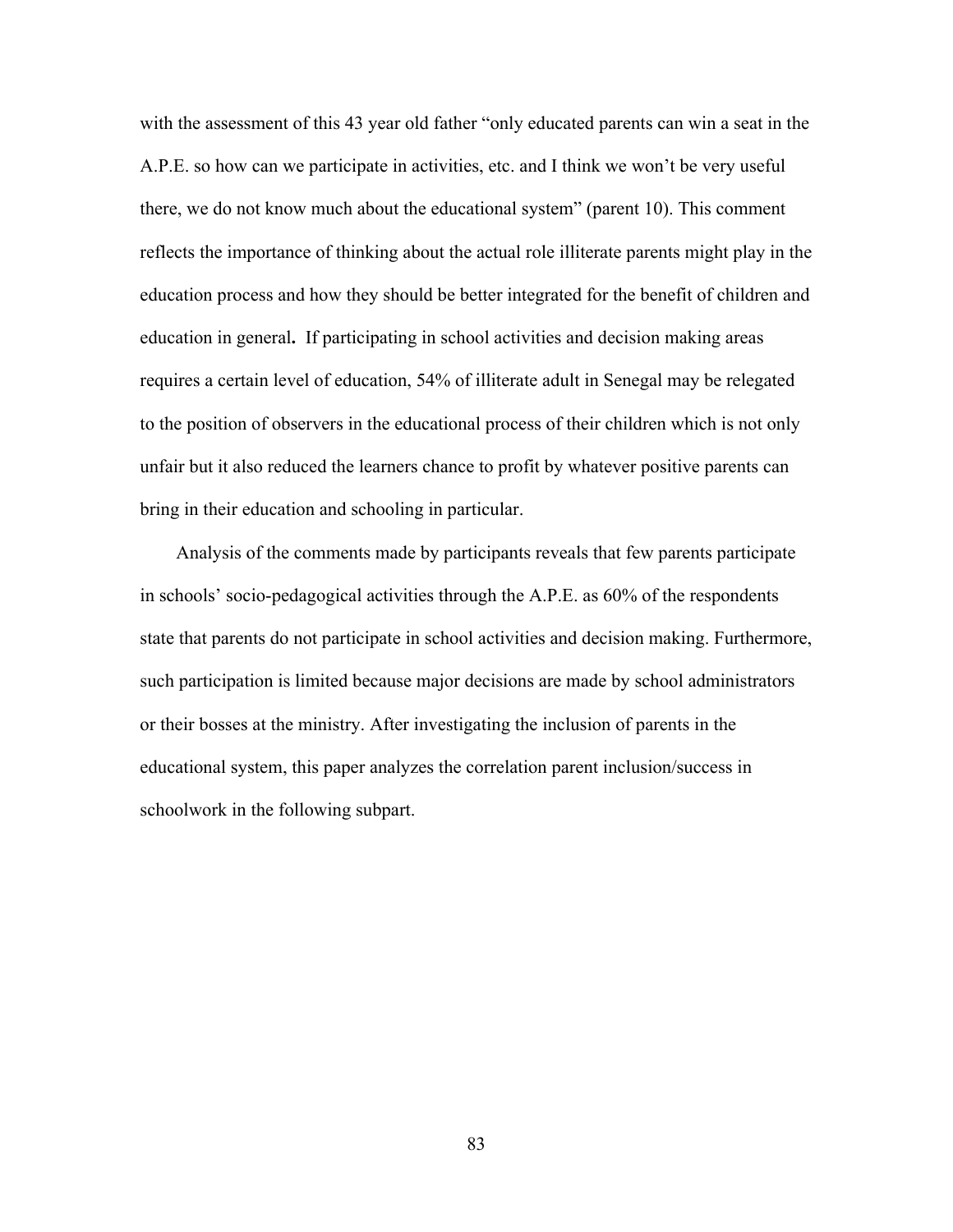## **6.4. Parents' Inclusion and Educational Success**

To the question whether or not parents' greater inclusion in school spheres will impact positively on school success, the study collected answers of all participants as shown in the table 8.

| Can parents' inclusion<br>impact school<br>success? | Yes | N <sub>0</sub> | Total |
|-----------------------------------------------------|-----|----------------|-------|
| <b>Students</b>                                     | 7   | 3              | 10    |
| Teachers                                            | 8   | 2              | 10    |
| Parents                                             | 7   | 3              | 10    |
| School administrators                               | 10  | $\overline{0}$ | 10    |
| Community elders                                    | 7   | 3              | 10    |
| Total                                               | 39  | 11             | 50    |
| Percentage                                          | 78% | 22%            | 100%  |

 **Table 8: Impacts of parents' inclusion on school success.**

The number of students in schools goes far beyond the school capacity in Senegal. Classrooms contain approximately 70 students instead of 40. Because students outnumber the desirable capacities of schools, parents are needed to play a bigger part in the educational sphere to facilitate the staff's work. Hopefully this collegial work might positively impact students' performance at school.

This idea seems to be shared from 100% of school administrators and expressed towards the community as expressed in their comments. By answering the question, administrators not only agree on the correlation between parents' inclusion and school success, but they also seem to make a call to parents to come closer to the schools.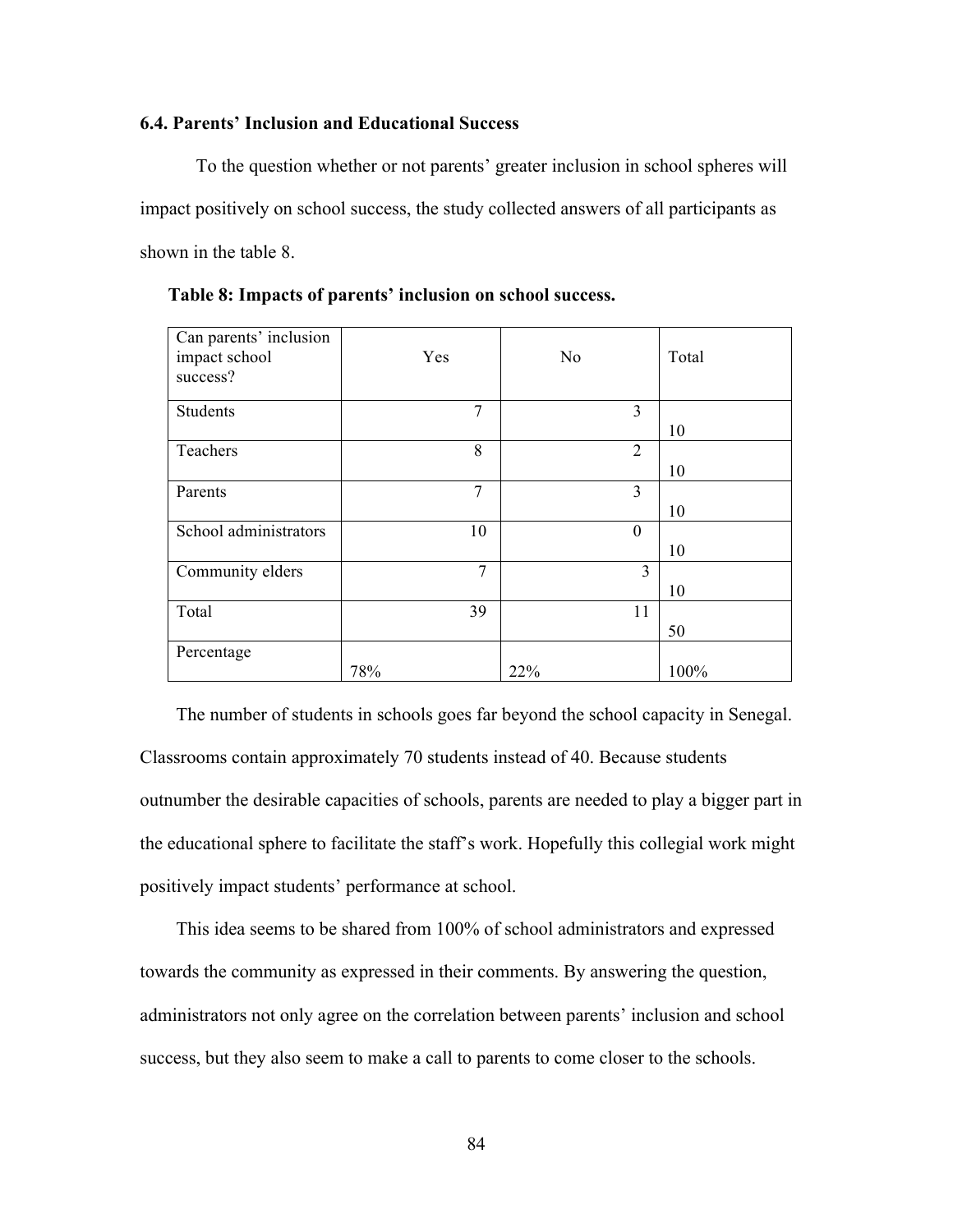Convinced of the positive impacts bigger parents' inclusion can have on school success 78% of the interviewees from the 5 different categories (students, teachers, parents, school administrators, and community elders) based their arguments on two main reasons: 1) sensitivity and high respect of younger people towards older ones can be used to decrease strikes at schools because students and younger teachers will accept their parents' suggestions and 2) the pedagogical aspect of the parent/child relationship as parents' have a valuable expertise and knowledge of their children which should be more valued in the educational process.

Society and parents in particular resort to various means including corporal punishment to build up fear, deference, and respect in the education of children. As a Wolof saying *xale xamul yala way xam na yatt* "child does not know God but knows stick." Since corporal punishment is thoroughly forbidden in the schools since 1973 this "powerful" educational weapon only lies on the hands of parents today. Hence, it is necessary for parents to know what their kids are doing at school and use their parental power to complete the grading means used by school staffs. Corporal punishment is a controversial issue in Senegal. With globalization, international law and children's rights in particular, child abuse is the main weapon that has been used by the children's right defenders to argue for the elimination of the use of stick or any form of "violence" against children, even for the sake of education. However, if Westerners view any use of stick or hand against children as an abuse, many Senegalese find it an efficient means of achieving pedagogical goals. Such position does not mean these people are disrespectful to children's dignity, but it might reflect the importance they put on children's education and future socio-economic success. From my experience I remember that during my last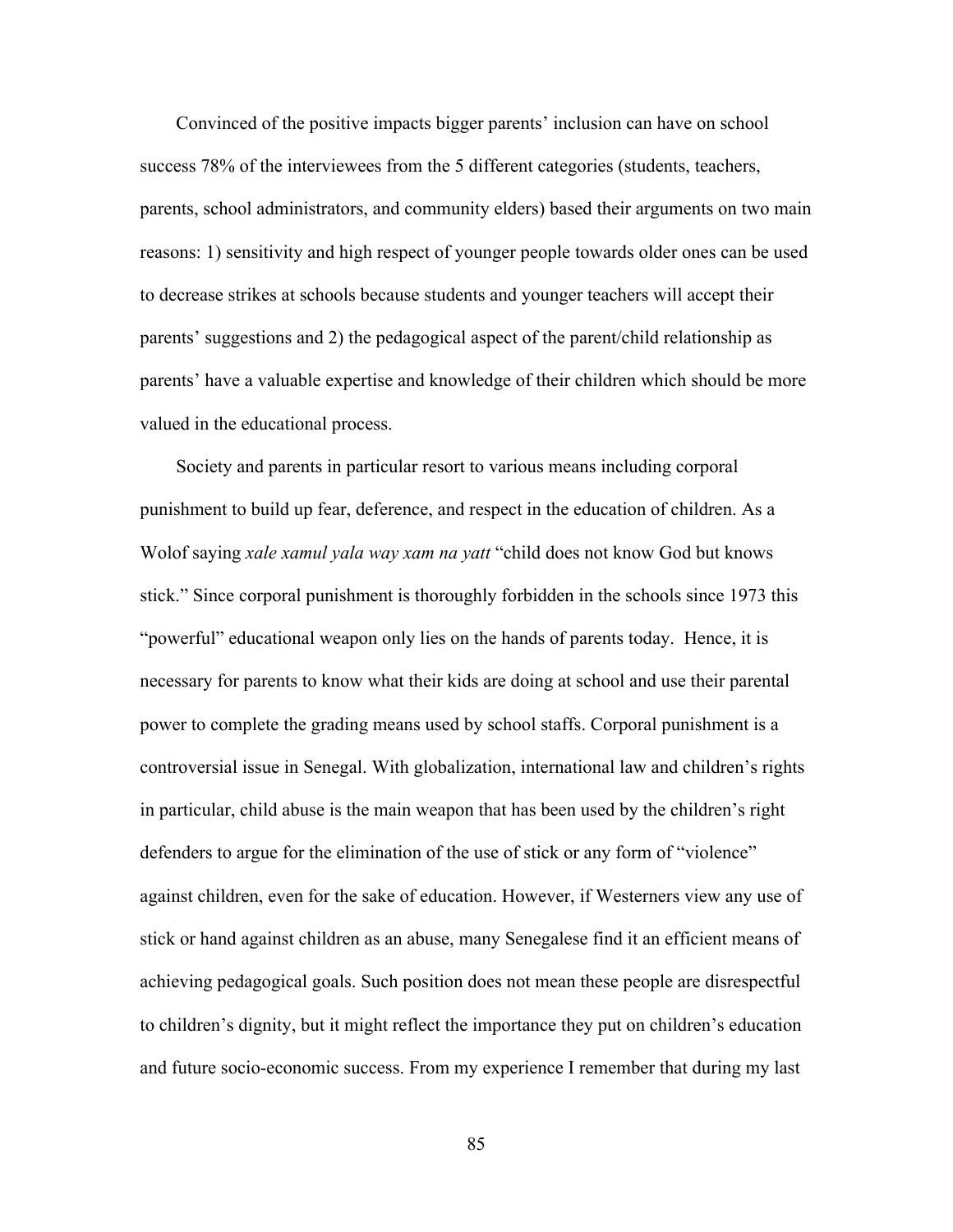year of primary school, every morning we had to recite our multiplication tables or received some punishments including beating with a stick. This strategy seemed to work because, all of us, by the end of the first semester, managed to recite all our tables for fear of either being beaten or shamed in front of our peers.

None of the means of punishment was meant to hurt the children, however the increase of the accidents and children's right movements have led the authorities to toughen the laws against corporal punishment and their implementation. Some people see it as a source of drop-out and injuries leading sometimes to death. Whereas others see in the corporal punishment a necessary means to keep children focus as the nature of children requires them to be afraid of someone or something to work hard or behave appropriately and it is frequently used in different informal education sectors in Senegal. Maybe since most Senegalese do not have the rewarding option westerners' have, the "stick" option could be accepted maybe with some restrictions to avoid any excessive use of it and its limitation to young primary school students; just as many the traditional values should not be wiped out but readjusted to better fit the current realities.

Strikes, either from teachers or students, are among the main reasons for students' failure according to the data collected in this research; and according to many interviewees parents' inclusion can decrease such strikes of children and teachers too. One teacher explained that, "students who have their parents working at school generally work well and are never involved in strikes or reprehensible acts…"

 Afraid or ashamed of their parents, children would not like to be responsible or take any part in strikes for fear of being reprimanded by parents. As this school administrator added "less strikes will definitely lead to better results at local and national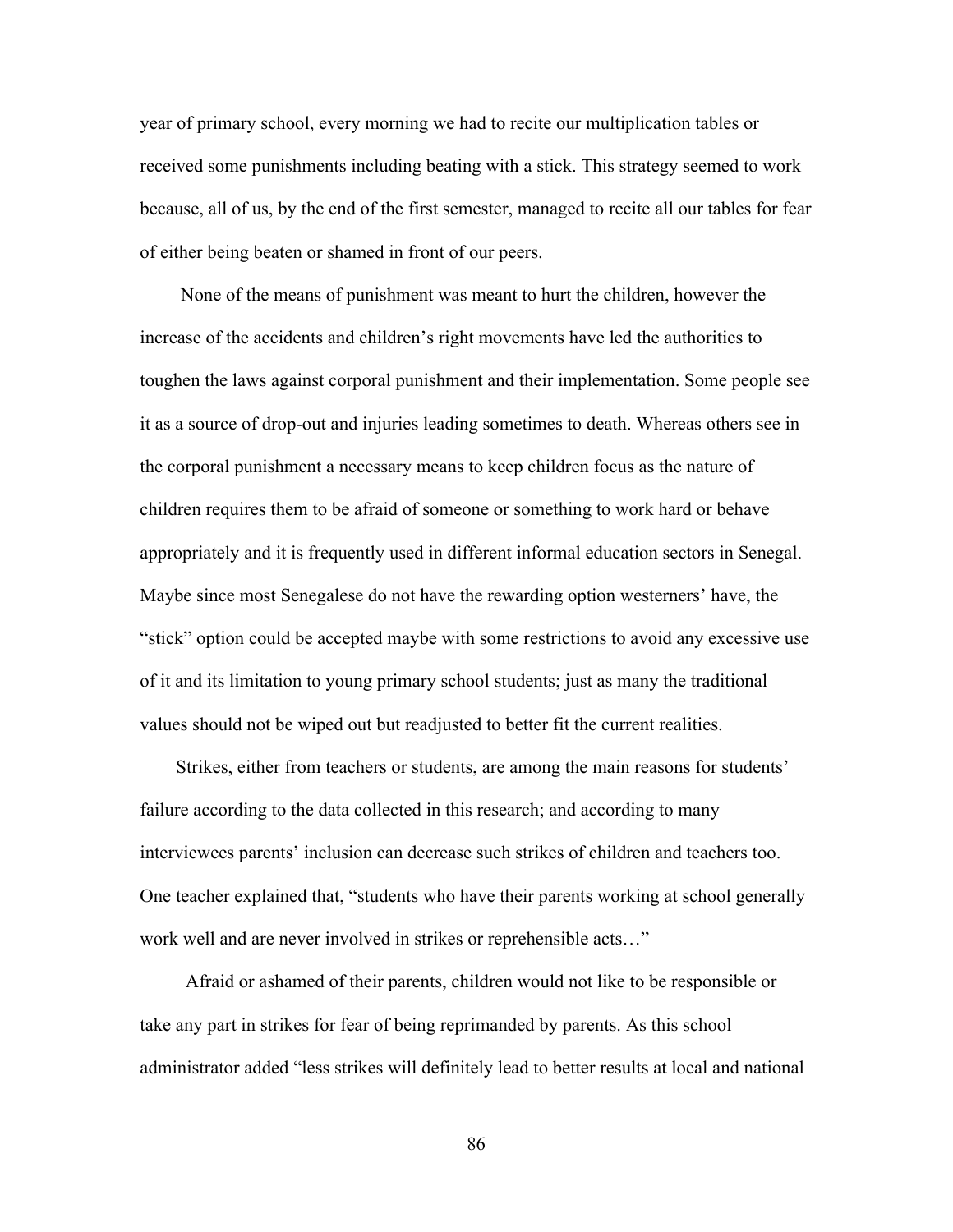exams" (school administrator 3). Other interviewees advocate a bigger presence of parents during prize giving ceremonies, as children want to be rewarded particularly in front of their parents. Such an emulation method was a teacher idea.

The second main reason, pedagogical aspect, is generally based on the fact that parents know their children better than teachers; therefore, a permanent exchange between parents and the school staffs' is necessary for the success of children at school and in life in general. This position was mainly defended by parents (4) and teachers (3), however while the former might be accused of praising themselves, they can nevertheless contribute significantly to the educational process, as seen in this quote from a parent "we can bring a lot, children need their parents close to them as source of motivation and to morally support them when need be. Teachers can do some things but others only us parents can do most. However I have to acknowledge I spend less time for the schooling of my children. Life's not easy," (parent 6) the latter not only acknowledges the role parents can play in school success but also makes a call for a bigger parent inclusion. Since both sides acknowledge the benefits and complementarities of parents' inclusion in schooling, it should not be difficult for authorities to work out a compromise for the benefit of learners.

In addition to the two main reasons of sensitivity and pedagogical aspect parents discussed above, some others were used by the people interviewed to explain how parents' inclusion can affect school success. Among the socio-cultural part A.P.E.s can play we can list their attendance and participation to cultural activities organized in schools. This will also positively impact success as raised by some interviewees: "some students need support to succeed and others would like to join the time on board which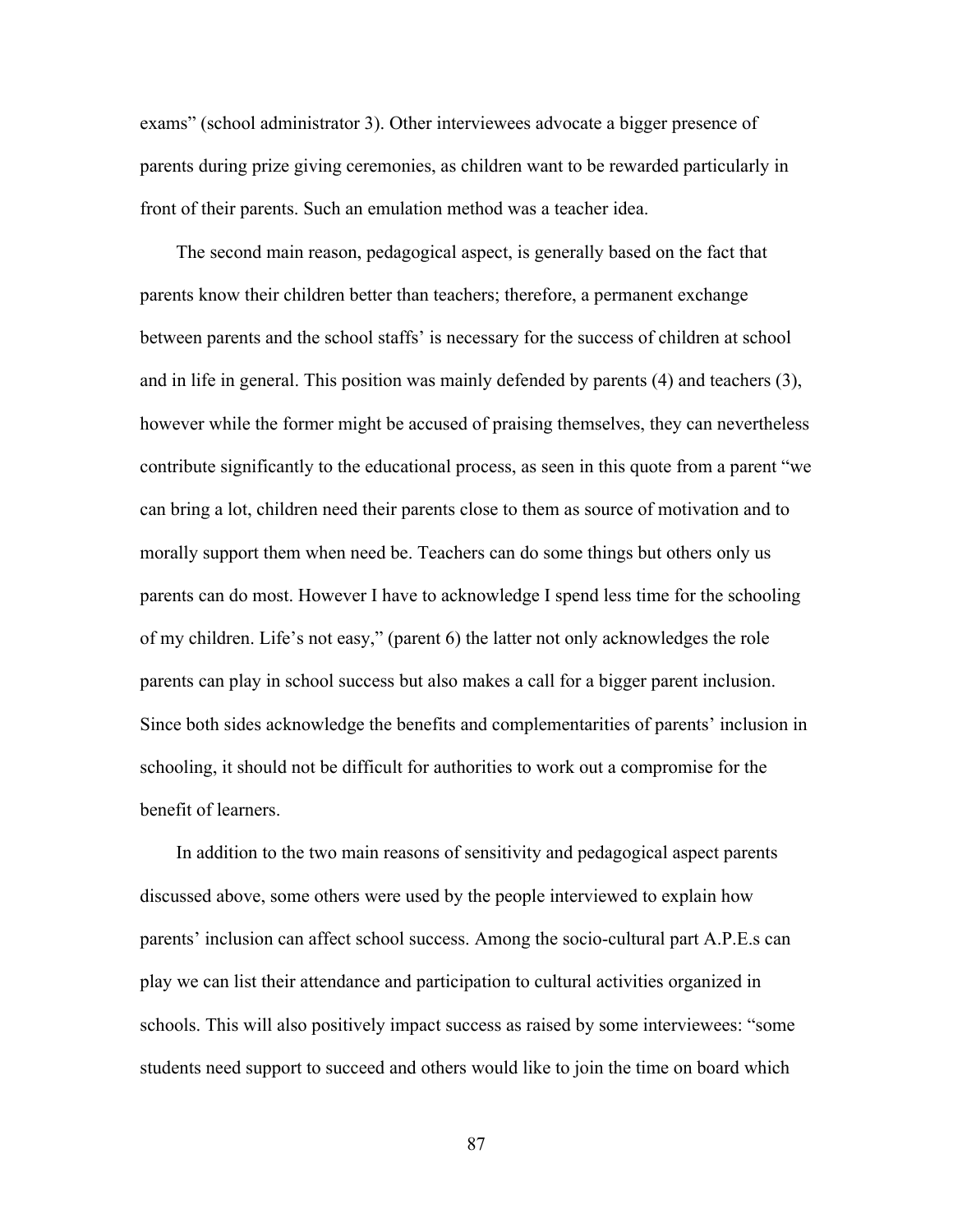make them love school and studies and hopefully succeed" explained a school administrator to sustain his position (school administrator 9). In addition to that, parents could also play an important social part through assisting students who "come from rural area places and need social assistance to continue their studies" in cities as a student remarked (student 1).

On the other hand, 22% of participants do not think that parents' inclusion will have any positive impacts on school success. The reason for this can be summarized through this startling quote from a teacher, "it would be absurd to think that parents' inclusion can decrease strikes and impact results. No, the causes for failures are diverse and parents can only play an inconsequential part … solutions should be found elsewhere." Though not thoroughly rejecting the role parents can bring in the process of school success improvement, people like this teacher minimize the actual impacts the inclusion of parents can have on school success and call for the exploration of other solutions for other causes of the high rate of school failure. In the same trend, some other participants including 1 parent and 2 students and 1 teacher consider that the place of parents are not at school but at home, and therefore they cannot impacts results. "If the teachers are competent enough, students should succeed" argued a parent.

Overall, the analysis of data throughout this chapter shows that parents and students in the great majority agree that parents devote little to no time to the supervision of their children's school work at home, with illiteracy and poverty being the main reasons. Moreover, most teachers, school administrators, students, and even parents acknowledge and deplore the scarce visits of parents to schools and their participation in schools' activities and integration in the decision making areas. And finally 78% of participants in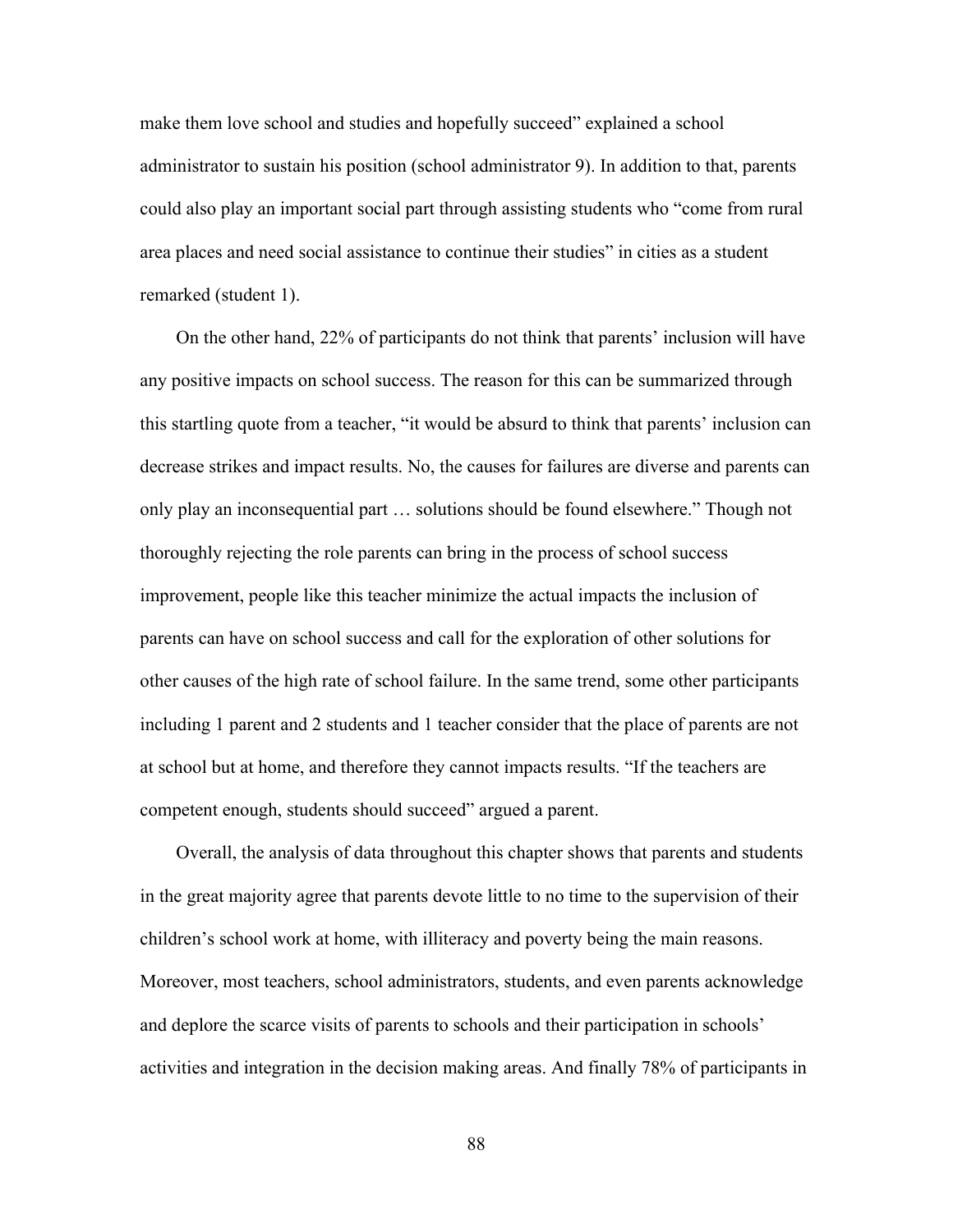the interview think that parents' inclusion can positively impact school success, because of the pedagogical contribution and sensitive weight parents can bring to the educational process. Indeed, the message one can derive from this chapter is that currently parental impact is underused and could be increased in order to obtain better educational success in Senegal. Although, there is no existing data that proves the direct effects parents' inclusion have or might have on school success, people still maintain a strong belief in the positive impacts it can bring in the educational system in general.

This chapter shows, at least, the undeniable role parents can play in the improvement of the educational system in Senegal. However, with the high rate of poverty some parents are mainly concerned with the daily expenses and education is down in the top priorities. Some others are aware of the crucial role of education in the socio-professional future of their children in the current global and competitive job market, but due to their poverty they are unable to bring all the necessary support to their children's education. A third group of parents, conscious of their modest economic situation, use it to motivate their children to work harder at school for hopefully a better future. Considering that "55 percent of heads of household without education are poor, compared to 46 percent of those with primary schooling… families where the head of household has secondary schooling (26 percent) or higher (12.5 percent)" (IMF, 2007), it is obvious that the majority of parents are illiterate and poor. Nonetheless a great number of people have made their way out though coming from modest families, and the example of the Lycee Limamoulaye located in Guediawaye (located in the poorest suburban area of Dakar) which receives most of the awards during the 2009 *Concours General*, a contest that gathers the best high school students in Senegal, is a startling one. Therefore, this paper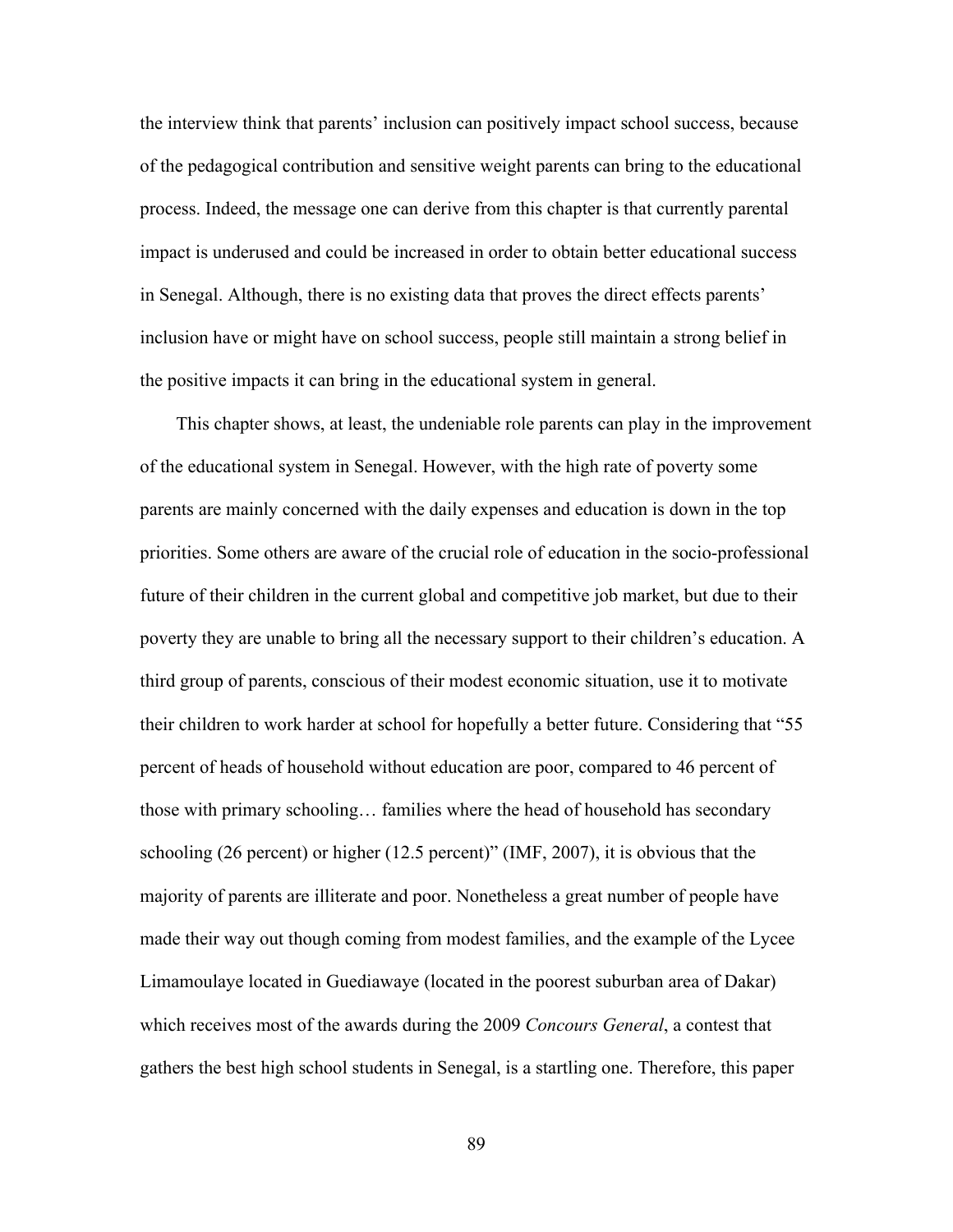finds it necessary to analyze the inputs provided by students, teachers, school administrators and parents about the impacts of poverty in the educational success. The chapter below discusses this issue.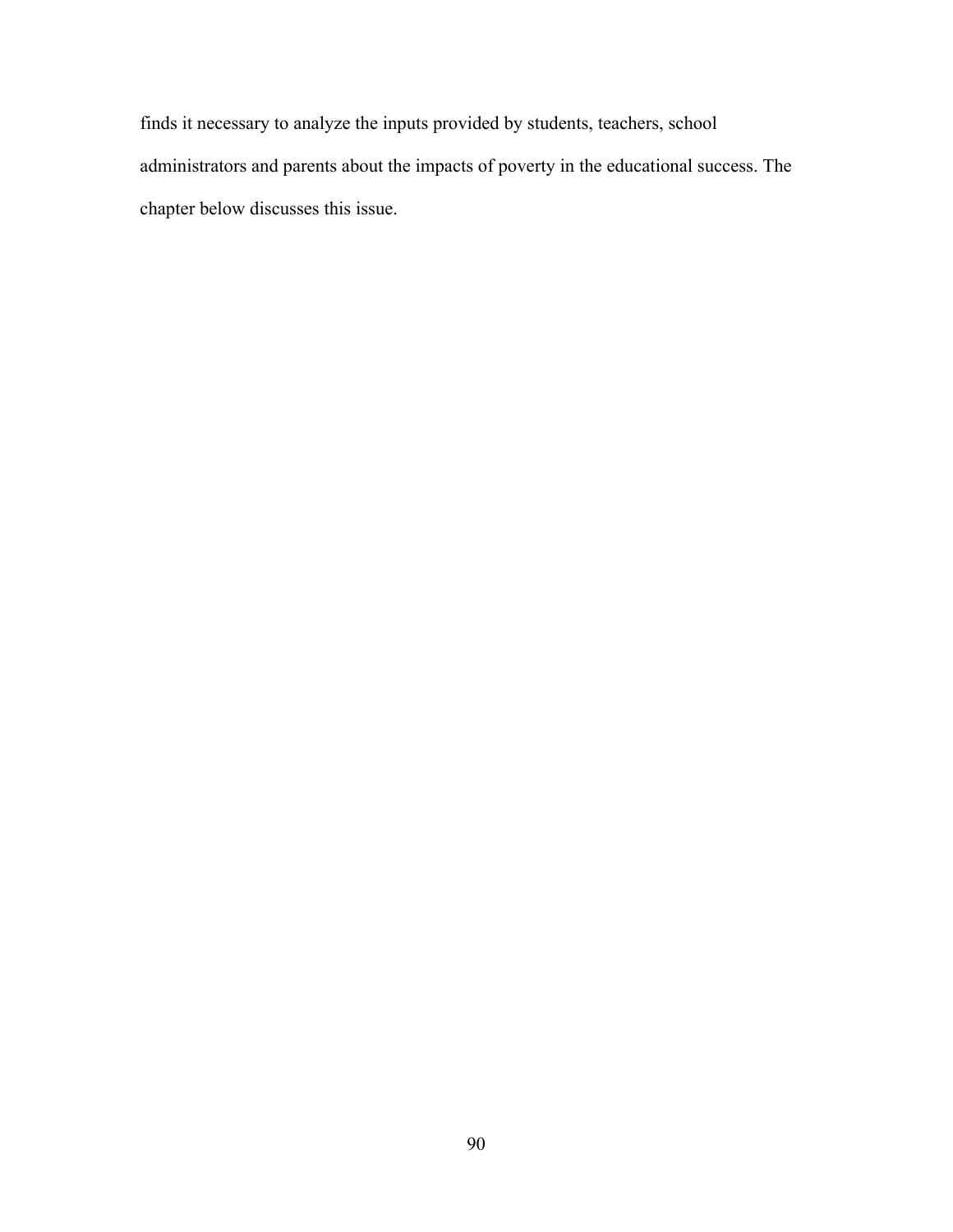#### **CHAPTER VII**

# **POVERTY AND IMPACTS ON EDUCATIONAL SUCCESS**

To measure the degree of wealth or poverty of students' families, in a country where we already know 57% of the population are reported poor based on the GDP per capita (\$1,900)and there is an unemployment rate of 54% (USAID Senegal) showing how dire the economic situation is, won't be a difficult task. As discussed in the background chapter, Senegal is an economically poor country. This paper has investigated parents' main occupations and their ability to provide their children with school materials, internet, and/or a mini home library to have the opinion of different school actors and how poverty can be perceived in the educational milieu. In other words, this paper measures wealth only in terms of the ability to provide children with educational materials needed to maximize their chance to succeed at school. Considering the hope parents nourish in the education of their children in Senegal, they would buy them school materials if they had the means to; therefore, the availability of material for students can inform about their economic situation. This chapter analyzes first the availability of school materials for students and parents' occupation, then the perceived correlation of wealth and grades, and finally what the participants think about the impacts of poverty on school success.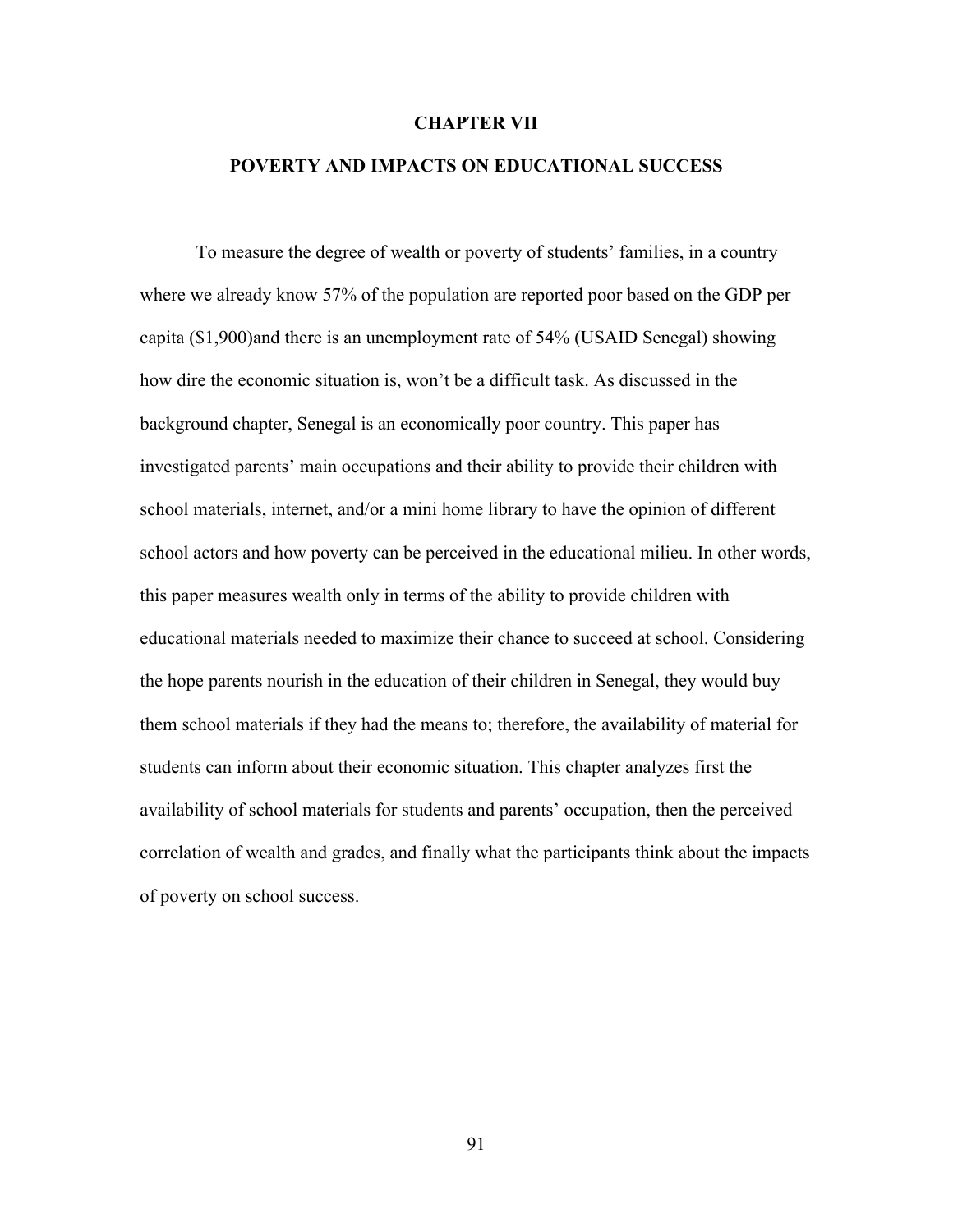### **7.1. Students' Access to Educational Materials**

Table 9 below shows the answers of parents and students as to whether or not parents buy school materials for their children and if children have access to internet and/or a small library at home.

|              | Do parents buy school |                | Do you have internet/library |    |
|--------------|-----------------------|----------------|------------------------------|----|
| Participants | materials?            |                | at home?                     |    |
|              |                       |                |                              |    |
|              | Yes                   | N <sub>0</sub> | Yes                          | No |
| Students     | $\overline{4}$        | 6              |                              | 9  |
|              |                       |                |                              |    |
| Parents      | 5                     | 5              | 3                            | 7  |
|              |                       |                |                              |    |
|              |                       |                |                              |    |

**Table 9: Availability of Educational Materials for Students**

The facts revealed by table 9 corroborate the obvious general poverty of the Senegalese, since 50% of parents and students interviewed do not buy or are not provided with school materials, and 80% of them do not have internet and/or library at home due to poverty. In addition to these facts, only three out of ten parents interviewed work for the government and are somehow likely to pay fees and materials for their children, because civil servants are assured to be paid every month and they benefit from health coverage. The other seven parents who work as masons, small farmers, traders, mechanic, or retired and are generally people of modest means in Senegal because their income generating activities are unstable and generally affected by the overall poverty of the population. They are therefore less likely than governmental officers to provide their children with school materials. Considering the important role technologies and libraries play in the current educational system, it is obvious that the majority of students in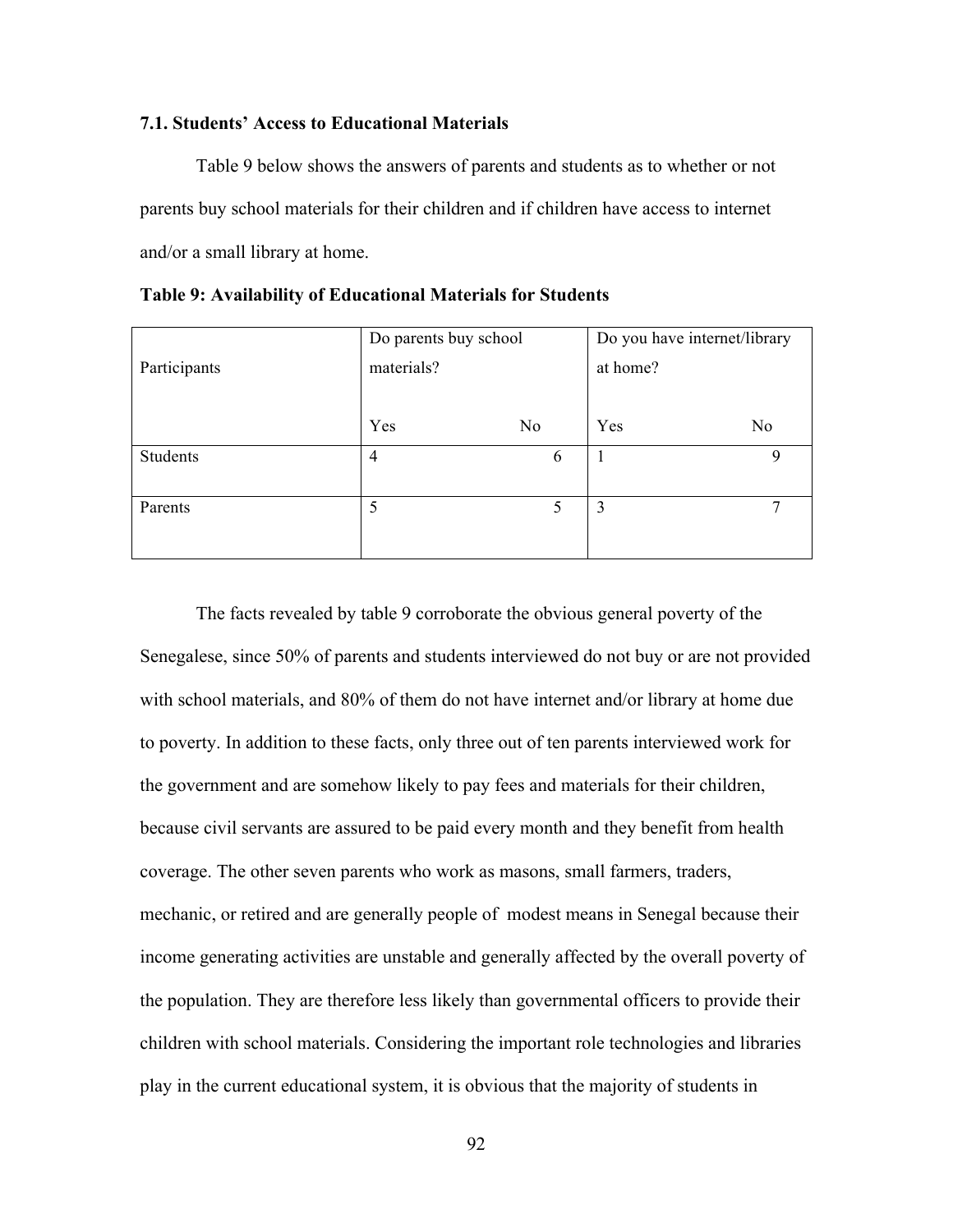Senegal are missing great opportunities to learn more, better, and at a faster pace. Furthermore, six out of the 10 school administrators interviewed have internet access for staffs and students in their schools whereas only three of them have libraries. Thus, even though, authorities provide some school materials such as books on programs, these materials are never enough. Children coming from richer families are better equipped in the quest for knowledge, success, and, later on, the job market.

# **7.2.Correlation Economic Status and Grades**

The question of whether or not wealth determines the students' grades and success at school was asked to the students, parents, and school administrators to have insights from the actual stakeholders of schools. The point of this question was first to know what these people think about wealth's influence upon success at school; specifically the discourse that rich children are bound to succeed and children coming from modest families are doomed to fail. Then, how poverty or wealth affects the motivation of students? Respondents had different understanding of the question and different opinion supported with different argument as the analysis of table 10 below shows.

| Do you think children coming<br>from richer families have better<br>grades? | Yes            | N <sub>o</sub> | Total |
|-----------------------------------------------------------------------------|----------------|----------------|-------|
| <b>Students</b>                                                             | $\overline{2}$ | 8              | 10    |
| Teachers                                                                    | $\theta$       | 10             | 10    |
| School administrators                                                       | 1              | 9              | 10    |
| Total                                                                       | 3              | 27             | 30    |
| Percentage                                                                  | 10%            | 90%            | 100%  |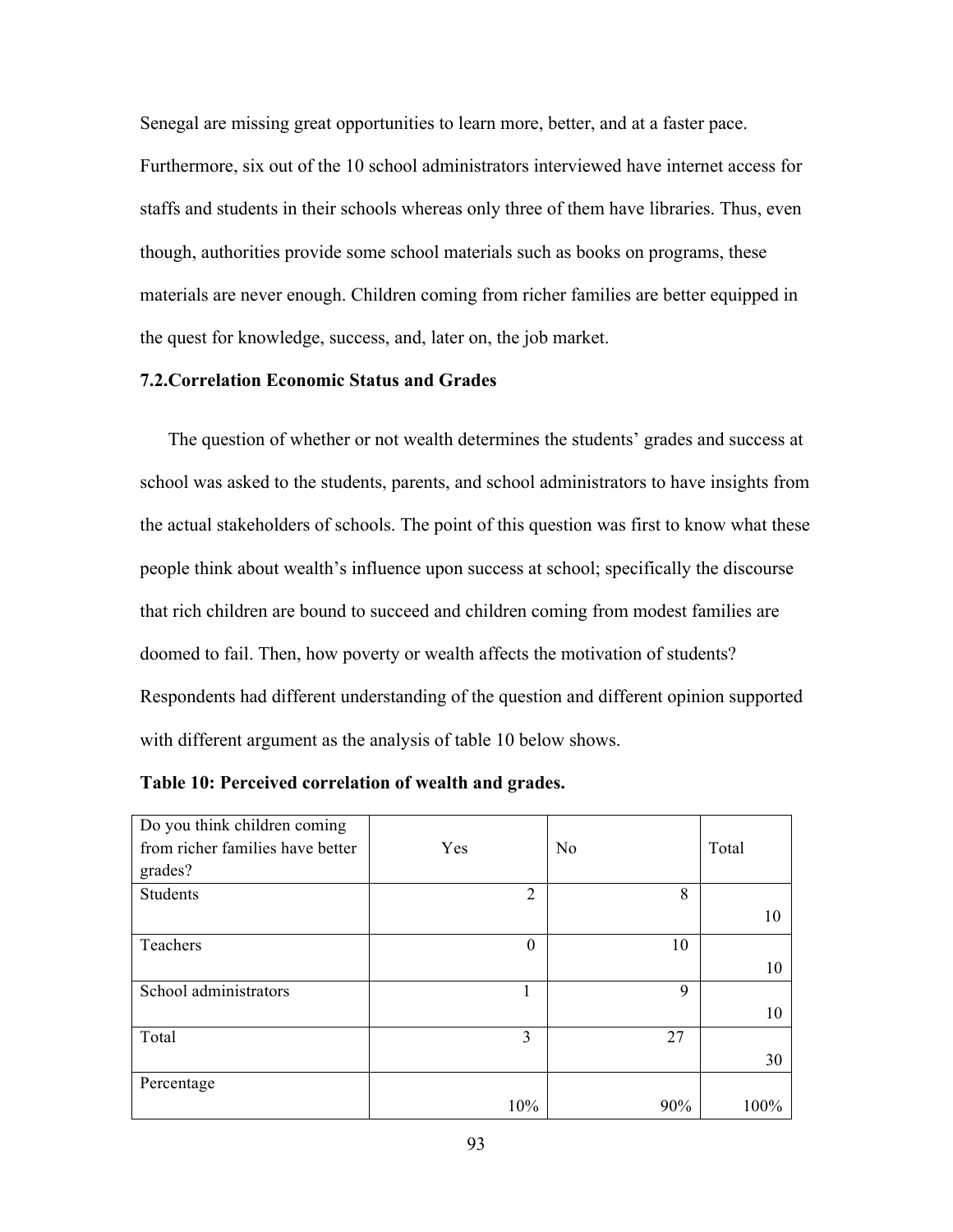More than 90% of school administrators, teachers, and students, concluded through their experience, that children coming from richer families do not get better grades. "Intelligence has nothing to do with wealth," argued a teacher to explain the non correlation wealth/good grades (teacher 4). This contradicts to an earlier point made by some respondents according to which poor parents cannot pay for home teachers and therefore minimize their children chance for success. If intelligence is enough to succeed at school he might be right, but if students need additional assistance in order to succeed his argument becomes debatable. The majority of other participants base their position on their own experience or the experience of famous people in Senegal or around the world. Many teachers and students gave examples of students who, though rich, are not doing well at school while other students who come from modest families or areas manage to have very good grades. Such facts and remarks show that there is no direct correlation between wealth and success at school or poverty and failure in popular perception. Though many of the respondents seem to agree on the crucial role means or wealth can play in educational success, few seem to admit that wealth leads to success. The explanation for this opinion could be the examples of people who have managed to make out their way in life even with meager means; and, on the other hand, examples of people who, despite their means, have failed many times in their lifetime. This is not valid only for Senegal, but everywhere in the world. However, does this mean that poverty impacts positively on school success? An analysis of table 11 below will give us a general idea of relation poverty/motivation then further poverty/school success.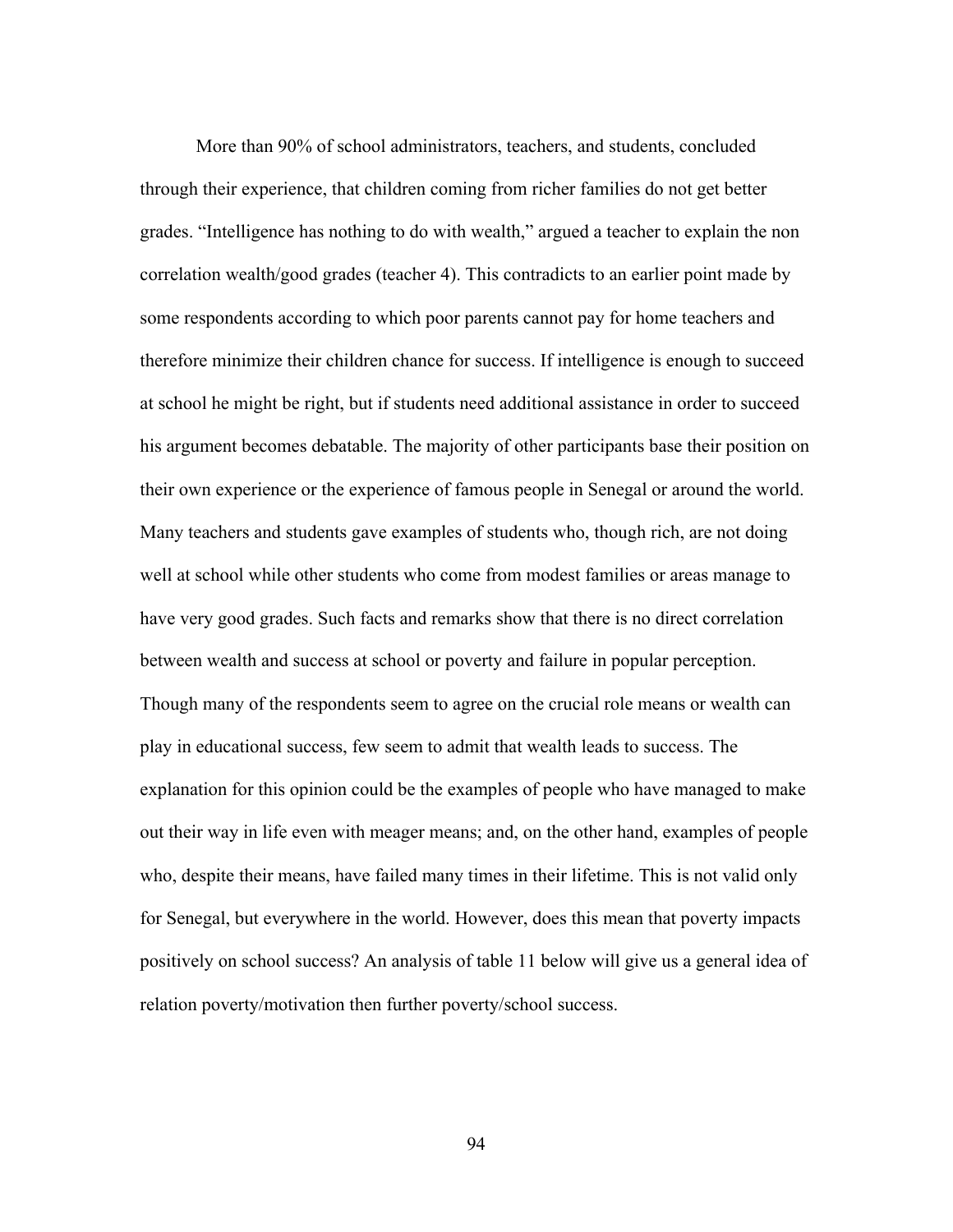## **7.3. Impacts of Poverty on School Success**

Table 11 below indicates the perception of respondents to whether or not poverty can be a source of motivation and factor to school success.

|                       | Is poverty a source of school |                | Does poverty lead to school |                |
|-----------------------|-------------------------------|----------------|-----------------------------|----------------|
| Participants          | motivation?                   |                | success?                    |                |
|                       | Yes                           | N <sub>0</sub> | Yes                         | N <sub>0</sub> |
| Students              | 8                             | $\overline{2}$ | 3                           | 7              |
| Teachers              | 7                             | 3              | $\overline{2}$              | 8              |
| Parents               | 6                             | 4              | 5                           | 5              |
| School administrators | $\overline{7}$                | 3              | 3                           | 7              |
| Community elders      | 8                             | $\overline{2}$ | 6                           | $\overline{4}$ |

**Table 11: Perception of the impacts of poverty on school success.**

Though most participants (36 out of 50) agree on poverty being a source of motivation for students, 31 out of 50 making 62% reject any idea of poverty as source of success at school. Poverty can be a source of great motivation for students because the Senegalese society places the great responsibility of supporting one's family once grown up on the shoulders of children, and they are often reminded of such responsibility and hope. Despite the high rate of unemployment among educated youth in the country that shows no actual correlation between education and employment in Senegal, people still place a great hope in education as a way to socio-economic success because they identify the educated leaders working for governmental, private, and international sectors as the social groups in Senegal that are better off. This is among the main point that motivate children to work harder at school; the hopes of offering a better life to their parents and family. One of the children commented that: "many people in the government come from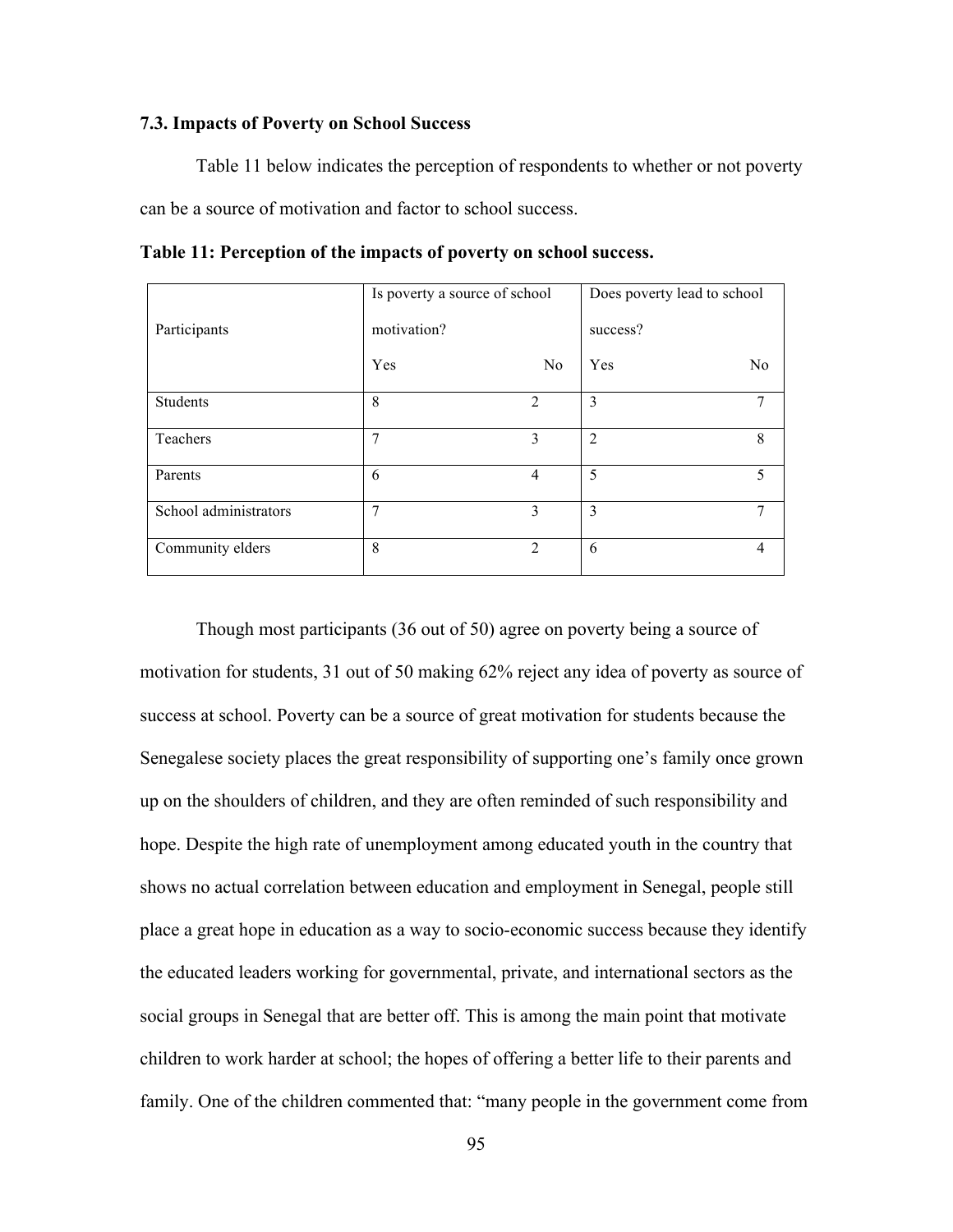modest families and why not us? … if we work hard at school we can get out of this situation and like any good children make our mothers proud, … we have to work harder than the others because we don't have as many means as they have and I am conscious of this." (Student 8) Quotes such as these express their motivation.

Participants who think that poverty does not encourage children to work more at school base this position on the shame children sometimes feel in sharing the same classes with other children who dress better and can afford all or most of the school materials required. For others poverty creates a need that leads children to, voluntary or through the influence of their parents, drop out school for miscellaneous jobs in order to contribute to the economic running of the family. This first point has been a source of many drop outs in school: I can confirm from my experience that, students, particularly girls are narcissistic at the age they attend middle/high schools (13 to 20). For example dress and make up become an important part of their personality; therefore if they can't afford to keep up with their peers, being with others who shows off nice clothes might be not easy for them to bear. As a result, they find any excuse to skip or just drop out of schools. With the establishment of mandatory uniforms since 2005, the educational authorities are endeavoring to fight against social inequalities within schools. From my own experience and perception, I believe that it was a good decision and it was hailed by the majority of parents and teachers. Uniforms which use to be private and professional schools property are now adopted by almost all the public schools; this fast expansion shows its acceptance by school actors.

As for the second point, considering that school requires a long period of time before one can hopefully reap any fruit some students "miss classes whenever they see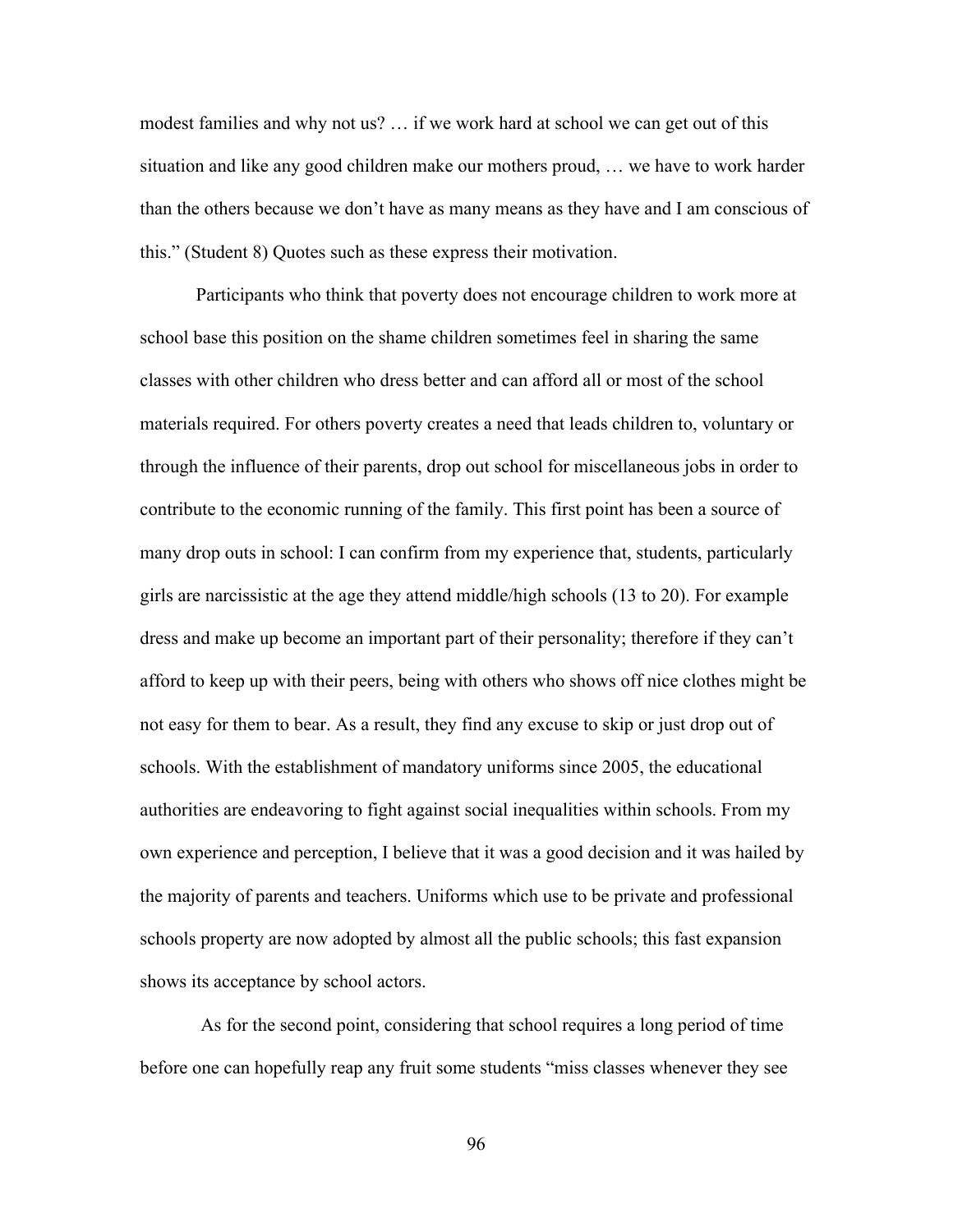any opportunity to make some money. Sometimes even it is the parents who send them do those jobs because of the pressing survival need, … others just drop school to learn other jobs like mason, blacksmith, tailor, farmer, etc. which do not last long and where children are more likely to gain some money while learning skills," commented a teacher to express his disagreement about poverty as a source of motivation for students (teacher 6). This comment also raises the issue of non formal education; many parents prefer to draw their children from school and send them to learn masonry, blacksmith, mechanic, hair-doing, tailor, etc. where they are more likely to find a job at a faster pace. However, the informal character of such education makes them low skilled workers who will have to work hard and earn less, maybe just enough to survive. Such type of education does not also help the country to attract big investors and multinational corporations who are more and more looking for educated work force to maximize their profit. I would say that it is not thoroughly a bad option that some parents decide to take their children to a non formal type of education where they would at least gain skills which will help them make money, maybe not enough to enjoy a luxurious life but perhaps better than being an unemployed graduate. I think authorities should step in and either support the existing informal vocational training to help them modernize and controlling their progress or set up formal vocational schools for those students who failed national exams or drop out of school. In 2009, the universities in Senegal could not contain all the students who succeeded the BAC, and President Wade made the proposition to create vocational school for those who were not admitted in the universities and those who failed the BAC too. Unfortunately, nothing has been done so far and it seems to be another political rhetoric meant just to appease the anger of students. It still remains that the idea of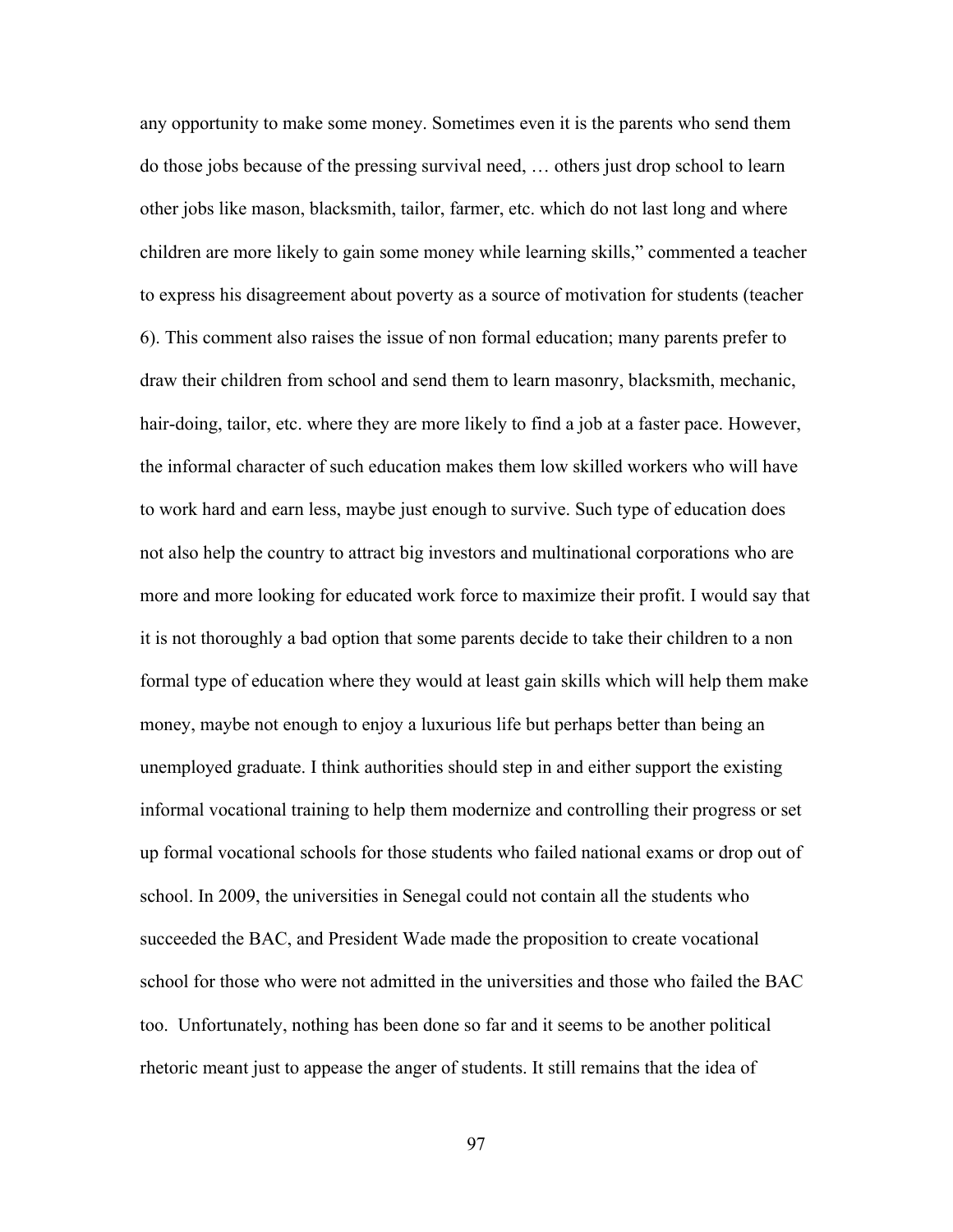vocational training can be a good alternative or back up to the general educational system and it could not only fight against school drop outs and all the consequences related to drop out, but also unemployment.

Despite the consideration of poverty as a source of educational motivation by most participants, 62% of people interviewed, as shown in the table 11, think poverty cannot be a source of success. Motivation and intelligence are good but not enough one can read from most of the comments. The same reasons raised to refute poverty as a source of motivation are put forward to negate any effect poverty might have on educational success. Lack of educational means, children's shame to be among others who are better off, pressing needs to satisfy the survival needs all seem to overpower intelligence and/or motivation. Though public education is free, schools still require a minimum of means for indirect expenses such as fees, books, pens, clothes, food, etc. As a teacher noted, "poverty undermines school success. No matter how intelligent you are you can only make it a short period of time because higher education requires more means and children coming from poor families would like to find a job the sooner, … some of them are really motivated but a few exceptions can make it to universities or higher education" (teacher 4).

Moreover, parents who have the means pay for home teachers and can take their children to some better and less strike-affected private schools where they have a better chance to succeed in national exams. The school programs are long, particularly in exam classes, and incompletion of the program will only decrease the chance of students who can't pay to fill the gap, considering how selective national exams are in Senegal. No matter how intelligent you are there is no way you can do something you have never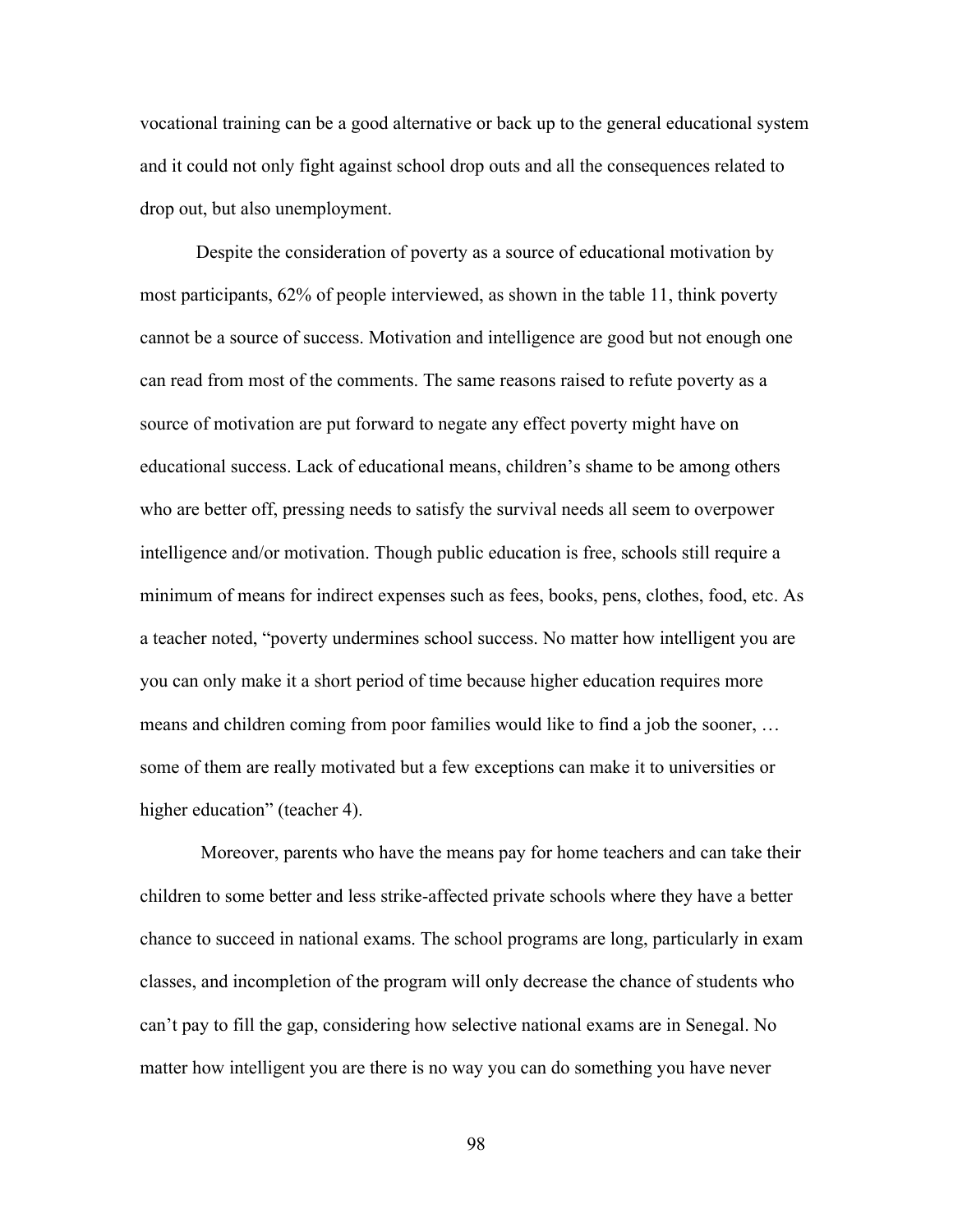learned before these students seems to say blaming at the same time the teacher for their strikes. The following quote from a schoolgirl illustrate this thought: "I failed my exams last year because of the strikes, we did not cover in class some parts of the exams… my father could not pay home teachers, and I was among the 5 top of my class since Seconde" (student 5).

Overall, the comments made by interviewees show that students who have access to the materials listed above are more likely to stay at school longer and succeed because higher studies demand more materials and financial means. Some students, coming from modest families, though intelligent, have to leave school due to lack of means or to respond to the first job offered to support their family and themselves. Others motivated by the poverty of their parents cling to school in order to get a better job and make a significant change.

One of my hypotheses in this paper is that poverty, unlike what many people think, can be a source of motivation and school success. If most of interviewees agree on the motivational effect poverty can have on children, it was not the case for poverty and success. The information collected through the interviews shows that 62% of people interviewed do not agree on the fact that poverty can positively impact on school success. However, some interesting comments seem to corroborate my point and reinforce my hypothesis; intelligence has nothing to do with wealth and poverty does motivate students. Therefore, instead of giving up or feeling sorry upon oneself, parent could try to use the fact of poverty as a means to trigger a strong awareness and motivation on their children to make them fight for a possible and necessary change, the first step of which could be through working harder at school, as hard work at school leads to degrees which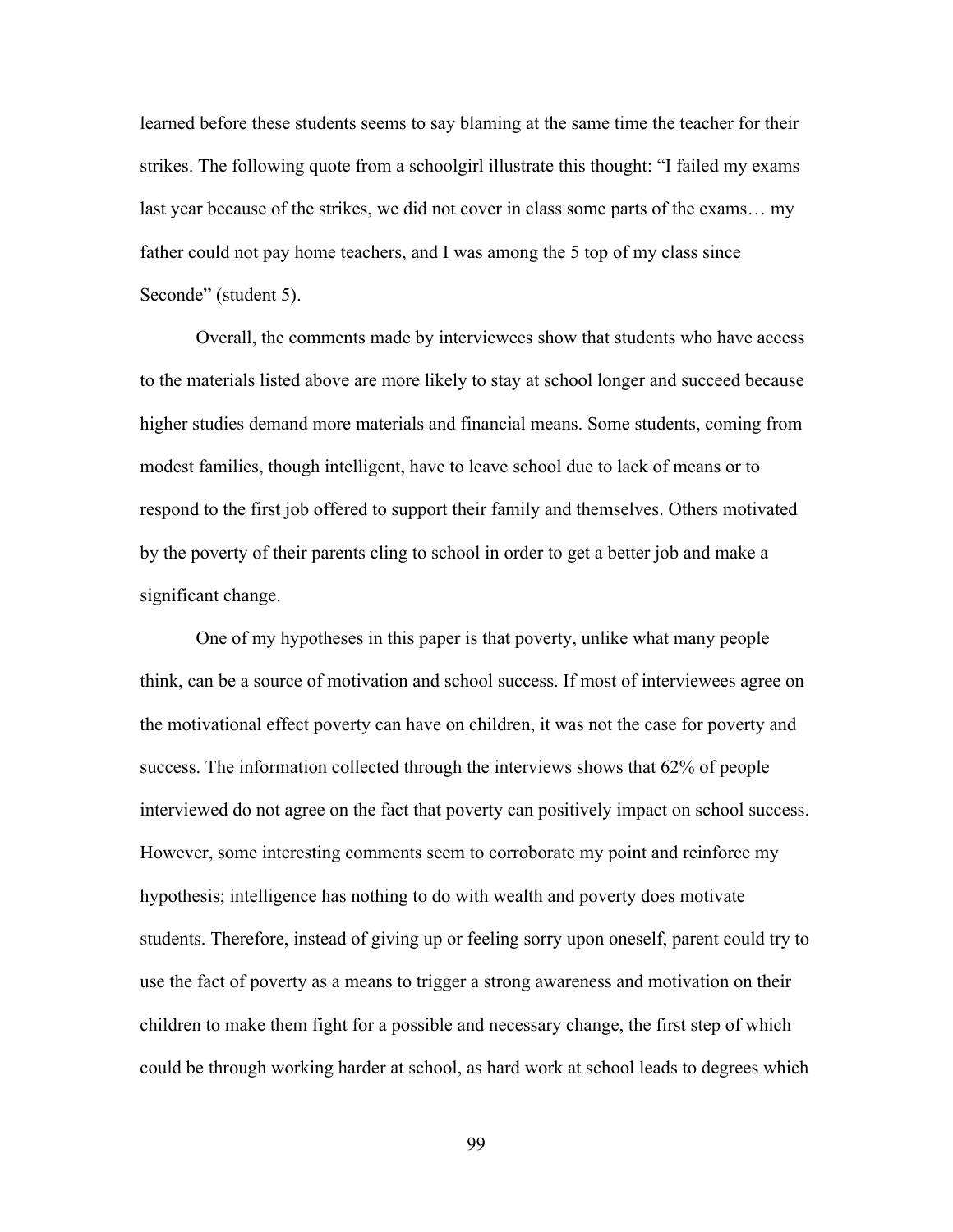leads to good, leading to a good paycheck and a better life. Degrees have gained a great place and importance in the current global world. Interestingly, degrees have increased the social mobility, making it possible for children, coming from poor families, rural areas, lower social class, or rich families, to dream and hopefully see their dreams become true someday.

Neither wealth no poverty seems to be an absolute means to school success for children. Even though, wealth facilitates access to school materials and therefore success to some students it is not the sole foundation to success; one does not need to be rich to be intelligent. As for poverty it pushes some students, through motivation, to success; however it is pulling many others from success whenever a minimum of means is required to succeed or when it makes some children drop out of school to resort to petty jobs. Further studies on the life stories of the students are needed to better understand the actual role poverty in school success in such societies.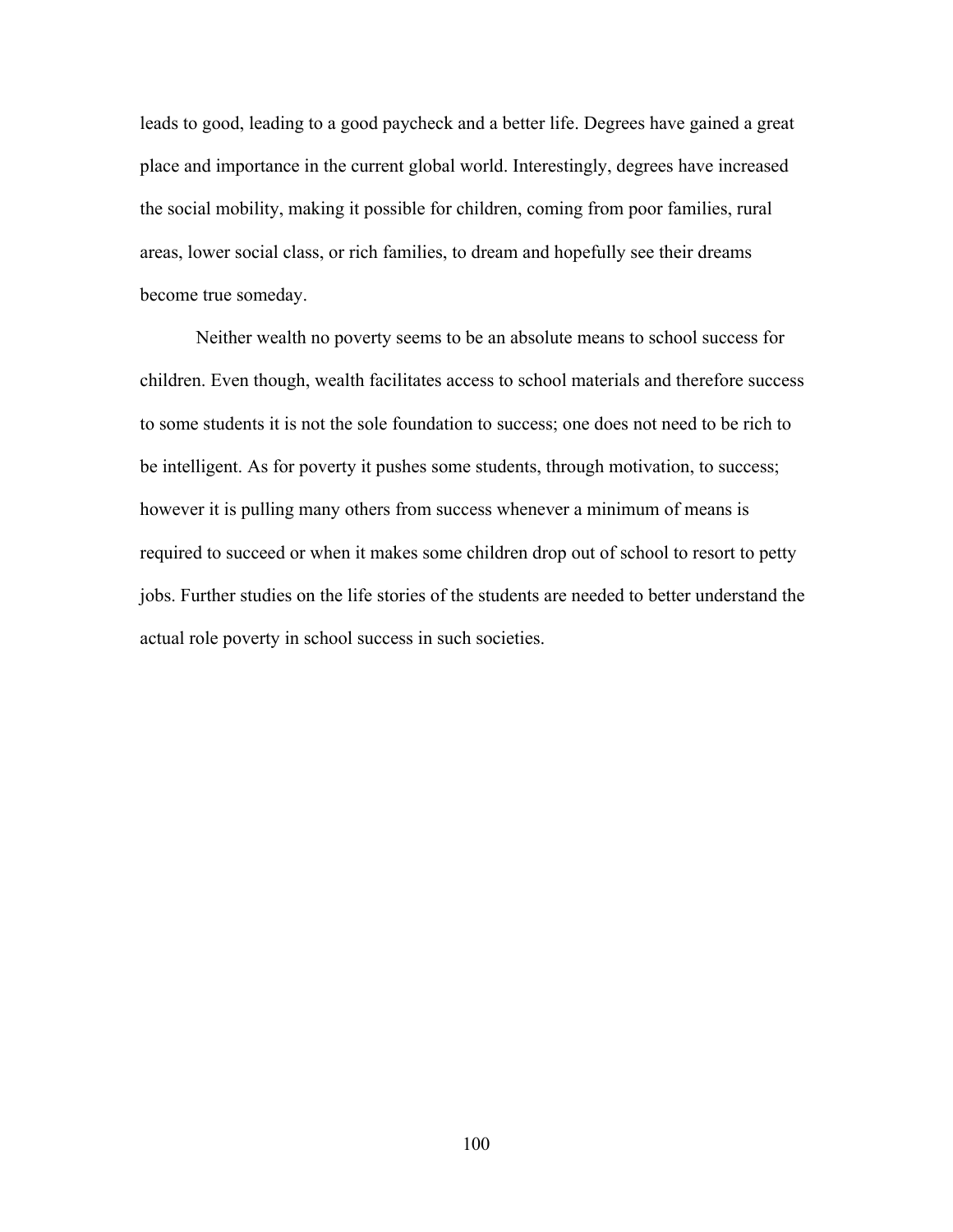### **CHAPTER VIII**

## **CONCLUSION**

Human capital is the most available and sustainable asset in a country on the edge of the Sahara with little natural resources. The Senegalese authorities seem to be aware of this fact, and have responded by investing a big part of the national budget in education. During the last two decades the country has succeeded in expanding basic education, access to schools, and girls' education through reforms and programs such as the PDEF. However, this important investment will be a loss if the failure rate in national exams and dropout remains as high as discussed in this thesis.

This thesis investigated the ways in which educational success could be improved, with a focus on traditional culture as possible pathways to school success. Incorporation of traditional values, greater parental involvement, and the impacts of poverty on children's motivation and performance were the main points discussed with the participants in this research. This thesis was a great opportunity to collect insights from students, teachers, school administrators, parents, and community elders about the issue.

This investigation has provided interesting findings about the issue. First there is an absence of formal and specific courses about traditional values in the curriculum. A great majority of the respondents find it relevant to integrate them in the curriculum and they also think that an increased incorporation of traditional values could decrease the failure rate at national exams. However, questions such as which traditional values should be taught, by whom, and how, have been raised by many respondents.

Second, apart from the small number of parents who are active in the A.P.E.s, the majority of parents are barely involved in schools and the formal education of their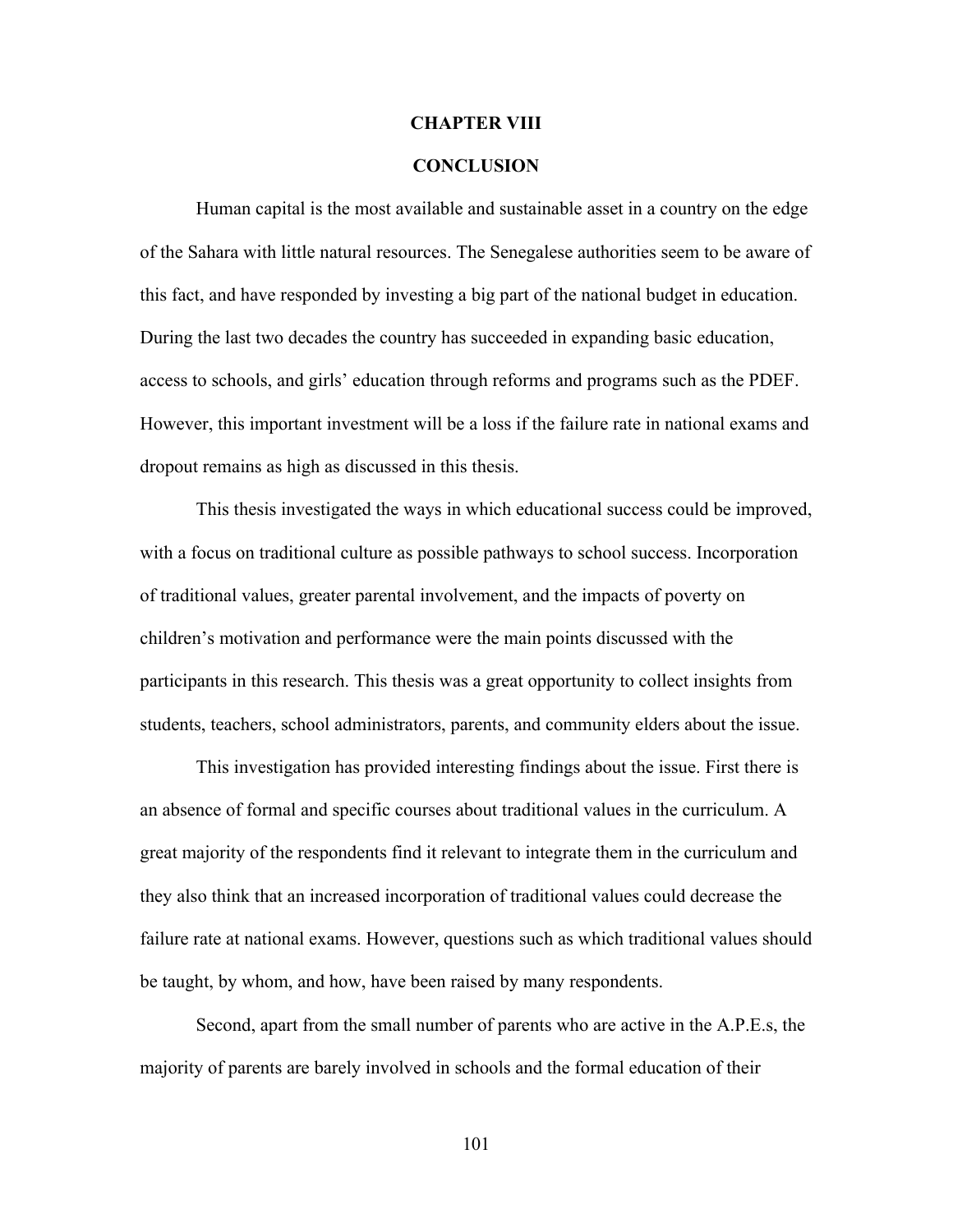children. They are generally convoked at school to pick up their children's end of semester grades or when schools need funds. The great majority of parents do not supervise their children's school work and they are not involved in school activities and decision making, according to the responses collected. Though everyone seems to agree on the need to have them be more involved in the educational process and on positive impacts this might have on students' success, few suggestions were proposed on how to integrate parents into educational system. Poverty and illiteracy seem to be the main causes of this situation. Parents do not have time to participate in their children's schooling. Because they are worried about providing their family with food and because of their own lack of formal education, they do not find it necessary and important to participate in school activities.

Third, poverty does not facilitate success at school, but it can be a strong source of motivation for children to succeed. It could thus be harnessed to boost children's hard work and respect of schools' rules.

The main challenges remain in the implementation of these findings in order to improve the educational system. Additionally, it is crucial to consider how to overcome inter-cultural barriers related to the choice of traditional values to be taught. Considering the cultural diversity within the country and the controversy of some traditional values, I suggest a localized approach to selecting and teaching these values. Programs on traditional values can be negotiated among teachers, students, parents, school administration, and community elders locally, for each school. Part of such programs can be formally designed and taught by teachers in class. The selected values can be implicitly taught through existing programs such as *Education Civique* or *Morale*. Others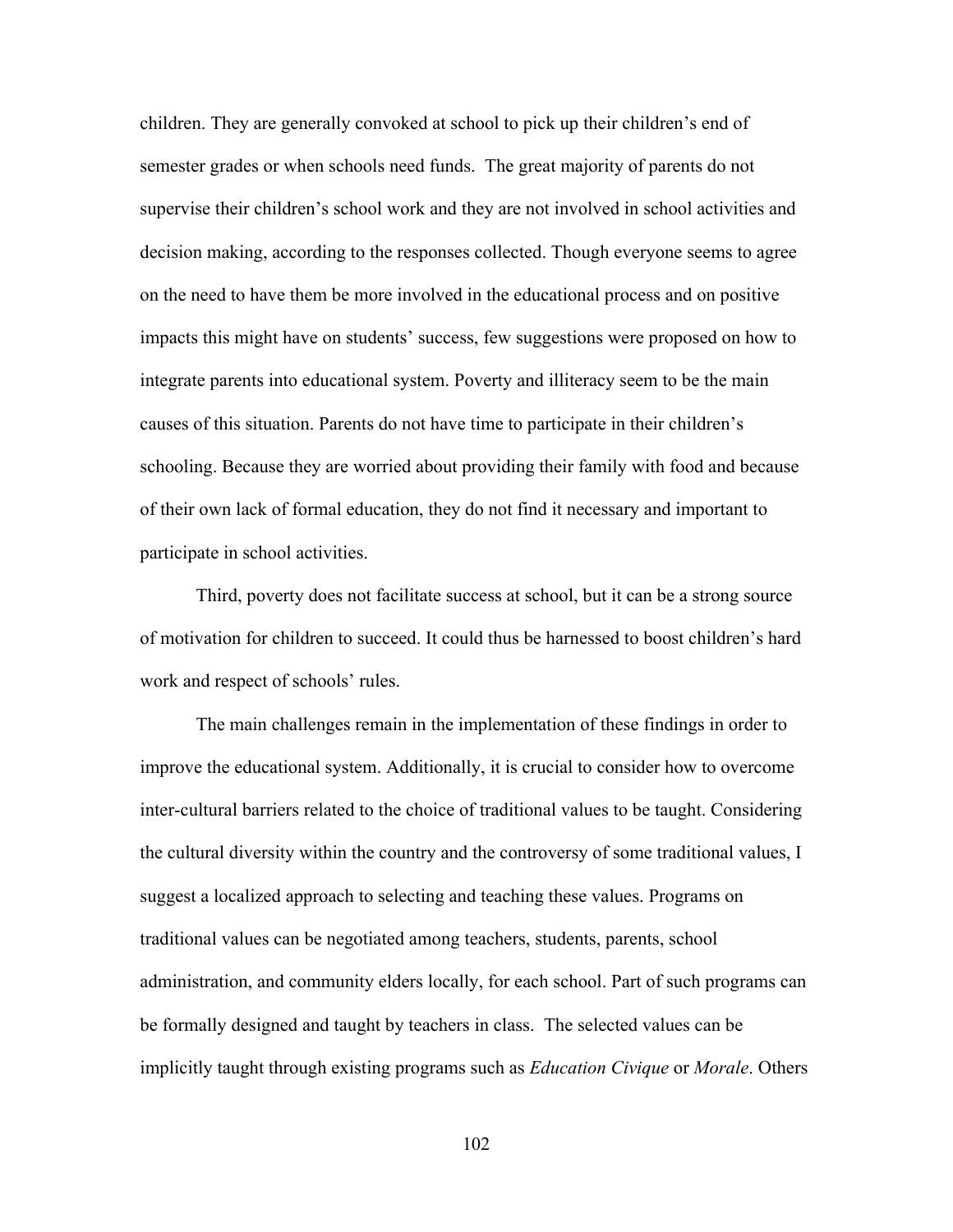ways of teaching the values identified can be activities designed and implemented by the community through the A.P.E.s. These activities can be presentations, conferences, talks, debates, etc. and they should be mandatory for school staffs, students, and parents to attend. The content of such programs and activities must be based on local history, values, customs, and beliefs selected by this local group.

Furthermore, to facilitate and make this approach a long term and efficient one, parents or a close member of the student's family should be required to participate in these activities and meetings a number of times throughout the school year. All the parents or the majority of them should be given some responsibilities in the process regardless of their educational level or socio-economic status. Students also should be required to be involved in these classes and activities. Such an approach is all the more important as it will build connection, better understanding, and confidence between school administration and the local community. In addition to teaching local values to students this approach can be an efficient way of communication with parents and a great means of motivation or dissuasion towards students. Once parents get involved in school activities, it will be easier to have them contribute money or volunteer for the school. Parental and elderly power can be used to stop or tremendously decrease the strikes of students but also of teachers because Senegalese show great respect to elders and generally accept their requests. The tension between local values of social caste, slavery, use of stick in the education of children, etc. can be progressively resolved by parents and community elders once they included in the educational process. Endowed with their wisdom and know-how in terms of communication, they will never raise or teach some values that will frustrate some people particularly children, if not to denunciate them. In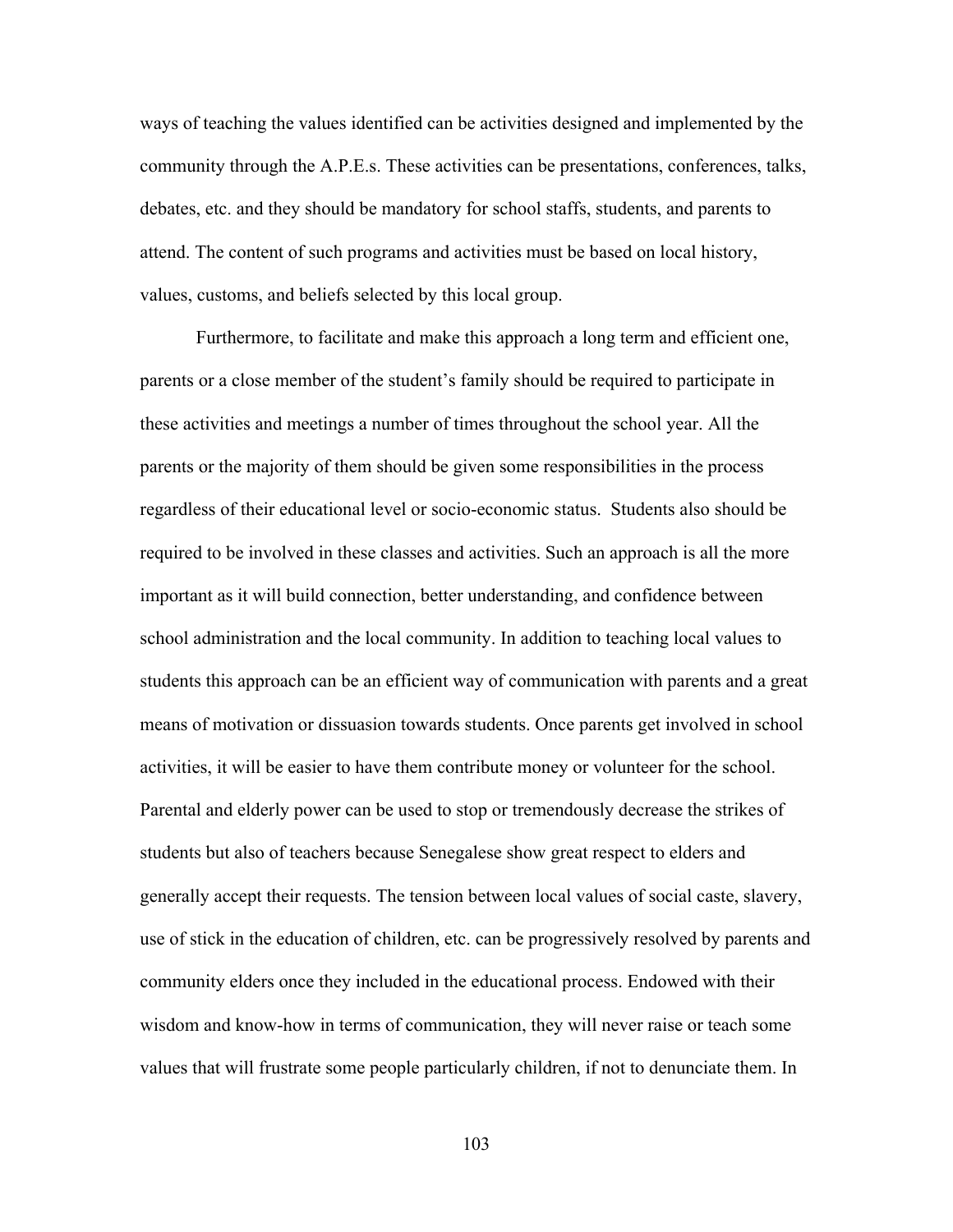Senegal, even the people who still believe in social castes and slavery rarely show it openly for fear to frustrate people or contradict with their own religious values. The use of stick at school which seems "barbaric" to the Western values is understandable and accepted by many parents from my experience. Therefore, they should be among the values that Senegalese should keep, even though they contradict with others' vision of educating children. However, they should be used for younger students and at a moderate way.

At a national level, some values such as *jom, kersa, fulё, mu*, etc. which are shared among almost all different cultural identities and do not contradict with religious beliefs should be integrated in the curriculum and added to the educational process. An upstream training of teachers accordingly will be necessary to make it more efficient. The five most common languages in each region should be available in middle/high schools to give those students who want to learn their language an opportunity to do so. To avoid any frustration from the other groups, the learning of such languages can be optional but strongly recommended. With a good communication with parents, this innovation can be successful.

Some students are already complaining about the workload and are afraid that more subjects will only decrease their chance of success. A balance in school curriculum can thus be found by decreasing programs which focus too much on irrelevant values of foreign countries such as literature, the history and geography about Western countries to the neglect of African ones, a legacy of colonial schooling in Senegal, and replacing them with the teaching of local knowledge. Hopefully students will be more interested in learning about themselves and therefore motivation and success will follow. None of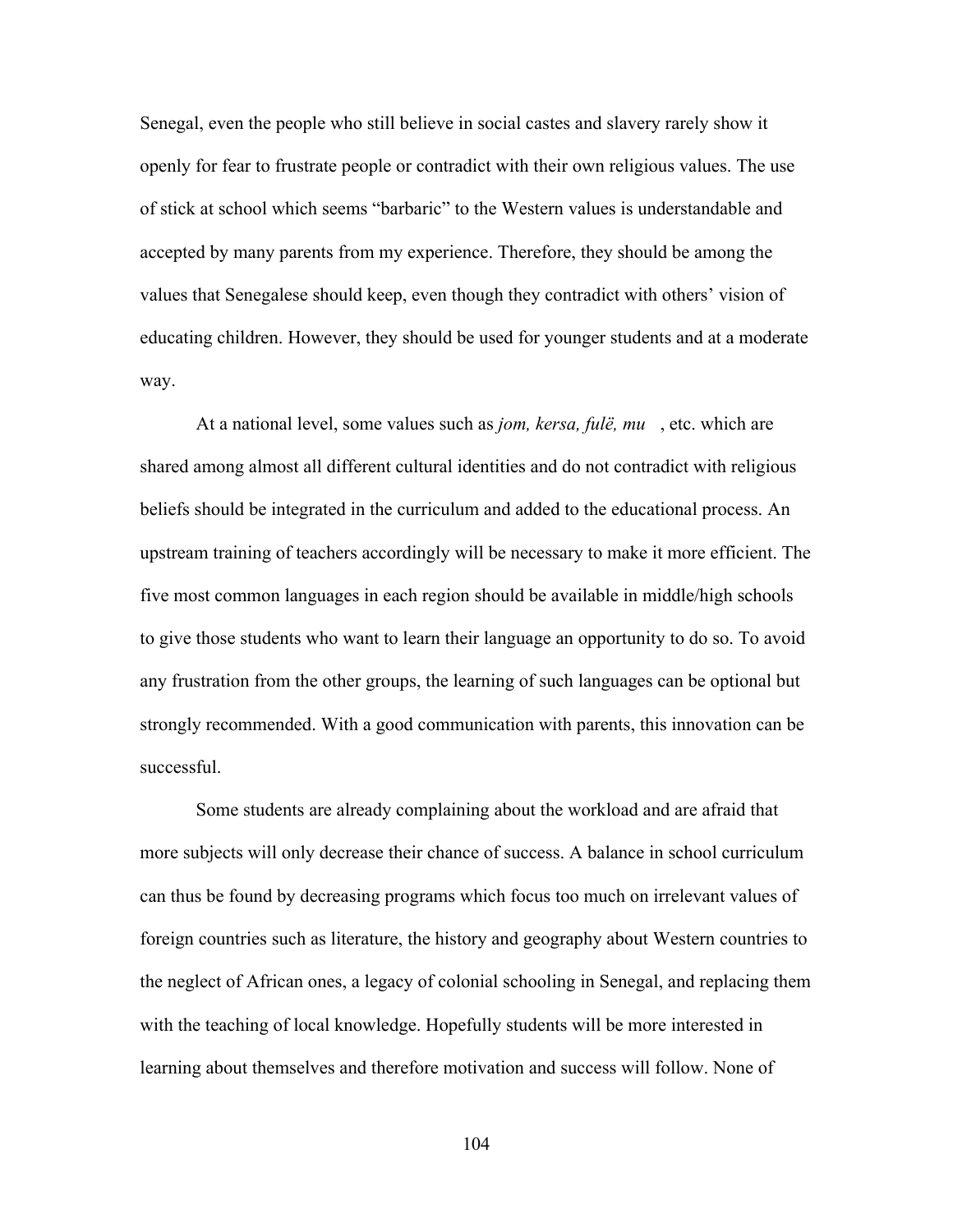these approaches approach requires substantial financial means, if professionally handled, can lead to the creating of a Senegalese citizen deeply both rooted in his values and open to world as suggested Senghor, the first president of the country.

Finally, to avoid a static social hierarchy, the discourse that poverty leads to poverty should be banned. Children and students in particular should be always reminded that success at school is not only a matter of means. Both poor and rich can succeed or fail at schools and that students coming from less wealthy families should work hard to change the trend. This positive discourse can be integrated in the formal or informal teaching of traditional values recommended above.

Overall, since the economic approach does not seem to be an efficient way to lead to development in Africa and Senegal in particular, other options for development could be explored. The billions of US dollars invested in the developing world for more than half a century has failed. Cultural capital can be an efficient alternative. Some values have held the Senegalese and Africans in general, together and have helped them face the hardest moments of their life long before colonialism. Harnessing, keeping and nurturing those values can lead to another form of development. This "development" may not be economic western definitions one but rather focuses on the values of social community life where people work hard to earn their living with dignity and share with others the little they have. Education should be used to keep magnify those good values, not to keep children away from them.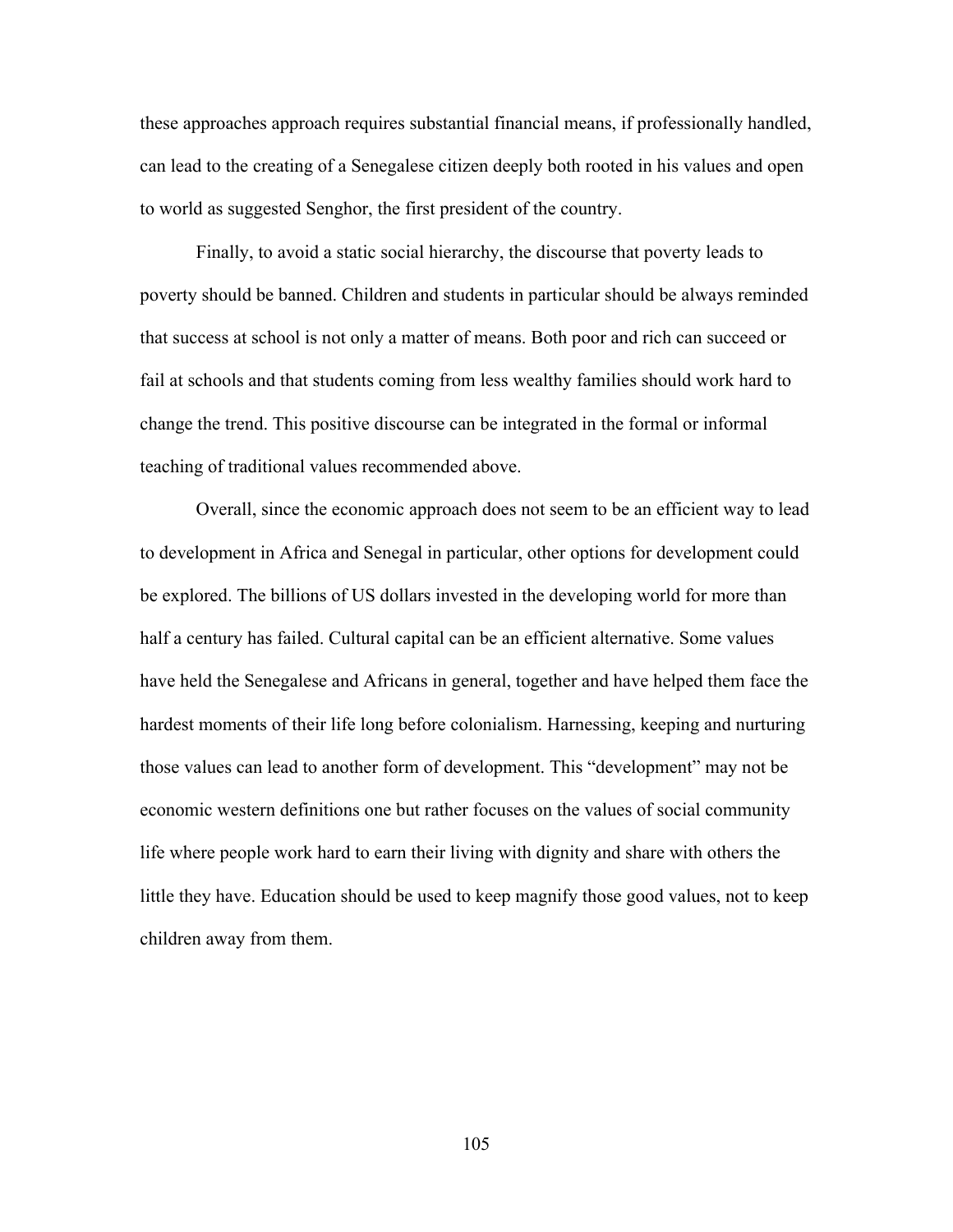## **APPENDIX A**

# **LIST OF ACRONYMS**

| <b>ANCTP</b>  | Agence National de la Case des Touts- Petits                       |
|---------------|--------------------------------------------------------------------|
| <b>APE</b>    | Association des Parents d'Elèves                                   |
| <b>BFEM</b>   | Brevet de Fin d'Etudes Moyennes                                    |
| <b>CFEE</b>   | Certificat de Fin d'Etudes Elémentaire                             |
| <b>EFA</b>    | <b>Education For All</b>                                           |
| <b>ECCE</b>   | Early Childhood Care Education                                     |
| FAPE          | Fédération des Associations des Parents d'Elèves                   |
| <b>GDP</b>    | <b>Gross Domestic Product</b>                                      |
| <b>GEEP</b>   | Groupe pour l'Etude et l'Enseignement de la Population             |
| <b>HDI</b>    | Human Development Index                                            |
| <b>HIPC</b>   | <b>Highly Indebted Poor Countries</b>                              |
| <b>IMF</b>    | <b>International Monetary Fund</b>                                 |
| <b>MDGs</b>   | Millennium Development Goals                                       |
| <b>NGO</b>    | Non Governmental Organization                                      |
| <b>PDEF</b>   | Programme Décennal de l'Education et de la Formation               |
| <b>UNDP</b>   | <b>United Nations Development Program</b>                          |
| <b>UNESCO</b> | United Nations, Educational, Scientific, and Cultural Organization |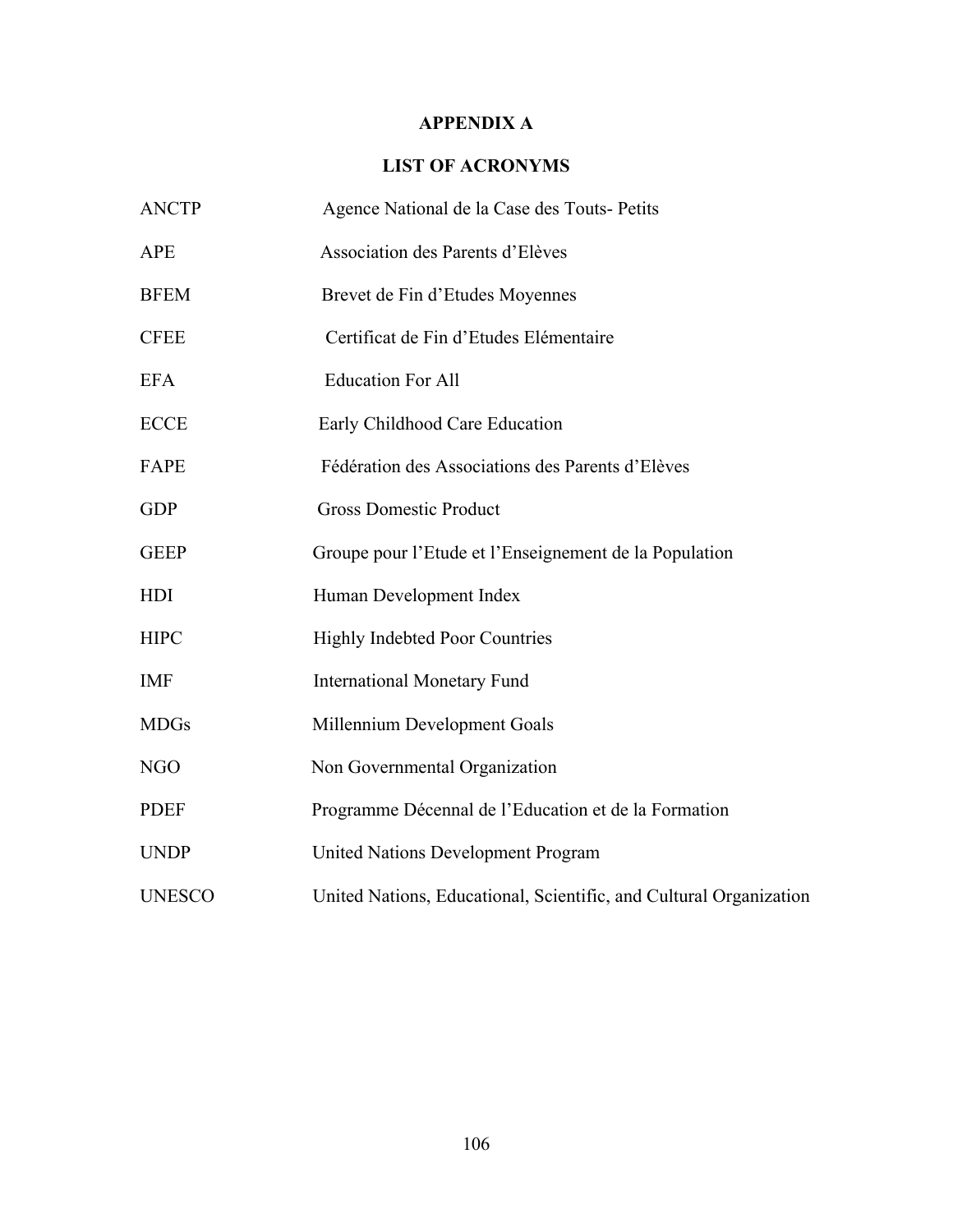### **APPENDIX B**

## **INTERVIEWS BY AUTHORS**

- Student 1, Pout, Senegal, July 5 2010
- Student 2, Pout, Senegal, July 5 2010
- Student 3, Pout, Senegal, July 6 2010
- Student 4, Dakar, Senegal, July 11 2010
- Student 5, Dakar, Senegal, July 11 2010
- Student 6, Dakar, Senegal, July 22 2010
- Student 7, Dakar, Senegal, July 24 2010
- Student 8, Tamba, Senegal, August 11 2010
- Student 9, Tamba, Senegal, August 12 2010
- Student 10, Tamba, Senegal, August 13 2010
- Teacher 1, Pout, Senegal, July 16 2010
- Teacher 2, Pout, Senegal, July 16 2010
- Teacher 3, Pout, Senegal, July 29 2010
- Teacher 4, Dakar, Senegal, July 24 2010
- Teacher 5, Dakar, Senegal, July 24 2010
- Teacher 6, Dakar, Senegal, August 3 2010
- Teacher 7, Tamba, Senegal, August 16 2010
- Teacher 8, Tamba, Senegal, August 17 2010
- Teacher 9, Tamba, Senegal, August 17 2010
- Teacher 10, Tamba, Senegal, September 3 2010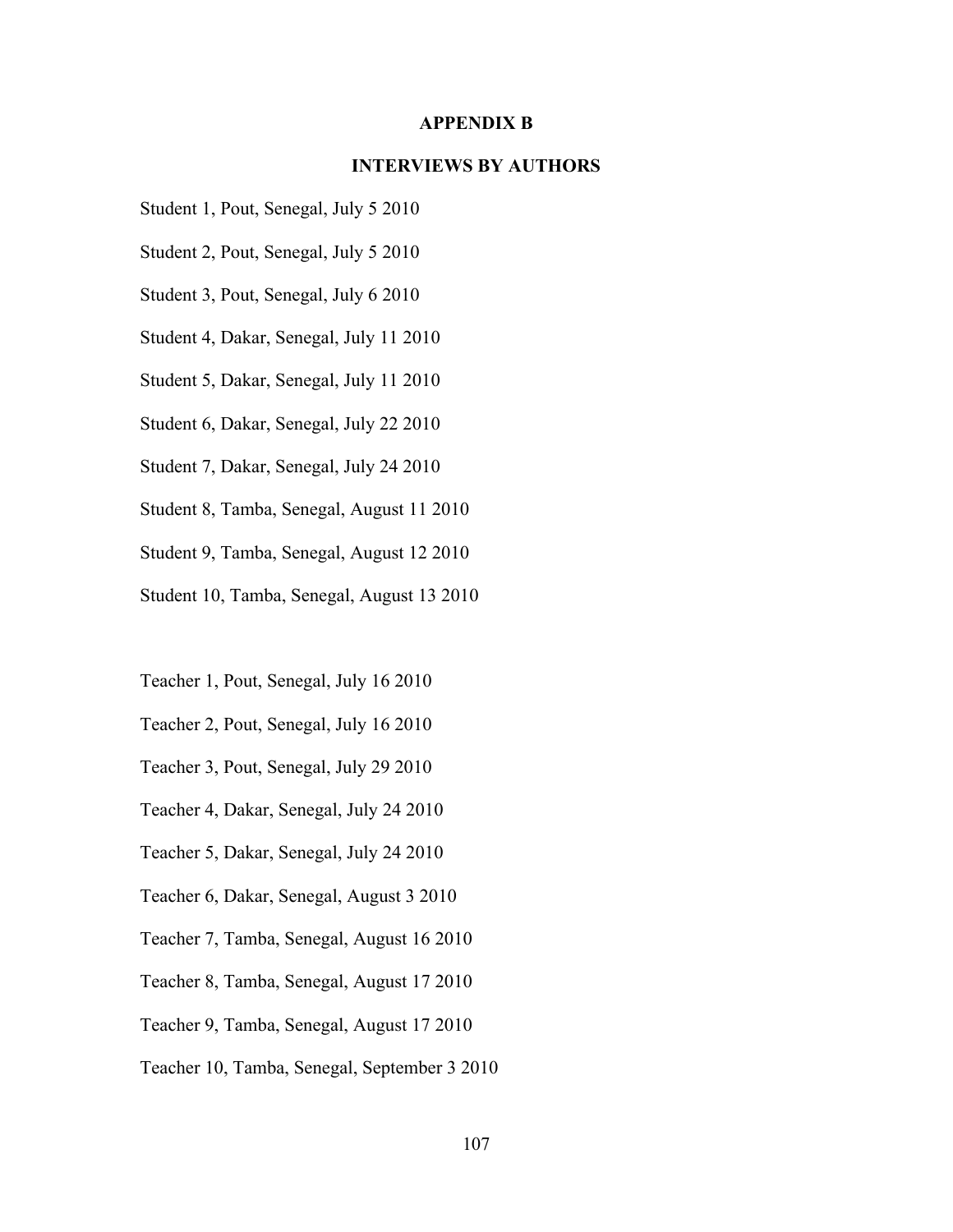- Parent 1, Pout, Senegal, July 15 2010
- Parent 2, Pout, Senegal, July 17 2010
- Parent 3, Pout, Senegal, July 17 2010
- Parent 4, Pout, Senegal, July 17 2010
- Parent 5, Dakar, Senegal, July 23 2010
- Parent 6, Dakar, Senegal, July 23 2010
- Parent 7, Tamba, Senegal, August 11 2010
- Parent 8, Tamba, Senegal, August 11 2010
- Parent 9, Tamba, Senegal, August 11 2010
- Parent 10, Tamba, Senegal, August 12 2010
- School administrator 1, Pout, Senegal, June 29 2010
- School administrator 2, Pout, Senegal, July 4 2010
- School administrator 3, Pout, Senegal, July 4 2004
- School administrator 4, Pout, Senegal, July 7 210
- School administrator 5, Dakar, Senegal, July 10 2010
- School administrator 6, Dakar, Senegal, July 11 2010
- School administrator 7, Dakar, Senegal, July 24 2010
- School administrator 8, Dakar, Senegal, July 24 2010
- School administrator 9, Tamba, Senegal, August 20 2010
- School administrator 10, Tamba, Senegal, August 17 2010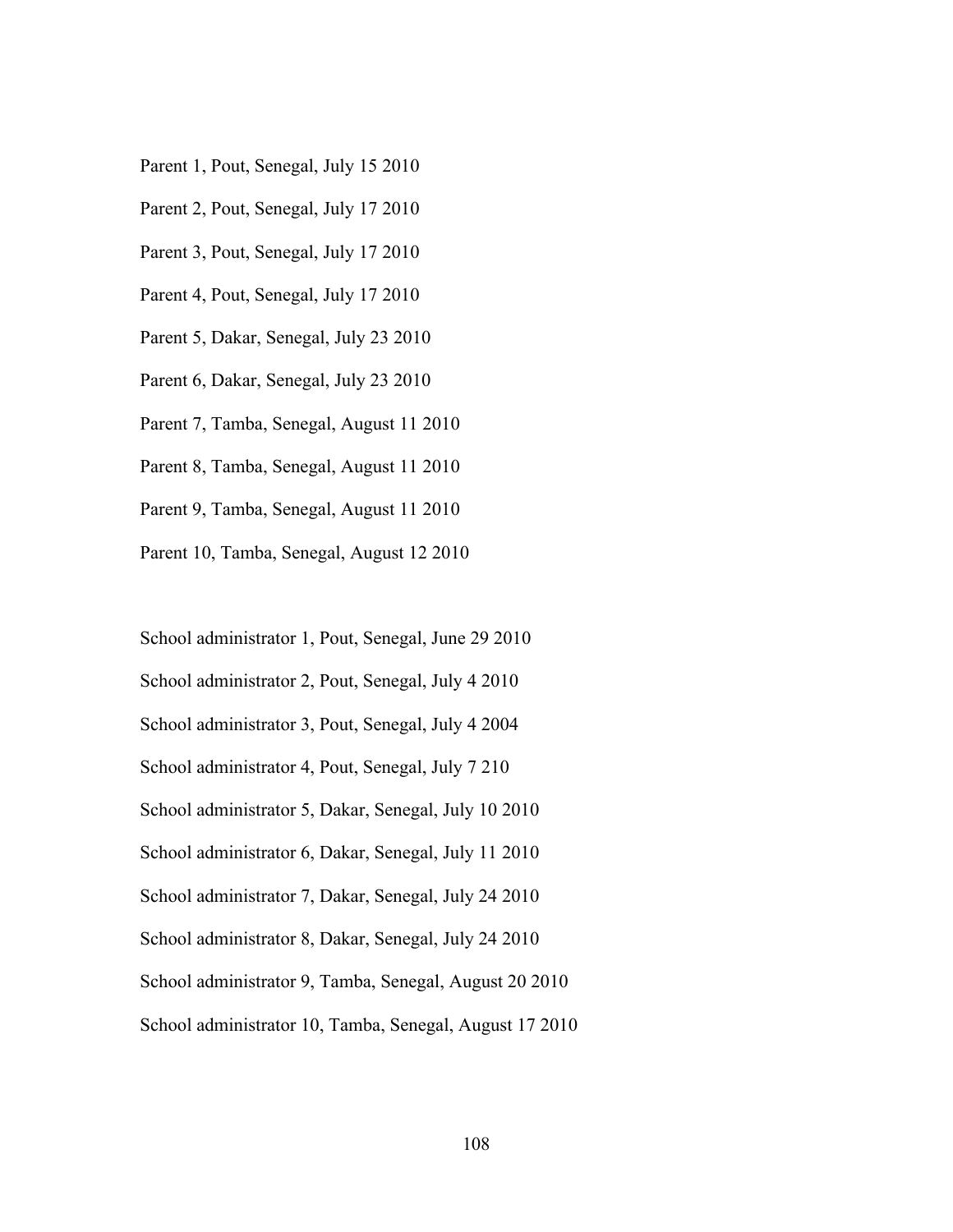Community elder 1, Pout, Senegal, July 15 2010

Community elder 2, Pout, Senegal, July 15 2010

Community elder 3, Pout, Senegal, July 16 2010

- Community elder 4, Pout, Senegal, July 16 2010
- Community elder 5, Dakar, Senegal, July 22 2010

Community elder 6, Dakar, Senegal, July 22 2010

Community elder 7, Dakar, Senegal, July 26 2010

Community elder 8, Tamba, Senegal, August 12 2010

Community elder 9, Tamba, Senegal, August 12 2010

Community elder 10, Tamba, Senegal, August 12 2010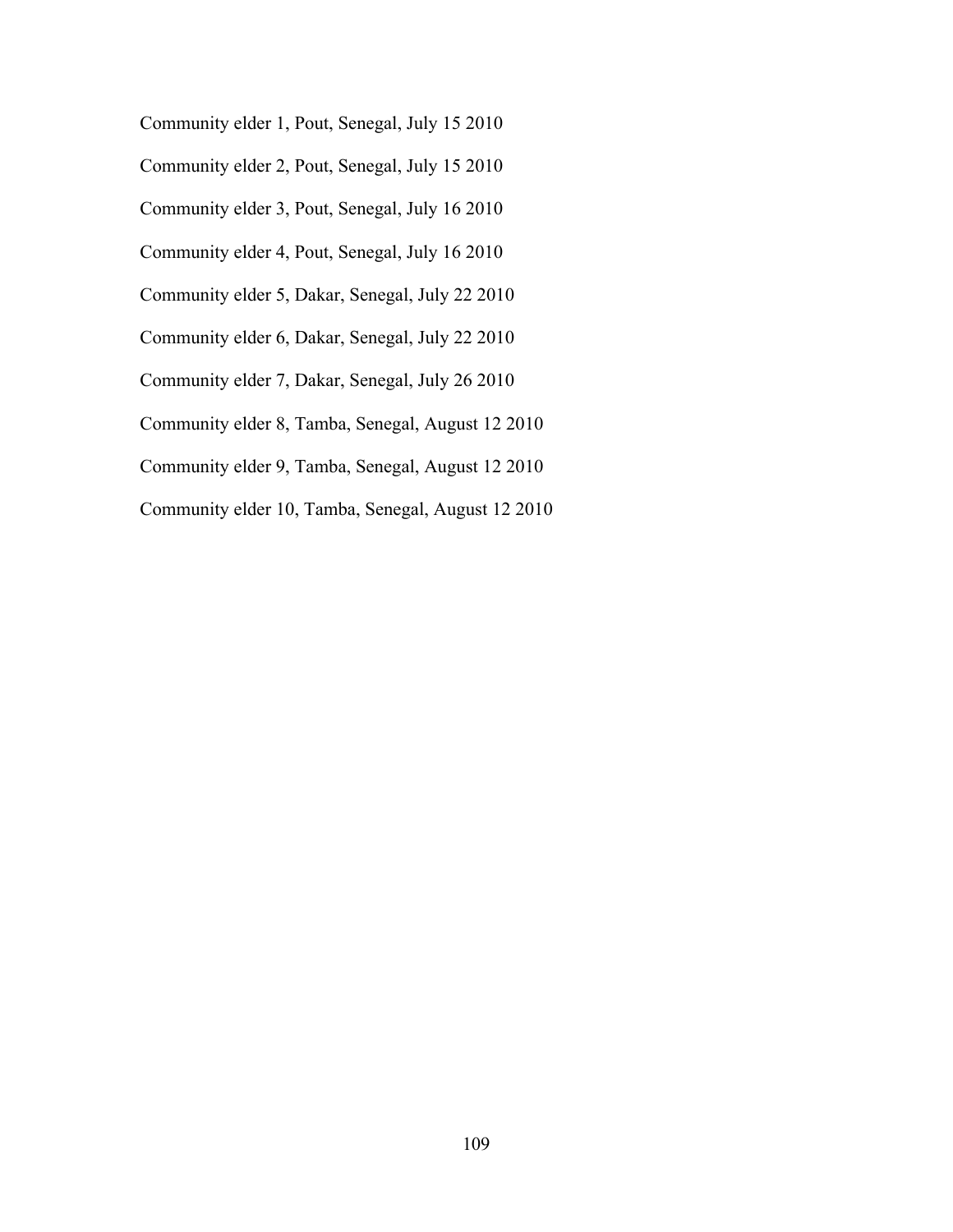### **REFERENCES CITED**

Andre, Jacques, *Eduquer a la Motivation, Cette Force qui Fait Reussir*, Harmattan, 2005

Barker, Chris. "Cultural Studies: Theory and Practice." London: Sage. ISBN 0- 7619-4156-8, 2005

Buchi Emechete, *Double Yoke*, An Ogwugwu Afor Book, 1982

Charte des Parents, Nous les Parents, n 6,2002

Diop, Birago, *Les Contes d'Amadou Koumba*, Presence Africaine, Paris, 1958

Easton, Peter B.,"Education and Indigenous Knowledge. In Local Pathways to Global Development: Making five years of the World Bank Indigenous Knowledge for Development Program, The World Bank Knowledge and Learning Group, African Region, 2004

Girmai, Negash, "Globalization and the Role of African Languages in Development" Conference Paper, UC Berberley, February 2005

Inglehart R, & Baker WE, "Modernization, cultural change, and the persistence of traditional values." Am. Sociol. Rev. 65. 2000

Ladislaus Semali,Amy Stambach, "Cultural Identity in an African Context: Indigenous Education and Curriculum in East Africa," Folklore Forum, 1997

Lascelles Anderson, Douglas M. Windham, "Education and Development, Issues in the Analysis and Planning of Postcolonial Societies," LexingtonBooks, 1982.

Locraft Lauren, K., "Senegalese Novel, African Voice: Examining the French Educational system Through Aminata Sow Fall's l'Appel des Arenes and Cheikh A. Kane's l'Aventure Ambigue, Virginia State University, 2003

Michael Crowder, "Senegal: A Study in French Assimilation Policy." London: Oxford University Press, 1962.

Niane, Boubacar, "Reamenager et consolider des Espaces de Dialogue Horizontal en Vue de la Contribution des A.P.E. et Communaute de Base a la Realisation des Objectifs de l'E.P.T. », adeanat, Juillet 2005

Ndiaye, Waly, « Reformes dans les domaines de l'education au Senegal », Ressources documentaire SUDES, Fevrier 2010.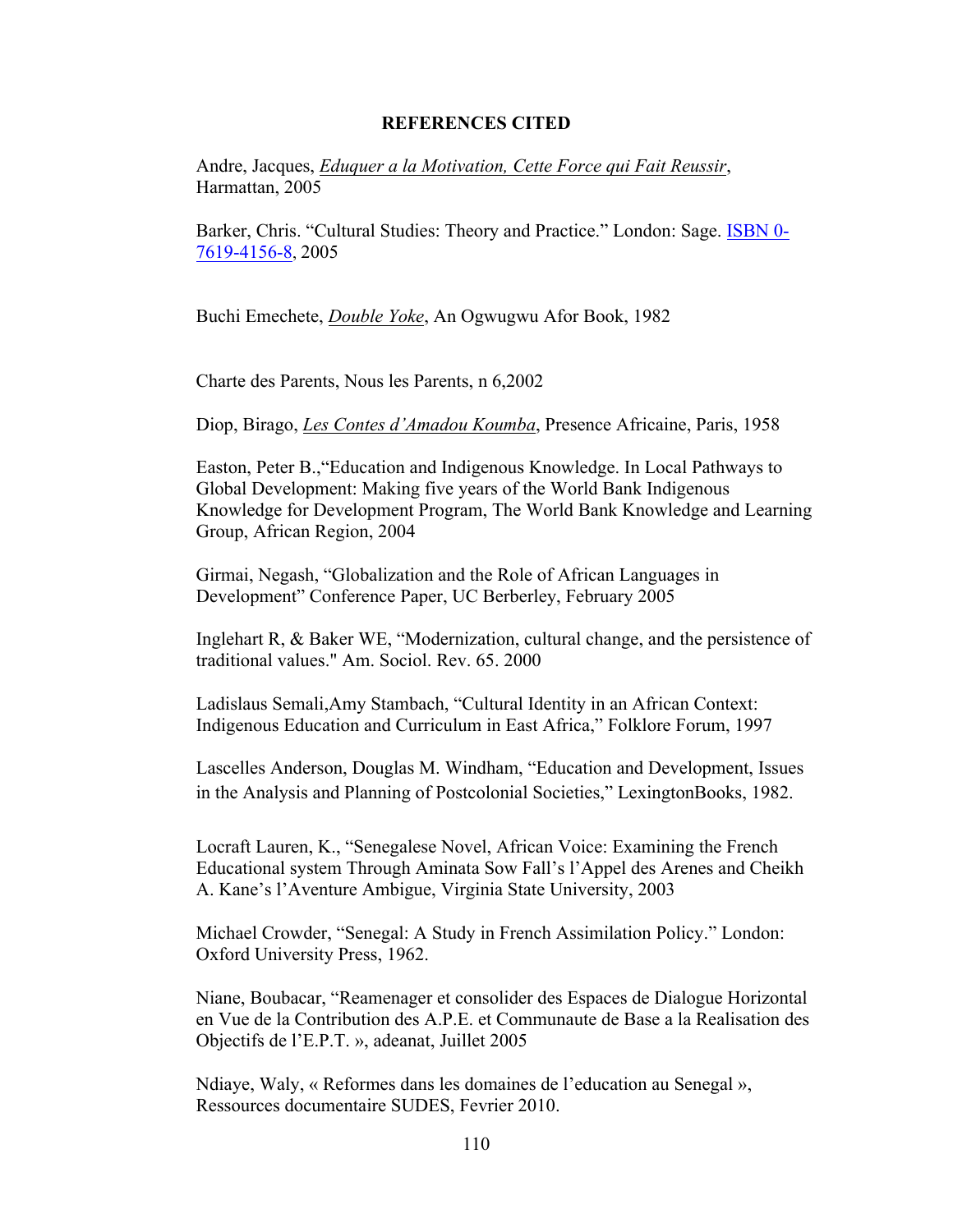Obanya, Pai, "Case studies of curriculum Innovations in Western Africa," International Review of Education, Netherland, 1995

Omolewa Michael, "Traditional African Modes of Education: Their Relevance in the Modern World, Internationa", Review of Education, 2007

Owusu-Banahene, Nana Opoku, " The Impact of Custom and Tradition in Educating the Female-Child In Sub-Sahara Africa: The Case of Ghana", University of Cape Coast, Ghana, 2000.

Rapport National sur la Situation de l'Education au Senegal, PDEF, 2007

Sagnia, Jenieri B., "Indigenous Knowledge and Practices of Parents and Families Regarding Psychosocial care for Children in Three Rural Communities in the Gambia, Implication for UNICEF. ECDVU," University of Victoria, 2004

Soudee, Alicia Rank, "Incorporating Indigenous Knowledge and Practice into ECCE: A Comparative Study of Programs in the Gambia, Senegal and Mali" Current Issues in Comparative Education, Columbia University, Vol.11, 2009

Thompson, A. R., "Education and Development in Africa" St Martin Press, New York, Senegal, 1981

UNESCO, Dakar Framework for Action, World Education Conference, Dakar, 2000

UNESCO, "Education and Culture in Africa's Quest for Development" 2005

Yves Hazemann, « Un outil de la conquête coloniale: l'École des otages de Saint-Louis », Contributions à l'histoire du Sénégal, Cahier du CRA (Centre de recherches africaines) n° 5, 1987, p. 135-160

Walfadril Journal, Septembre 2010.

W. I. Thomas and Florian Znaniecki, "Methodology Note," in Part I: Primary Group Organization of The Polish Peasant in Europe and America I, New York: Dover Publications (1958)